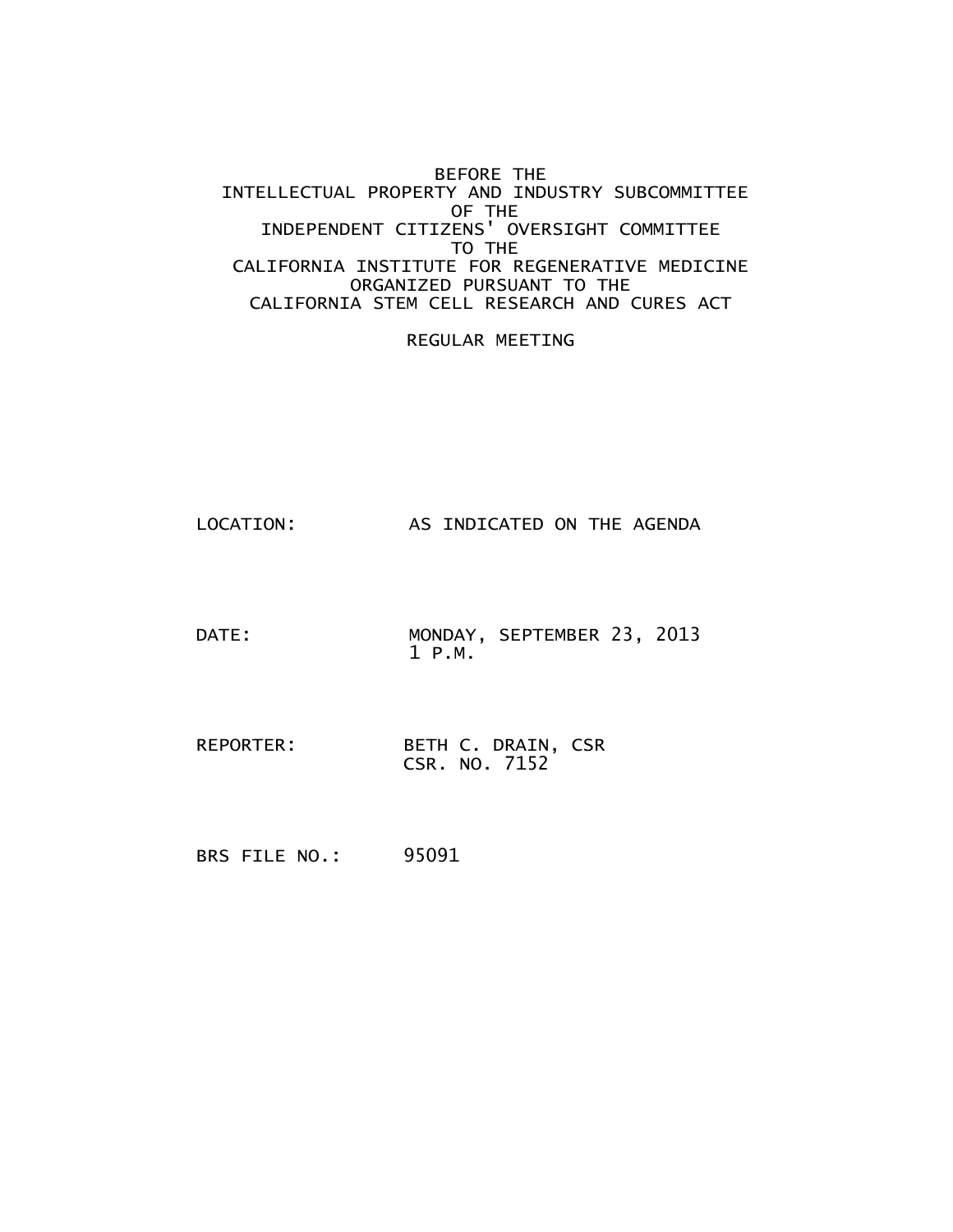#### I N D E X

| ITEM DESCRIPTION                                  | PAGE NO.    |
|---------------------------------------------------|-------------|
| CALL TO ORDER AND ROLL CALL                       |             |
| CONSIDERATION OF STRATEGIC<br>PARTNERSHIP PROGRAM |             |
| PUBLIC COMMENT                                    | <b>NONE</b> |

2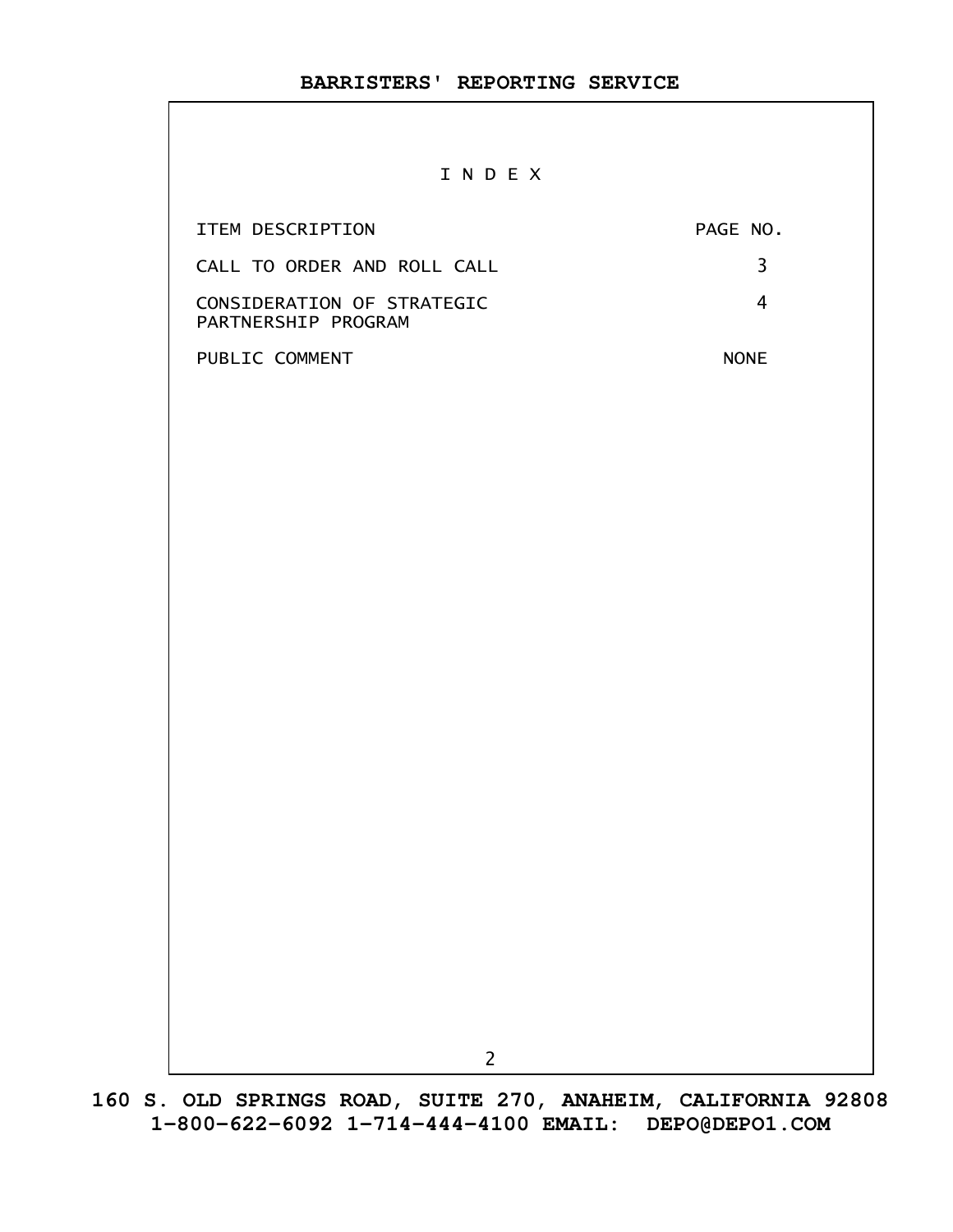|                | BARRISTERS' REPORTING SERVICE                       |
|----------------|-----------------------------------------------------|
| $\mathbf 1$    | MONDAY, SEPTEMBER 23, 2013                          |
| $\overline{2}$ | 1 P.M.                                              |
| 3              |                                                     |
| 4              | CHAIRMAN JUELSGAARD: I'M GOING TO CALL              |
| 5              | THIS MEETING OF THE INTELLECTUAL PROPERTY AND       |
| 6              | INDUSTRY SUBCOMMITTEE TO ORDER. MARIA, WILL YOU DO  |
| $\overline{7}$ | A ROLL CALL?                                        |
| 8              | MS. BONNEVILLE: SUE BRYANT.                         |
| 9              | DR. BRYANT: HERE.                                   |
| 10             | MS. BONNEVILLE: ANNE-MARIE DULIEGE.                 |
| 11             | DR. DULIEGE: HERE.                                  |
| 12             | MS. BONNEVILLE: MICHAEL GOLDBERG.                   |
| 13             | MR. GOLDBERG: HERE.                                 |
| 14             | MS. BONNEVILLE: STEVE JUELSGAARD.                   |
| 15             | CHAIRMAN JUELSGAARD: HERE.                          |
| 16             | MS. BONNEVILLE: OS STEWARD. JONATHAN                |
| 17             | THOMAS.                                             |
| 18             | CHAIRMAN THOMAS: HERE.                              |
| 19             | CHAIRMAN JUELSGAARD: WHY DON'T WE GO                |
| 20             | AHEAD AND GET STARTED THEN. SO THE PRINCIPAL ITEM   |
| 21             | FOR BUSINESS IS TO TALK ABOUT, IN ESSENCE, THE      |
| 22             | PROGRAMS THAT WE HAVE CURRENTLY TO TRY AND ATTRACT  |
| 23             | INDUSTRY TO THE PROJECTS THAT WE'RE HELPING TO      |
| 24             | SUPPORT AND ALSO TALK ABOUT SOME OF THE INFORMAL    |
| 25             | CONTACTS OR DISCUSSIONS WE'VE HAD WITH INDUSTRY, SO |
|                | 3                                                   |
|                |                                                     |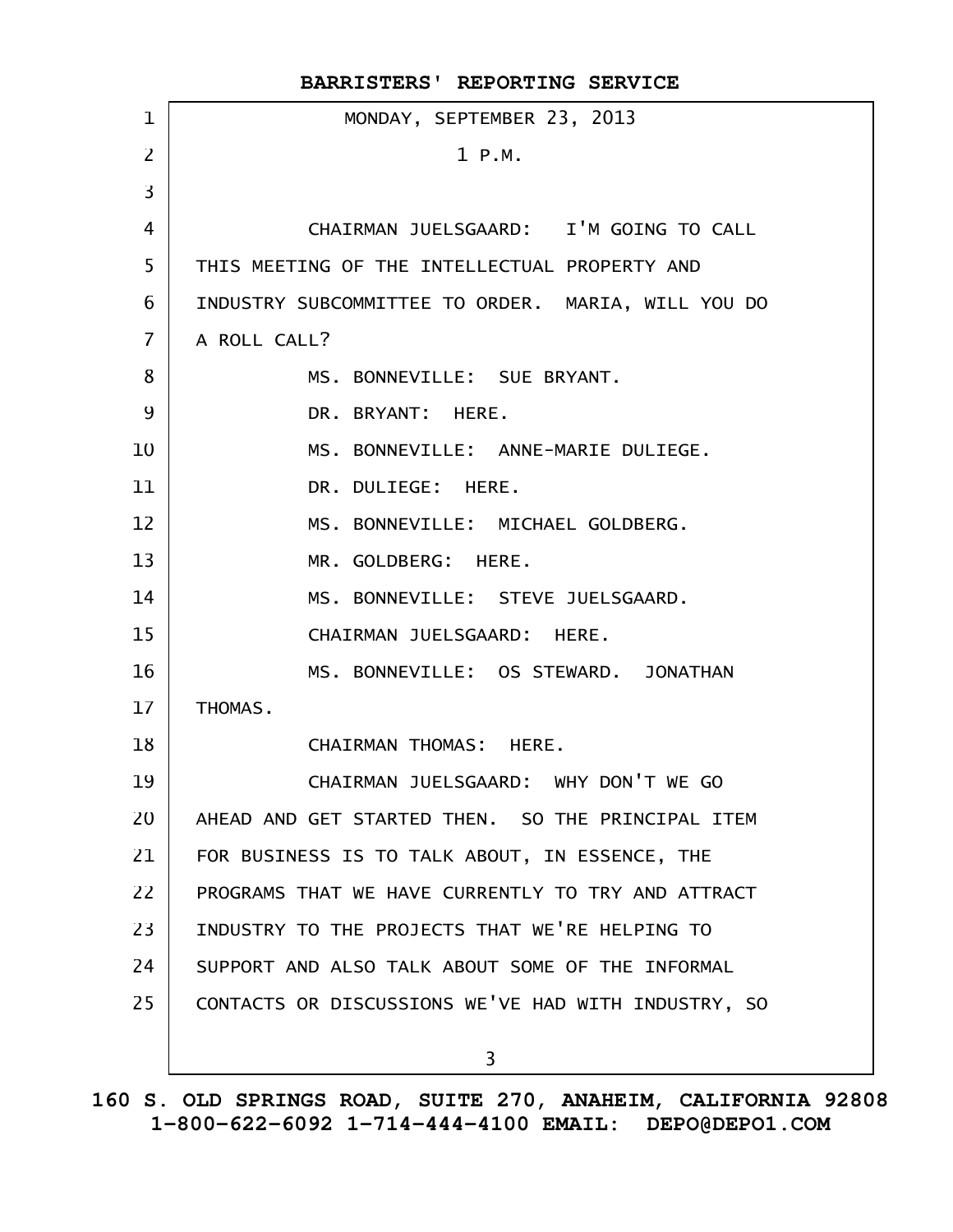| $\mathbf{1}$      | TO DISCUSS BOTH SOME OF THE MORE FORMAL PROGRAMS AND |
|-------------------|------------------------------------------------------|
| $\overline{2}$    | SOME OF THE MORE INFORMAL APPROACHES.                |
| 3                 | SO THIS IS THE ONE THAT WAS PRECIPITATED             |
| 4                 | AT THE LAST ICOC MEETING, AND THERE WAS A DISCUSSION |
| 5                 | THAT ENSUED DURING THE CONSIDERATION OF THE ADOPTION |
| 6                 | OF THE COLLABORATIVE AND CO-FUNDING AGREEMENTS, AND  |
| $\overline{7}$    | REALLY QUESTIONS WERE ASKED ABOUT THE ATTRACTIVENESS |
| 8                 | OF THESE PROGRAMS OR THE EFFECT THAT THEY WERE       |
| 9                 | HAVING ON INDUSTRY. AND JUST IN THE LARGER SCHEME    |
| 10                | OF THINGS, I THINK JEFF SHEEHY WAS THE PERSON WHO    |
| 11                | REALLY BROUGHT THAT TO THE TABLE.                    |
| $12 \overline{ }$ | AND SO WE AGREED THAT WE WOULD HAVE A                |
| 13                | MEETING OF THE SUBCOMMITTEE REALLY TO DISCUSS THE    |
| 14                | ISSUE OF THE INTERACTION BETWEEN CIRM AND INDUSTRY   |
| 15                | AND HEAR WHAT'S GOING ON AND SEE IF THERE ARE ANY    |
| 16                | THOUGHTS OR SUGGESTIONS FOR ENHANCING THAT. AND SO   |
| 17                | WITH THAT, I'M GOING TO ASK ELONA, SHE'S PUT         |
| 18                | TOGETHER A PRESENTATION, TO TALK A LITTLE BIT ABOUT  |
| 19                | OUR PROGRAMS AND ALSO EFFORTS WE'VE MADE ON A MORE   |
| 20                | INFORMAL BASIS.                                      |
| 21                | MS. BAUM: THANKS VERY MUCH. WHAT I                   |
| 22                | THOUGHT I WOULD DO IS START OFF WITH SOME CONTEXT,   |
| 23                | WHICH ALWAYS MAKES SENSE, TO SET THE STAGE AND KNOW  |
| 24                | WHERE WE'RE COMING FROM IN TERMS OF ENGAGING IN      |
| 25                | THESE ACTIVITIES AND, AS YOU SAID, DESCRIBE THOSE    |
|                   | 4                                                    |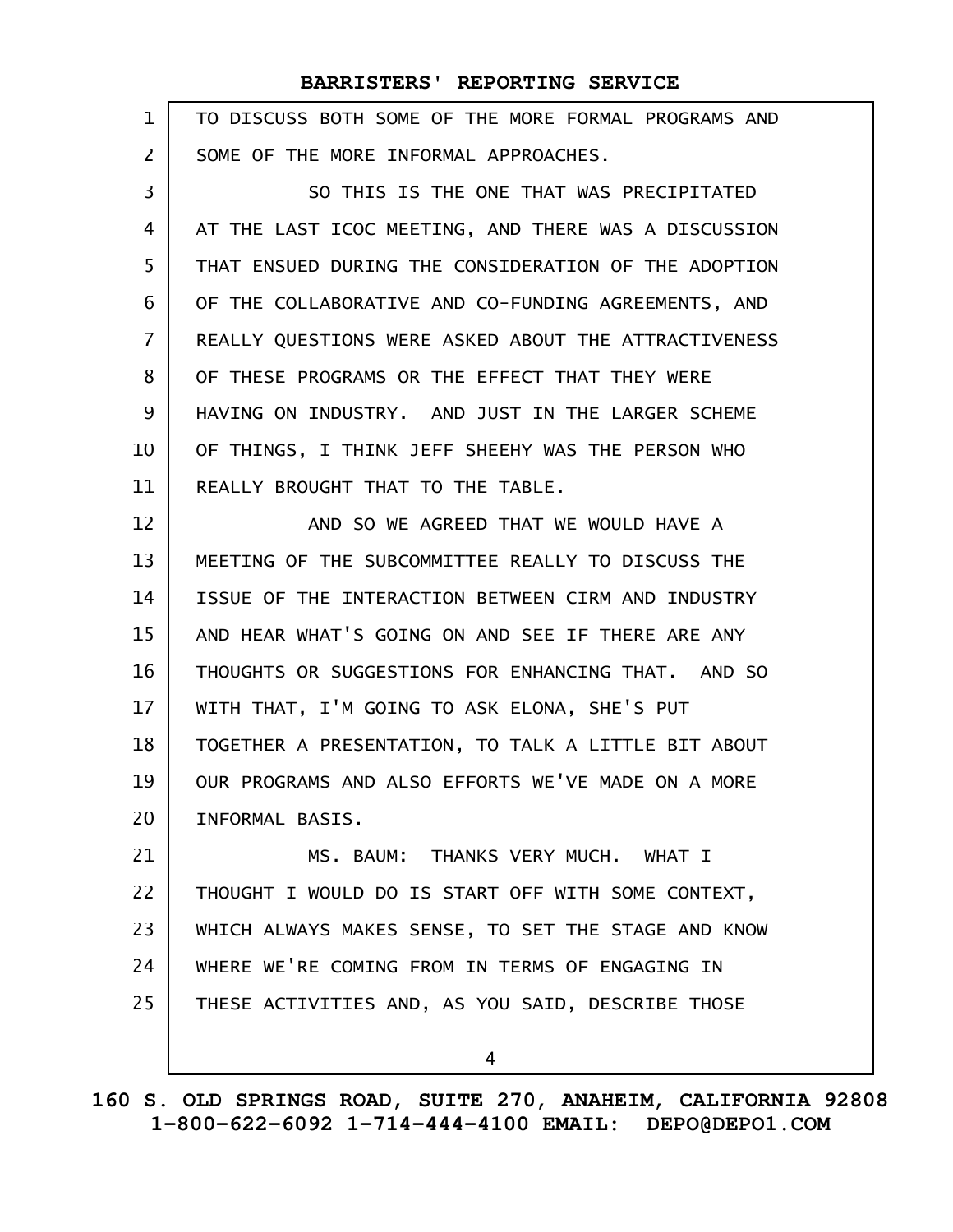| ACTIVITIES AND, IMPORTANTLY, THE OUTCOMES TO DATE.  |
|-----------------------------------------------------|
| AND IT'S A TWO-HOUR SUBCOMMITTEE MEETING, AT LEAST  |
| TWO HOURS HAS BEEN ALLOCATED, SO I ANTICIPATE THERE |
| WILL BE A LOT OF DISCUSSION ON WHAT THE NEXT STEPS  |
| COULD BE AND MAYBE SOME QUESTIONS AND JUST GENERAL  |
| DEBATE.                                             |
| SO I WANT TO REMIND EVERYBODY THAT WHEN WE          |
| PREPARED THE STRATEGIC PLAN, IT SET FORTH THREE     |
| PHASES OF CIRM'S LIFE SPAN.                         |
| CHAIRMAN JUELSGAARD: DID SOMEBODY JUST              |
| JOIN THE CALL?                                      |
| DR. STEWARD: YES, HI. THIS IS OS.                   |
| CHAIRMAN JUELSGAARD: WELCOME, OS. WE'RE             |
| JUST GETTING UNDER WAY. ELONA IS JUST STARTING TO   |
| PRESENT BOTH SOME OF THE MORE FORMAL ARRANGEMENTS   |
| THAT WE PUT TOGETHER TO TRY AND ATTRACT INDUSTRY TO |
| OUR PROGRAMS AND ALSO TALK ABOUT SOME OF THE MORE   |
| INFORMAL APPROACHES. WHEN WE'RE FINISHED WITH THAT, |
| WE'RE GOING TO HAVE A BROADER DISCUSSION ABOUT WHAT |
| WE MIGHT DO TO ENHANCE THOSE INTERACTIONS, IF       |
| ANYTHING.                                           |
| MS. BAUM: SO WHERE I WAS IS I WAS                   |
| DESCRIBING OUR STRATEGIC PLAN AND THE FACT THAT WE  |
| HAD LOOKED AT OUR LIFE SPAN AT CIRM AS BEING IN     |
| THREE DIFFERENT PHASES, WHICH WE ARE CURRENTLY IN   |
| 5.                                                  |
|                                                     |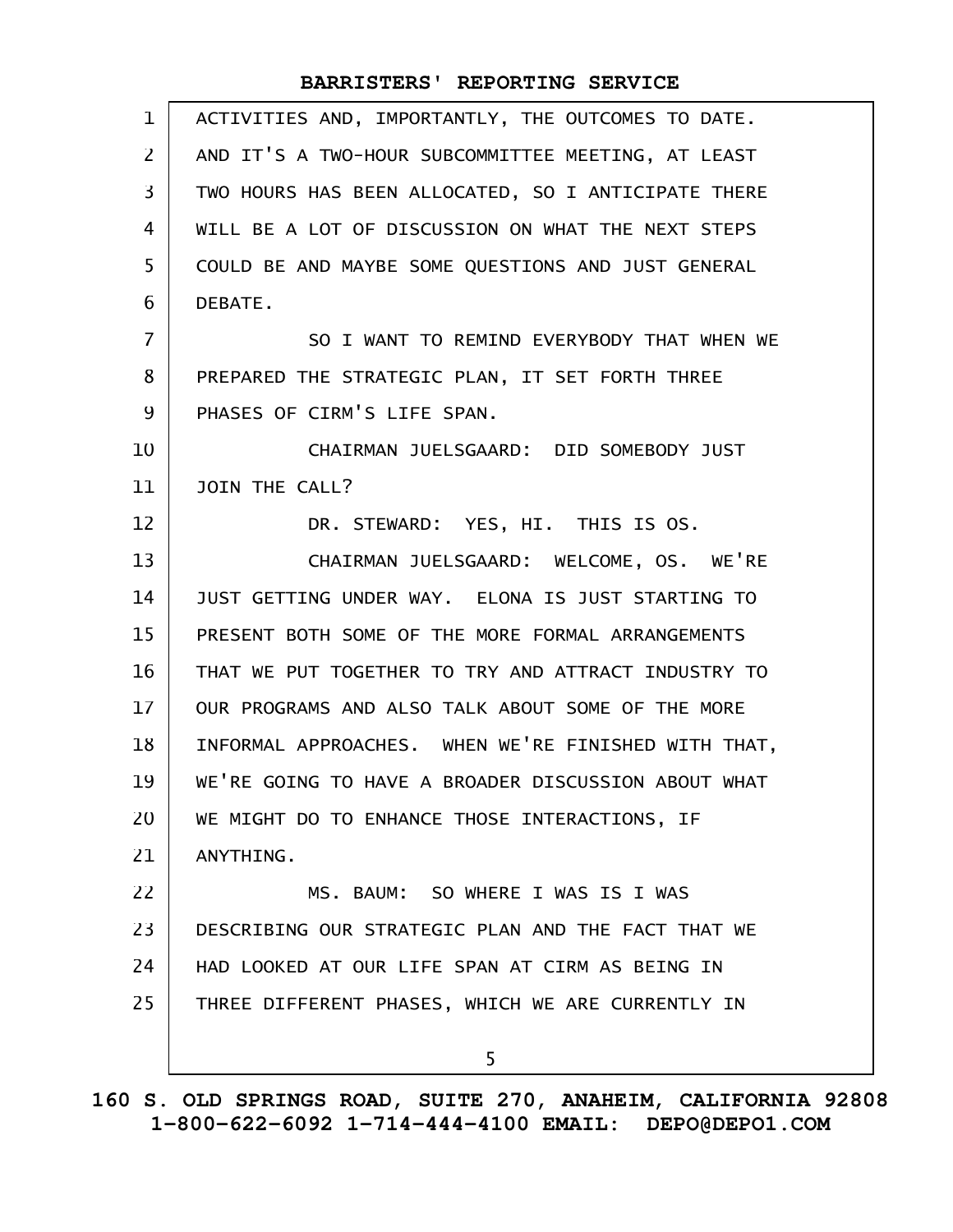THE SECOND PHASE. AND I JUST HAVE UP ON THE SCREEN BEFORE US, AND HOPEFULLY THOSE OF YOU WHO CALLED IN HAVE THE SLIDES BEFORE YOU AS WELL, OUR STRATEGIC PLAN THAT SHOWS THAT WE ARE IN THE FOCUS PHASE OF OUR LIFE SPAN. IT INCLUDES EFFORTS TO DEVELOP PARTNERSHIPS. 1 2 3 4 5 6

AND I BELIEVE IT GOT THERE FOR THREE REASONS. THE FIRST IS THAT WE WILL NOT BE FUNDING CLINICAL PHASE IIIS AND, THEREFORE, THERE NEEDS TO BE SOME SOURCE OF FUNDING FOR THAT. I THINK WE RECOGNIZE THAT HAVING PHARMA AND VC'S ENGAGED WITH OUR GRANTEES PROVIDES THEM WITH VALUABLE EXPERTISE. AND THE THIRD REASON IS THAT IF YOU CAN ACTUALLY DEVELOP A RAPPORT, A RELATIONSHIP EARLY ON WITH THE GRANTEES AND VC'S OR PHARMAS, YOU ESTABLISH INTERNAL CHAMPIONS, WHICH OFTEN GOES A LONG WAY WHEN IT COMES TIME FOR THE NEXT PHASES OF RESEARCH TO PROGRESS AND THE QUESTION OF WILL THEY FUND OR WILL THEY NOT FUND OCCURS. SO THAT WAS THE RATIONALE FOR HAVING PARTNERSHIPS INCLUDED IN THIS FOCUSED PHASE. AND SO WHAT DOES THAT TAKE? HOW DO YOU GET TO THESE VARIOUS AGREEMENTS? AND THERE'S TWO DIFFERENT PROBABLY AVENUES THAT YOU CAN GO. YOU CAN 7 8 9 10 11 12 13 14 15 16 17 18 19 20 21 22 23

GO FROM THE TOP DOWN AND YOU CAN GO FROM THE BOTTOM 24

UP. I'M FOCUSING MOSTLY ON THE BOTTOM UP, THE WAY 25

6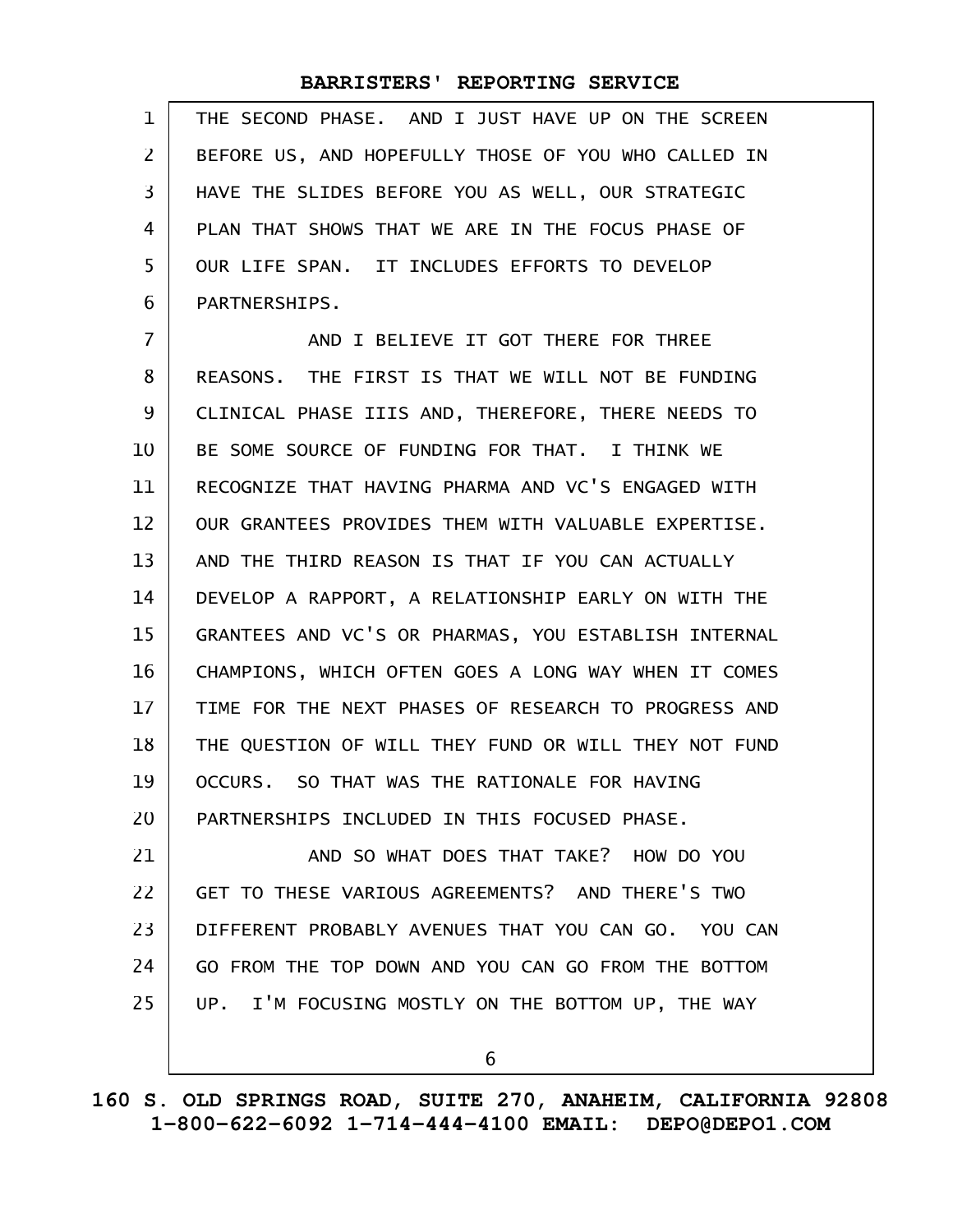| 1              | THAT BD OFFICES WOULD DO IT IN YOUR TYPICAL          |
|----------------|------------------------------------------------------|
| $\overline{2}$ | COMPANIES AND THAT SORT OF APPROACH THAT WE'RE DOING |
| 3              | HERE. THERE'S ALWAYS THE ABILITY TO TRY TO ENGAGE    |
| 4              | AT A HIGHER LEVEL AS WELL. BUT ESSENTIALLY WHAT YOU  |
| 5              | DO IS YOU MEET A LOT OF THE SCOUTS THAT ARE OUT, AND |
| 6              | YOU HAVE MEETINGS WITH THEM, YOU TELL THEM ABOUT     |
| $\overline{7}$ | YOUR PORTFOLIO. HOPEFULLY SOME OF THOSE MEETINGS     |
| 8              | TURN INTO DUE DILIGENCE, AND HOPEFULLY THEY TURN     |
| 9              | INTO A NEGOTIATION WHICH ENDS UP IN AN AGREEMENT.    |
| 10             | SO I RECENTLY WENT TO A CNS PARTNERING               |
| 11             | EVENT A COUPLE WEEKS AGO. AND I WISH I ACTUALLY HAD  |
| 12             | THE SLIDE THAT MERCK SHOWED BECAUSE IT PROVIDED A    |
| 13             | LOT OF INFORMATION. BUT LET ME JUST GO OVER SOME OF  |
| 14             | THE STATISTICS THAT THEY SHARED. I'LL TRY TO         |
| 15             | HIGHLIGHT THE CONTEXT IN WHICH THEY SHARED IT AS     |
| 16             | BEST I CAN. I DON'T HAVE THEIR SLIDE YET.            |
| 17             | THEY SAID THAT IN 2012 THEY HAD 7,002 WHAT           |
| 18             | THEY REFERRED TO AS OPPORTUNITIES PRESENTED TO THEM  |
| 19             | FOR PARTNERING. OF THOSE THEY CHOSE 586 TO REVIEW.   |
| 20             | AND WHEN I SAY REVIEW, THEY SAID IT WAS REVIEWED     |
| 21             | INTERNALLY WITH THEIR EXPERTS. OF THOSE, 375 MADE    |
| 22             | IT TO A CONFIDENTIALITY DISCLOSURE AGREEMENT WHERE   |
| 23             | THEY THOUGHT THAT THE PROJECT WAS INTERESTING ENOUGH |
| 24             | THAT IT WARRANTED A FURTHER LOOK AND INDEED AN       |
| 25             | IN-DEPTH DUE DILIGENCE. AND THEN OF THOSE 375, 61    |
|                | $\overline{7}$                                       |
|                |                                                      |

**160 S. OLD SPRINGS ROAD, SUITE 270, ANAHEIM, CALIFORNIA 92808 1-800-622-6092 1-714-444-4100 EMAIL: DEPO@DEPO1.COM**

 $\mathbf{I}$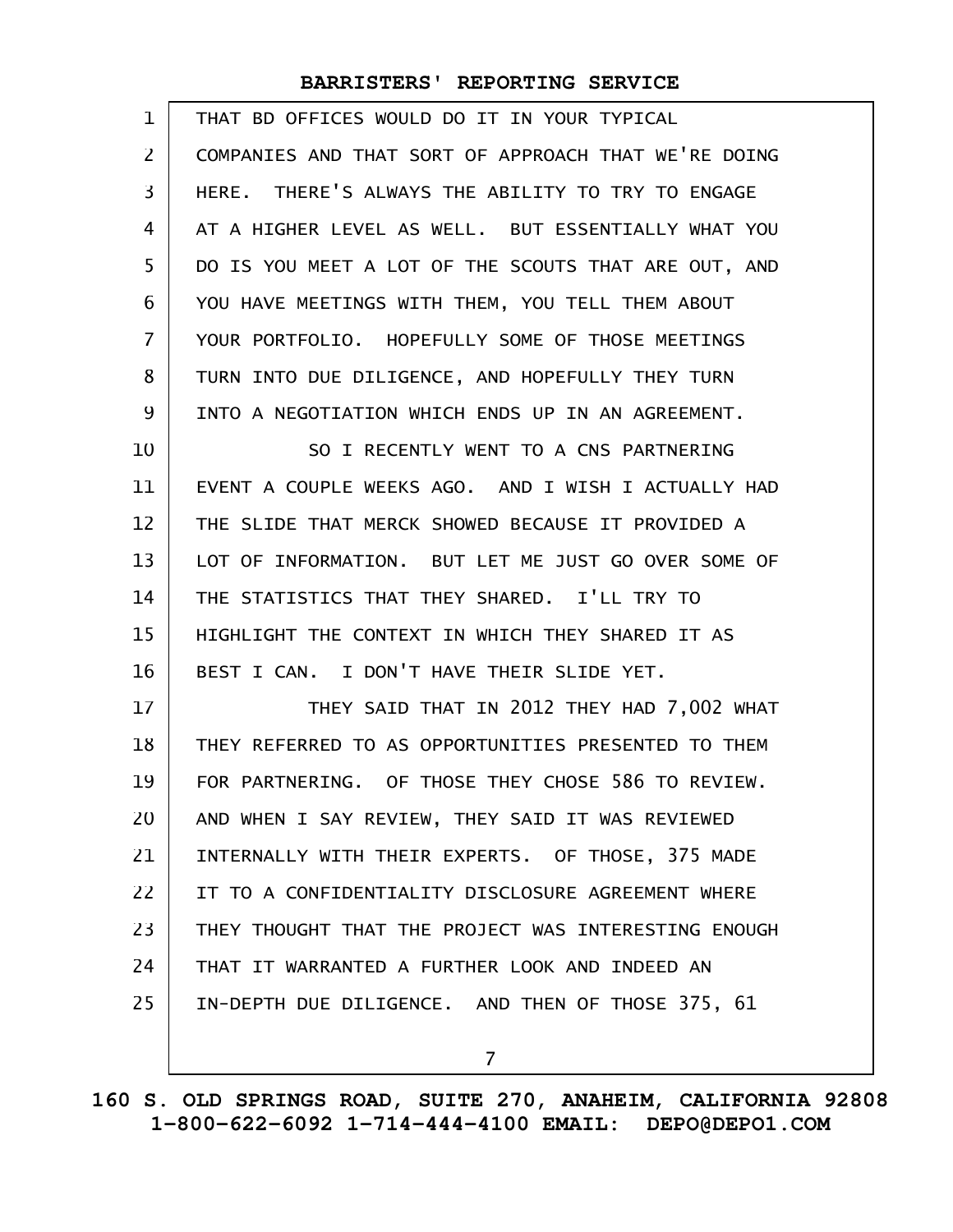| 1              | ENDED UP IN AGREEMENT. SO THAT'S PRETTY SOMBERING.  |
|----------------|-----------------------------------------------------|
| $\overline{2}$ | AND THE CONTEXT IN WHICH THEY PROVIDED IT IS THAT   |
| 3              | THEY ALSO LOOKED AT THESE AGREEMENTS IN THE CONTEXT |
| 4              | OF THE LEVEL OF RISK PRESENTED. AND FOR THE MOST    |
| 5              | PART MERCK SEEMED PRETTY RISK AVERSE.               |
| 6              | I DON'T WANT TO DISCOURAGE EVERYBODY JUST           |
| $\overline{7}$ | BY THESE SETS OF NUMBERS. YES, I THINK IT'S QUITE A |
| 8              | NUMBER OF PROJECTS THAT YOU COMPETE WITH. BUT IN    |
| 9              | THE BROADER CONTEXT, THERE ARE OTHER COMPANIES THAT |
| 10             | HAVE MADE SOME INVESTMENTS IN EITHER STEM CELL      |
| 11             | THERAPIES AND/OR IN REGENERATIVE MEDICINE. SO I     |
| 12             | WANT TO BRING YOUR ATTENTION TO CELGENE, WHICH LAST |
| 13             | YEAR OR ACTUALLY THIS YEAR IN MAY JUST APPOINTED    |
| 14             | HARRY CARSON AS CEO OF THE CELLULAR THERAPY         |
| 15             | THERAPEUTICS PROGRAM THERE AT CELGENE. SO THAT'S    |
| 16             | ONE COMPANY THAT'S ENGAGING INTERNALLY IN THIS      |
| 17             | PROJECT. BAXTER HAS AN INTERNAL PROJECT. J & J      |
| 18             | CORPORATION HAS FOR YEARS DONE SOME INVESTMENTS     |
| 19             | INCLUDING INVESTMENTS IN VIACYTE. AT THE TIME IT    |
| 20             | WAS NOVOCELL AND MORE RECENTLY VIACYTE AS WELL AS   |
| 21             | TENGION AND OTHERS.                                 |
| 22             | SO WE NEED TO TAKE THIS WITH A GRAIN OF             |
| 23             | SALT, BUT I THINK IT'S IMPORTANT FOR PEOPLE TO      |
| 24             | UNDERSTAND THE CONTEXT IN WHICH WE'RE ENGAGING.     |
| 25             | AND I THINK IT'S IMPORTANT FOR PEOPLE TO            |
|                | 8                                                   |
|                |                                                     |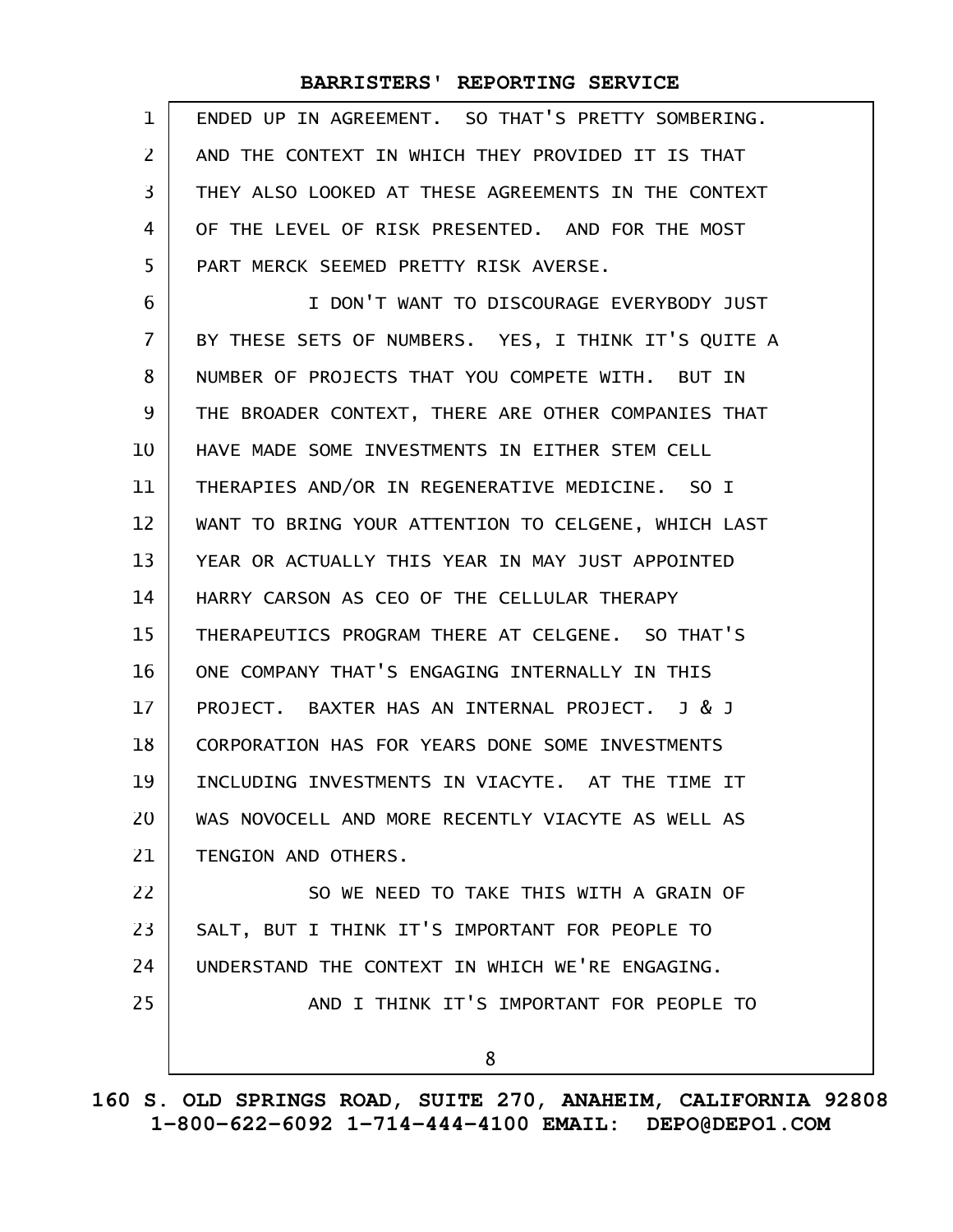| $\mathbf 1$       | UNDERSTAND HOW MATURE OUR PRODUCT PIPELINE IS        |
|-------------------|------------------------------------------------------|
| $\mathbf{Z}$      | BASICALLY BECAUSE, AS MERCK SAID, THEY ARE LOOKING   |
| 3                 | AT RISK IN THE CONTEXT OF WHAT THEY'RE DECIDING TO   |
| 4                 | INVEST IN. AND AS YOU CAN SEE BY OUR PRODUCT         |
| 5                 | PIPELINE HERE, WE DON'T HAVE ANY PHASE IIS CURRENTLY |
| 6                 | AT THIS STAGE. WE'VE GOT A COUPLE PHASE IS, AND OUR  |
| $\overline{7}$    | DISEASE TEAM PROJECTS AND OUR STRATEGIC PARTNERSHIP  |
| 8                 | PROJECTS ARE IN PRECLINICAL STAGE. SO THAT MEANS     |
| 9                 | NATURALLY THEY DON'T HAVE THAT MUCH DATA AND,        |
| 10                | THEREFORE, THEY'RE CONSIDERED BY SOME A LITTLE MORE  |
| 11                | RISKY.                                               |
| $12 \overline{ }$ | THAT SAID, WE HAVE BEEN USING A NUMBER OF            |
| 13                | DIFFERENT TOOLS TO ENGAGE THE COMPANIES. AND IT'S    |
| 14                | NOT LIKE THEY'RE ALL SHUTTING THE DOOR AND NOT       |
| 15                | WILLING TO SPEAK TO US. I THINK WE'VE MADE SOME      |
| 16                | GREAT HEADWAY, AND I'LL TALK ABOUT SOME OUTCOMES     |
| 17                | SHORTLY. BUT LET ME JUST GO THROUGH THE DIFFERENT    |
| 18                | MECHANISMS WE'RE USING BECAUSE THERE WAS SOME        |
| 19                | INTEREST IN KNOWING ABOUT THAT.                      |
| 20                | THE FIRST ONE THAT COMES TO MIND AND WORTH           |
| 21                | MENTIONING IS, OF COURSE, THE STRATEGIC PARTNERSHIP  |
| 22                | FUNDING PROGRAM, AND IT'S SORT OF A WIN-WIN FOR BOTH |
| 23                | OF US, FOR CIRM AND FOR THE FUNDING PARTNER. FOR     |
| 24                | THE FUNDING PARTNER, IF THEY SEE A PROGRAM THAT      |
| 25                | THEY'RE INTERESTED IN AND IT'S READY TO ENTER INTO A |
|                   | 9                                                    |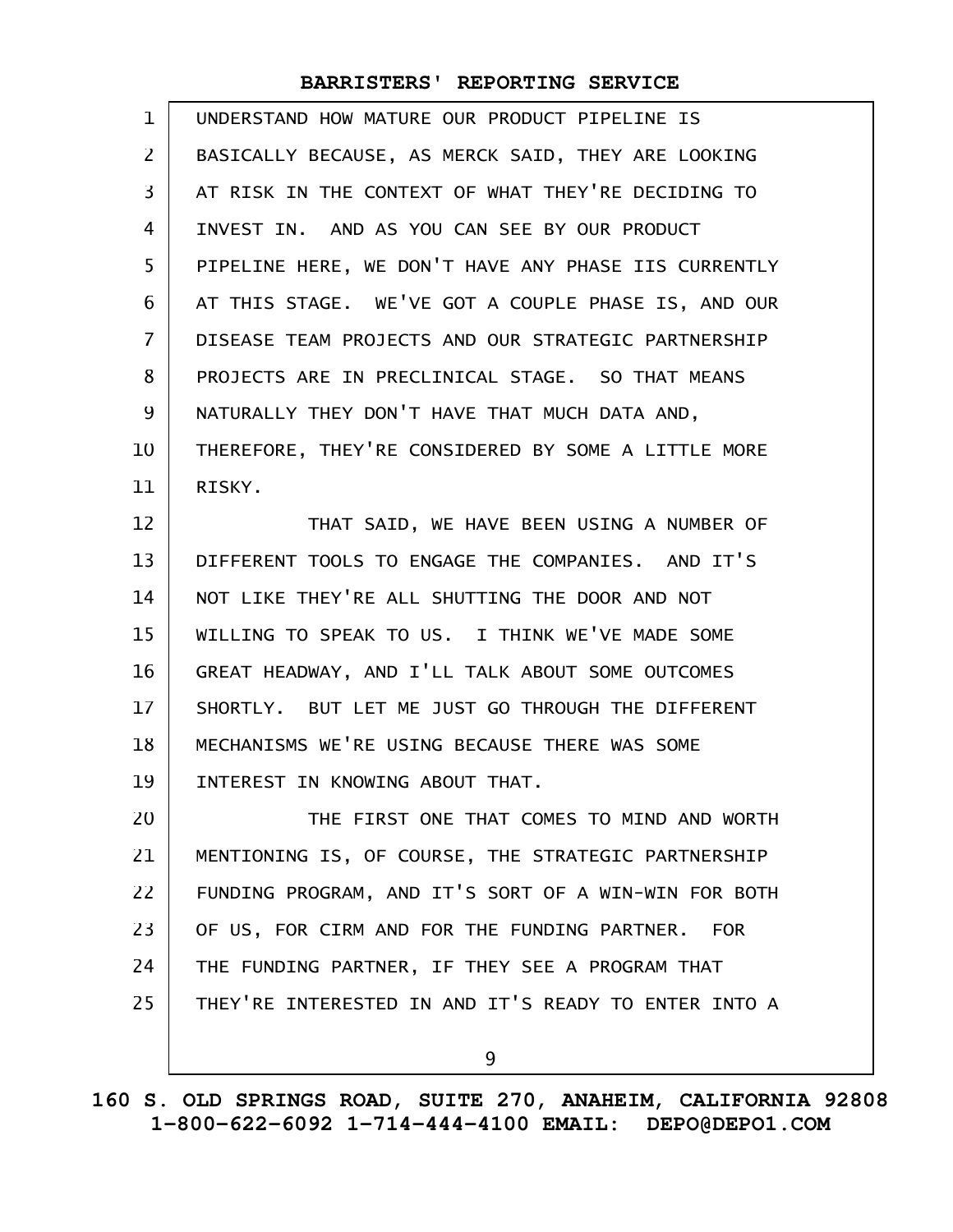| $\mathbf 1$       | STRATEGIC PARTNERSHIP FUNDING RFA, THE GOOD NEWS IS  |
|-------------------|------------------------------------------------------|
| $\overline{2}$    | THEY DON'T HAVE TO TAKE ON A HUNDRED PERCENT OF THE  |
| 3                 | COST OF THE PROGRAM. THEY MERELY NEED TO COOPERATE   |
| 4                 | WITH US AND FIND A WAY TO PROVIDE 50 PERCENT IS WHAT |
| 5                 | WE'VE BEEN ASKING FOR LATELY IN THE STRATEGIC        |
| 6                 | PARTNERSHIP FUNDING ROUNDS. AND WE ASK THAT THAT 50  |
| $\overline{7}$    | PERCENT OR WE ALLOW THAT 50 PERCENT TO BE IN THE     |
| 8                 | FORM OF IN-KIND SERVICES BEGINNING ALL THE WAY BACK  |
| 9                 | TO ONE OF OUR INITIAL GOALS OF ACCESSING EXPERTISE   |
| 10                | AND INTERNAL CHAMPIONS.                              |
| 11                | SO THAT'S ONE VEHICLE WE'RE USING. AND               |
| $12 \overline{ }$ | IT'S REALLY GOOD TO USE WHEN YOU HAVE A PROGRAM      |
| 13                | THAT'S JUST SORT OF TOWARDS THE END OF ITS CIRM      |
| 14                | FUNDING. SO THE PI'S ARE VERY INTERESTED IN LOOKING  |
| 15                | FOR THE NEXT FUNDING SOURCE. AND IF YOU ARE          |
| 16                | FORTUNATE ENOUGH TO FIND A POTENTIAL VC OR PHARMA    |
| 17                | PARTNER, THEN THIS IS A GREAT TOOL AND WE'VE HAD     |
| 18                | SOME SUCCESS WITH IT.                                |
| 19                | IT DOESN'T EVEN HAVE TO BE IN THE CONTEXT            |
| 20                | OF A STRATEGIC PARTNERSHIP FUNDING PROGRAM. IT       |
| 21                | COULD BE A DISEASE TEAM II WHERE WE REQUIRE THAT     |
| 22                | THERE BE A MATCH. IT'S THE SAME SORT OF MECHANISMS   |
| 23                | AND INCENTIVES THAT WORK THERE.                      |
| 24                | CHAIRMAN JUELSGAARD: BEFORE YOU MOVE ON,             |
| 25                | ELONA, YOU SAID WE'VE HAD SOME SUCCESS WITH THIS     |
|                   | 10                                                   |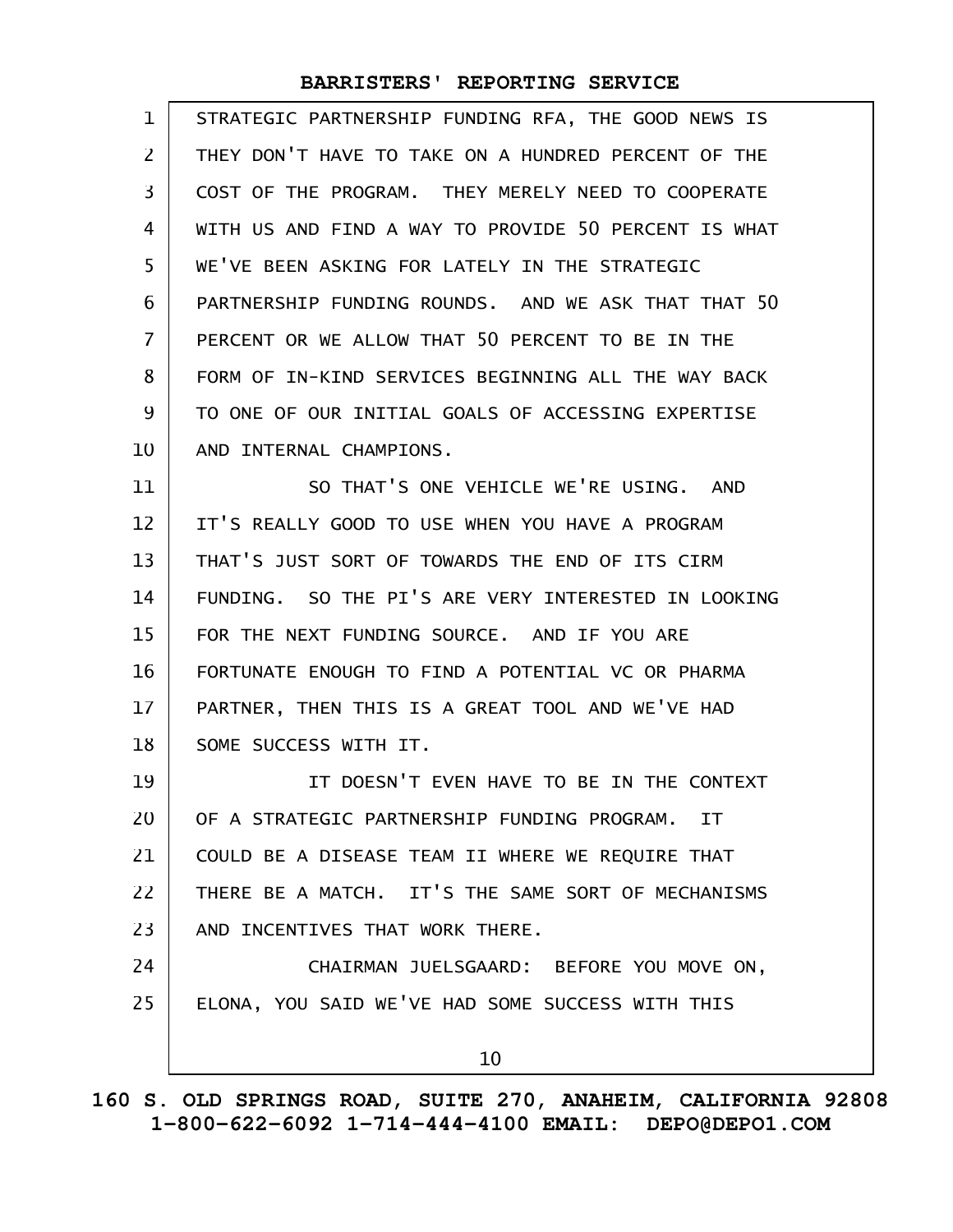| 1                 | CAN YOU TALK ABOUT THOSE SUCCESSES?<br>PROGRAM.     |
|-------------------|-----------------------------------------------------|
| 2                 | MS. BAUM: DO YOU WANT ME TO DO THAT NOW?            |
| 3                 | CHAIRMAN JUELSGAARD: IF YOU WOULD JUST              |
| 4                 | BACK UP. I JUST PREFER TO DO THIS AS WE GO ALONG.   |
| 5                 | MS. BAUM: SO HERE'S MY SLIDE ON OUTCOMES.           |
| 6                 | I'VE JUST ADVANCED IT TO PAGE 13 FOR THOSE WHO      |
| 7                 | AREN'T IN THE ROOM HERE. HERE'S WHAT WE HAVE. WE    |
| 8                 | HAVE SIX LETTERS OF SUPPORT FROM BIOPHARMAS IN THE  |
| 9                 | CONTEXT OF OUR STRATEGIC PARTNERSHIP RFA'S AND OUR  |
| 10                | DISEASE TEAM III.                                   |
| 11                | LET ME EXPLAIN WHAT A LETTER OF SUPPORT             |
| $12 \overline{ }$ | MEANS. I THINK YOU MIGHT ALL RECALL AT THE LAST     |
| 13                | MEETING I WAS SAYING WE HAVE SOME DIFFICULTY IN     |
| 14                | MAKING SURE THAT THE AGREEMENTS BETWEEN THE PHARMAS |
| 15                | OR THE VC'S, IN PARTICULAR THE PHARMAS, AND OUR     |
| 16                | GRANTEES ARE ACTUALLY COMPLETED. WHAT WE HAVE SEEN  |
| 17                | IS THAT THEY'RE IN THE DUE DILIGENCE STAGE. THEY    |
| 18                | THINK THEY MIGHT BE INTERESTED, BUT THEY HAVEN'T    |
| 19                | WORKED OUT THE FULL NEGOTIATIONS. AND RATHER THAN   |
| 20                | SAY WAIT SIX MONTHS OR 12 MONTHS FOR THE NEXT RFA,  |
| 21                | WE SAY, OKAY, YOU CAN COME INTO THE GRANTS WORKING  |
| 22                | GROUP REVIEW IF YOU HAVE AT X DATE A GENERAL LETTER |
| 23                | OF SUPPORT. THAT'S USUALLY OFTEN JUST THE LOI       |
| 24                | STAGE. BY Y DATE, IF YOU HAVE BEEN MAKING PROGRESS  |
| 25                | IN YOUR NEGOTIATIONS, YOU CAN COME IN AND BE        |
|                   |                                                     |

11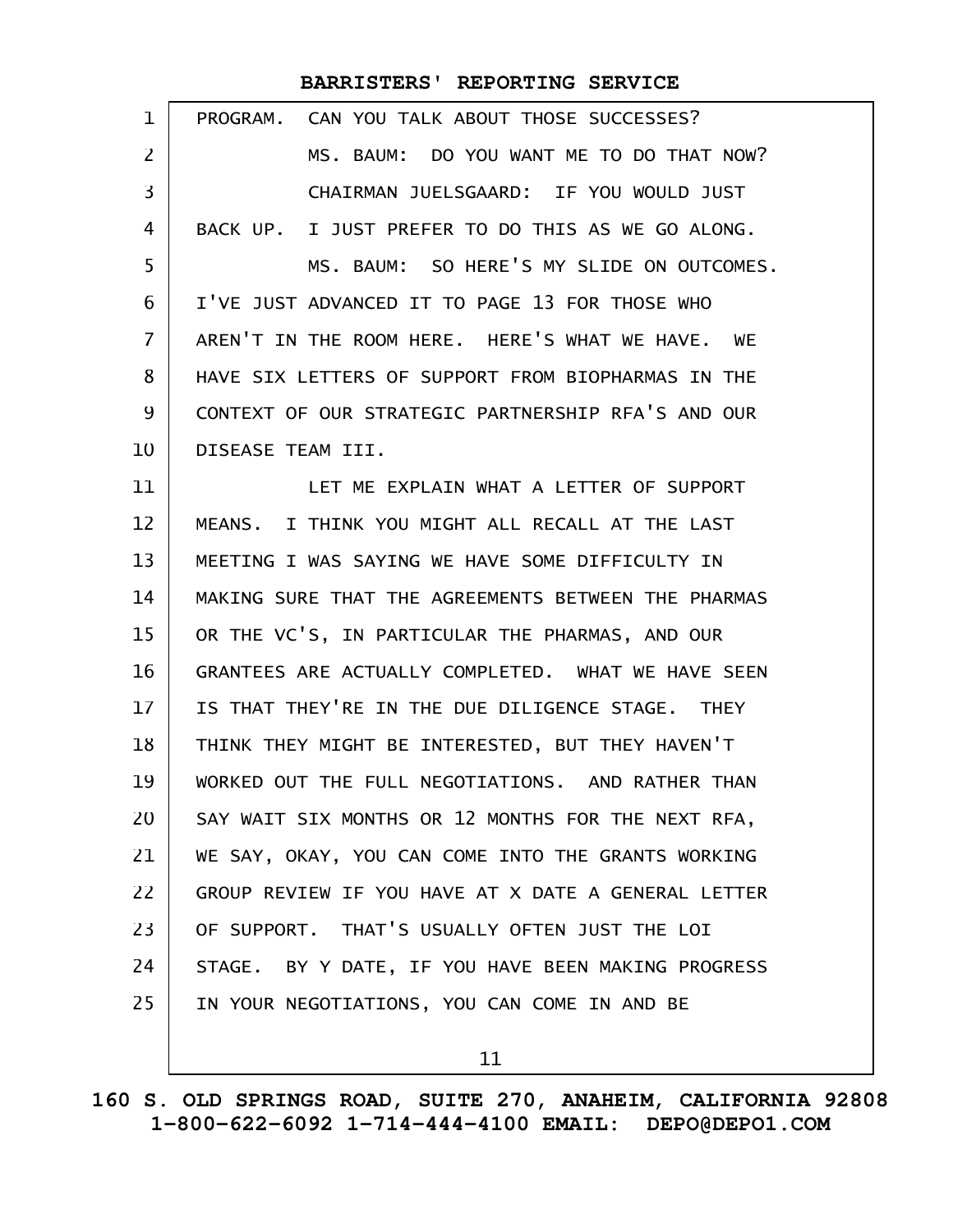REVIEWED.

1

IT'S NOW BEEN OUR POLICY THAT UNTIL THEY ACTUALLY HAVE A DEFINITIVE AGREEMENT SIGNED, WE WILL NOT BE ENTERTAINING THEM AT THE ICOC LEVEL. SO WHAT THAT MEANS, THERE'S SOME RIGHT NOW THAT ARE PROGRESSING THROUGH THE NEGOTIATIONS, AND IT DOESN'T LOOK LIKE THEY'LL HAVE A DEFINITIVE AGREEMENT FOR SP III IN THIS CIRCUMSTANCE PERHAPS BY DECEMBER. SO WE SAID, WELL, THE NEXT ICOC REVIEW, I THINK, IS IN JANUARY. AND SO THEY'RE PROBABLY SHOOTING FOR JANUARY AND HOPEFULLY THEY'LL MAKE THAT DATE. I THINK WE HAVE TO DECIDE, AND THIS IS A GOOD POINT FOR DISCUSSION, HOW LONG WE WANT THEM TO SORT OF ROLL OVER TO THE NEXT REVIEW. CHAIRMAN THOMAS: ON THE ISSUE OF HAVING THEM GETTING A SIGNED, EXECUTED DOCUMENT BEFORE BRINGING IT TO THE BOARD, I ASSUME THAT'S IN RESPONSE TO THE GSK VIACYTE SEQUENCE. MS. BAUM: YES. IT'S JUST BETTER FOR ALL PARTIES INVOLVED TO JUST KNOW THERE'S A DEAL AND THERE'S A DEAL AND NOT TO HAVE THIS AWARD AND THEN SPEND TIME TRYING TO NEGOTIATE OUR NGA'S AND THEN HAVE IT NOT MATERIALIZE. IT'S JUST BETTER. SO THAT'S WHY WE ADOPTED THIS. AND THERE IS, OF COURSE, IF YOU WANT TO 12 2 3 4 5 6 7 8 9 10 11 12 13 14 15 16 17 18 19 20 21 22 23 24 25

**160 S. OLD SPRINGS ROAD, SUITE 270, ANAHEIM, CALIFORNIA 92808 1-800-622-6092 1-714-444-4100 EMAIL: DEPO@DEPO1.COM**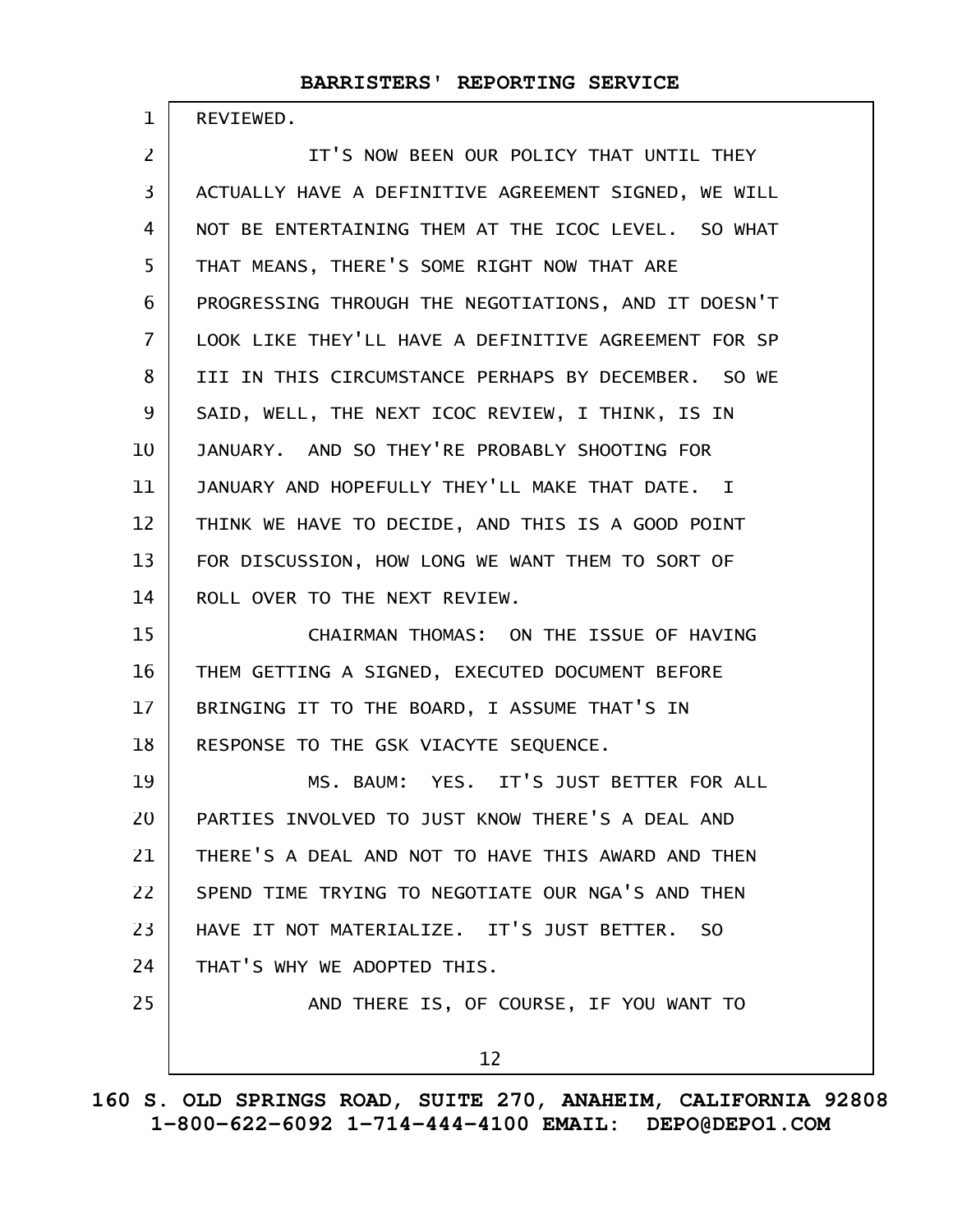| $\mathbf{1}$   | DEBATE THIS, THE OPTION TO SAY YOU DON'T HAVE A      |
|----------------|------------------------------------------------------|
| $\overline{2}$ | DEAL. DON'T EVEN COME IN. WE'RE NOT TAKING YOU       |
| 3              | INTO GRANTS WORKING GROUP. BUT MY PERSONAL FEELING   |
| 4              | WAS THAT MIGHT BE TOO DISCOURAGING, AND I'D RATHER   |
| 5              | WHILE THE IRON IS HOT CONTINUE TO FOSTER THESE       |
| 6              | NEGOTIATIONS. SO THAT'S WHAT WE'RE DOING.            |
| $\overline{7}$ | SO WE'VE HAD SIX IN DIFFERENT FORMS. SOME            |
| 8              | THAT SEEM LIKE I THINK THERE'S A REALLY GOOD SHOT AT |
| 9              | THEM TURNING INTO A DEAL. I DON'T WANT TO NAME       |
| 10             | NAMES AT THIS POINT. I DON'T THINK IT'S              |
| 11             | APPROPRIATE.                                         |
| 12             | SO ANOTHER SUCCESS THAT I LIKE REFER TO              |
| 13             | IS, AND IT'S NOT RELATED TO OUR CURRENT EFFORTS, BUT |
| 14             | IT OCCURRED AS THE RESULT OF A PRIOR PROGRAM WE      |
| 15             | FUNDED, AND IT'S A SITUATION WHERE WE DID, I THINK   |
| 16             | IT WAS, A COMPREHENSIVE GRANT TO STANFORD. THEY      |
| 17             | CREATED A TOOL THAT WILL SUPPORT SOME SORT OF        |
| 18             | IDENTIFICATION OF A THERAPEUTIC IN THE AREA OF       |
| 19             | HEARING LOSS, NOT HAIR, BUT HEARING LOSS. AND        |
| 20             | THAT'S SOMETHING THAT WE CAN CLAIM SUCCESS FOR.      |
| 21             | AND TO BE FRANK WITH YOU, THERE'S AT LEAST           |
| 22             | TWO INSTANCES WHERE I KNOW THAT THE PROGRAM COULD    |
| 23             | HAVE BEEN TEAMED WITH A PHARMA, BUT FOR THE EITHER   |
| 24             | INABILITY TO REACH AGREEMENT ON TERMS OR THE LACK OF |
| 25             | INTEREST AT THIS TIME IN EVEN NEGOTIATING ON THE     |
|                | 13                                                   |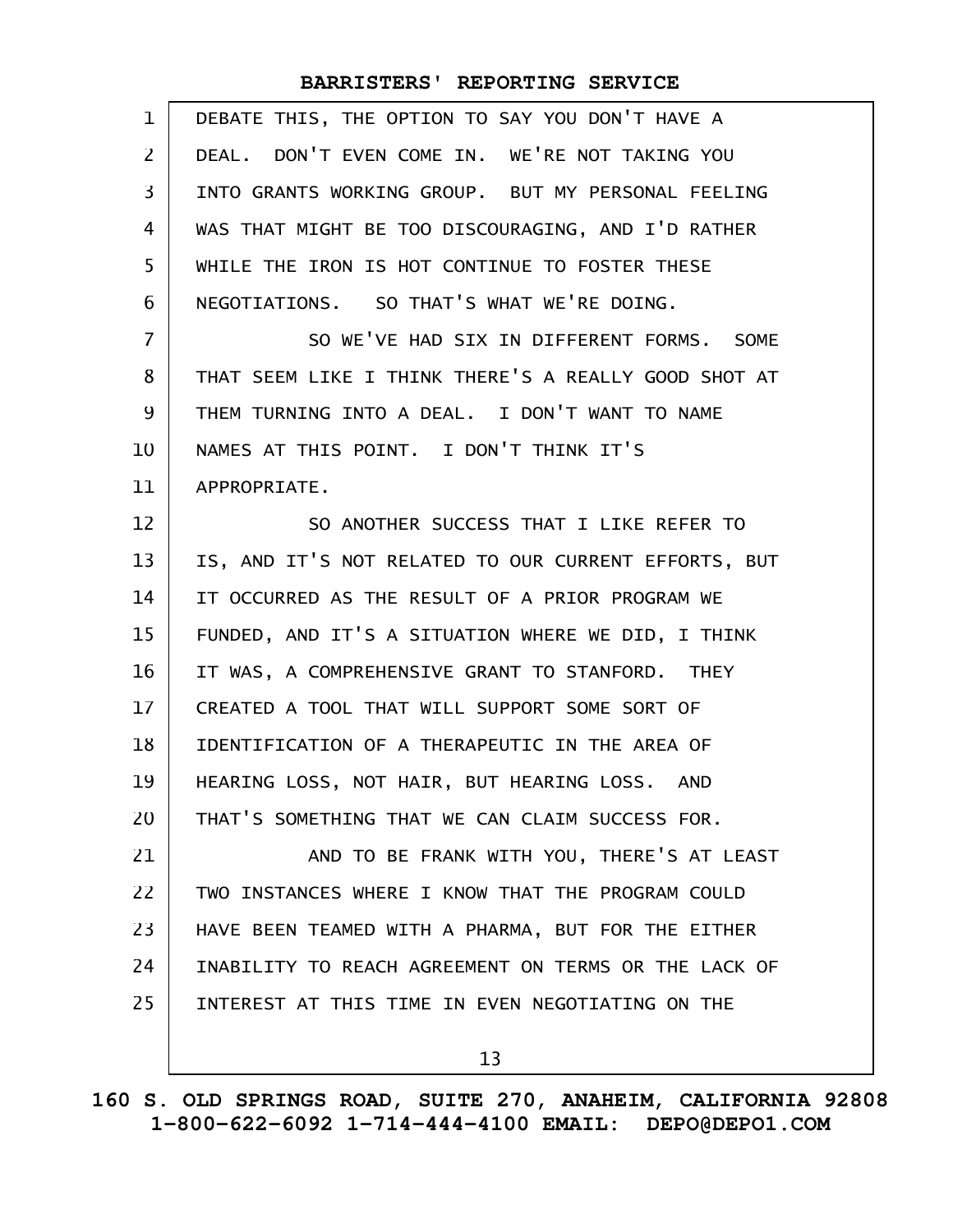| $\mathbf{1}$      | PART OF OUR OWN GRANTEES. THEY HAVE WHAT THEY THINK  |
|-------------------|------------------------------------------------------|
| $\overline{2}$    | IS SUFFICIENT FUNDING FROM US NOW OR IN THE FUTURE,  |
| $\overline{3}$    | AND SO THEY ARE LESS MOTIVATED. SO WE'VE HEARD       |
| 4                 | ABOUT THAT.                                          |
| 5                 | IF YOU WANT TO HEAR ABOUT SOME OF THE                |
| 6                 | DEALS THAT DIDN'T GO THROUGH AND THE REASONS, I CAN  |
| $\overline{7}$    | POINT TO THOSE.                                      |
| 8                 | CHAIRMAN THOMAS: ELONA, WHEN YOU SAY                 |
| 9                 | INABILITY TO AGREE UPON TERMS, COULD YOU ELABORATE   |
| 10                | ON THAT A LITTLE? WERE THERE ANY PARTICULAR LESSONS  |
| 11                | LEARNED AS TO WHAT WE COULD BE DOING TO TRY TO DRIVE |
| $12 \overline{ }$ | THE CONVERSATION?                                    |
| 13                | MS. BAUM: WELL, I THINK --                           |
| 14                | CHAIRMAN THOMAS: WITHOUT MENTIONING                  |
| 15                | NAMES.                                               |
| 16                | MS. BAUM: I WON'T MENTION NAMES. I JUST              |
| 17 <sup>2</sup>   | THINK THAT, ONE, WE NEED TO UNDERSTAND THAT WHEN WE  |
| 18                | MAKE A COMMITMENT OR WE LOOK LIKE WE'RE MAKING A     |
| 19                | COMMITMENT TO FUND, THEN IT ACTS AS A DISINCENTIVE   |
| 20                | TO GRANTEES TO GO OUT AND SEEK OTHER FUNDING BECAUSE |
| 21                | WHAT THEY WANT TO DO IS MAKE THEIR PROGRAMS MORE     |
| 22                | VALUABLE. IF THEY CAN USE CIRM FUNDING TO GET DATA,  |
| 23                | THEN THEY THINK THEY CAN HAVE A BETTER DEAL CUT      |
| 24                | LATER ON THAN TO ACCESS IT EARLIER.                  |
| 25                | WHAT WE CAN DO IS MARKET.                            |
|                   | 14                                                   |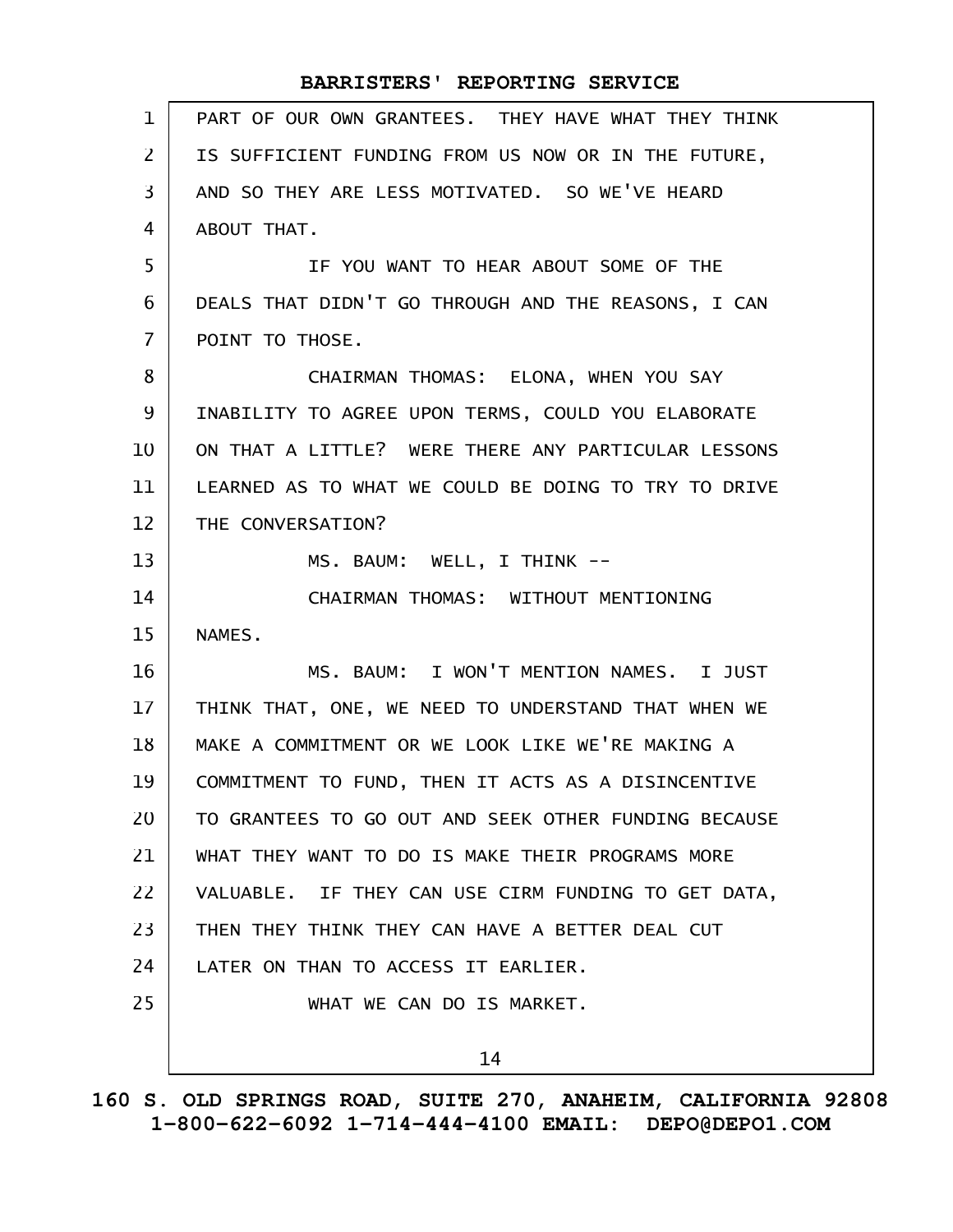| 1              | DR. TROUNSON: MAKING DEALS WITH COMPANIES            |
|----------------|------------------------------------------------------|
| $\overline{2}$ | IN THE PAST, THEN THOSE DEALS SOMEHOW FELL APART,    |
| 3              | AND NOT REALLY BECAUSE OF THE SCIENCE, BUT BECAUSE   |
| 4              | OF THE INTEREST OF THE COMPANY. UNDER THOSE          |
| 5              | CIRCUMSTANCES, THERE ARE SOME PEOPLE WHO FEEL QUITE  |
| 6              | NEGATIVE ABOUT THAT. AND IF SO, IT'S NOT SIMPLY      |
| 7              | WANTING TO TAKE TO THE NEXT STAGE. IT'S REALLY       |
| 8              | WANTING TO MAKE SURE IT GOES THE DISTANCE.           |
| 9              | MS. BAUM: I KNOW THAT'S THE THOUGHT                  |
| 10             | PROCESS THERE, BUT I DO BELIEVE THERE ARE LEGAL      |
| 11             | MECHANISMS TO ADDRESS THOSE CIRCUMSTANCES. IT'S      |
| 12             | WHAT THEY CALL CLAW-BACK PROVISIONS, ETC. MAYBE      |
| 13             | THERE'S NOT A TRUE FACE IN WORKING THOSE CLAW-BACK   |
| 14             | PROVISIONS, BUT THEY'RE PRETTY COMMON THESE DAYS. I  |
| 15             | DON'T KNOW. I HOPE THAT IF WE COULD DO ONE THING IS  |
| 16             | TO EXPLAIN THAT CIRM WILL DO EVERYTHING IN ITS POWER |
| 17             | TO MAKE SURE THAT SOMETHING DOESN'T SIT ON A SHELF   |
| 18             | AT A PHARMA COMPANY ONCE IT GOES THERE. AND WE CAN   |
| 19             | EXPLORE WAYS ON HOW TO DO THAT.                      |
| 20             | CHAIRMAN JUELSGAARD: ALAN, I TAKE WHAT               |
| 21             | YOU SAY, AND I THINK THAT CONCERN OF SOMETHING JUST  |
| 22             | GETS SHUNTED ASIDE AND DOESN'T SEE THE LIGHT OF DAY  |
| 23             | IS A LEGITIMATE CONCERN ON THE PART OF YOUNGER       |
| 24             | COMPANIES. HAVING SAID THAT, I THINK HOW BIG OF A    |
| 25             | ROLE IT PLAYS OBVIOUSLY IS A MATTER OF DEBATE, BUT   |
|                | 15                                                   |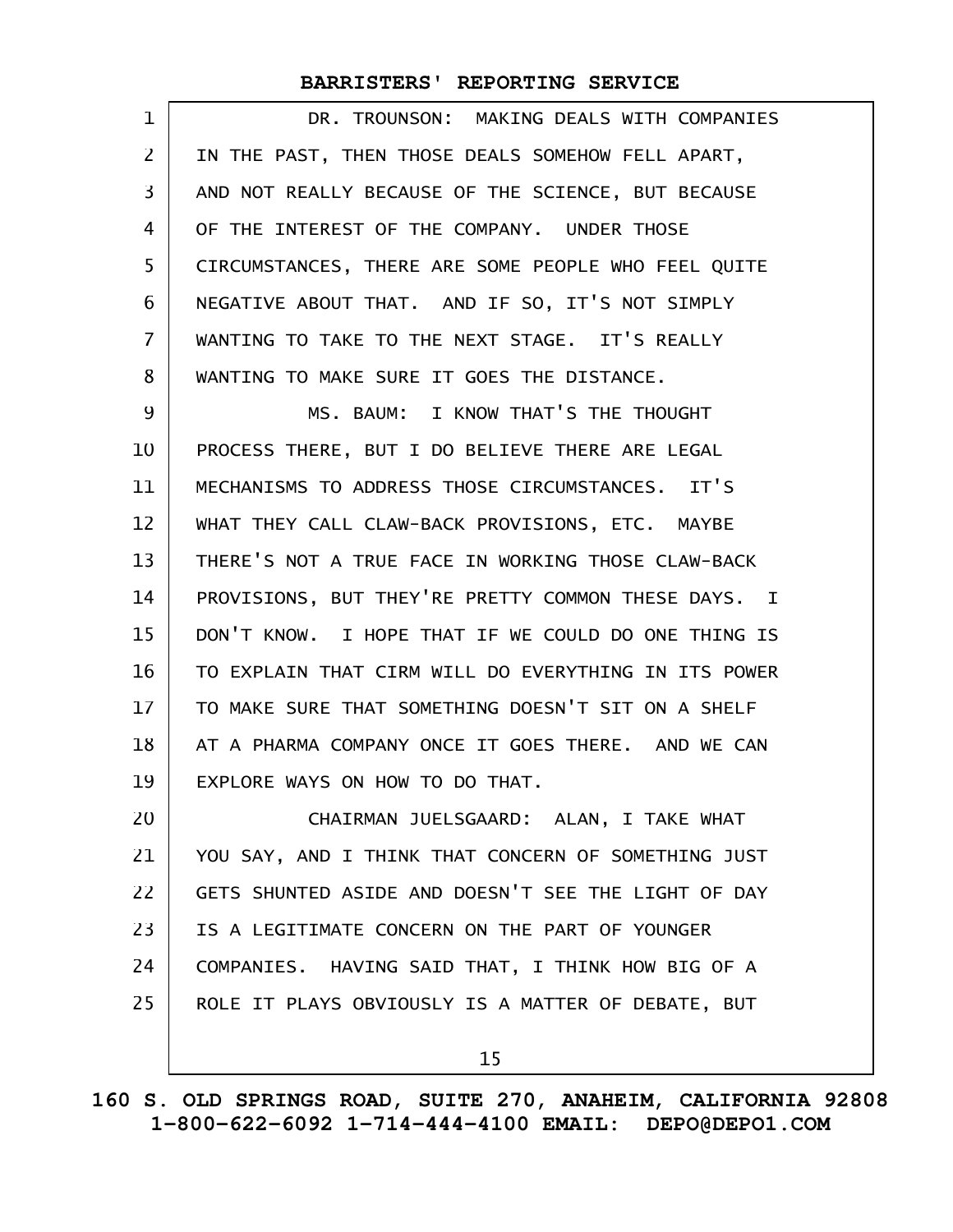| 1  | THERE IS A DISINCENTIVE FOR SEEKING OTHER SOURCES OF |
|----|------------------------------------------------------|
| 2  | FUNDING ONCE CIRM PROVIDES THE MONEY. IT'S JUST A    |
| 3  | BY-PRODUCT. THERE'S NOTHING NECESSARILY WRONG WITH   |
| 4  | THAT, BUT IT'S JUST OBSERVATIONAL IN NATURE.         |
| 5  | DR. TROUNSON: YOU CAN ALWAYS DEBATE ABOUT            |
| 6  | WHAT IT IS. I THINK IN THIS ONE CIRCUMSTANCE THAT I  |
| 7  | KNOW, IT'S A PRETTY STRONGLY HELD VIEW THAT I WANT   |
| 8  | TO SEE IT GO TO A POINT WHERE THERE'S A REAL OPTION  |
| 9  | FOR IT TO GO INTO PATIENTS. AND THAT'S A GENUINE     |
| 10 | FEELING. SO AT LEAST IN ONE CIRCUMSTANCE THAT'S A    |
| 11 | VERY STRONG POSITION, AND THAT POSITION HAS BEEN PUT |
| 12 | TO US IN WHITE PAPER. SO IT MAY WELL BE SEEN EITHER  |
| 13 | WAY. AND IT'S NOT THAT THOSE PARTIES ARE NOT         |
| 14 | INTERESTED IN COMMERCIALIZING. THEY WANT TO MAKE     |
| 15 | SURE THAT THERE'S A VERY STRONG CHANCE IT GOES TO    |
| 16 | PATIENTS.                                            |
| 17 | MS. BAUM: THE OTHER CIRCUMSTANCE WAS THEY            |
| 18 | WERE OFF BY MAGNITUDES OF DIFFERENCE. IT WAS JUST    |
| 19 | ONE PARTY VALUATING THE ASSET DIFFERENTLY THAN THE   |
| 20 | OTHER PARTY. I DON'T KNOW WHAT WE CAN DO ABOUT       |
| 21 | THAT.                                                |
| 22 | CHAIRMAN JUELSGAARD: BEFORE YOU GO ON TO             |
| 23 | THIS SLIDE, WHY DON'T I APOLOGIZE FOR HAVING         |
| 24 | INTERRUPTED JUST TO SPEAK ABOUT THE STRATEGIC        |
| 25 | PARTNERSHIP INITIATIVE AND HOW WELL IT WAS WORKING.  |
|    | 16                                                   |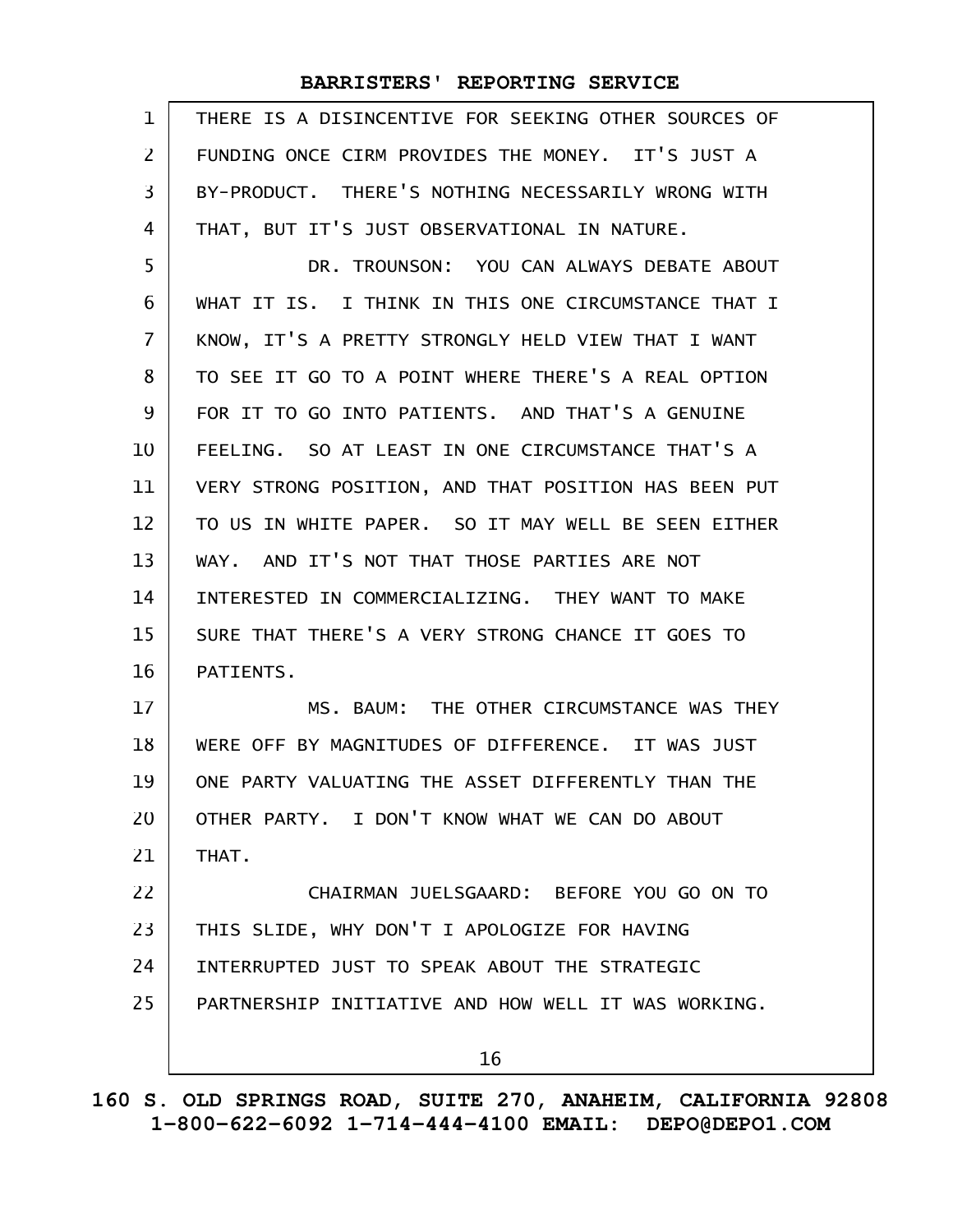| $\mathbf{1}$   | AND THE ANSWER THAT I HEARD YOU GIVE IS WE DON'T     |
|----------------|------------------------------------------------------|
| $\overline{2}$ | HAVE ANY YET. WE POTENTIALLY HAD ONE LAST FALL WITH  |
| 3              | GSK. THAT DIDN'T WORK OUT. YOU'VE GOT SEVERAL        |
| 4              | POTENTIALS IN THE HOPPER RIGHT NOW AND WE'LL SEE HOW |
| 5              | THEY PROGRESS NEXT YEAR.                             |
| 6              | BUT IF YOU GO BACK UP AND GO TO THE SLIDE            |
| $\overline{7}$ | YOU WOULD HAVE PROCEEDED TO NEXT, JUST KIND OF TALK  |
| 8              | ABOUT THE ACTIVITIES OUTSIDE OF THE PROGRAMS, SOME   |
| 9              | OF THE MORE INFORMAL APPROACHES, AND THEN WE CAN     |
| 10             | KIND OF CATCH UP TO THE REACTION OF PHARMA THAT YOU  |
| 11             | WERE GOING TO GET TO.                                |
| 12             | MS. BAUM: GREAT. ALL RIGHT. SO SOME OF               |
| 13             | THE OTHER ACTIVITIES THAT WE DO, GOING BACK TO THE   |
| 14             | CREATION OF LINKAGES, IS WE SPEND A LOT OF TIME, AT  |
| 15             | LEAST WE HAVE LAST YEAR, AT THE MEETING STAGE,       |
| 16             | IDENTIFYING OURSELVES TO ALL THE SCOUTS, LETTING     |
| 17             | THEM KNOW WHAT OUR PORTFOLIO IS ABOUT, UNDERSTANDING |
| 18             | WHERE THEIR PRIORITIES WERE, AND THEN HANDPICKING    |
| 19             | SPECIFIC ONES THAT MATCHED THEIR AREAS OF INTEREST,  |
| 20             | AND THEN FOLLOW-UP, FOLLOW-UP, FOLLOW-UP.            |
| 21             | AND WHAT WE HAVE DONE IN THE PAST IS WE              |
| 22             | TARGET THOSE CONFERENCES WHERE THEY HAVE EXTENSIVE   |
| 23             | WHAT THEY CALL 360 OR ONE-ON-ONE PARTNERING          |
| 24             | ACTIVITIES. IT'S A HUGE FACILITY CONFERENCE ROOM     |
| 25             | THAT HAS TINY LITTLE ROOMS. THEY MUST HAVE A         |
|                | 17                                                   |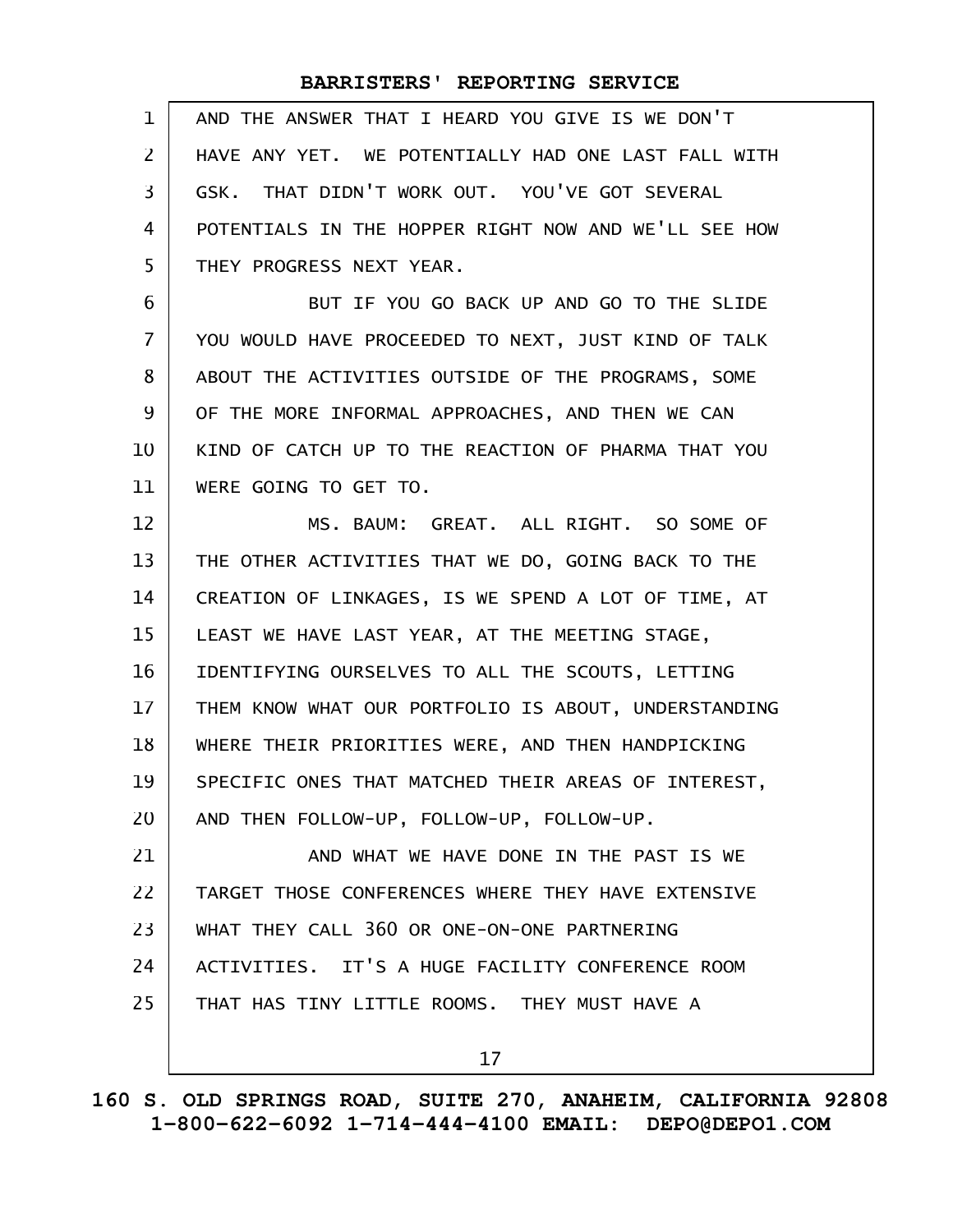| $\mathbf{1}$   | HUNDRED OR SO ROOMS. AND YOU GO THROUGH THE WHOLE    |
|----------------|------------------------------------------------------|
| $\mathsf{Z}$   | PARTNERING PROCESS, HALF HOUR EACH, ALL DAY LONG.    |
| 3              | PEOPLE PROBABLY SEE MANY, MANY, MANY DIFFERENT       |
| 4              | PEOPLE DURING THE COURSE OF THE DAY. AND NEIL        |
| 5              | LITTMAN, BY THE WAY, HAS BEEN FUNDAMENTAL IN HELPING |
| 6              | WITH THAT AND EXECUTING ON THAT.                     |
| $\overline{7}$ | AND SO I REPORTED THIS LAST MAY, BUT WHAT            |
| 8              | WE'VE DONE IS WE ENGAGED IN 121 SEPARATE LINKAGES,   |
| 9              | WHICH INCLUDE THE INITIAL MEETING WITH AN INDIVIDUAL |
| 10             | SCOUT PLUS THE FOLLOW-UPS. THOSE HAVE TRANSLATED TO  |
| 11             | 26 ACTUAL MEETINGS BETWEEN THE GRANTEES AND THE VC   |
| 12             | OR PARTNER. SO AT LEAST IT SORT OF BROUGHT THEM TO   |
| 13             | OUR GRANTEES. AND THEN NOW WE HAVE THESE SIX         |
| 14             | LETTERS OF SUPPORT THAT ARE MAKING THEIR WAY         |
| 15             | THROUGH. MAYBE A COUPLE OF THEM WILL MAKE IT TO THE  |
| 16             | END.                                                 |
| 17             | CHAIRMAN JUELSGAARD: BEFORE YOU MOVE ON,             |
| 18             | SO IN THE SLIDE YOU HAD BEFORE WITH THE NUMBER OF    |
| 19             | THESE CONFERENCES, SO YOU CAN BE ONE OF TWO PLAYERS  |
| 20             | IN THIS KIND OF SETTING. TAKE JP MORGAN FOR          |
| 21             | EXAMPLE. YOU CAN BE THE PERSON OF WHOM A MEETING IS  |
| 22             | REQUESTED BY SOMEBODY ELSE OR YOU CAN REQUEST A      |
| 23             | MEETING. AND SO AT JP MORGAN, FOR EXAMPLE, WHICH     |
| 24             | ROLE DID WE PLAY?                                    |
| 25             | MS. BAUM: BOTH. SOME PEOPLE CAME TO US.              |
|                | 18                                                   |
|                |                                                      |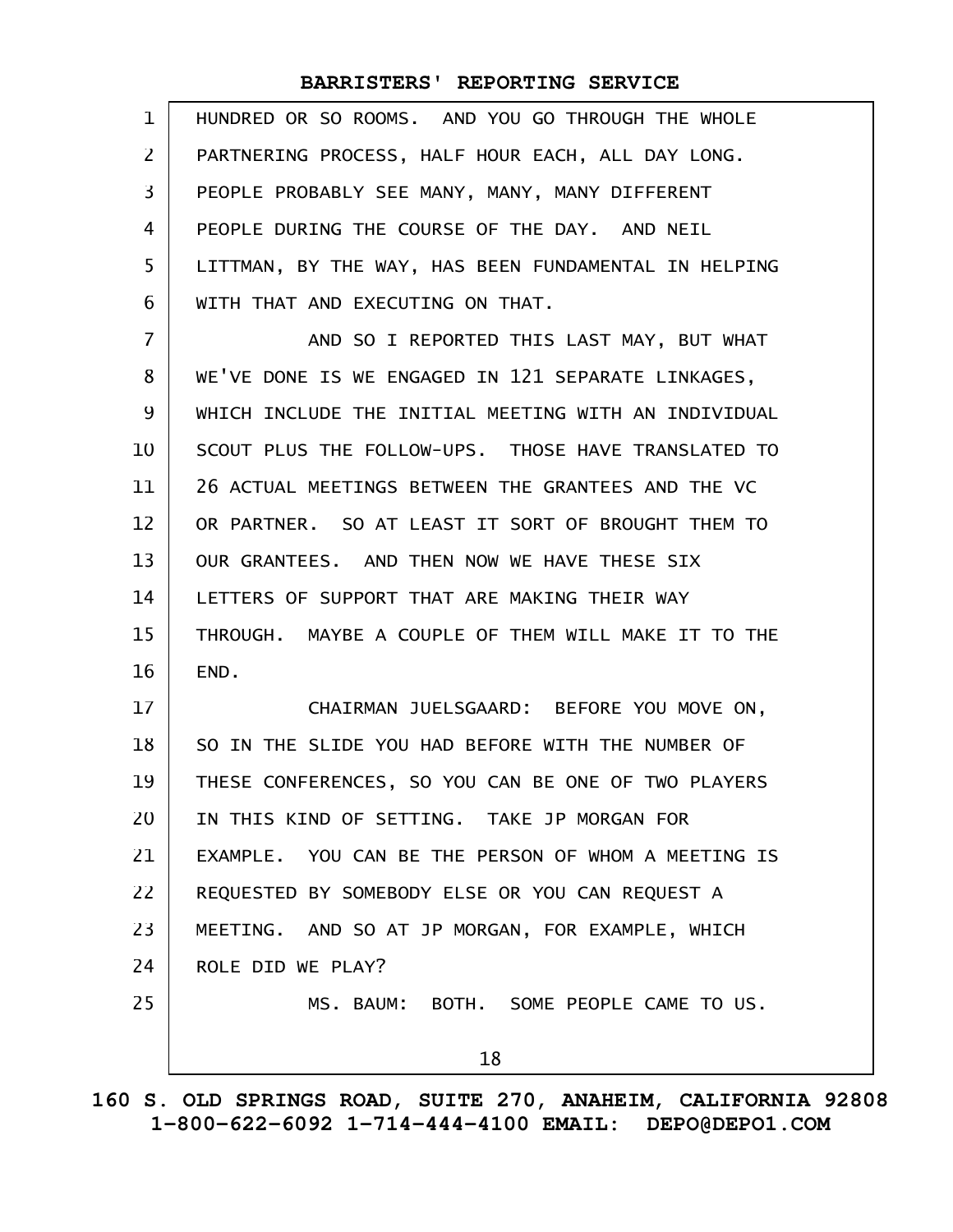| $\mathbf{1}$      | SOME OF THOSE PEOPLE THAT CAME TO US WERE ACTUAL     |
|-------------------|------------------------------------------------------|
| $\mathbf{2}$      | COMPANIES THAT WANTED OUR FUNDING ADMITTEDLY, SOME   |
| 3                 | PEOPLE THAT CAME TO US WERE OTHER FUNDING AGENCIES   |
| 4                 | THAT WANTED TO COLLABORATE, ISRAEL FOR ONE. AND      |
| 5                 | THEN WE WERE PRETTY MUCH THE AGGRESSORS WHEN IT CAME |
| 6                 | TO MEETING WITH THE DIFFERENT PHARMAS.               |
| $\overline{7}$    | CHAIRMAN JUELSGAARD: JUST TAKE, AGAIN, JP            |
| 8                 | MORGAN IS PROBABLY THE BIGGEST OF THESE, AND WHAT'S  |
| 9                 | THE BROADEST AMOUNT OF ORGANIZATIONS PARTICIPATING   |
| 10                | AT LEAST?                                            |
| 11                | MS. BAUM: WAS IT 15?                                 |
| $12 \overline{ }$ | MR. LITTMAN: I THINK SO. AT JP MORGAN,               |
| 13                | FOR INSTANCE, I THINK WE HAD 26.                     |
| 14                | CHAIRMAN JUELSGAARD: YOU ASKED TO MEET               |
| 15                | WITH 26 PHARMAS?                                     |
| 16                | MR. LITTMAN: WE HAD 26 MEETS. SOME OF                |
| 17                | THOSE WE REQUESTED, AND SOME WERE REQUESTED OF US.   |
| 18                | CHAIRMAN JUELSGAARD: HOW MANY DID WE                 |
| 19                | REQUEST? AND WITHOUT NAMING NAMES, WHO WERE THEY     |
| 20                | <b>GENERALLY WITH?</b>                               |
| 21                | MR. LITTMAN: SO THE ONES THAT WE                     |
| 22                | REQUESTED, I DON'T HAVE THE EXACT NUMBER, BUT IT WAS |
| 23                | PROBABLY ABOUT HALF THAT. AND OF THOSE IT WAS        |
| 24                | MOSTLY MAJOR WHAT WE CALL BIG PHARMA COMPANIES WERE  |
| 25                | IN ATTENDANCE.                                       |
|                   | 19                                                   |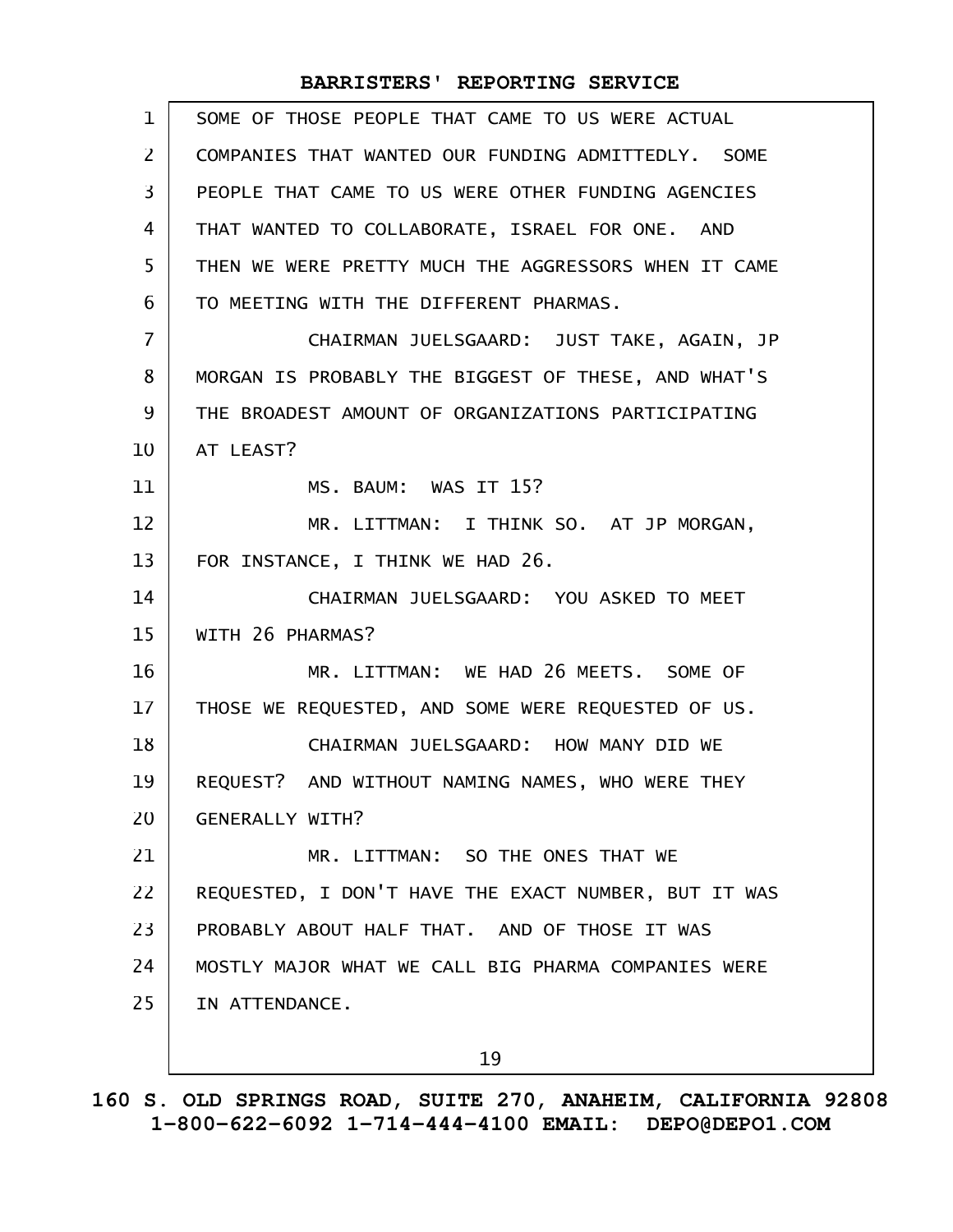| 1  | MS. BAUM: JP MORGAN IS A LITTLE DIFFERENT            |
|----|------------------------------------------------------|
| 2  | TOO. THAT ONE, IT'S NOT ONE LIKE IT'S ONE OF THESE   |
| 3  | HUGE CONFERENCE HALLS THAT ARE SET UP ELECTRONICALLY |
| 4  | TO DO THIS. LIKE EVERY SINGLE MAJOR PHARMACEUTICAL   |
| 5  | COMPANY RENTS OUT SPACE IN A HOTEL, AND THEN THEY DO |
| 6  | IT. IT'S A LITTLE MORE WORK TO ORGANIZE, AND IT'S A  |
| 7  | LITTLE MORE EFFORT TO GO FROM HOTEL TO HOTEL TO      |
| 8  | HOTEL AS OPPOSED TO THESE TIMED ONES EVERY 30        |
| 9  | MINUTES, WE COULD GET MORE DATA.                     |
| 10 | AND THAT'S MY NEXT POINT WITH THIS SLIDE             |
| 11 | IS WE'RE TRACKING, AND SO I CAN GET YOU REPORTS      |
| 12 | BECAUSE WE ACTUALLY HAVE PURCHASED SALES FORCE,      |
| 13 | WHICH ALLOWS US TO TRACK EVERY SINGLE ENGAGEMENT     |
| 14 | THAT WE HAVE. WE HAVE TO REMIND OURSELVES TOO        |
| 15 | BECAUSE WE'RE NOT JUST SAYING, HEY, HERE WE ARE AND  |
| 16 | HERE'S OUR PORTFOLIO. WE ACTUALLY ARE TRACKING THE   |
| 17 | SPECIFIC PROGRAMS. WHAT THEY SAID THEY LIKED AND     |
| 18 | THEN WE KEEP FOLLOWING UP. WE DON'T WANT TO BE       |
| 19 | PESTERING THEM, BUT WE DON'T WANT TWO MONTHS TO GO   |
| 20 | BY OR THREE MONTHS TO GO BY WITH US HANDING OUT SOME |
| 21 | NONCONFIDENTIAL INFORMATION AND NOT GETTING RESPONSE |
| 22 | BACK. SOMETIMES YOU HAVE TO JUST SORT OF SHAKE THE   |
| 23 | TREE A LITTLE BIT. SO WE'VE BEEN TRACKING THAT.      |
| 24 | AND THIS PARTICULAR EXAMPLE THAT YOU SEE             |
| 25 | BEFORE YOU ON THE SLIDE DOESN'T HAVE A LOT OF THE    |
|    | 20                                                   |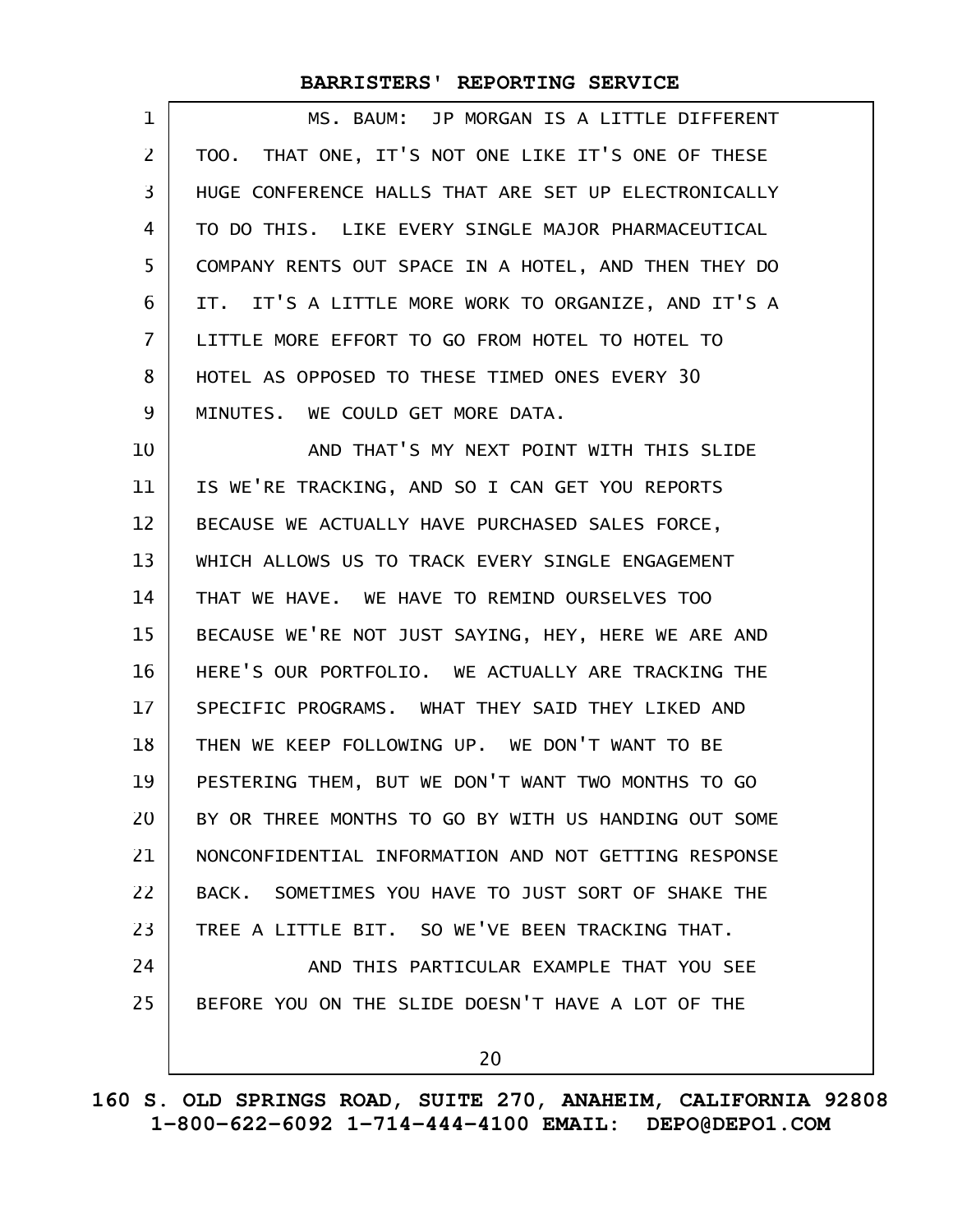| $\mathbf{1}$   | CONFIDENTIAL INFORMATION, BUT THE NAME OF WHO WE     |
|----------------|------------------------------------------------------|
| $\overline{2}$ | SPOKE TO AND EXACTLY WHAT THEY WANTED AND EXACTLY    |
| 3              | WHAT WE SENT THEM HAS BEEN ALL TRACKED THROUGH SALES |
| 4              | FORCE.                                               |
| 5              | ARE WE READY TO SPEAK ABOUT OTHER                    |
| 6              | APPROACHES IN ADDITION TO THESE?                     |
| $\overline{7}$ | CHAIRMAN JUELSGAARD: GO AHEAD.                       |
| 8              | MS. BAUM: OTHER TOOLS THAT WE HAVE                   |
| 9              | AVAILABLE TO US ARE, FOR INSTANCE, WHAT WE HAVE SEEN |
| 10             | IN DISEASE TEAM III. AGAIN, IT'S CREATING            |
| 11             | INCENTIVES. BY INCENTIVES I MEAN REQUIRING THAT      |
| 12             | PI'S ACTUALLY HAVE TO GET SOME SORT OF FUNDING. AND  |
| 13             | IN DISEASE TEAM III WE REQUIRED THAT ANTIBODIES AND  |
| 14             | SMALL MOLECULES PROVIDE 25 PERCENT OF THE FUNDING    |
| 15             | FOR A CLINICAL TRIAL. I CAN TELL YOU RIGHT NOW THAT  |
| 16             | BUT FOR THAT REQUIREMENT, ONE OF THESE SIX LETTERS   |
| 17             | OF SUPPORT THAT ARE MAKING THEIR WAY THROUGH THE     |
| 18             | PROCESS WOULD NEVER HAVE OCCURRED. AND SO IT         |
| 19             | CREATES AN INCENTIVE AT LEAST TO GET PEOPLE          |
| 20             | THINKING.                                            |
| 21             | AND I UNDERSTAND THAT IT'S KIND OF LIKE A            |
| 22             | GAME OF CHICKEN BECAUSE YOU DON'T WANT TO SET THESE  |
| 23             | REQUIREMENTS, ESPECIALLY FOR THE CELLULAR COMPANIES  |
| 24             | MAYBE, AND THEN NOT BE ABLE TO ATTRACT THE FUNDING   |
| 25             | AND THEN WHERE ARE YOU. SO I THINK WE ACTUALLY HAVE  |
|                | 21                                                   |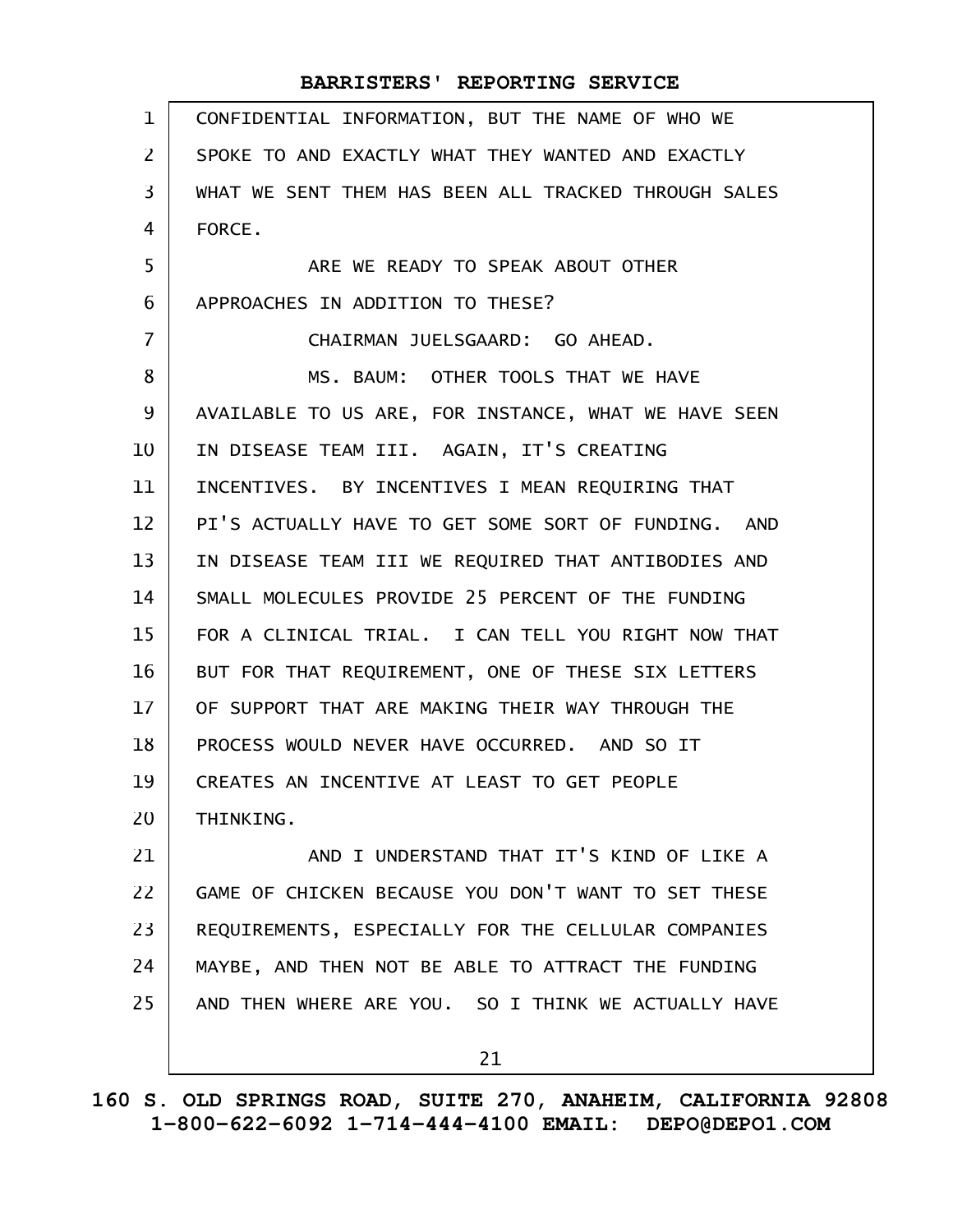| $\mathbf{1}$   | A GOOD SORT OF BALANCE AT LEAST VIS-A-VIS HOW WE     |
|----------------|------------------------------------------------------|
| $\overline{2}$ | HANDLE DISEASE TEAM III.                             |
| 3              | ANOTHER WAY WE DID IT SO WE COULD BE MORE            |
| 4              | PROACTIVE IS WE CREATED A VC MEET-UP DAY. THIS IS    |
| 5              | AGAIN -- AND PHARMA WAS INVITED TOO -- TO GET THEM   |
| 6              | ACTUALLY IN FRONT OF OR GET OUR GRANTEES IN FRONT OF |
| $\overline{7}$ | SOME OF THE KEY POTENTIAL INVESTORS. WE DID IT HERE  |
| 8              | RIGHT IN THIS SPACE, VERY INFORMAL. RAVE REVIEWS.    |
| 9              | THEY ALL LOVE IT. THE VC'S THAT CAME AND THE PHARMA  |
| 10             | REPRESENTATIVES SAID, "GEE, I'D LIKE TO DO THIS AT   |
| 11             | LEAST ONCE A YEAR," AND MAYBE WE'LL DO IT TWICE A    |
| 12             | YEAR.                                                |
| 13             | CHAIRMAN THOMAS: DO WE HAVE A WAY TO                 |
| 14             | TRACK THE DISCUSSIONS AND WHAT HAPPENED AS A RESULT  |
| 15             | OF THAT?                                             |
| 16             | MS. BAUM: WE CAN SEND OUT BASICALLY A                |
| 17             | QUESTIONNAIRE AND ASK THEM.                          |
| 18             | CHAIRMAN THOMAS: IT WOULD BE NICE TO KNOW            |
| 19             | BECAUSE THAT TELLS YOU IF IT WAS, IN FACT, A         |
| 20             | PRODUCTIVE UNDERTAKING.                              |
| 21             | MS. BAUM: RIGHT. I GUESS YOU HAVE TO                 |
| 22             | REALLY DESCRIBE AND AGREE ON WHAT'S PRODUCTIVE. SO   |
| 23             | IF THEY SAID I LIKED IT, BUT RIGHT NOW THEY DIDN'T   |
| 24             | SIGN A CDA, DOES THAT MEAN IT'S UNPRODUCTIVE? PART   |
| 25             | OF THIS IS SORT OF JUST GETTING THE TEAMS KNOWING    |
|                | 22                                                   |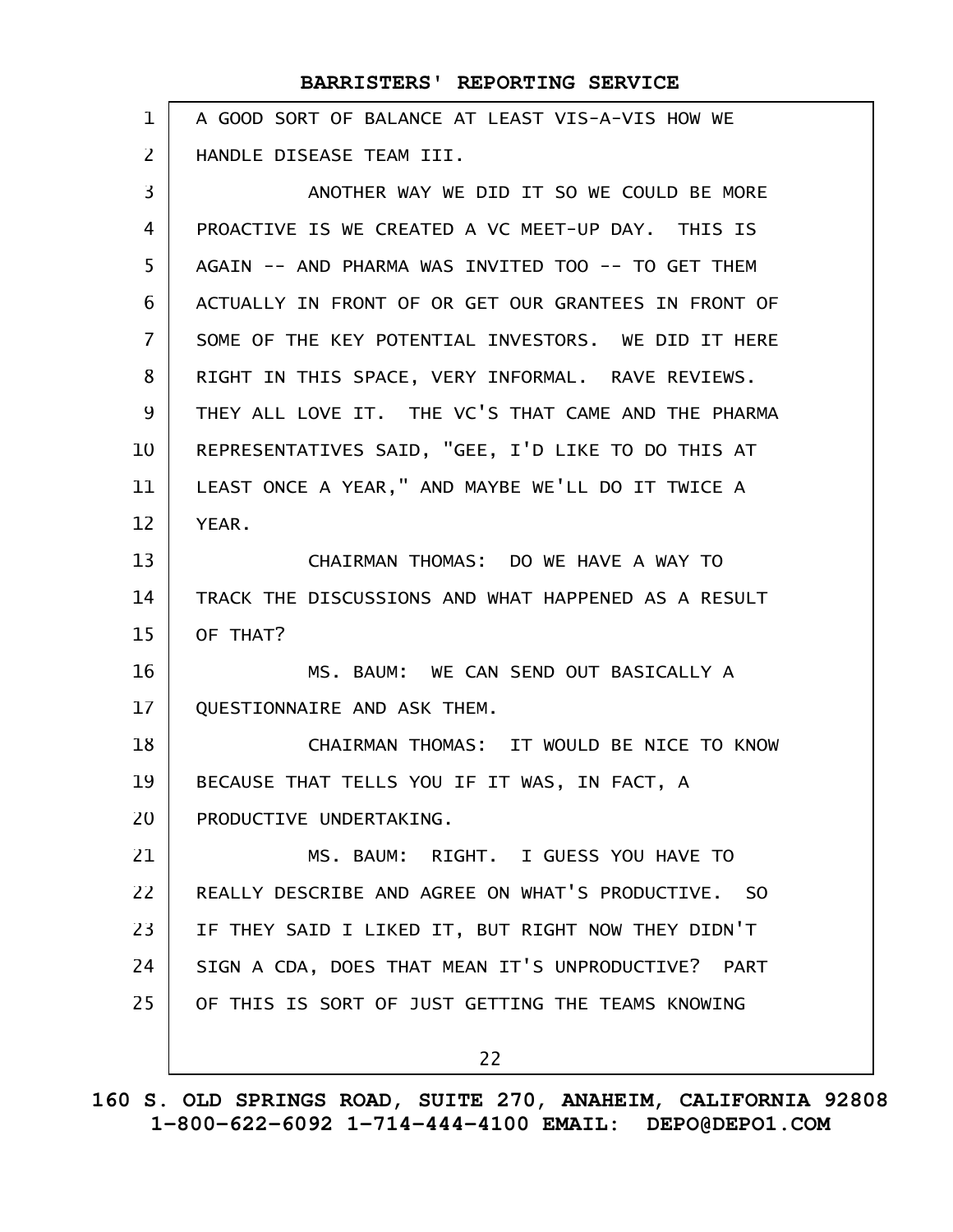| 1 ONE ANOTHER, GETTING THEM, EVEN IF THEY WATCH FOR A    |
|----------------------------------------------------------|
| 2   YEAR OR TWO, AT LEAST IT'S ON THEIR RADAR SCREEN AND |
| 3   THEY MIGHT HAVE A HELPFUL COMMENT OR TWO. I THINK    |
| 4   WE NEED TO DISCUSS THAT.                             |

CHAIRMAN JUELSGAARD: I AGREE WITH J.T. I THINK IT WOULD BE GREAT TO FOLLOW UP WITH EACH OF THE SEVEN CIRM TEAMS AND SAY YOU ALL PRESENTED HERE IN THIS ROOM SEVERAL MONTHS AGO. THERE WERE 16 VENTURE CAPITAL FIRMS THAT WERE IN ATTENDANCE. DID ANY OF YOU RECEIVE ANY FOLLOW-UP FROM ANY OF THOSE VC'S? IF SO, HOW MANY? AND WHAT WAS THE SUBSTANCE OF THE DISCUSSIONS AND WHERE DID THEY LEAD? I THINK GATHERING THAT DATA IS JUST HELPFUL FOR US TO KNOW. IF THERE'S SOME ADDITIONAL ROLE THAT WE CAN PLAY IN HELPING FACILITATE THINGS, AT LEAST KIND OF KNOWING THE OUTCOME WOULD BE REALLY GREAT. 5 6 7 8 9 10 11 12 13 14 15 16

DR. TROUNSON: ONE OF THE ISSUES THAT HAS JUST SHOWN UP IN A DISEASE TEAM REVIEW THAT YOU WERE AT IS THAT THE RISK PERCEIVED FOR THE CELL THERAPIES IS A MUCH BIGGER RISK THAN MONOCLONAL ANTIBODIES OR MOLECULES. SO I SEE OVER AND OVER AGAIN A KIND OF RELUCTANCE TO GO TOO FAR INTO ANY PROJECTS OF CELL THERAPY UNTIL SOMETHING STARTS TO REALLY WORK. AND YOU GET THIS THE HIGHER UP THE CHAIN YOU GO IN THOSE COMPANIES. 17 18 19 20 21 22 23 24 25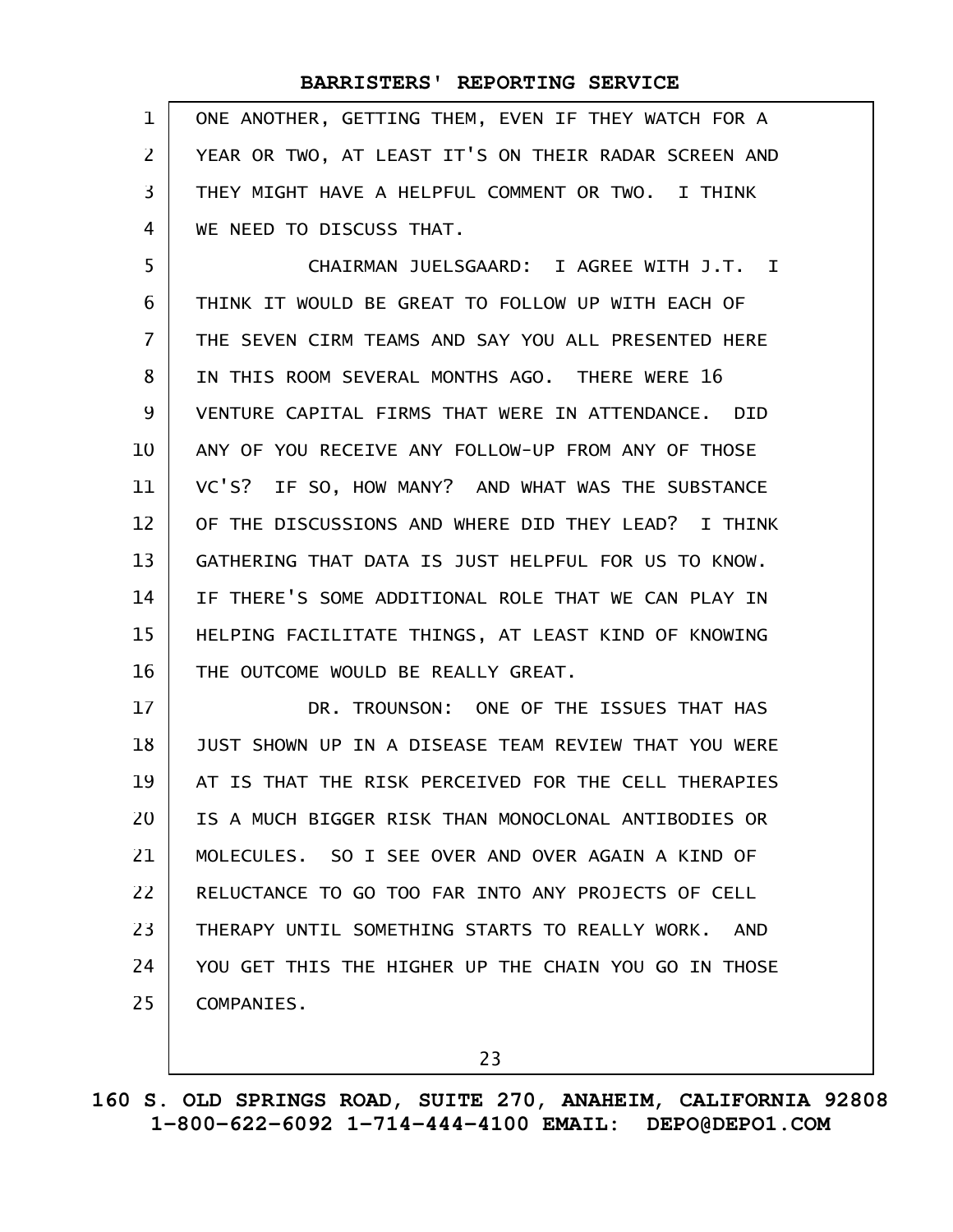| $\mathbf{1}$ | SO OFTEN YOU'VE GOT THE REPRESENTATIVES              |
|--------------|------------------------------------------------------|
| 2            | WHO COME TO THESE MEETINGS WHO REALLY THINK THAT'S   |
| 3            | GREAT. BUT IF YOU MOVE IT UP THE CHAIN SOME          |
| 4            | DISTANCE, YOU FIND, WELL, WHAT'S THE EXAMPLE?        |
| 5            | WHAT'S THE EXAMPLE OF THIS WORKING IN ANOTHER        |
| 6            | CONTEXT? SO LIKE THAT GRANTS REVIEW, IT'S KIND OF    |
| 7            | EASY TO GET AN ACCELERANT MARK BECAUSE YOU CAN SEE   |
| 8            | WHERE YOU'RE GOING AND YOU CAN SEE THAT MAYBE THIS   |
| 9            | WILL GET CONNECTED SOMETIME RELATIVELY SOON WHERE    |
| 10           | THE OTHERS, IT'S TOWING THE WATER APPROACH, A LITTLE |
| 11           | BIT OF FUNDING, BUT NOT SORT OF CONVINCINGLY SORT OF |
| 12           | <b>GETTING THERE.</b>                                |
| 13           | BUT I THINK IT'S CHANGING, BUT IT WOULD BE           |
| 14           | REALLY HELPFUL IF WE WERE ABLE TO SHOW SOME VERY     |
| 15           | EFFECTIVE THERAPIES THAT COME FROM THE KIND OF       |
| 16           | THINGS THAT WE'RE FUNDING. WE'RE NOT FUNDING THE     |
| 17           | SORT OF SIMPLE MSC-TYPE APPROACH, BUT SOME COMPANIES |
| 18           | ARE FUNDING MESOBLASTS OR SUPPORTING MESOBLASTS, BUT |
| 19           | YOU'VE GOT SOME ACTIVITY. THAT'S NOT WHERE WE'VE     |
| 20           | REALLY BEEN. WE'RE DEALING WITH MUCH MORE WITH       |
| 21           | COMPLICATED THERAPIES THAT REALLY HAD MECHANISMS     |
| 22           | BEHIND THEM; WHEREAS, A LOT OF THE OTHER STUFF OUT   |
| 23           | THERE BEFORE (UNINTELLIGIBLE) BUT IS BEING SUPPORTED |
| 24           | NEVERTHELESS.                                        |
| 25           | SO IT'S A SORT OF PLAYS GAME IN A WAY, AND           |
|              |                                                      |

24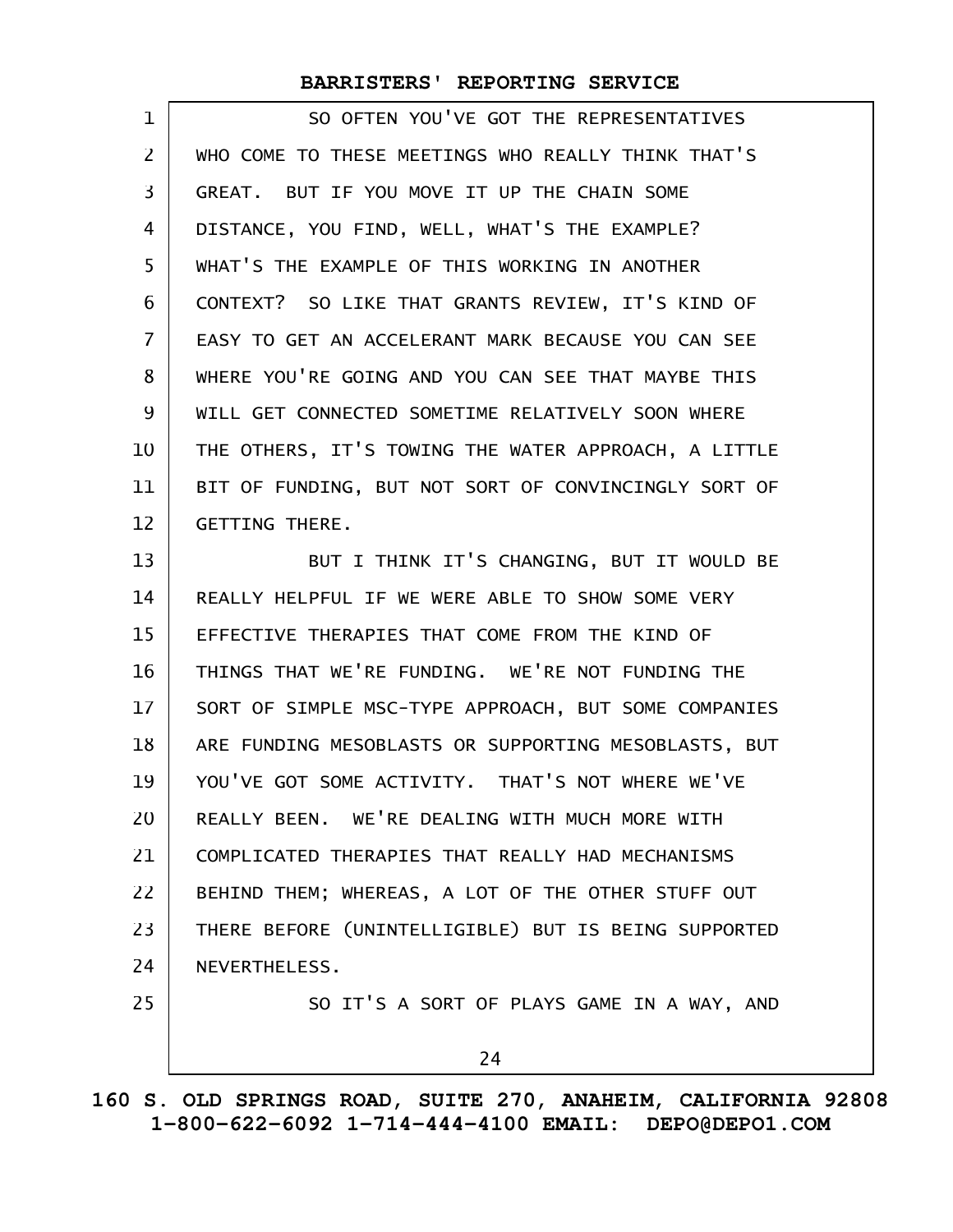| $\mathbf{1}$   | SO WE CAN GET THEM INTERESTED OFTEN; BUT TO GET IT   |
|----------------|------------------------------------------------------|
| 2              | CONVERTED TO ACTUALLY PUTTING MONEY OR A SUBSTANTIAL |
| 3              | AMOUNT OF MONEY, SOMETIMES IT'S A LITTLE AMOUNT OF   |
| 4              | MONEY, BUT NOT A SUBSTANTIAL AMOUNT OF MONEY UNTIL   |
| 5              | WE GET SOME POSITIVES. THAT'S WHAT WE'RE TOLD.       |
| 6              | CHAIRMAN THOMAS: ON THE POINT YOU RAISED,            |
| $\overline{7}$ | ALAN, WE'VE BEEN BURNED NOW BY DEALING WITH PHARMA   |
| 8              | AT A LEVEL THAT WASN'T SUFFICIENTLY HIGH IN TERMS OF |
| 9              | WHO THE DECISION MAKERS ARE. SO HOW DO WE TRY TO     |
| 10             | CORRECT THAT SO THAT PEOPLE DON'T SPIN THEIR WHEELS, |
| 11             | WHICH WE SPUN QUITE A LOT IN THAT PARTICULAR         |
| 12             | INSTANCE.                                            |
| 13             | DR. TROUNSON: SOME COMPANIES, ELONA HAS              |
| 14             | SORT OF DESCRIBED SOME OF THEM, HAVE GOT A MORE      |
| 15             | POSITIVE ATTITUDE. J & J, THEY'RE COURTING THE       |
|                |                                                      |
| 16             | WATER A BIT MORE THAN OTHER COMPANIES. BUT EVEN      |
| 17             | WITH VIACYTE, THEY'RE SORT OF ADDING TO IT RATHER    |
| 18             | THAN SORT OF -- THE REAL THING THERE, THEY SHOULD    |
| 19             | TAKE IT OVER. THAT WOULD BE GOOD SENSE, I WOULD      |
| 20             | HAVE THOUGHT, BECAUSE THEY'VE GOT A COMPANY ANYWAY   |
| 21             | THAT'S DOING THAT, AND IT WOULD MAKE REALLY GOOD     |
| 22             | SENSE, BUT THEY HAVEN'T DONE THAT YET. SO WHILE      |
| 23             | THEY'RE A REALLY INTERESTED COMPANY, PFIZER IS       |
| 24             | ANOTHER, BUT PFIZER HAS BEEN CUTTING BACK IN SOME    |
| 25             | PLACES IN REGENERATIVE MEDICINE PROGRAMS IN THE UK   |

25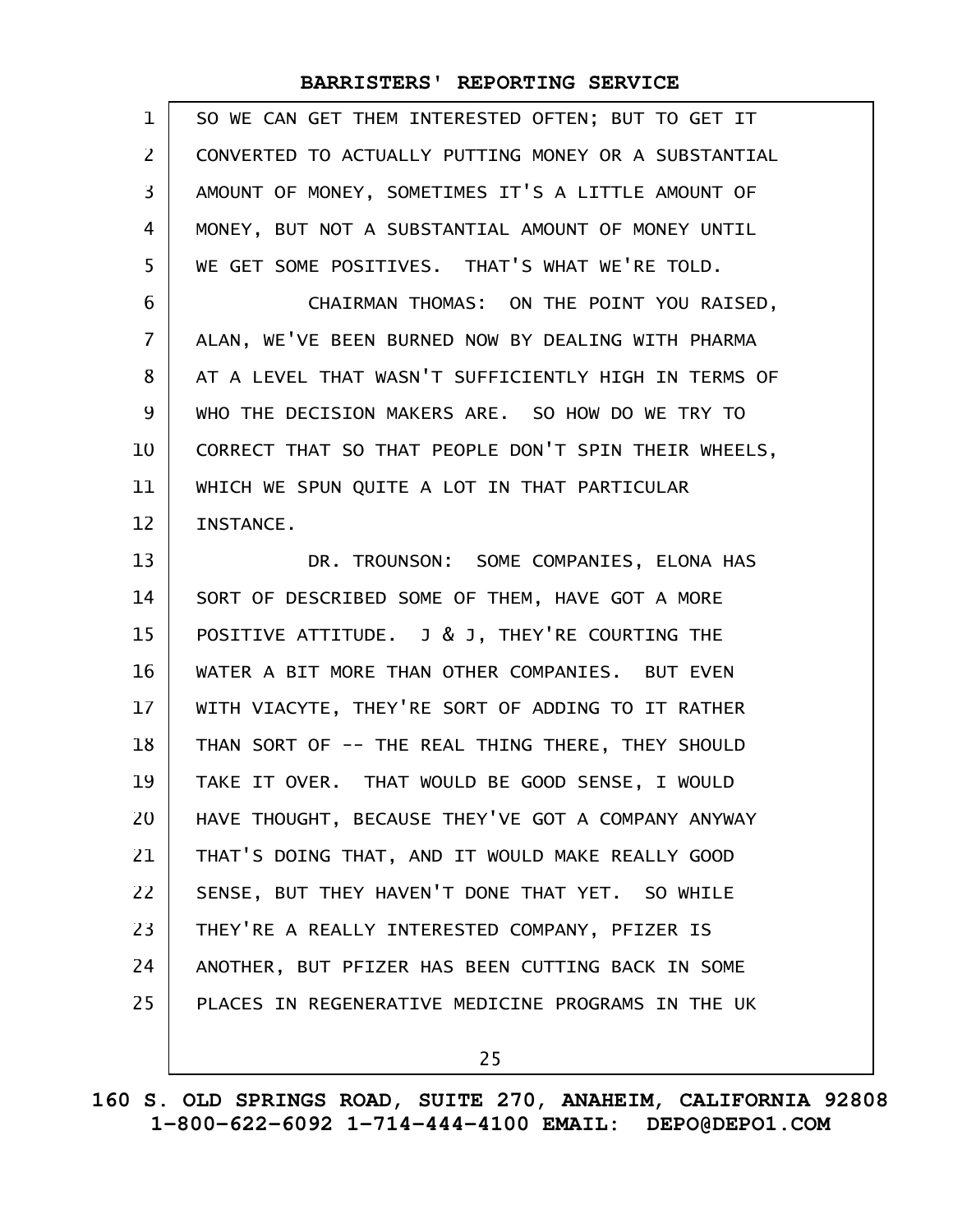AND BUILDING THEM SOME OTHER PLACE. SO IT'S A BIT HARD TO FOLLOW THEM. 1 2

WHERE YOU GET A VERY STRONG POSITIVE, FOR EXAMPLE, THE GROUP I WAS TALKING TO YOU THIS MORNING WITH, THEY'VE GOT A VERY STRONG POSITIVE FROM ONE OF THE DECISION MAKERS THAT'S REALLY AT THE TOP, WANTS TO BE IN THIS, AND IS LOOKING FOR DOING SOMETHING PERHAPS WITH A MAJOR ENTITY, BUT NOT NECESSARILY PUTTING THEIR MONEY IN A UNIVERSITY. OFTEN THEY'LL JUST PUT IT IN HARVARD AND HOPE SOMETHING COMES THROUGH, BUT THEY WANT TO DO SOMETHING MORE. 3 4 5 6 7 8 9 10 11

SO YOU HAVE TO GET TO THOSE PEOPLE, I THINK. SO YOU HAVE TO BE LISTENING. YOU HAVE TO BE AWARE. I THINK YOU HAVE TO GO, YOU HAVE TO TRY AND FIND OUT WHEN THE DECISION MAKERS ARE STARTING TO SORT OF CHANGE THEIR MIND. AND I THINK THEY'LL CHANGE THEIR MIND AS MORE EXAMPLES HAPPEN, OR YOU'LL GET A KIND OF RENEGADE WHO THINKS THIS IS GOING TO BE A GOOD FIELD AND IS GOING TO GO THERE, AND YOU HAVE TO LINK UP WITH THEM. I FEEL THAT YOU GOT TO GO FOR THE TOP, AS CLOSE TO THE TOP OF THE DECISION MAKERS AS YOU CAN GO, BUT IT'S NOT EASY TO GET TO THE TIME UNLESS THEY'RE REALLY INTERESTED, UNLESS THEY'RE INTERESTED. CHAIRMAN JUELSGAARD: THIS IS JUST TO 12 13 14 15 16 17 18 19 20 21 22 23 24 25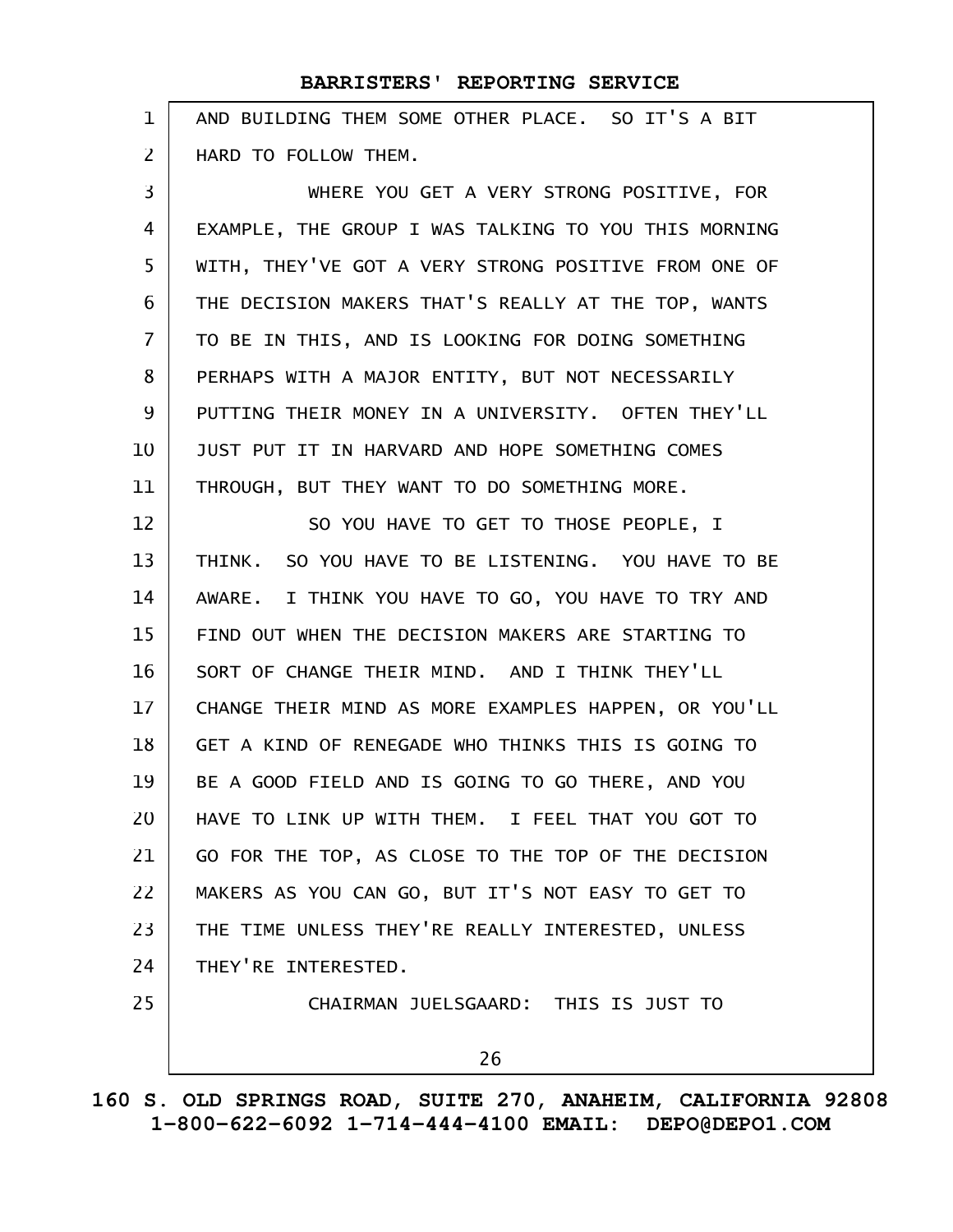| 1              | ADDRESS YOUR QUESTION, J.T., FROM MY POINT OF VIEW.  |
|----------------|------------------------------------------------------|
| 2              | I THINK THIS IS ALWAYS ONE OF THE ISSUES OR CONCERNS |
| 3              | THAT YOU HAVE TO DEAL WITH; BUT AT THE END OF THE    |
| 4              | DAY, A DEAL WHICH IS BEING HEAVILY SUPPORTED BY THE  |
| 5              | SCIENTIFIC PEOPLE AND BY THE BUSINESS DEVELOPMENT    |
| 6              | PEOPLE WITHIN AN ORGANIZATION, ULTIMATELY THE PLUG   |
| $\overline{7}$ | GETS PULLED. AND THERE ARE A LOT OF REASONS THAT     |
| 8              | THAN CAN HAPPEN. AND ONE OF THEM, WHICH MAY HAVE     |
| 9              | HAPPENED IN THIS CASE, I DON'T KNOW, IS BUDGETARY IN |
| 10             | NATURE.                                              |
| 11             | IN THE FALL, THAT'S WHEN COMPANIES ARE               |
| 12             | ESTABLISHING THEIR BUDGETS FOR THE COMING YEAR. AND  |
| 13             | THEY'RE LOOKING AT AT THE END OF THE DAY WHAT THEIR  |
| 14             | BOTTOM LINE NEEDS TO BE, AND THEY'RE LOOKING AT      |
| 15             | THEIR REVENUE FORECASTS. THEY'VE GOT THEIR EXPENSE   |
| 16             | FORECAST. IF THEY'RE NOT LINING UP WITH WHERE THEIR  |
| 17             | EPS OR THE REVENUES TO BE FOR THE COMING YEAR, THEN  |
| 18             | THINGS START GETTING WHACKED. AND WHAT THEY TEND TO  |
| 19             | DO IS WHACK SOME OF THE RISKIEST ONES FIRST.         |
| 20             | SO IT'S ONE OF THOSE VAGARIES. I'M NOT               |
| 21             | SUGGESTING THAT THAT'S NECESSARILY WHAT HAPPENED     |
| 22             | HERE. THERE'S NOTHING YOU CAN PREVENT. WE CAN DO     |
| 23             | ALL THE WORK AND SEEMINGLY BE ON THE RIGHT COURSE,   |
| 24             | AND THAT COULD JUST COME AT YOU OUT OF LEFT FIELD.   |
| 25             | SO THERE ARE A LOT OF REASONS. ALL YOU CAN REALLY    |
|                | 27                                                   |
|                |                                                      |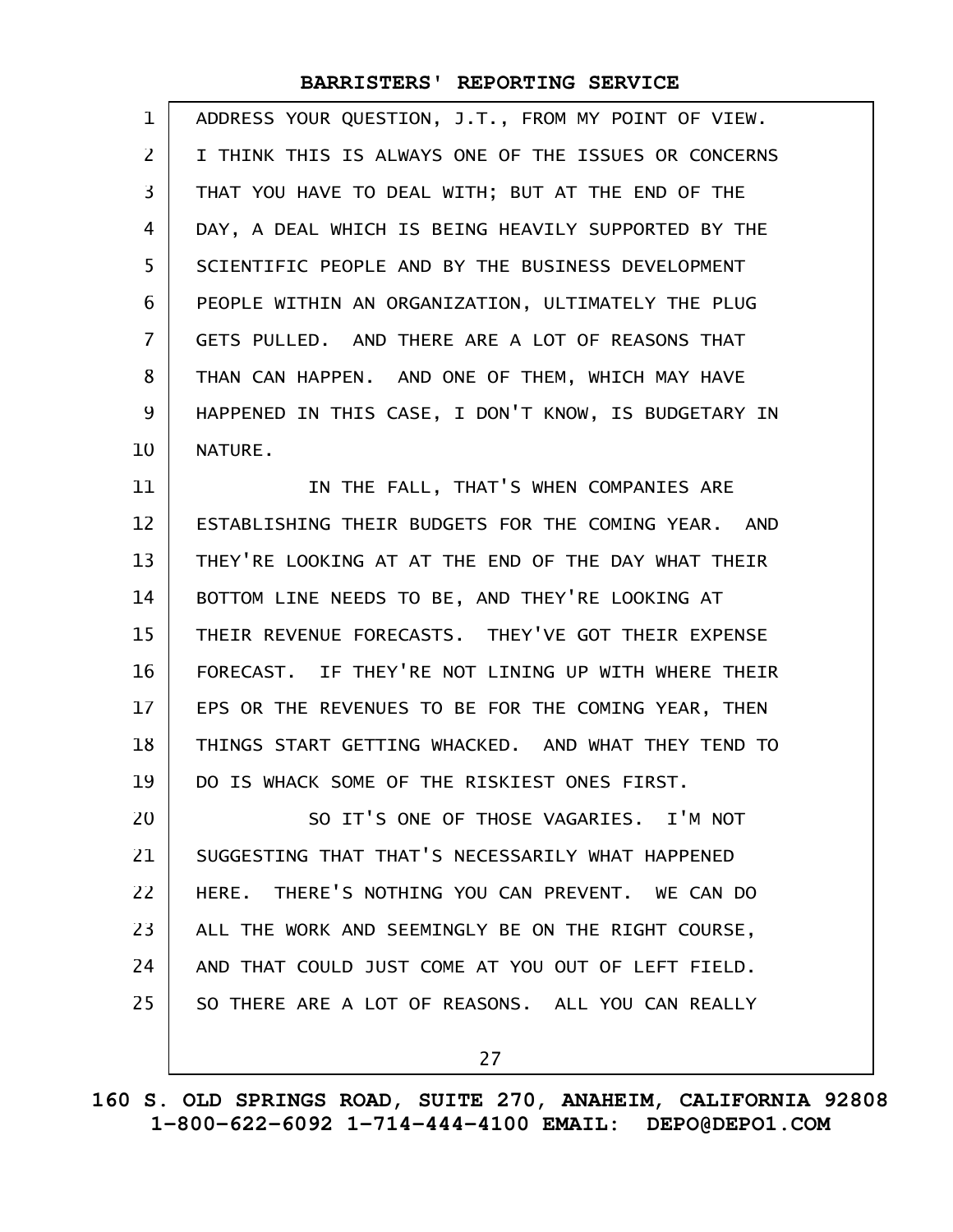| $\mathbf 1$    | DO IS TRY. IF YOU'VE GOT STRONG SCIENTIFIC SUPPORT   |
|----------------|------------------------------------------------------|
| $\overline{2}$ | AND BD SUPPORT, BUSINESS DEVELOPMENT SUPPORT, WITHIN |
| $\overline{3}$ | AN ORGANIZATION, AND THEN ULTIMATELY IT WILL WORK    |
| 4              | ITS WAY UP THE CHAIN. THERE'S GOING TO BE A SENIOR   |
| 5              | MANAGEMENT GROUP IN A LOT OF ORGANIZATIONS THAT WILL |
| 6              | APPROVE THESE DEALS ONCE THEY GET WORKED UP BY THE   |
| $\overline{7}$ | BD AND SCIENCE PEOPLE, AND DECISIONS WILL BE MADE    |
| 8              | THERE. BUT THERE'S ALWAYS THIS POSSIBILITY THAT      |
| 9              | EVEN A MUCH MORE SENIOR EXECUTIVE WOULD NIX THEM FOR |
| 10             | SOME OTHER EXTRANEOUS REASON THAT WE'RE NOT AWARE    |
| 11             | OF.                                                  |
| 12             | DR. TROUNSON: IN THE CASE THAT ELONA                 |
| 13             | REALLY HELPED WAS THE DUE DILIGENCE DONE ON TWO OF   |
| 14             | OUR LEADING PROJECTS WHICH CAME THROUGH THE DUE      |
| 15             | DILIGENCE PROCESS VERY, VERY WELL EXCEPT FOR A       |
| 16             | COUPLE OF MINOR ISSUES, THINGS THAT HAD TO BE FIXED  |
| $17 \,$        | ON THE IP, BUT THE REST OF IT WAS A VERY GOOD        |
| 18             | REPORT. TWO WEEKS, 20 PEOPLE FROM ONE OF THESE       |
| 19             | COMPANIES LOOKING AND GIVING IT A BIG STRONG KICK,   |
| 20             | BOTH OF THOSE. I THINK THAT DOES A LOT OF GOOD. I    |
| 21             | THINK THAT'S GOOD FOR US, IT'S GOOD FOR THE          |
| 22             | PROGRAMS, AND IT WILL EVENTUALLY BE GOOD, AS WE GO   |
| 23             | FORWARD, TO HAVE THAT KIND OF KICK GOING. BUT IT     |
| 24             | DIDN'T CONVERT. I THINK, AS YOU SAID, IT WAS SOME    |
| 25             | OTHER DECISION THAT WAS RISK VERSUS WHATEVER IT WAS, |
|                |                                                      |

28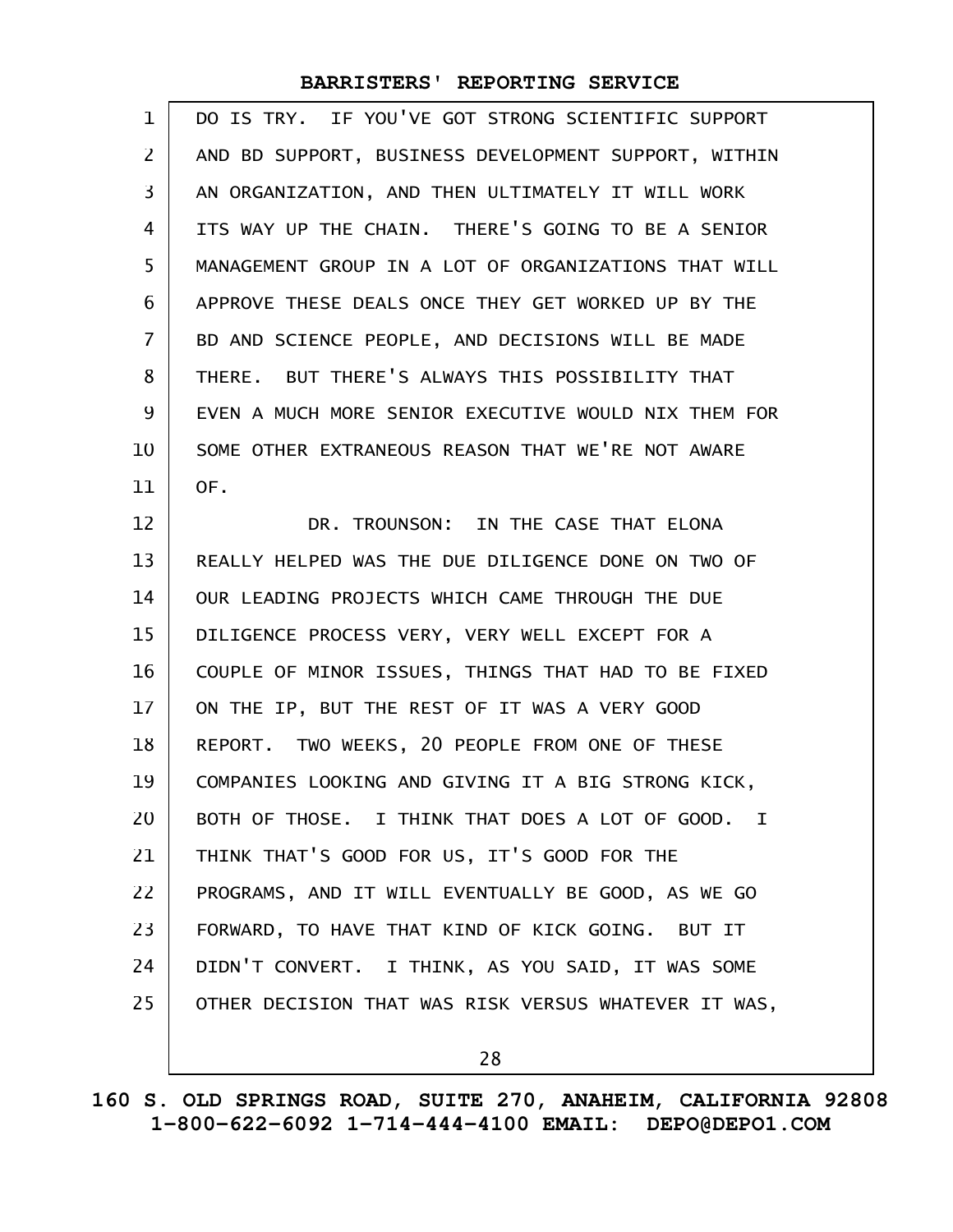| $\mathbf{1}$   | BUT IT WAS DONE RIGHT AT THE TOP. AND UNLESS YOU'RE  |
|----------------|------------------------------------------------------|
| $\overline{2}$ | SITTING IN THE ROOM, I DOUBT YOU COULD HAVE CHANGED  |
| 3              | ANYTHING.                                            |
| 4              | DR. DULIEGE: IF I COULD MAKE A COMMENT AT            |
| 5              | THIS POINT.                                          |
| 6              | CHAIRMAN JUELSGAARD: SURE. GO AHEAD,                 |
| $\overline{7}$ | ANNE-MARIE.                                          |
| 8              | DR. DULIEGE: ONE THING ABOUT THE                     |
| 9              | DISCUSSION. I RECENTLY ATTENDED A CMO, CHIEF         |
| 10             | MEDICAL OFFICER'S, MEETING, GET-TOGETHER, CONFERENCE |
| 11             | WHERE WE HAD A CHANCE TO HAVE A VERY INFORMATIVE     |
| 12             | PANEL ON BUSINESS DEVELOPMENT. AN INDUSTRY PANEL     |
| 13             | ESSENTIALLY ADVISES FOR CMO. AND THERE WERE HIGH     |
| 14             | LEVEL BUSINESS DEVELOPMENT, BUT CELGENE, FOR         |
| 15             | INSTANCE, PFIZER AS FAR AS I RECALL. REALLY GOOD     |
| 16             | DISCUSSIONS ON HOW TO REACH OUT TO THESE PEOPLE      |
| $17 \,$        | FIRST AND THEN CONTINUE THE LEVEL OF DISCUSSION,     |
| 18             | BEING AWARE THAT AT SOME POINT PUSHING IT TOO MUCH   |
| 19             | MAY BE DETRIMENTAL. ALTHOUGH THERE ARE SPECIFIC      |
| 20             | INSTANCES WHERE IF WE KNOW PEOPLE AT THE TOP, AT     |
| 21             | LEAST MAKING A CONTACT THERE CAN HELP. AND I'M SURE  |
| 22             | CIRM WILL CONTINUE. MANY OF US DO KNOW PEOPLE AT     |
| 23             | THE TOP THAT COULD HELP A LITTLE BIT IN A SOMEWHAT   |
| 24             | MEASURED FASHION.                                    |
| 25             | BUT THE TWO AREAS I KNOW CIRM HAS ALREADY            |
|                | 29                                                   |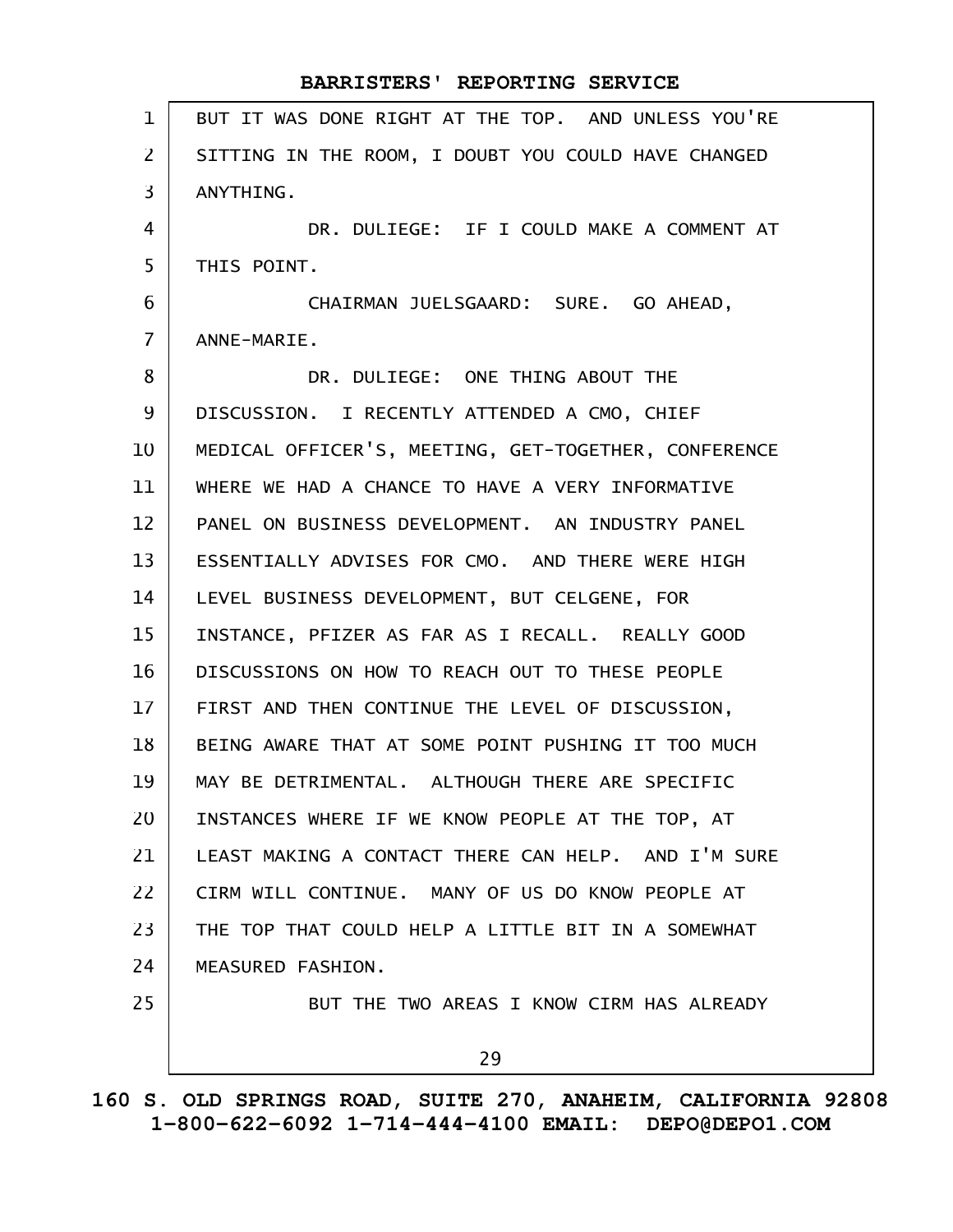| $\mathbf 1$     | HELPED AND SHOULD CONTINUE TO HELP THE GRANTEES IS,  |
|-----------------|------------------------------------------------------|
| $\overline{2}$  | ONE, IN THE QUALITY OF THE PRESENTATION. CLEARLY     |
| 3               | ONE OF THE KEY MESSAGES I HEARD WAS THAT A LOT OF    |
| 4               | THE WEIGHT FOR FUTURE DECISION WILL BE MADE ON THE   |
| 5               | QUALITY OF THE HIGHEST SCIENTIFIC PERSON, I DON'T    |
| 6               | KNOW IF IT'S A CHIEF MEDICAL OFFICER OR EQUIVALENT.  |
| $\overline{7}$  | AND WHETHER THAT PERSON HAS A LOT OF CREDIBILITY     |
| 8               | CARRIES SOME WEIGHT AND KNOWS THE PROJECTS IN AND    |
| 9               | OUT. SO THAT WAS NO. 1.                              |
| 10              | AND NO. 2, IN TERMS FOLLOWING UP, I'M SURE           |
| 11              | CIRM CAN CONTINUE TO HELP PEOPLE WITH THE RIGHT WAY  |
| 12              | TO FOLLOW UP WITH PEOPLE. I'M SURE SOME OF THE       |
| 13              | SMALL COMPANIES, SMALL GRANTEES EITHER DO NOT FOLLOW |
| 14              | UP AT THE RIGHT TIME OR IN THE RIGHT WAY FOR A       |
| 15              | VARIETY OF REASONS, WHETHER IT'S TIME OR LACK OF     |
| 16              | EXPERIENCE. BUT THAT PART IS CERTAINLY AN AREA       |
| 17 <sup>2</sup> | WHERE CIRM HAS HELPED AND SHOULD CONTINUE TO DO SO   |
| 18              | AT EARLY STAGE.                                      |
| 19              | CHAIRMAN JUELSGAARD: THANK YOU,                      |
| 20              | ANNE-MARIE. I THINK THOSE WERE GREAT OBSERVATIONS.   |
| 21              | ANY OTHER QUESTIONS OF ELONA WHILE SHE'S             |
| 22              | RECOVERING HER PRESENTATION?                         |
| 23              | CHAIRMAN THOMAS: WERE THERE, I'M SURE                |
| 24              | THERE WERE, SINCE IT'S NEVER POSSIBLE TO GET         |
| 25              | EVERYBODY YOU WANT TO COME, BUT WERE THERE ANY       |
|                 | 30                                                   |
|                 |                                                      |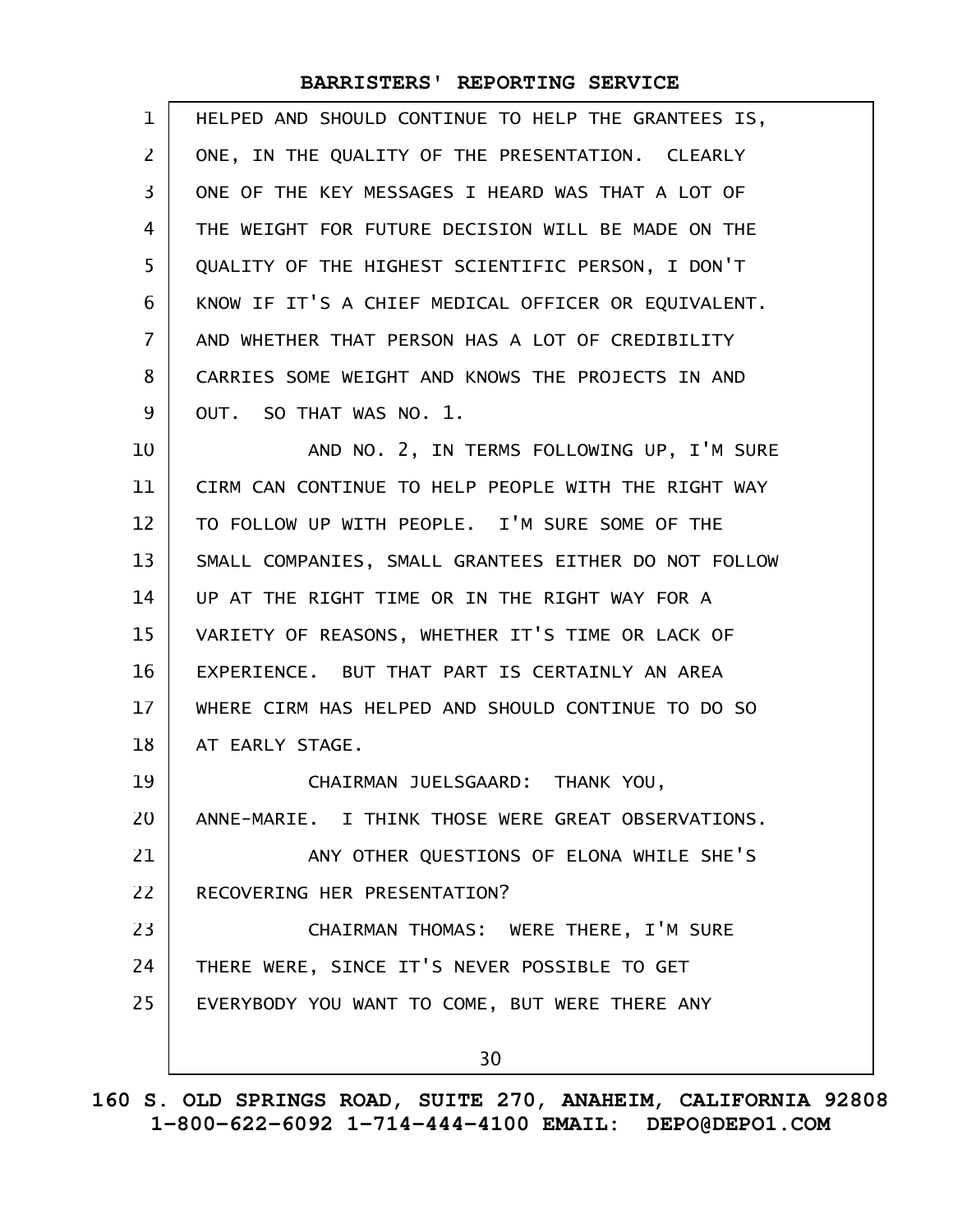| $\mathbf{1}$   | NOTABLE VC'S THAT YOU WEREN'T ABLE TO GET TO THAT    |
|----------------|------------------------------------------------------|
| $\mathsf{Z}$   | MEETING THAT YOU'D LIKE TO GET MORE INTO THE LOOP?   |
| 3              | IF SO, HOW DO WE DO THAT?                            |
| 4              | MS. BAUM: I THINK THIRD ROCK, THEY WERE              |
| 5              | THERE. WE WOULD LOVE -- ATLAS. I DIDN'T REALIZE      |
| 6              | THAT NESSON SAID HE WOULD HAVE FLOWN OUT FOR THAT    |
| $\overline{7}$ | EVENT. I THINK IT WOULD HAVE BEEN GREAT TO HAVE      |
| 8              | PEOPLE FROM ATLAS THERE. I THINK WE GOT A REALLY     |
| 9              | GOOD TURNOUT FOR A MONDAY. AND I THINK THAT,         |
| 10             | BECAUSE A LOT OF THEM HAVE THEIR MEETINGS ON MONDAY  |
| 11             | MORNINGS, AND WE DID THIS MONDAY AFTERNOON, BUT THEY |
| 12             | WERE VERY WILLING TO COME, AND I THINK THAT WAS A    |
| 13             | GOOD SIGN.                                           |
| 14             | DR. TROUNSON: I THINK ALSO THE                       |
| 15             | PRESENTATIONS AT THE STEM CELLS ON THE MESA MEETING, |
| 16             | THE GRANTEES, OUR GRANTEES, REALLY STOOD OUT. AND    |
| 17             | MAYBE SOME OF THOSE OTHER COMPANIES DIDN'T REALLY    |
| 18             | PERFORM AS WELL FOR ALL SORTS OF DIFFERENT REASONS.  |
| 19             | OUR PEOPLE, I THINK, REALLY DID STAND OUT.           |
| 20             | MS. BAUM: SO ANOTHER EVENT THAT WE                   |
| 21             | PARTICIPATED IN AND WE ACTUALLY HELPED DEVELOP WITH  |
| 22             | THE ALLIANCE FOR REGENERATIVE MEDICINE WAS AN        |
| 23             | INVESTOR DAY IN NEW YORK. IN THAT CIRCUMSTANCE MOST  |
| 24             | OF THE PITCHES, SO TO SPEAK, WERE MADE BY COMPANIES, |
| 25             | BUT WE HAD THREE OF OUR FOR-PROFIT GRANTEES PITCH AS |
|                | 31                                                   |
|                |                                                      |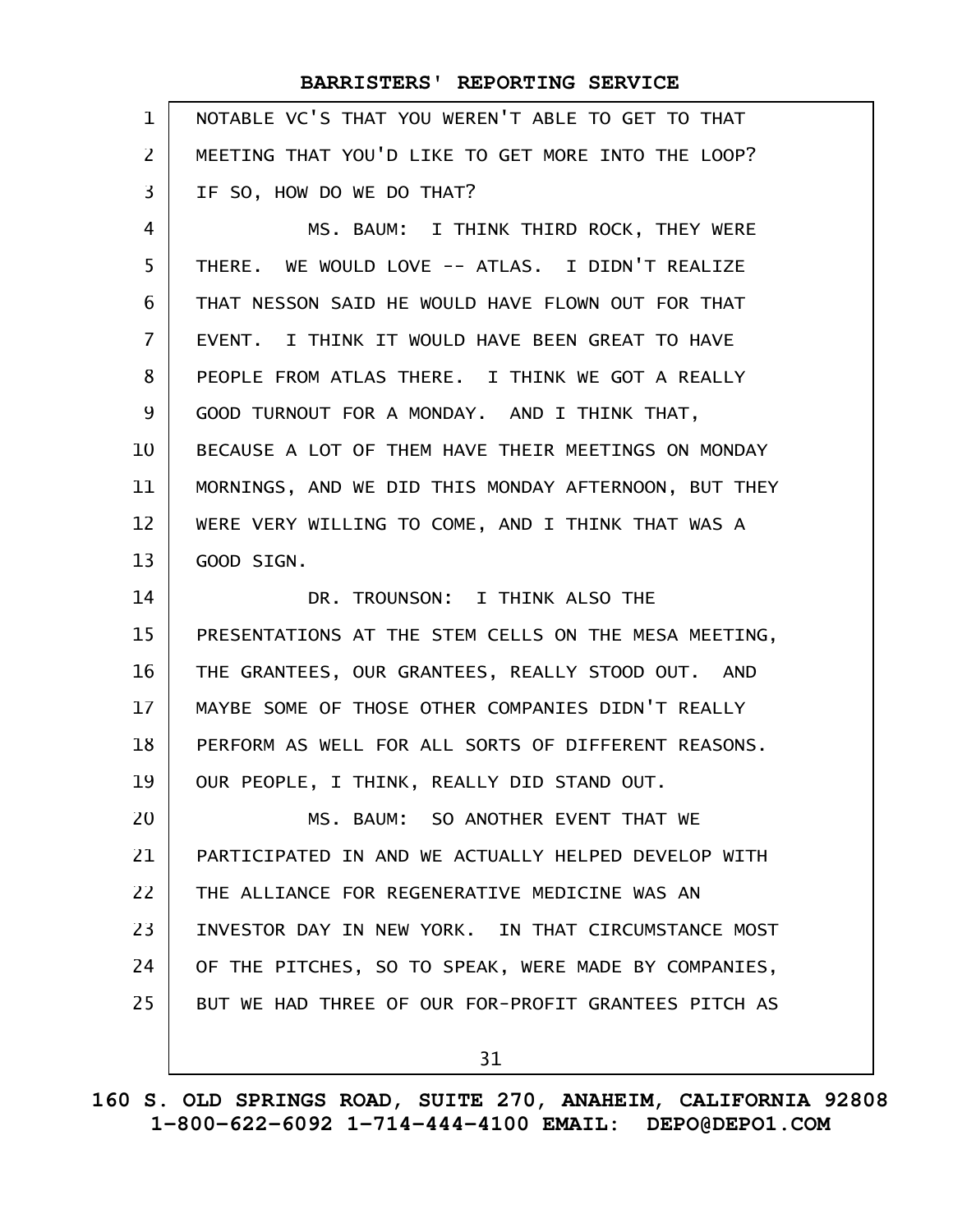| 1   WELL OUT THERE. AND THAT WAS THE FIRST TIME THAT   |
|--------------------------------------------------------|
| 2   ARM ACTUALLY ENDEAVORED TO DO AN INVESTOR DAY, AND |
| 3   ACTUALLY THEY WERE SPILLING OUT OF THE ROOM. SO IT |
| 4   DREW A GOOD AUDIENCE. SO I THINK THAT WAS VERY     |
| 5   ENCOURAGING.                                       |

AND LAST, BUT NOT LEAST, ONE OF THE OTHER THINGS THAT WE HAVE BEEN DOING AND WE WOULD LIKE TO INCREASE EFFORT IN IS WHAT I SORT OF CATEGORIZE AS MENTORSHIP OPPORTUNITIES. BUT THEY'RE ABOUT IMPROVING THE PITCHES OF THE DIFFERENT GRANTEES. AND, IN FACT, NEIL TODAY MET WITH ONE OF OUR GRANTEES IN PREPARATION FOR STEM CELL MEETING ON THE MESA TO GO OVER HER PRESENTATION. AND THAT'S JUST THE FIRST STEP. 6 7 8 9 10 11 12 13 14

IN ADDITION, WE'VE GOT TWO VC'S THAT ARE GOING TO JUDGE, SO TO SPEAK, AND GIVE COMMENTARY BEFORE THEY ACTUALLY GO AND DO THE PRESENTATION IN OCTOBER. SO WE'RE TRYING TO CREATE MORE OF THESE INFORMAL OR FORMAL PANELS OF MENTORS THAT WILL GO OUT AND HELP THESE TEAMS. AND THERE'S SOME ADDITIONAL IDEAS THAT WE COULD TALK ABOUT ON HOW TO DO THAT LIKE ENTREPRENEURS IN RESIDENCE. WOULDN'T THAT WE GREAT IF EACH GRANTEE TEAM COULD ATTRACT ONE? IT'S HARD TO DO ESPECIALLY FOR NON-PROFITS BECAUSE THEY USUALLY WORK FOR EQUITY AND THERE'S NO 15 16 17 18 19 20 21 22 23 24 25

32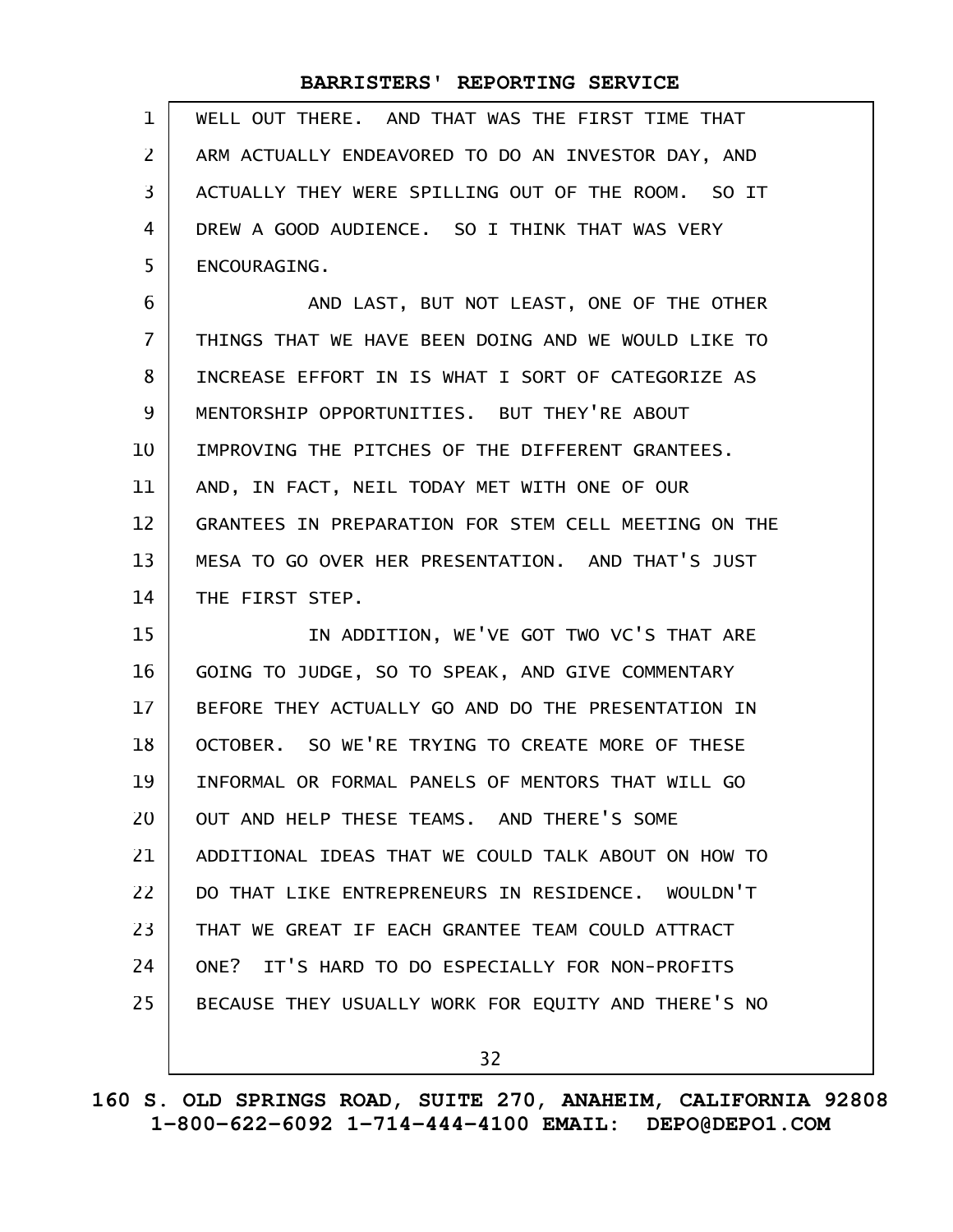| $\mathbf{1}$      | EQUITY THERE. BUT SOME OF THE UNIVERSITIES ARE NOW   |
|-------------------|------------------------------------------------------|
| $\overline{2}$    | GETTING POSITIONS SUCH AS THOSE AND MAYBE THAT COULD |
| $\overline{3}$    | HELP OUR GRANTEES.                                   |
| 4                 | SO LET ME TALK A LITTLE BIT ABOUT SOME OF            |
| 5                 | THE THINGS. I STARTED TALKING ABOUT WHAT WE'VE       |
| 6                 | HEARD FROM PHARMA, HAVE ALLUDED TO IT, BUT SOME HAVE |
| $\overline{7}$    | SAID, AFTER DOING A DUE DILIGENCE IS, "OH, WE'LL     |
| 8                 | WAIT FOR THE PHASE I DATA, THANK YOU. IT'S RISKY     |
| 9                 | AND WE LIKE THE PROJECT, BUT WE'LL TAKE OUR CHANCES  |
| 10                | THAT YOU'LL FUND IT, AND LET'S WAIT AND SEE WHAT     |
| 11                | HAPPENS."                                            |
| $12 \overline{ }$ | ANOTHER COMPANY, I DON'T THINK THEY QUITE            |
| 13                | UNDERSTOOD, THEY'RE OBVIOUSLY NOT ENGAGED AS MUCH IN |
| 14                | CELL THERAPY, THEY WERE CONCERNED ABOUT THE          |
| 15                | HETEROGENEITY OF THE CELL MIXTURE. AND THAT'S AN     |
| 16                | EDUCATION ISSUE, BUT WE COULDN'T OVERCOME THAT IN    |
| 17                | ONE REGARD.                                          |
| 18                | ON THE GOOD NEWS FRONT, ASTRAZENECA                  |
| 19                | ACTUALLY LAST YEAR SAID THAT THEY WANTED TO MAKE     |
| 20                | CARDIO REGEN MEDICINE A FOCAL POINT. TO BE HONEST    |
| 21                | WITH YOU, THE PROGRAMS WE'VE SENT THEM THUS FAR THEY |
| 22                | HAVE NOT BEEN RESPONSIVE TO, AND I UNDERSTAND        |
| 23                | THERE'S NOW A LOT OF INTERNAL REORGANIZATION GOING   |
| 24                | ON THERE. SO THAT MIGHT HAVE A LOT TO DO WITH IT.    |
| 25                | THAT HAPPENS A LOT TOO IS EVERYONE IS GETTING        |
|                   | 33                                                   |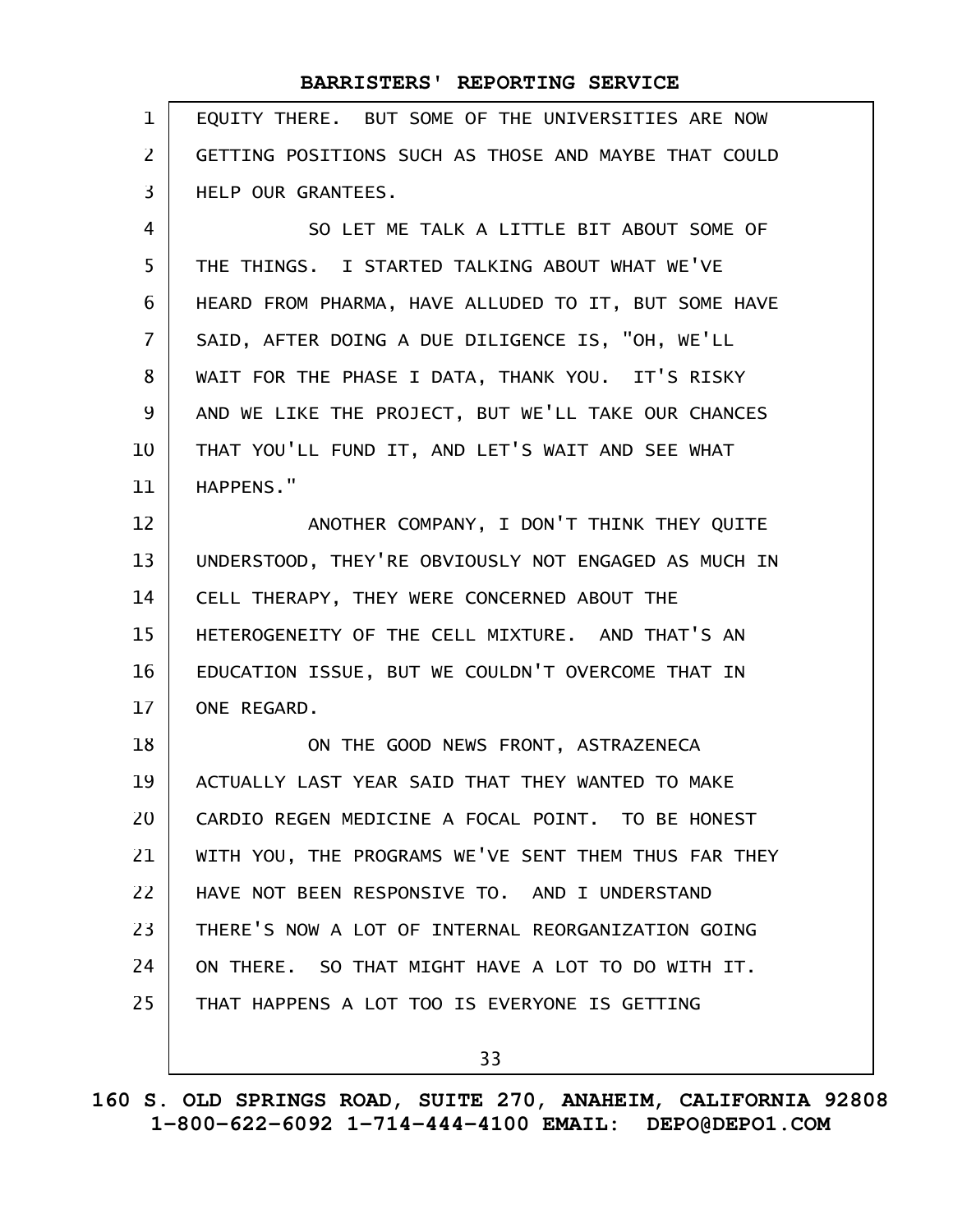| $\mathbf 1$    | SHUFFLED VERY OFTEN IN THESE CORPORATIONS.          |
|----------------|-----------------------------------------------------|
| $\overline{2}$ | WE'VE HEARD FROM SOME PHARMA THAT, GEE, WE          |
| $\overline{3}$ | REALLY LIKE REGENERATIVE MEDICINE, BUT WE LIKE IT   |
| 4              | WHEN IT'S A SMALL MOLECULE THAT'S HAVING AN         |
| 5              | ENDOGENOUS EFFECT. AND THEY SAID, "HEY, IF YOU FIND |
| 6              | AN ENDOGENOUS EFFECT IN THIS DISEASE AREA, CALL ME  |
| 7              | UP UPRIGHT AWAY. WE'LL HOP ON IT." STILL LOOKING    |
| 8              | FOR THOSE TO COME THROUGH THE PIPELINE.             |
| 9              | AND THEN WE HEARD THE WHOLE THING ABOUT             |
| 10             | THE PARTNER JUST WASN'T AT THAT TIME WHOLLY         |
| 11             | INTERESTED IN ENGAGING. SO THOSE ARE SOME OF THE    |
| 12             | NEGATIVES.                                          |
| 13             | CHAIRMAN JUELSGAARD: BEFORE YOU GO ON, I            |
| 14             | HAVE TO ASK ALAN OR GIL OR PAT ABOUT THIS NOTION OF |
| 15             | HETEROGENEITY IN THE CELLS THAT ARE AT THE BASE OF  |
| 16             | WHAT ARE GOING TO BE THE THERAPY. WHAT IS THE       |
| 17             | EXTENT OF HETEROGENEITY IN THESE?                   |
| 18             | DR. TROUNSON: IT CAN BE VERY                        |
| 19             | CONSIDERABLE. DEPENDS HOW YOU MEASURE IT. IF YOU    |
| 20             | GO DOWN TO SINGLE CELLS, THEY'VE GOT TO BE          |
| 21             | HETEROGENEOUS BECAUSE ALL THE CELLS ARE             |
| 22             | DIFFERENT -- THEY'RE NOT EXACTLY IN ORDER. IT'S NOT |
| 23             | LIKE A DRUG WHICH EACH MOLECULE IS ACTING THE SAME. |
| 24             | SO THE QUESTION IS, IT IS A REALLY GOOD             |
| 25             | QUESTION, IT'S ONE OF THE CONCERNS IN THE FIELD, IS |
|                | 34                                                  |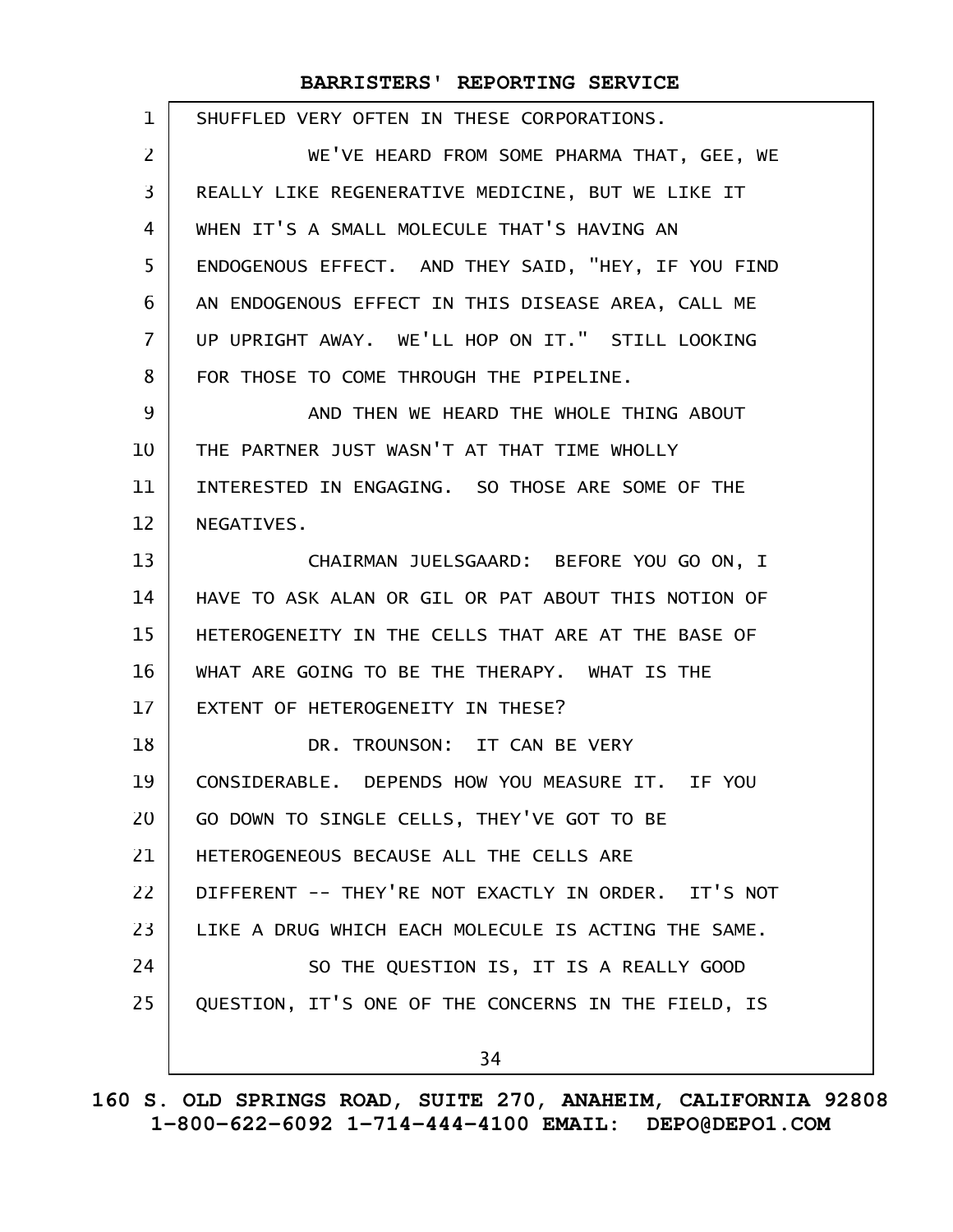| 1              | THAT AT WHAT LEVEL SHOULD WE BE CONCERNED ABOUT      |
|----------------|------------------------------------------------------|
| $\overline{2}$ | HETEROGENEITY? WE REALLY DON'T KNOW THE ANSWER TO    |
| 3              | THAT YET, BUT I SUSPECT WE'LL NEED TO DO THAT.       |
| $\overline{4}$ | A GOOD EXAMPLE IS IN PARKINSON'S DISEASE.            |
| 5              | IF YOU HAVE A MIXTURE OF CELLS THERE, THEY THINK     |
| 6              | THAT THE MIXTURE OF SEROTONIN RESPONSIVE CELLS AS    |
| $\overline{7}$ | WELL AS YOUR DOPAMINE PRODUCING CELLS GIVES YOU THAT |
| 8              | OVERREACTION IN THE PATIENTS. NOW, I'M NOT EXACTLY   |
| 9              | SURE THAT EVERYBODY BELIEVES THAT, BUT IT'S A VERY   |
| 10             | STRONG VIEW IN THE FIELD. IF YOU DON'T GET A PURE    |
| 11             | DOPAMINE PRODUCING CELL LINE, YOU'LL GET THESE OTHER |
| 12             | UPSTART EFFECTS WHICH ARE VERY DETRIMENTAL TO THE    |
| 13             | PATIENT.                                             |
| 14             | SO THESE THINGS ARE STILL SORT OF WORKING            |
| 15             | THEIR WAY THROUGH. BUT IF YOU TAKE BONE MARROW       |
| 16             | CELLS, THEY'RE VERY HETEROGENEOUS. IF YOU TAKE       |
| 17             | MESENCHYMAL STEM CELLS, THEY'RE VERY HETEROGENEOUS   |
| 18             | AS WELL. AT LEAST IN THE MSC'S, THEY DON'T LAST      |
| 19             | VERY LONG, SO MAYBE THE HETEROGENEITY DOESN'T REALLY |
| 20             | MATTER. WHATEVER THEY'RE DOING IS PROVIDING          |
| 21             | SOMETHING THAT'S NOT RELATED TO THEIR HETEROGENEITY. |
| 22             | SO WE'RE STILL TRYING TO STRUGGLE WITH               |
| 23             | THAT. IT'S NOT AN EASY QUESTION TO ANSWER TO BE      |
| 24             | HONEST. BUT THE BETTER THE PURIFIED CELL, THE        |
| 25             | BETTER. I THINK THE MORE COMFORTABLE THE REGULATOR   |
|                | 35                                                   |
|                |                                                      |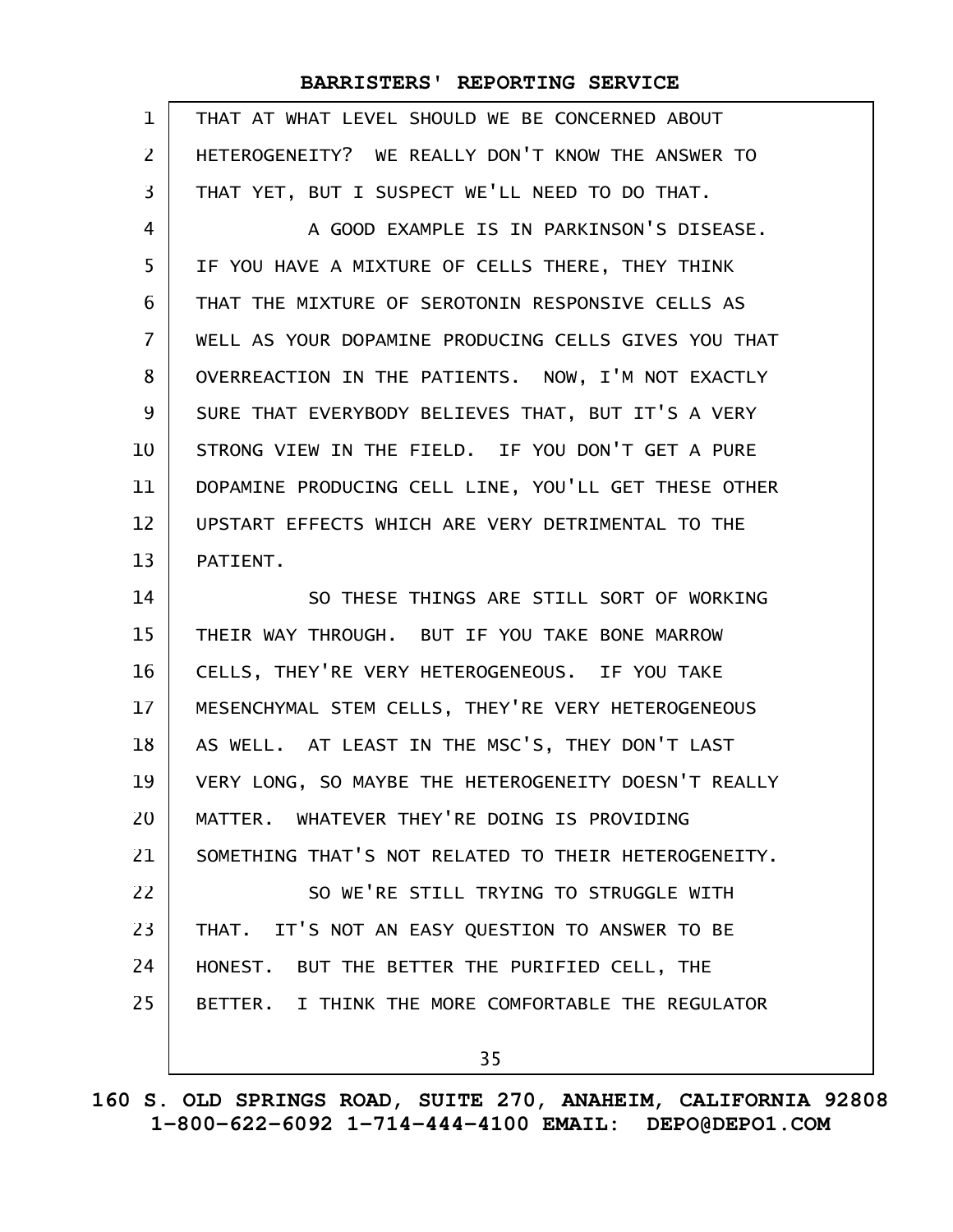| IS AND THE MORE COMFORTABLE THE PHARMA PEOPLE ARE                 |
|-------------------------------------------------------------------|
| BECAUSE THEY'RE USED TO PURIFIED PRODUCT. AND SO WE               |
| JUST HAVE TO FIGURE OUT WHAT IT IS THAT IS AN                     |
| APPROPRIATE LEVEL OF HETEROGENEITY BECAUSE THERE'S                |
| ALWAYS GOING TO BE THAT IN CELLS, ALWAYS.                         |
| CHAIRMAN JUELSGAARD: IT'S NOT JUST WHAT                           |
| IS THE APPROPRIATE LEVEL OF HETEROGENEITY, BUT HOW                |
| YOU THEN CONTROL AND CONTAIN THAT OVER TIME AT THE                |
| MASTER CELL BANK BECAUSE IF IT DRIFTS OFF IN ONE                  |
| DIRECTION OR THE OTHER, THERE'S A PROBLEM.                        |
| DR. OLSON: THAT'S WHAT THEY ASK FOR.                              |
| THEY RECOGNIZE IN MANY CASES THAT THE POPULATION IS               |
| NOT PURE, BUT THEY WANT TO HAVE BEEN ABLE TO                      |
| CHARACTERIZE CALL IT THE IMPURITIES, IF YOU LIKE.                 |
| AND THEY WANT YOU TO SEND SPECIFICATIONS THAT SAY                 |
| BASED ON SOME SORT OF ACTIVITY, WHICH IDEALLY WILL                |
| END UP BEING CORRELATED WITH CLINICAL ACTIVITY, YOU               |
| CAN SAY THAT A POPULATION THAT IS THIS MUCH OF THIS               |
| CHARACTERISTIC WILL YIELD AN ACTIVE POPULATION.<br>S <sub>O</sub> |
| THAT'S WHAT YOU HAVE TO DO.                                       |
| ALAN IS RIGHT. IT'S A QUESTION OF HOW                             |
| MUCH DO YOU GO INTO DETAIL. SINGLE CELL LEVEL,                    |
| YOU'LL RUN INTO A LOT MORE HETEROGENEITY, WHICH                   |
| TENDS TO BE WHY IT'S AT A POPULATION LEVEL NOW.                   |
| CHAIRMAN JUELSGAARD: THANK YOU. NOT A                             |
| 36                                                                |
|                                                                   |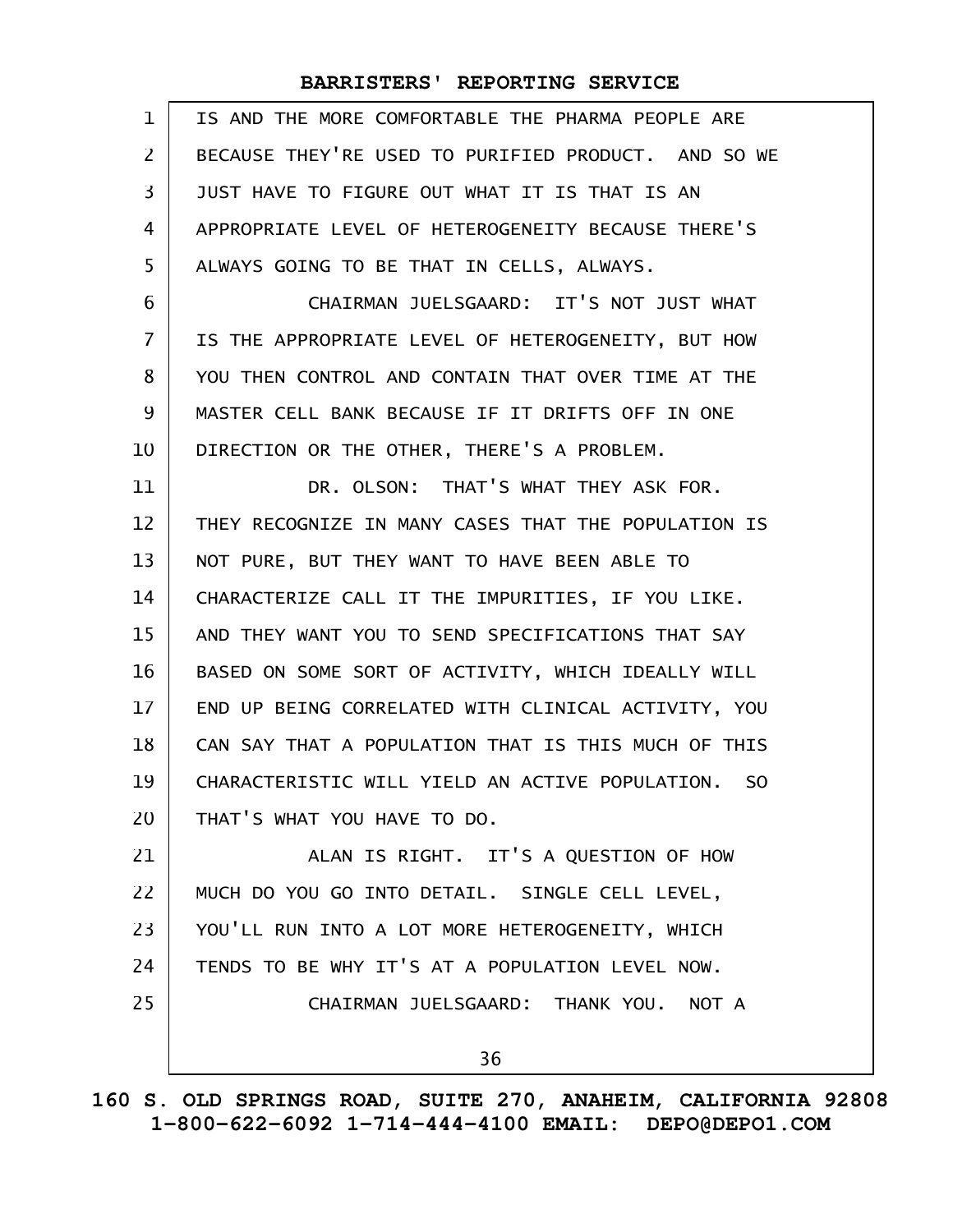SMALL HURDLE.

1

DR. TROUNSON: NO, IT'S NOT A SMALL HURDLE, AND IT'S ONE THAT THE FDA STRUGGLES WITH AND WE'RE ALL STRUGGLING WITH. I THINK IT'S ONLY GOING TO BE IN TIME WE'RE GOING TO LEARN WHAT DEGREE HETEROGENEITY WILL BE APPROPRIATE TO EACH AND EVERY DISEASE PROBABLY. PARKINSON'S IS CERTAINLY AN ISSUE THERE, AND THERE'S SOME OTHER CONDITIONS THAT WILL BE. BUT IF THE CELLS ARE GOING TO BE RESIDENT FOR LONG TERM, THEY NEED TO BE DOING THE RIGHT JOB, NOT AN OFF JOB. THAT'S WHAT'S CRITICAL. DR. OLSON: I JUST WANTED TO MAKE ONE MORE COMMENT. THOSE OF YOU WHO ARE FAMILIAR WITH PROTEIN THERAPEUTICS, YOU MIGHT REGARD IT AS AN ANALOGOUS SITUATION. PROTEINS WHEN THEY SIT AROUND FOR A WHILE, EVEN IF THEY'RE FROZEN, YOU GET MODIFICATION. SO THE DEGREE OF GLYCOSYLATION OR THE DEGREES THAT THEY GET POST-TRANSLATIONAL MODIFICATIONS, THE FDA HAD TO GET COMFORTABLE WITH YOU DEFINING THE EXTENT OF THOSE DIFFERENT MODIFICATIONS. I WOULD REALLY LOOK AT IT IN THE SAME WAY, WHICH I DO THINK IS HOW THE FDA IS LOOKING AT IT NOW. BUT, AGAIN, TO YOUR POINT VIS-A-VIS SMALL MOLECULES, YOU CAN'T STICK IT IN A MASS SPEC AND KNOW EXACTLY WHAT YOU HAVE. BUT I WOULD LOOK AT THE 2 3 4 5 6 7 8 9 10 11 12 13 14 15 16 17 18 19 20 21 22 23 24 25

37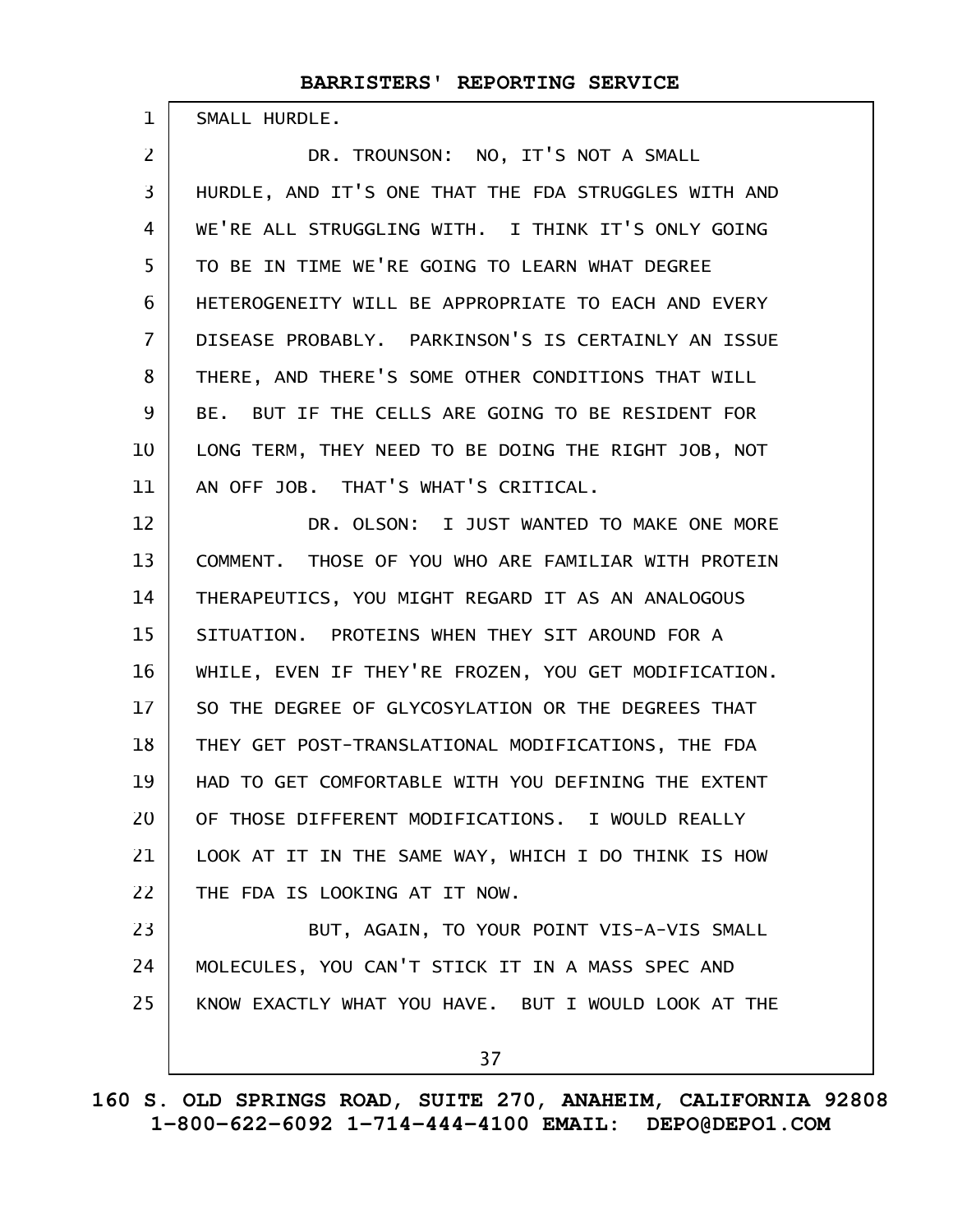| $\mathbf{1}$   | CELL SITUATION AS VERY ANALOGOUS TO THE THERAPEUTIC  |
|----------------|------------------------------------------------------|
| 2              | SITUATION AND TO SOME EXTENT THE MONOCLONAL ANTIBODY |
| 3              | SITUATION AS WELL. YOU ARE REQUIRED TO CHARACTERIZE  |
| 4              | THOSE VARIANCES, IF YOU LIKE.                        |
| 5              | CHAIRMAN JUELSGAARD: AND YOU HAVE TO                 |
| 6              | CREATE OUTER BOUNDARIES.                             |
| $\overline{7}$ | DR. OLSON: RIGHT. AND YOU CREATE RELEASE             |
| 8              | SPECS AND PROCESS SPECIFICATIONS. VERY SIMILAR TO    |
| 9              | THAT AND I THINK SHOULD BE LOOKED AT THAT WAY.       |
| 10             | CHAIRMAN THOMAS: ELONA, COULD YOU GO BACK            |
| 11             | TO THE BIOPHARMA COMMENT PAGE PLEASE? HERETOFORE     |
| 12             | PHARMA HAS TYPICALLY SORT OF PLAYED AFTER YOU GET    |
| 13             | PROOF OF CONCEPT IN PHASE II. DOES THAT FIRST        |
| 14             | COMMENT SUGGEST THAT THEY ARE NOW LOOKING AFTER      |
| 15             | PHASE I AND THAT THEY'RE ACTUALLY WILLING TO GET IN  |
| 16             | EARLIER IN THE GAME?                                 |
| 17             | MS. BAUM: SO THE MERCK EXAMPLE IS A                  |
| 18             | PERFECT EXAMPLE WHERE IT WOULD SUGGEST PHASE II, BUT |
| 19             | THIS IS A GOOD EXAMPLE WHERE IT WOULD SUGGEST THAT   |
| 20             | THEY ARE WILLING TO LOOK EARLIER, ESPECIALLY BECAUSE |
| 21             | I THINK SOMEBODY MENTIONED THAT SOMETIMES YOU SEE    |
| 22             | BIOLOGICAL ACTIVITY IN A PHASE I WITH THIS THERAPY   |
| 23             | WITH REGENERATIVE MEDICINE. SO THEY --               |
| 24             | CHAIRMAN JUELSGAARD: THE RIGHT PHASE I.              |
| 25             | MS. BAUM: RIGHT. IT'S GOT TO BE THE                  |
|                | 38                                                   |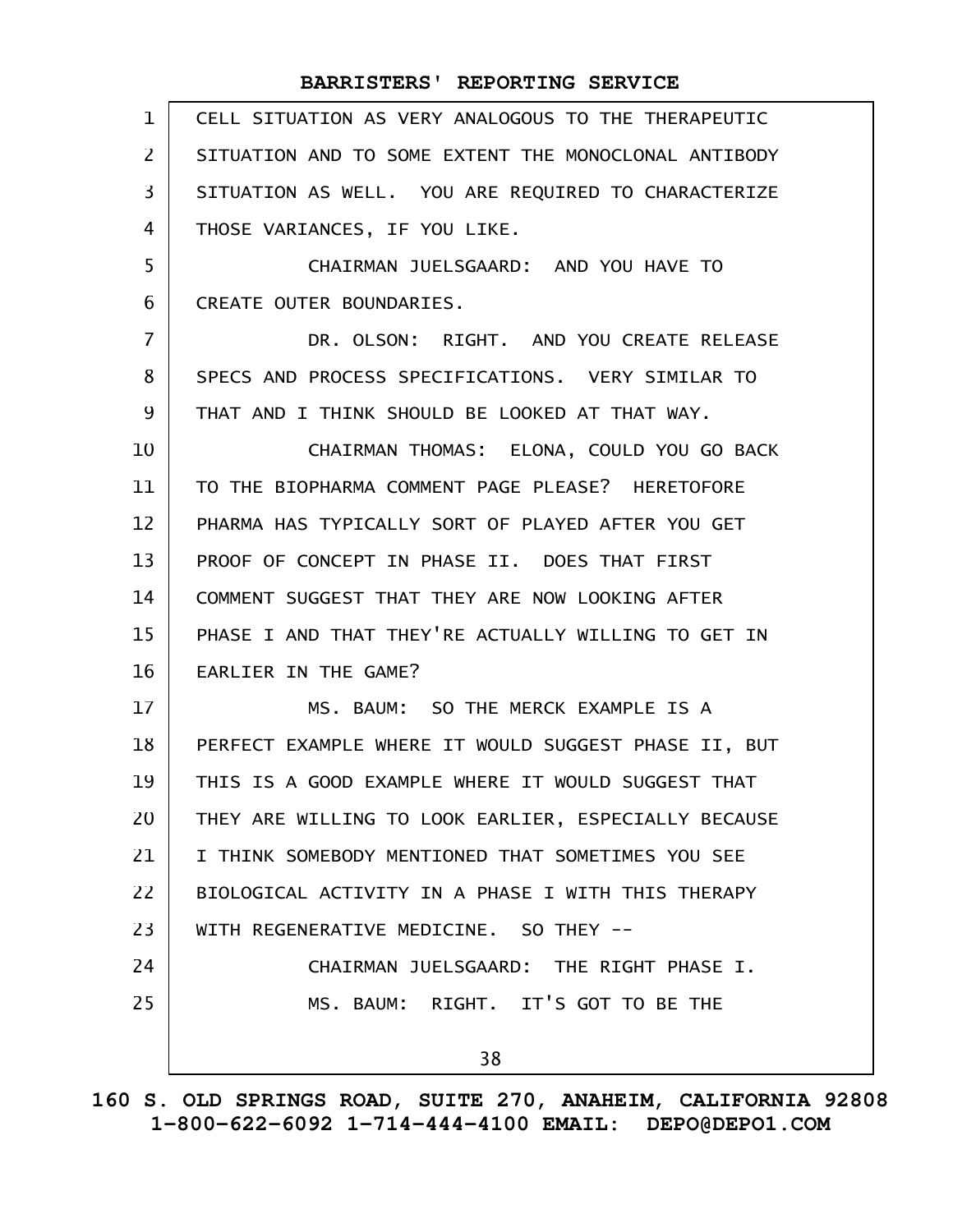RIGHT PHASE I, YES. 1

DR. TROUNSON: BUT I DO THINK SOME OF THE COMPANIES, JUST SOME, ARE EVEN MORE INTERESTED IN EARLIER PRECLINICAL. THEY HAVE COME TO US WITH TRANSLATIONAL PROJECTS, NOT ALWAYS GETTING THROUGH OUR REVIEW SYSTEM, MIND YOU, BUT THEY HAVE, BUT THAT DOESN'T MEAN THAT THEY'RE PUTTING A LOT OF MONEY IN. THEY'RE PUTTING A RELATIVELY SMALL AMOUNT INTO A NUMBER OF DIFFERENT AREAS AND HOPING THAT SOME OF THESE MIGHT GO FOR THEM, BUT SMALL AMOUNTS OF MONEY, I GUESS, ACROSS QUITE A SPECTRUM. 2 3 4 5 6 7 8 9 10 11

MS. BAUM: THAT'S EXACTLY WHAT I WANTED TO EMPHASIZE TOO BECAUSE WE'VE HAD SOME COME IN AT THE EARLY TRANSLATION STAGE, AND THEY JUST DIDN'T MAKE IT THROUGH. AND SO THEY ARE WILLING, BUT IT'S BECAUSE IT'S A SMALL INVESTMENT. SOME DESCRIBE IT AS PARTNER AND LEARN. THEY WANT TO HAVE AT LEAST A TOE IN IN THE AREA, AND THAT'S ONE WAY TO DO IT. DR. OLSON: I GUESS THE QUESTION THERE WAS WHEN YOU COME IN AS TWO PROJECTS OUT OF 140 IN A 12 13 14 15 16 17 18 19 20

PREAPP STAGE, THAT'S A BIG POOL THAT YOU'RE SWIMMING IN. WHEREAS, SAY, OUR STRATEGIC PARTNERSHIPS, WHICH CURRENTLY HAVE BEEN FOCUSED ON THE DEVELOPMENT STAGE, THE NUMBERS ARE MUCH SMALLER. THAT HAS BEEN AN ISSUE. YOU KNOW, WHEN YOU'VE GOT 140 THINGS COME 21 22 23 24 25

39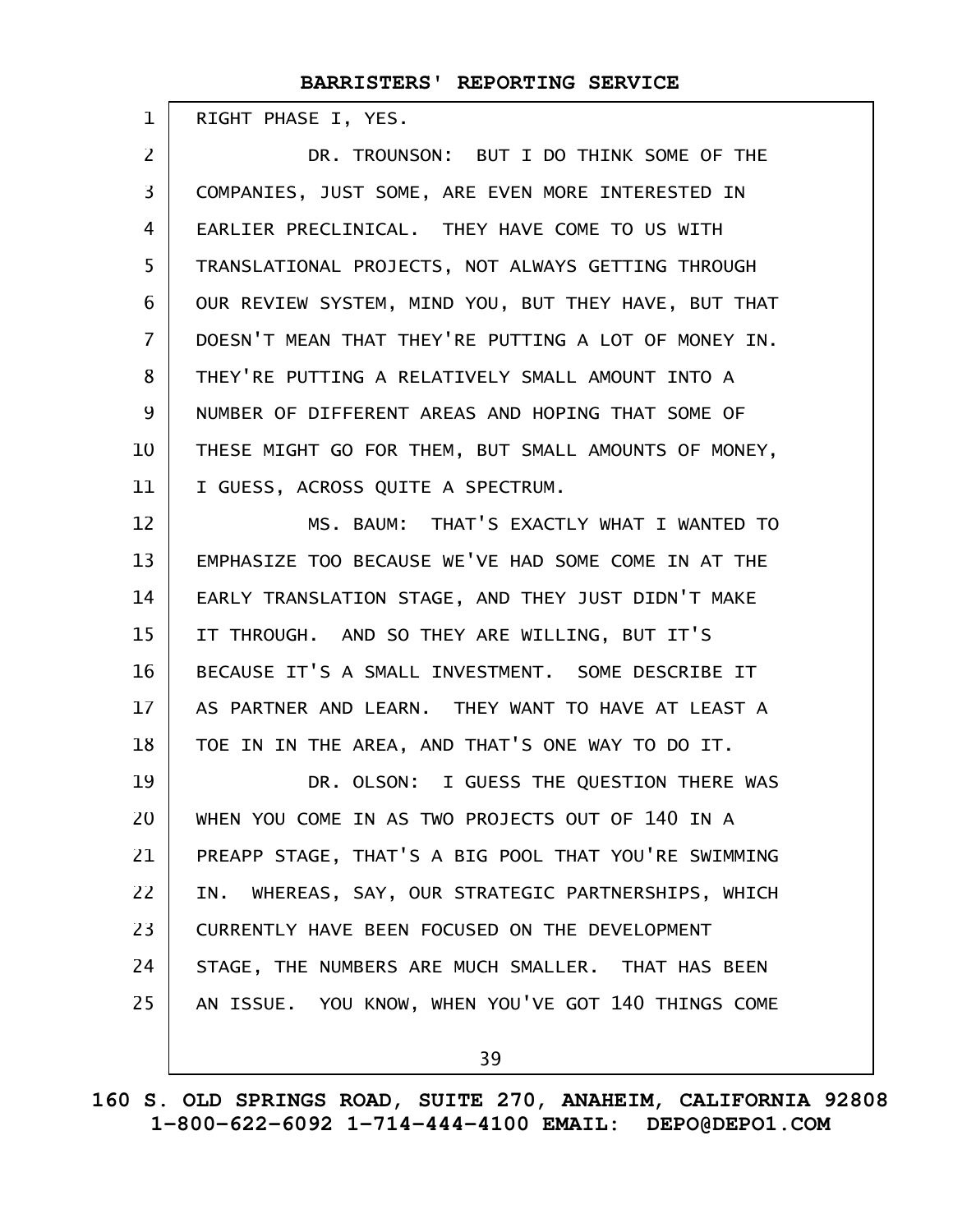IN AT A PREAPP, IT'S A BIG PROBLEM. MS. BAUM: AND THAT GETS TO THE POINT ABOUT THE CREATION OF STRATEGIC PARTNERSHIP FUND BECAUSE IT HAD THIS COMMERCIAL VALIDATION ENTRY REQUIREMENT. IT'S NOT ENORMOUS, SO THE ODDS OF ACTUALLY GETTING A PARTNERSHIP THROUGH ARE MUCH BETTER. CHAIRMAN THOMAS: WE'VE TALKED IN THE PAST ABOUT THIS FORBES ARTICLE THAT CAME OUT A COUPLE YEARS AGO NOW THAT COREY GOODMAN WAS QUOTED IN AS SAYING THAT BIG PHARMA, HAVING HAD RELATIVELY LITTLE SUCCESS WITH HUGE AMOUNTS SPENT ON R&D OVER THE LAST DECADE IS LOOKING TO FORM STRATEGIC ALLIANCES EARLIER THAN NORMAL TO HELP NOT JUST EDUCATE, BUT TO GET PIPELINES IN THE WORKS. ARE YOU SEEING THAT TREND AT ALL? AND IS THERE ANYTHING WE CAN DO TO FACILITATE IT BECAUSE IT MAKES PERFECT SENSE? MS. BAUM: YES. I HAVE A THOUGHT. AND I THINK LET ME JUST -- THIS IS PAGE -- THE EXAMPLE OF THE VERSANT ROCHE DEAL IS A PERFECT EXAMPLE. WE TRIED THAT TOO IS WHERE WE SEE A PHARMA THAT SAYS, "OH, WE'RE INTERESTED. WE DON'T HAVE THAT MUCH BUDGET." I WAS LIKE WHAT IF YOU PARTNER WITH A VC IN THE BUILD-BUY MODEL, WHICH IS EXACTLY WHAT VERSANT DID WITH ROCHE WITH ONE OF OUR ASSETS. I 1 2 3 4 5 6 7 8 9 10 11 12 13 14 15 16 17 18 19 20 21 22 23 24 25

40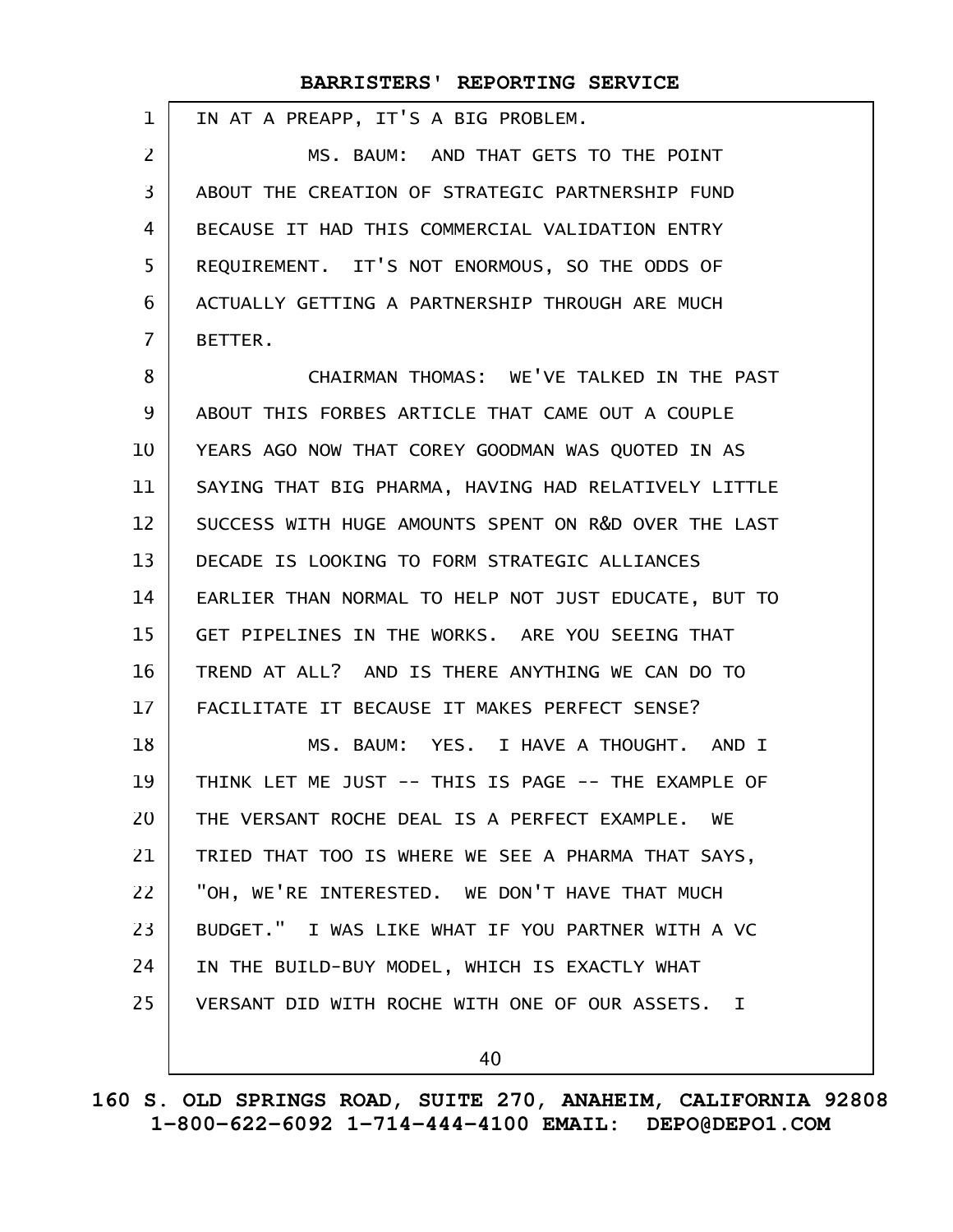| 1              | THINK THERE'S SOME DEFINITE OPPORTUNITY TO MINE      |
|----------------|------------------------------------------------------|
| $\overline{2}$ | THERE. AND I HAVE A SLIDE TOWARDS THE END OF THE     |
| 3              | PRESENTATION ON OUR ET PROGRAMS WHERE WE SORT OF     |
| 4              | BUILD SCREENING TOOLS THAT MIGHT ACTUALLY END UP IN  |
| 5              | ARRANGEMENTS LIKE THIS.                              |
| 6              | SO I THINK THAT'S SOMETHING THAT'S                   |
| $\overline{7}$ | HAPPENED.                                            |
| 8              | INTERESTINGLY, AT THE CNS CONFERENCE I WAS           |
| 9              | JUST AT TOO, BECAUSE IT'S SUCH A TOUGH FIELD, ONE OF |
| 10             | THE VP'S OF BD THERE SAID THAT THEY'RE ACTUALLY      |
| 11             | WILLING TO LOOK AT PRECOMPETITIVE CONSORTIA, WHICH   |
| 12             | IS ANOTHER FOLLOW-UP ITEM, BECAUSE THERE'S JUST BEEN |
| 13             | A LOT OF FAILURES IN ALZHEIMER'S AND OTHER AREAS,    |
| 14             | AND THEY THINK THAT THEY NEED SOMETHING REALLY GAME  |
| 15             | CHANGING. SO THAT MIGHT BE SOMETHING TO CONSIDER.    |
| 16             | DR. TROUNSON: I THINK IT'S STILL BUILT               |
| 17             | AROUND RESEARCH, J.T. IF YOU TAKE ON ONE OF THESE,   |
| 18             | YOU TAKE ON A FAIRLY HIGH RISK PROJECT COMPARED TO   |
| 19             | THE SMALL MOLECULE WHERE YOU CAN ACTUALLY FORMULATE  |
| 20             | WHAT YOUR RISKS ARE A LITTLE BETTER. THE EFFECT OF   |
| 21             | A CELL THERAPY IS PROBABLY GOING TO BE LONGER. IT'S  |
| 22             | SORT OF YOU DON'T KNOW WHETHER YOU'RE GOING TO BE ON |
| 23             | CLINICAL HOLD AND THINGS LIKE THIS. IT'S SORT OF A   |
| 24             | MORE THAN UNKNOWN PLACE. IT'S THINKING REALLY ABOUT  |
| 25             | WHERE THEIR RISK IS. AND I KNOW PHARMA NOW IS ON     |
|                |                                                      |

41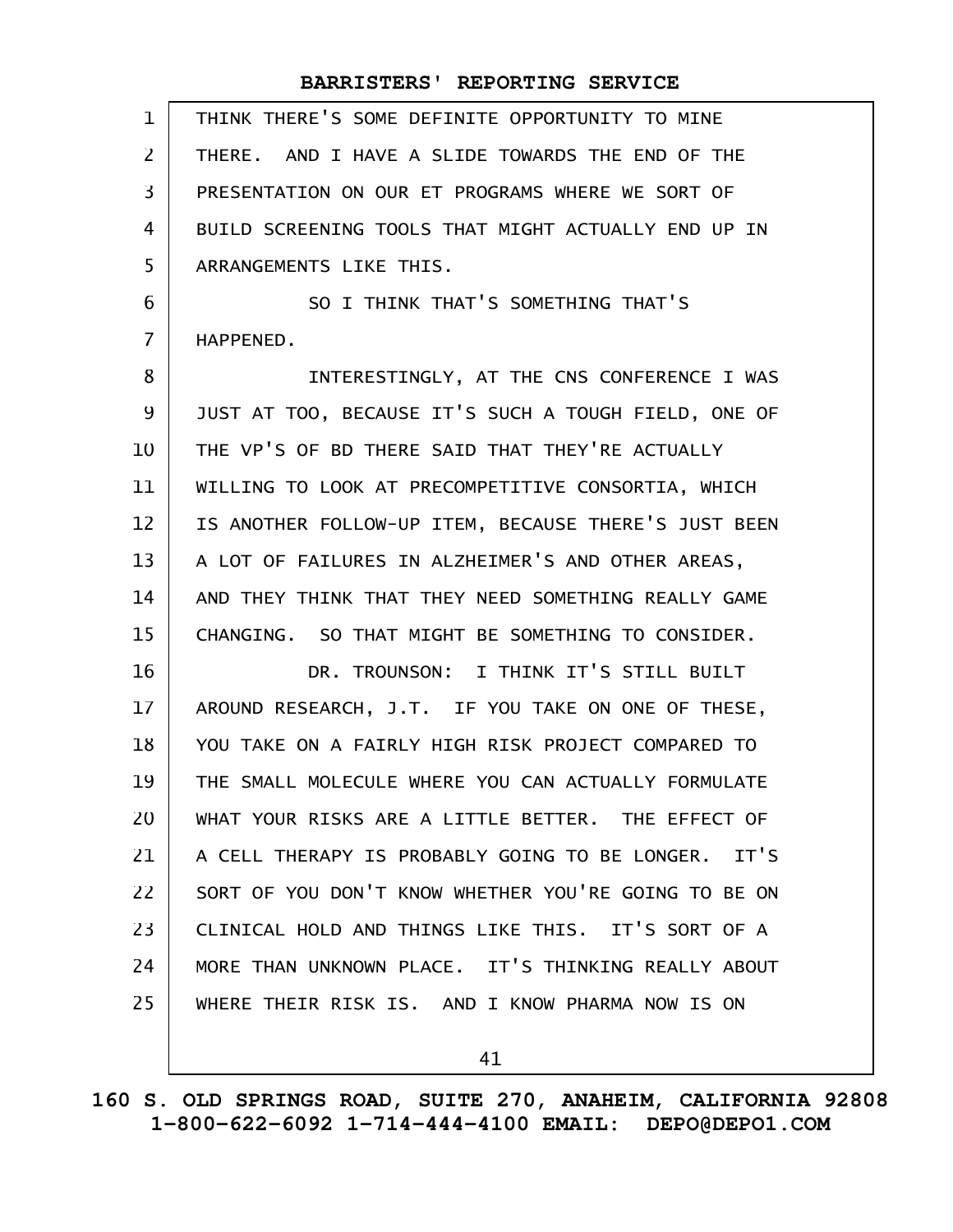| $\mathbf 1$    | AVERAGE \$4 BILLION PER DRUG COMING ONTO THE MARKET |
|----------------|-----------------------------------------------------|
| $\overline{2}$ | NOW, FOUR BILLION PER DRUG. SO YOU'RE RIGHT. THAT   |
| 3              | PIPELINE NEEDS TO SORT OF GO UP DRAMATICALLY. I     |
| 4              | DON'T SEE CELL THERAPIES AS THE WAY TO DO IT YET    |
| 5              | UNTIL THEY GET SOME REALLY GOOD EXAMPLES. THAT'S    |
| 6              | WHAT WE'RE SHORT OF.                                |
| 7              | CHAIRMAN THOMAS: HOW ABOUT OUR PROJECTS             |
| 8              | THAT ARE SMALL MOLECULE OR ANTIBODIES? HOW ARE WE   |
| 9              | DOING ON GETTING EARLY PHARMA INTERESTED IN THOSE?  |
| 10             | MS. BAUM: I MIGHT SAY THEY'RE VERY WELL.            |
| 11             | DR. TROUNSON: IF WE ONLY HAD THEM, THEY             |
| 12             | WOULD BE ALL OVER US. THAT, I THINK, IS A FAIR      |
| 13             | THING TO SAY. PROBABLY BEFORE PHASE II. SO I THINK  |
| 14             | THAT'S WHAT WE'RE FACING. WE'RE IN THE HARD TRACK.  |
| 15             | WE JUST NEED TO GET A FEW OF THESE ACROSS THE LINE  |
| 16             | IF WE CAN AND THAT THEY CAN REALLY DEMONSTRATE.     |
| 17             | PART OF THE PROBLEM IS KNOWING WHAT THEIR BUSINESS  |
| 18             | PLAN IN THIS. THEY STILL DON'T REALLY SEE THAT      |
| 19             | TERRIBLY WELL. HOW WE'RE GOING TO MAKE THEM COME IN |
| 20             | IN CELL THERAPIES, IT'S NOT NECESSARILY CLEAR TO    |
| 21             | THEM. THEY'VE GOT SOME IDEAS, BUT UNTIL SOMEONE     |
| 22             | STARTS TO SORT OF DO IT, THEY'RE JUST A BIT         |
| 23             | RETICENT. AND IT'S A RISK RETICENCE, I THINK.       |
| 24             | CHAIRMAN JUELSGAARD: I WOULD JUST ADD TO            |
| 25             | WHAT YOU SAID, ALAN. SO YOU STEP BACK AND COMPARE   |
|                | 42                                                  |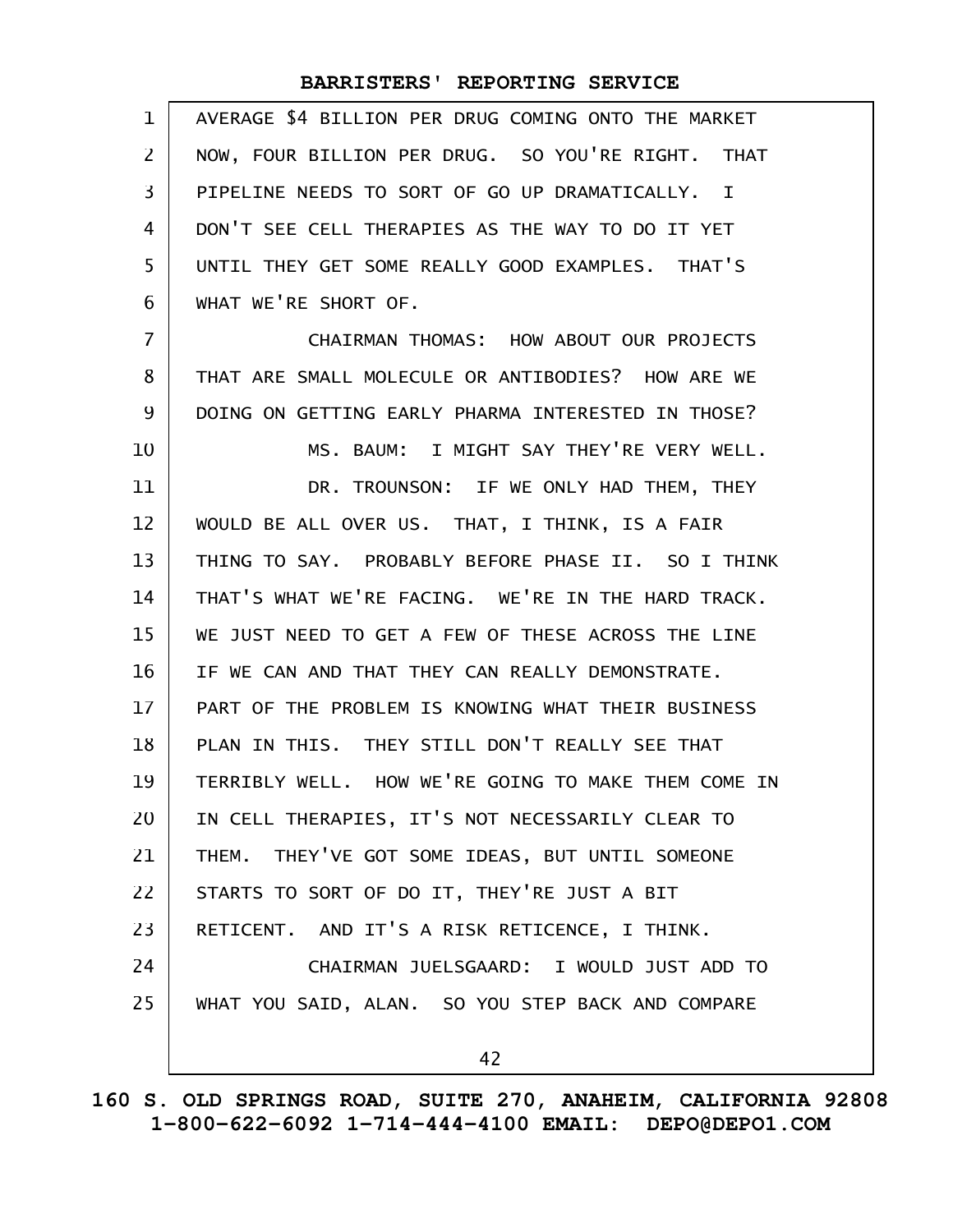| $\mathbf 1$    | ANTIBODIES AND SMALL MOLECULES WITH CELL THERAPY.    |
|----------------|------------------------------------------------------|
| $\mathbf{Z}$   | SO THERE'S A LOT KNOWN ABOUT SMALL MOLECULES AND NOW |
| 3              | ANTIBODIES. THERE WASN'T A LOT IN THE '90S, BUT      |
| 4              | BACK TO THE LATE 1990S WHEN THEY WERE FIRST COMING   |
| 5              | ON THE MARKET. SO IT'S ALL ABOUT RISK. COMPANIES     |
| 6              | LIKE SITUATIONS WHERE YOU MINIMIZE RISK.             |
| $\overline{7}$ | SO WHAT ARE THE RISKS? SO THEY KNOW HOW              |
| 8              | SMALL MOLECULES AND ANTIBODIES WORK, GENERALLY       |
| 9              | SPEAKING, MECHANISM OF ACTION. THE CELL THERAPIES,   |
| 10             | JUST WITNESS THIS DISCUSSION ABOUT CELL POPULATIONS, |
| 11             | WHICH CAN BE A SCARY IDEA IF THEY MIGRATE SOMEWHERE  |
| 12             | WITHIN THE BODY THAT THEY'RE NOT SUPPOSED TO. SO     |
| 13             | YOU HAVE KNOWING THE MECHANISM OF ACTION. YOU KNOW   |
| 14             | HOW TO MAKE THEM. WE'VE MADE SMALL MOLECULES AND     |
| 15             | ANTIBODIES FOR AGES. WE HAVEN'T REALLY STARTED       |
| 16             | MAKING BIG POOLS OF STEM CELLS. SO BOTH THE PROCESS  |
| 17             | DEVELOPMENT AS WELL AS THE MANUFACTURING.            |
| 18             | THE REGULATORY PATH IS LESS THAN CLEAR.              |
| 19             | AGAIN, BACK TO THIS ISSUE OF TRYING TO CONTAIN THE   |
| 20             | DIVERSITY OF THE CELLS WITHIN NARROW BANDS. BUT      |
| 21             | IT'S GOING TO BE A BIT OF A CHALLENGE.               |
| 22             | AND THEN THERE'S THE WHOLE                           |
| 23             | COMMERCIALIZATION ASPECT, AND HOW DOES THIS STUFF    |
| 24             | GET PAID FOR, AND WHAT'S THAT GOING TO LOOK AT? SO   |
| 25             | THOSE ARE THE RISKS THAT A COMPANY WHEN THEY LOOK AT |
|                | 43                                                   |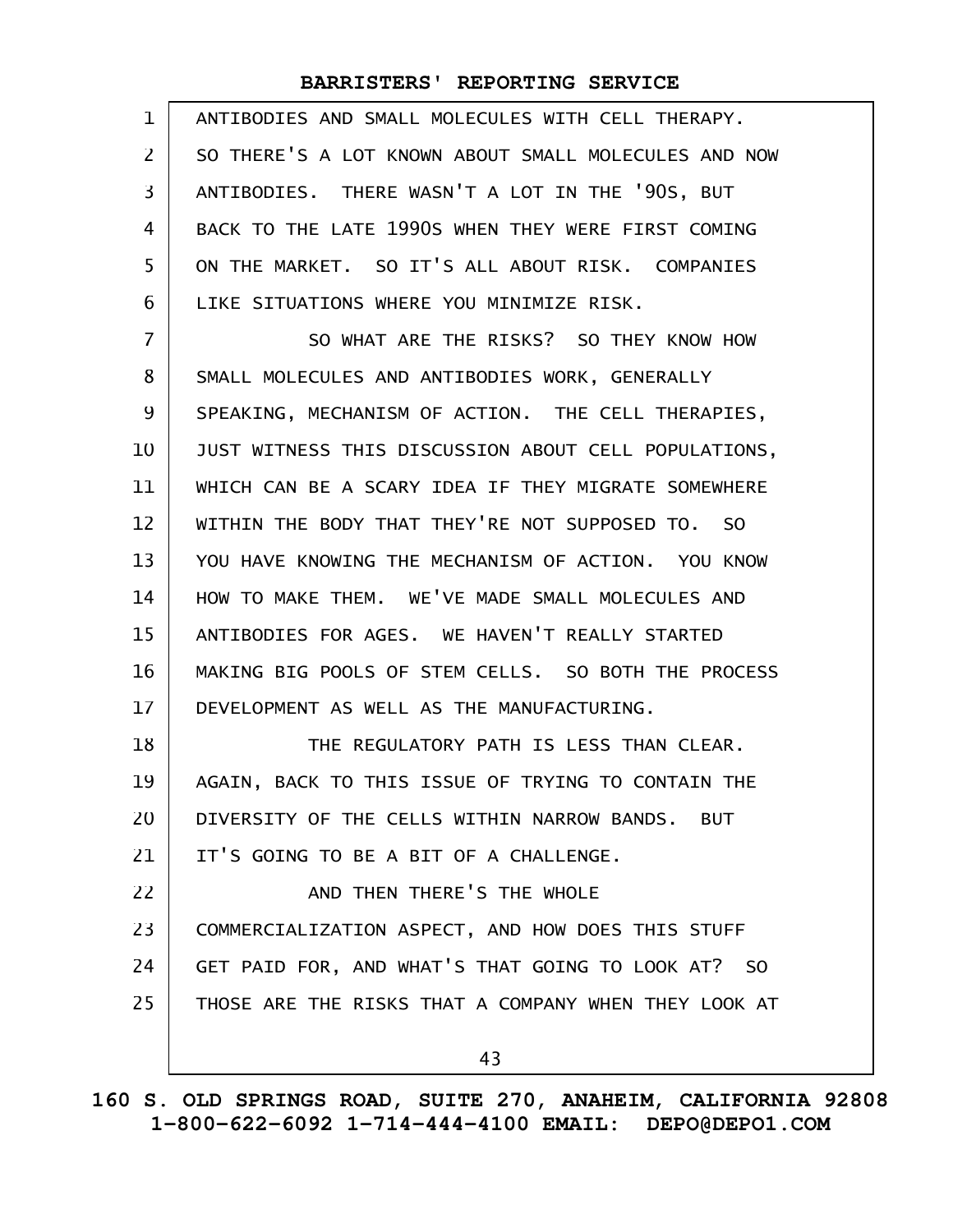| 1              | THIS FIELD GENERALLY IN CELL THERAPY THINK ABOUT.    |
|----------------|------------------------------------------------------|
| $\overline{2}$ | IF THERE'S A PROJECT WHERE THOSE RISKS HAVE BEEN     |
| 3              | MINIMIZED BECAUSE IT'S A WELL-WORN PATH, THE ONLY    |
| 4              | RISK IS AM I GOING TO GET PHASE II PROOF OF CONCEPT? |
| 5              | AND THEN ULTIMATELY IF I DO, PHASE III COMING IN     |
| 6              | SIGNIFICANT FASHION, I CAN GET APPROVAL WITHOUT      |
| 7              | UNDUE SAFETY CONCERNS.                               |
| 8              | SO IT'S A VERY STRAIGHTFORWARD KIND OF               |
| 9              | PROBLEM THAT A LOT OF COMPANIES THAT ARE IN THIS     |
| 10             | AREA ARE FACING IF IT'S PURELY CELL THERAPY, NOT     |
| 11             | SMALL MOLECULES OR ANTIBODIES OR OTHER PROTEINS.     |
| 12             | DR. TROUNSON: DESPITE THAT, YOU HAVE A               |
| 13             | MESOBLAST WHO GETS A CAPITAL VALUE OF 2.3 MILLION.   |
| 14             | YOU HAVE TO SORT OF SET THAT ASIDE A LITTLE WAY      |
| 15             | BECAUSE THAT'S A VERY UNUSUAL NUMBER. OTHERWISE      |
| 16             | WHAT WE'RE SAYING DOESN'T MAKE A LOT OF SENSE. BUT   |
| 17             | THAT'S GOT AN UNUSUAL SET OF FACTS AROUND IT.        |
| 18             | I KNOW THERE'S A COMPANY IN CALIFORNIA               |
| 19             | THAT'S RAISED 500 MILLION ON THE BASIS OF SMALL      |
| 20             | MOLECULES STIMULATING STEM CELLS. YOU CAN GET OUT    |
| 21             | THERE AND CAN DO AMAZING THINGS WITH THOSE SMALL     |
| 22             | MOLECULES TO CONVINCE PEOPLE. WE'VE GOT THE SMALL    |
| 23             | MOLECULES. YOU CAN ACTUALLY DO THAT. IT SEEMS LIKE   |
| 24             | IT'S A HECK OF A LOT EASIER SELL.                    |
| 25             | CHAIRMAN JUELSGAARD: ANYTHING ELSE?                  |
|                | 44                                                   |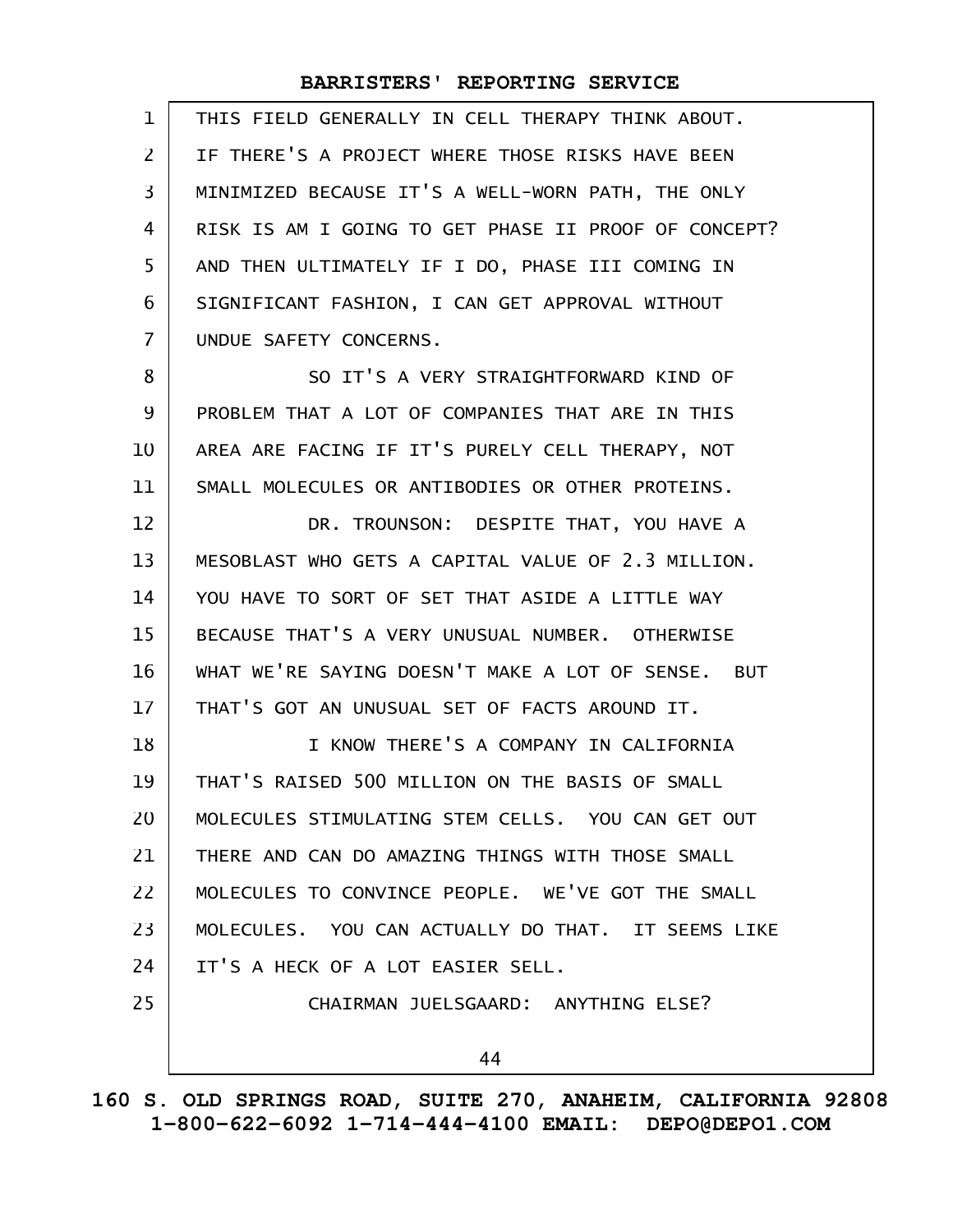| 1                 | MS. BAUM: I THINK I ALREADY TOUCHED ON,              |
|-------------------|------------------------------------------------------|
| 2                 | THIS IS PRETTY MUCH MY LAST SLIDE, THE FACT THAT A   |
| 3                 | LOT OF ATTENTION WAS PLACED ON OUR DISEASE TEAMS AND |
| 4                 | LINKING THOSE UP. BUT I THINK MAYBE THE FUTURE       |
| 5                 | FOCUS FOR THE NEXT FEW MONTHS WILL BE ON OUR EARLY   |
| 6                 | TRANSLATION I AND IIS BECAUSE THOSE ARE PRETTY MUCH  |
| 7                 | COMPLETE. AND I THINK THERE MIGHT BE 20 PROGRAMS,    |
| 8                 | MAYBE A LITTLE LESS THAT MIGHT HAVE SOME ATTRACTION  |
| 9                 | MORE ON THE LINES OF WHAT WE JUST TALKED ABOUT WHERE |
| 10                | THERE'S THE END LICENSING OF THIS SCREENING          |
| 11                | TECHNOLOGY, MAYBE A DEVELOPMENT CANDIDATE, THAT A VC |
| $12 \overline{ }$ | IN PARTNERSHIP WITH A PHARMA MIGHT BE INTERESTED IN  |
| 13                | BECAUSE THOSE ARE VERY, VERY EARLY.                  |
| 14                | BUT AT LEAST THE DATA NOW IS IN FOR THE ET           |
| 15                | IS FOR THE MOST PART, AND ET IIS WILL BE FINISHED    |
| 16                | SOONER THAN LATER, CERTAINLY BEFORE THE DISEASE TEAM |
| 17                | II AWARDS. AND SO YOU ALSO NEED TO THINK ABOUT,      |
| 18                | WELL, YOU HAVE TEN DISEASE TEAM IIS, BUT THEY'VE GOT |
| 19                | FUNDING FOR THREE YEARS OR SO. SO THERE'S -- ALMOST  |
| 20                | FOUR YEARS. WE'RE INTO IT A YEAR OR SO. NOT ALL OF   |
| 21                | THEM. WE'RE IN THE FIRST YEAR. IF THEY'RE FULLY      |
| 22                | FUNDED ALREADY, I REALLY DON'T FIGURE WHAT THE       |
| 23                | INCENTIVES ARE FOR BOTH SIDES TO SORT OF ACTUALLY    |
| 24                | PUT MONEY INTO THEM UNTIL THEY GET THE DATA.         |
| 25                | DR. TROUNSON: STEVE, THE OTHER THING                 |
|                   | 45                                                   |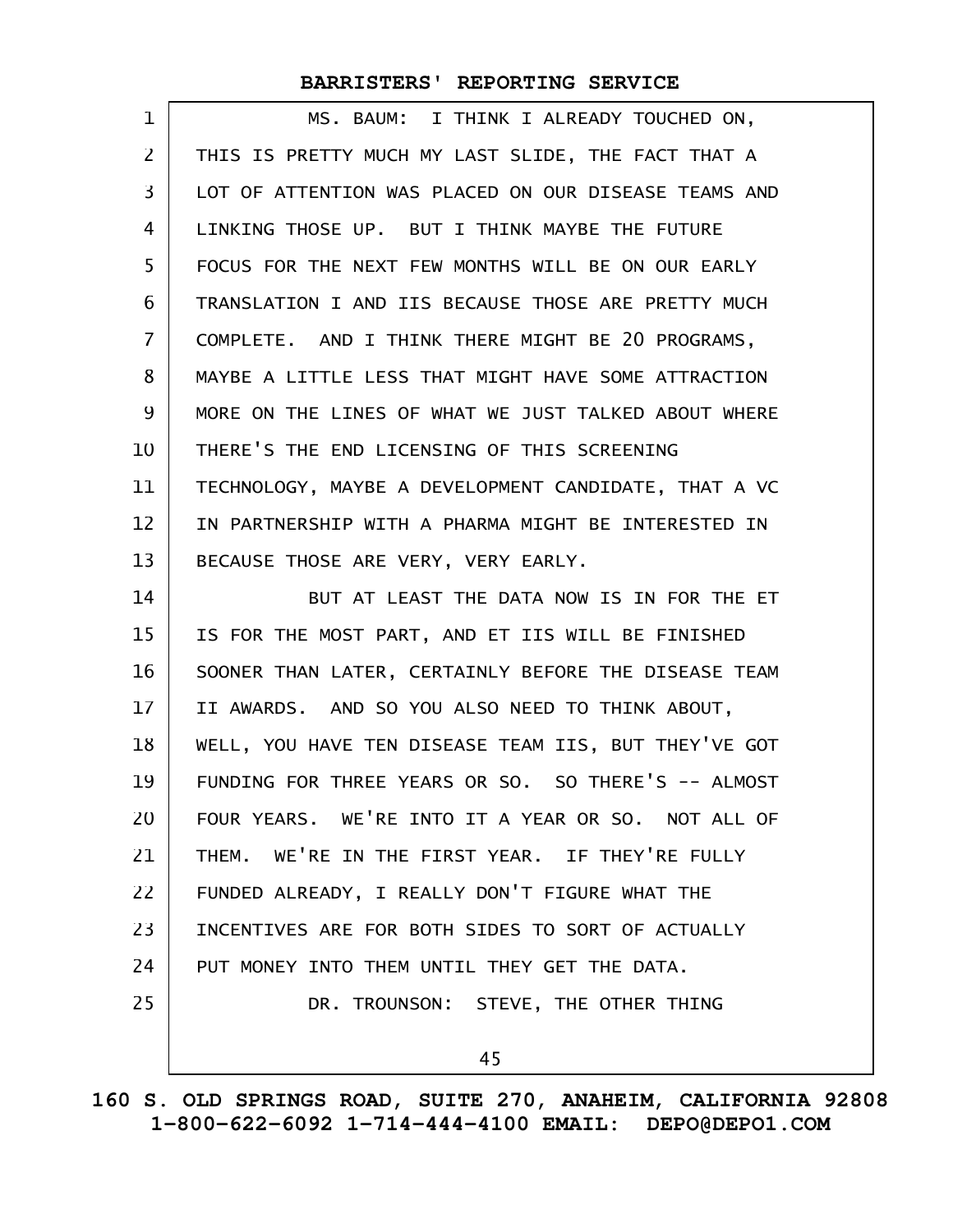| $\mathbf{1}$   | THAT'S REALLY APPARENT TO ME IS THE AUTOLOGOUS CELL       |
|----------------|-----------------------------------------------------------|
| 2              | WORK IS REALLY ON A VERY RAPID GRADIENT GOING UP. I       |
| 3              | THINK YOU CAN DEMONSTRATE THAT BY SUCCESS OF THE IPO      |
| 4              | FOR BLUEBIRD. I THINK PEOPLE LIKE CAL-IMMUNE ARE          |
| 5              | GOING TO DO WELL. I THINK SANGAMO IS GOING TO DO          |
| 6              | WELL. THEY'RE GOING TO BE PROVIDING REAGENTS INTO         |
| $\overline{7}$ | THERAPEUTICS INTO THE MEDICAL CENTERS. SO THEY'RE         |
| 8              | GOING TO PROVIDE THOSE THERAPEUTICS. I THINK THOSE        |
| 9              | COMPANIES WILL DO WELL ON THAT BASIS. I THINK THEY        |
| 10             | WILL MAKE THOSE AVAILABLE BROADLY ACROSS THE WORLD        |
| 11             | AND DO EXTREMELY WELL.                                    |
| 12             | I THINK THAT'S THE NEXT PHASE WHERE YOU                   |
| 13             | WILL SEE CELL THERAPIES REALLY STARTING TO MOVE UP.       |
| 14             | I SENSE THE STRONG INTEREST IN SUPPORTING THESE           |
| 15             | COMPANIES IS REALLY COMING FROM THE GOOD FEELING          |
| 16             | THAT THIS IS GOOD SCIENCE. IT'S BEING BUILT.<br><b>WE</b> |
| 17             | CAN SEE A BUSINESS PLAN BECAUSE THEY'RE GOING TO          |
| 18             | PROVIDE THE TREATMENT AS A REAGENT BASE FOR               |
| 19             | THERAPEUTICS ACROSS A VERY LARGE NUMBER OF CLINICAL       |
| 20             | CENTERS AROUND THE WORLD PROBABLY. WE'RE IN THAT          |
| 21             | AREA, BUT IT'S NOT A BIG PART OF OUR PORTFOLIO, BUT       |
| 22             | WE'RE IN THAT AREA. AND I THINK THAT'S WHERE WE'LL        |
| 23             | PROBABLY FIND A LOT MORE CONFIDENCE IN CREATING SOME      |
| 24             | LINKAGES OR AT LEAST COMPANIES BEING STRONGLY             |
| 25             | SUPPORTED WHO ARE DOING THAT WITH US.                     |
|                |                                                           |

46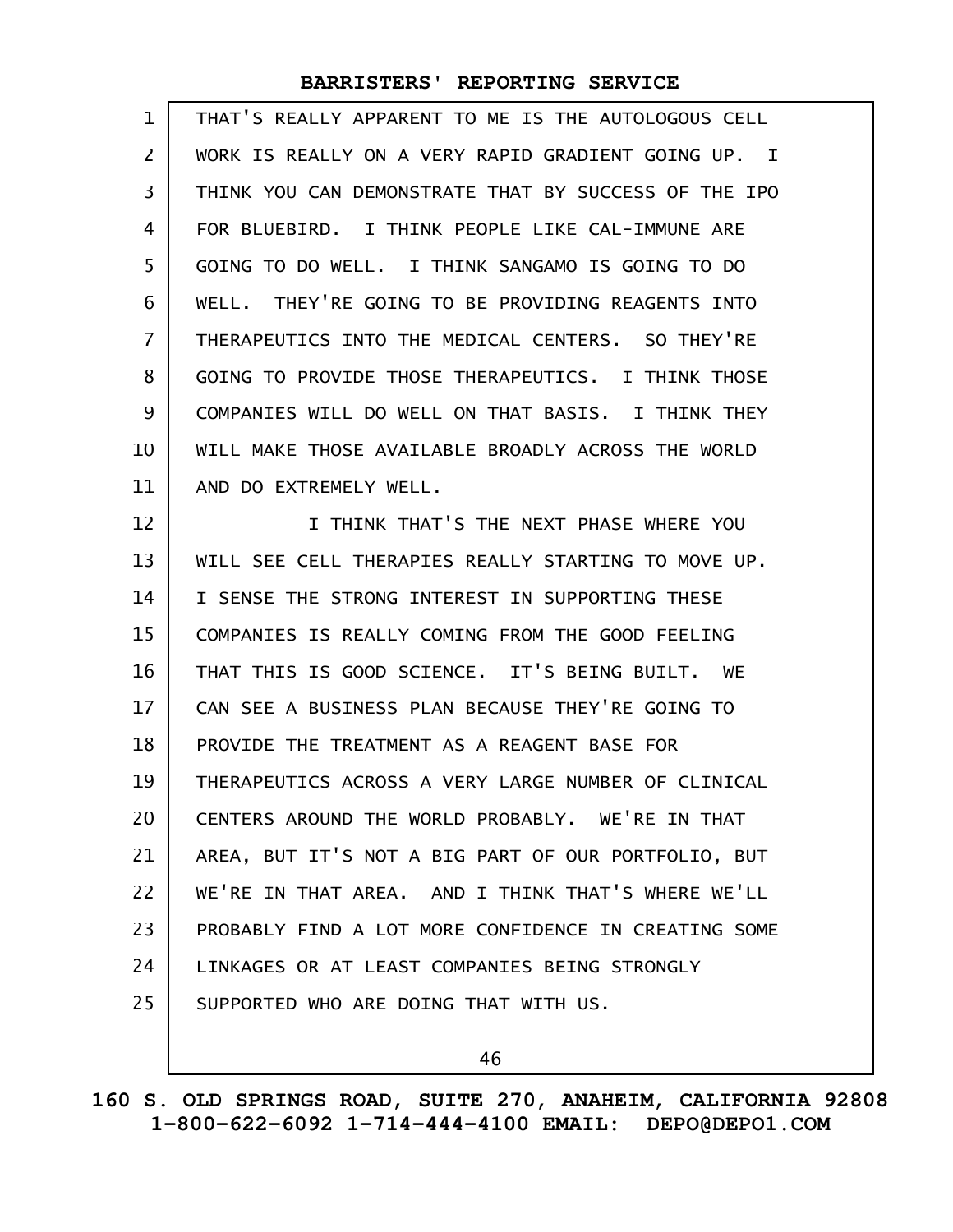| 1              | CHAIRMAN JUELSGAARD: SO IN THOSE                       |
|----------------|--------------------------------------------------------|
| $\overline{2}$ | COMPANIES THAT ARE FOLLOWING THAT PATH, ARE YOU        |
| 3              | AWARE OF ANY WORK THAT'S BEEN DONE MODELING THE COST   |
| 4              | OF DELIVERING THOSE THERAPIES, THE COST TO THE         |
| 5              | PATIENT WHICH TRANSLATES TO THE COST TO THE PAYOR?     |
| 6              | IF YOU TAKE A COMPANY LIKE GENZYME, FOR EXAMPLE,       |
| 7              | THAT'S NOW PART OF SANOFI-AVENTIS, THEY WORK ON        |
| 8              | DEVELOPING ORPHAN DRUGS; THAT IS, ENZYME REPLACEMENT   |
| 9              | THERAPIES FOR ENZYME DEFICIENT DISEASES THAT OCCUR     |
| 10             | IN VERY SMALL GROUPS OF PEOPLE, AND THOSE PRODUCTS     |
| 11             | ARE SELLING IN THE RANGE FROM \$100,000 TO \$300,000 A |
| 12             | PATIENT PER YEAR. HUGE SUMS OF MONEY. BUT THE          |
| 13             | SYSTEM WAS WILLING TO DEAL WITH IT BECAUSE THERE       |
| 14             | WERE SUCH SMALL NUMBERS OF PATIENTS, AND THESE ARE     |
| 15             | REALLY BAD DISEASES.                                   |
| 16             | SO MY QUESTION IS WHAT IS THE MODELING                 |
| 17             | THAT'S BEEN DONE? SO TREATING AUTOLOGOUSLY, SO YOU     |
| 18             | GOT TO SHIP THE PATIENT'S CELLS SOMEWHERE, HAVE THEM   |
| 19             | BASICALLY INCREASED IN NUMBER, ISOLATED AND            |
| 20             | INCREASED IN NUMBER, AND THEN SHIPPED BACK AND GIVEN   |
| 21             | BACK TO THE PATIENT.                                   |
| 22             | DR. TROUNSON: I THINK THEY'VE DONE SOME                |
| 23             | OF THAT WORK, BUT THEY'RE NOT MAKING IT PUBLIC. I      |
| 24             | THINK THEY HAVE A LOT OF DISCUSSIONS GOING ON, I       |
| 25             | GUESS, WITH THE INSURANCE PEOPLE AND SCIENCE. BUT I    |
|                | 47                                                     |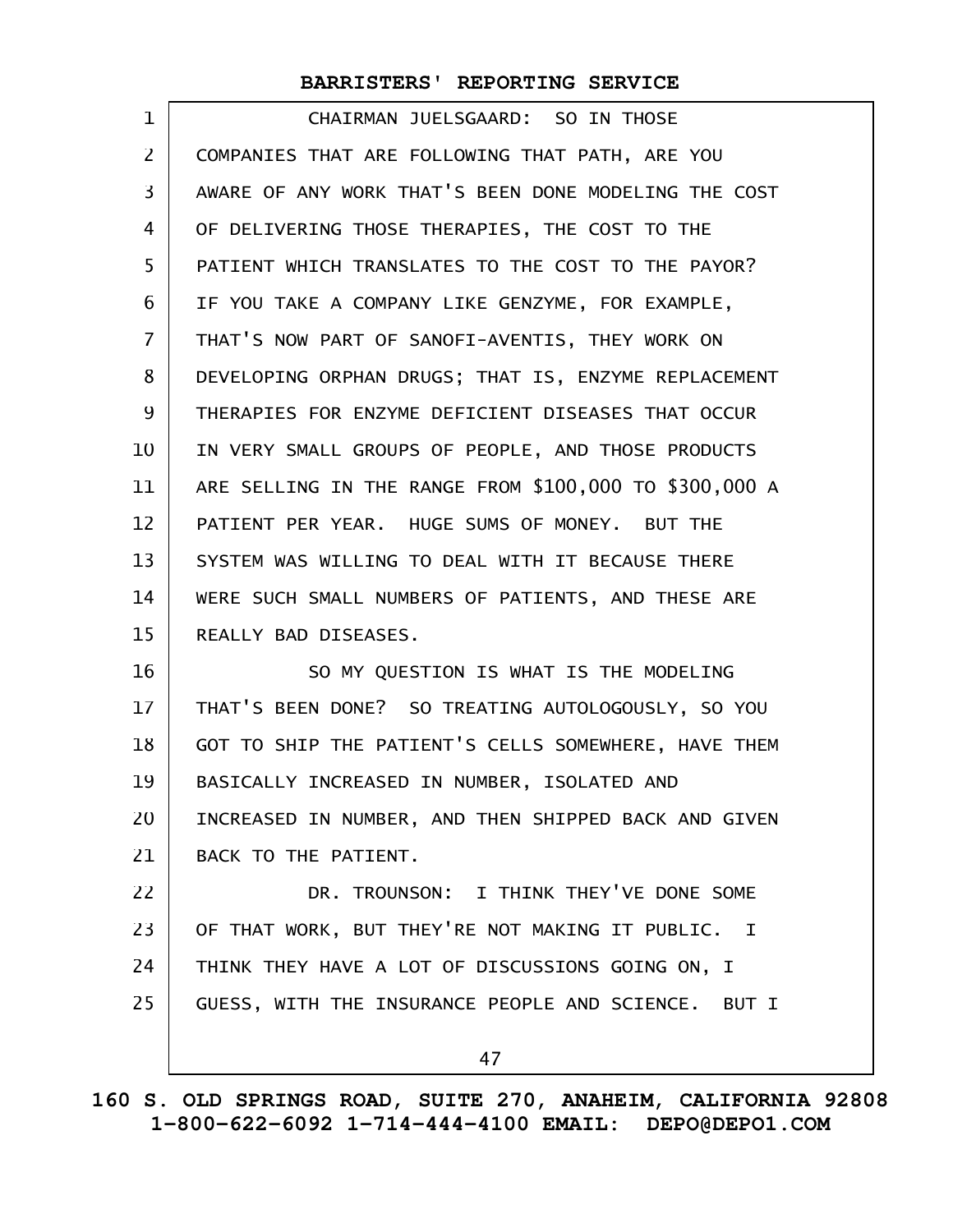| $\mathbf 1$    | THINK THE CONFIDENCE IS THAT THEY WILL GET --        |
|----------------|------------------------------------------------------|
| 2              | DR. FEIGAL: I WAS JUST GOING TO MENTION              |
| $\overline{3}$ | SOME OF THESE AUTOLOGOUS STEM CELL APPROACHES ARE    |
| 4              | BUILDING ON DECADES OF WORK WITH GENE THERAPY, AND A |
| 5              | LOT OF THESE ARE HEMATOPOIETIC STEM CELLS THAT ARE   |
| 6              | GENE MODIFIED OR GENE EDITED. THAT JUST DIDN'T COME  |
| 7              | ABOUT IN THE LAST COUPLE YEARS. THAT'S 20 YEARS IN   |
| 8              | THE MAKING WHERE PEOPLE FEEL AT EASE. PEOPLE ARE     |
| 9              | FEELING MORE COMFORTABLE WITH THAT TYPE OF APPROACH  |
| 10             | AS OPPOSED TO THE PLURIPOTENT STEM CELL, WHICH IS    |
| 11             | MUCH MORE RECENT.                                    |
| 12             | THE OTHER THING, I THINK, WITH A LOT OF              |
| 13             | THE AUTOLOGOUS STEM CELL APPROACHES, THAT AT LEAST   |
| 14             | MANY OF THEM ARE GOING INTO ORPHAN DISEASES BECAUSE  |
| 15             | THEY DO SEE THAT AS A SWEET SPOT FOR THIS KIND OF    |
| 16             | RATHER INTENSIVE TYPE OF APPROACH. SO I THINK, AT    |
| 17             | LEAST FOR SOME, THE BUSINESS MODEL IS MORE AROUND    |
| 18             | THE ORPHAN APPROACH, AND THEY SEE THAT AS THE FOOT   |
| 19             | IN THE DOOR. AND THERE MAY BE PERHAPS MORE COMMON    |
| 20             | APPROACHES DOWN THE LINE, BUT INITIALLY AT LEAST A   |
| 21             | LOT OF THEM ARE STARTING WITH SOME OF THOSE ORPHAN   |
| 22             | DISEASES.                                            |
| 23             | MS. BAUM: IN TERMS OF MODELING, I KNOW               |
| 24             | SANGAMO OBVIOUSLY DID ITS OWN COST MODELING, BUT     |
| 25             | THEY HAVE RELEASED PUBLICLY A JUSTIFICATION ON HOW   |
|                | 48                                                   |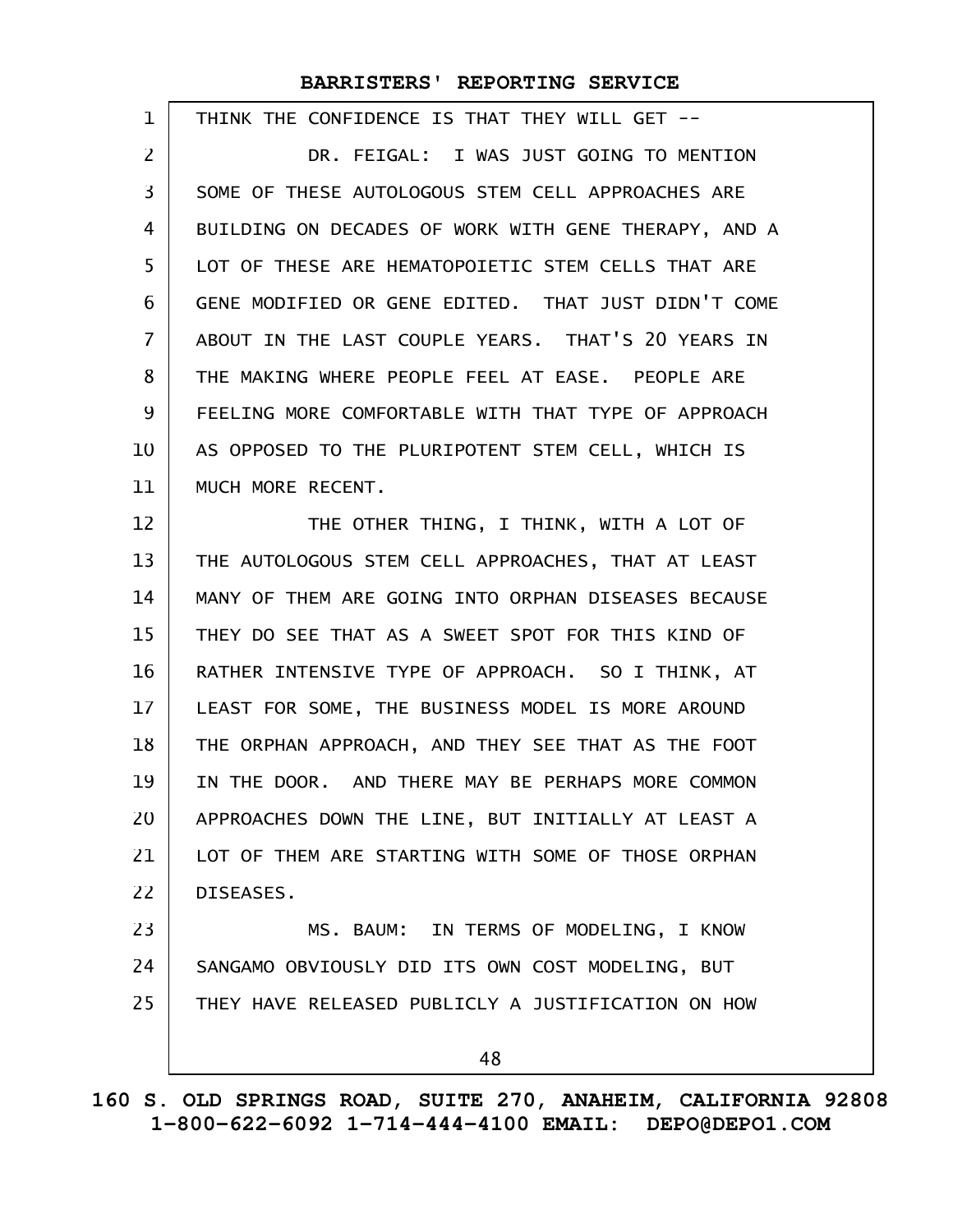| $\mathbf{1}$   | YOU PRICE, QUOTE, UNQUOTE, A CURE. AND IT'S A LOT    |
|----------------|------------------------------------------------------|
| $\overline{2}$ | OF NEW THOUGHT AROUND THAT PROCESS. SO WE CAN MAKE   |
| $\overline{3}$ | THAT REPORT.                                         |
| 4              | CHAIRMAN JUELSGAARD: DID THEY PUT THAT               |
| 5              | INTO NUMERICAL FORM? DID THEY USE AN EXAMPLE OR      |
| 6              | SOMETHING?                                           |
| $\overline{7}$ | MS. BAUM: I THINK THAT THEY DID IN THEIR             |
| 8              | SLIDE, AND WE CAN GET THAT FOR YOU.                  |
| 9              | CHAIRMAN JUELSGAARD: BE NICE TO SEE. ALL             |
| 10             | RIGHT. SO YOU WANT TO GO TO NEXT STEPS.              |
| 11             | MS. BAUM: SO NEXT STEPS, JUST A COUPLE OF            |
| 12             | IDEAS TO THINK ABOUT AND TO LET YOU KNOW WHAT WE'RE  |
| 13             | THINKING ABOUT. I THINK QB III IS REALLY GOOD AT     |
| 14             | HAVING A CADRE OF EXPERTS AT THE DISPOSAL OF THEIR   |
| 15             | GRANTEES. I WOULD SURE LOVE TO HAVE ACCESS TO THEM   |
| 16             | FOR OUR GRANTEES SIMILAR EXPERTISE. AND SO THAT'S    |
| 17             | SOMETHING THAT WE CAN THINK ABOUT TRYING TO          |
| 18             | FORMULATE AND TO ENCOURAGE.                          |
| 19             | ON A CASE-BY-CASE BASIS, WHEN THE NEED HAS           |
| 20             | ARISED, WE'VE DONE A LITTLE OF THAT. I HOOKED ONE    |
| 21             | TEAM UP WITH SOME LAWYERS I USED TO WORK WITH AND    |
| 22             | SAID, "CAN YOU DO THIS PRO BONO FOR THEM PLEASE TO   |
| 23             | GET JUST TO THE TERM SHEET STAGE?" SO WE INFORMALLY  |
| 24             | HAVE BEEN ABLE TO DO THAT AS NEEDED. BUT IF WE       |
| 25             | COULD GET PEOPLE THAT ARE WILLING TO SORT OF SIGN UP |
|                | 49                                                   |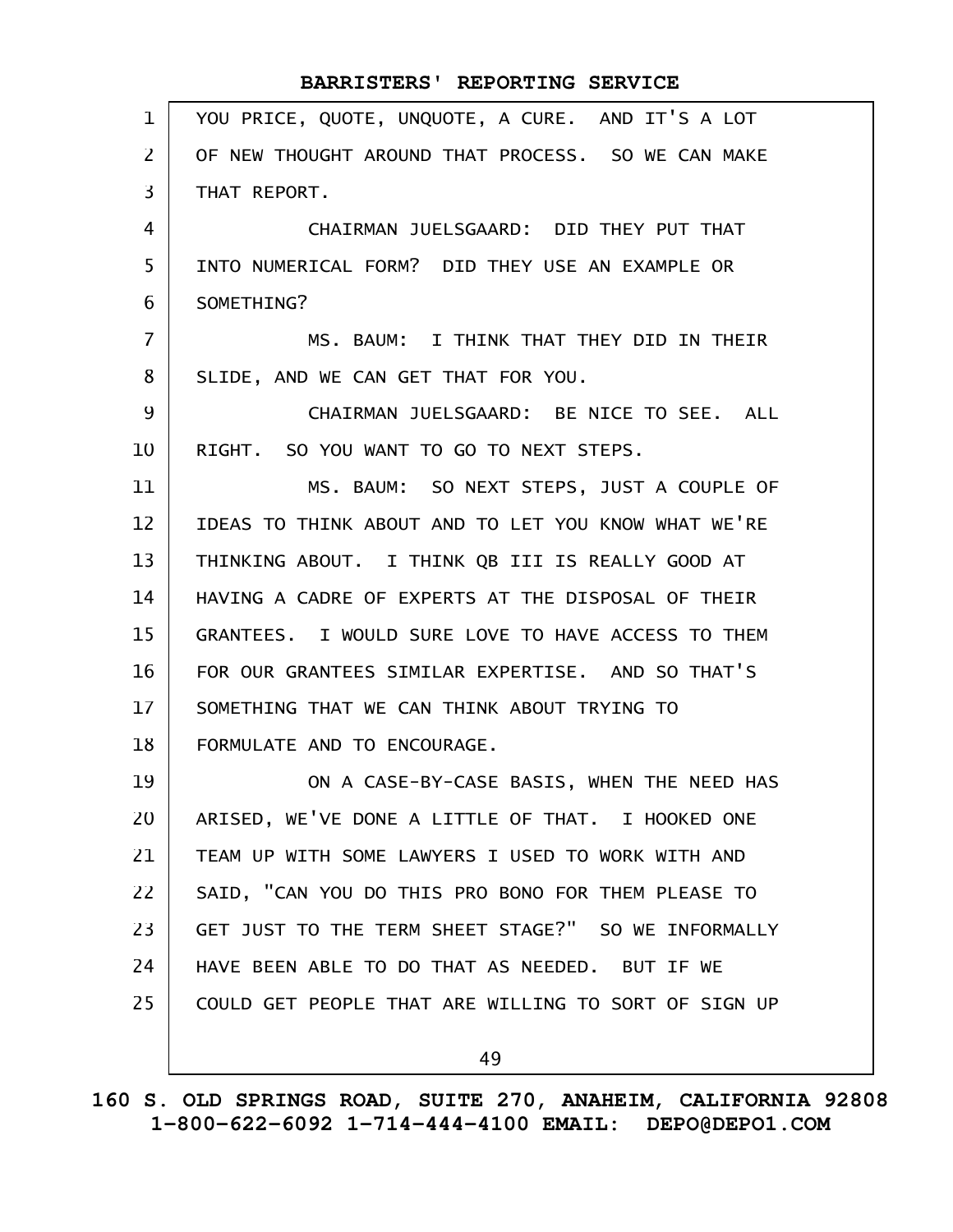| $\mathbf 1$ | IN ADVANCE AND, YES, I'LL TAKE ON ONE OR TWO         |
|-------------|------------------------------------------------------|
| 2           | COMPANIES A YEAR, AND I'LL PROVIDE THIS KIND OF      |
| 3           | EXPERTISE TO THEM DIRECTLY, OR IT'S NOT EVEN         |
| 4           | COMPANIES NECESSARILY, BUT GRANTEES, THAT MIGHT BE   |
| 5           | HELPFUL. IT'S SOMETHING TO THINK ABOUT.              |
| 6           | ALSO ANOTHER THING TO THINK ABOUT IS JUST            |
| 7           | INTERNALLY OUR TEAM, THE BD FOLKS LINKING UP WITH    |
| 8           | SCIENCE OFFICERS IN AREAS OF SPECIFIC DISEASE. SO    |
| 9           | THE SCIENCE OFFICERS WOULD BE IDENTIFIED AS DISEASE  |
| 10          | EXPERTS A, B, C, AND THEN THEY MIGHT BE PART OF A    |
| 11          | TEAM OR AT LEAST PREPARATION FOR DIFFERENT MEETINGS  |
| 12          | WITH PHARMAS WHEN IT COMES TO THAT. BECAUSE AT SOME  |
| 13          | POINT YOU CAN TALK ABOUT, GEE, WE HAVE THIS PROGRAM, |
| 14          | BUT WHAT YOU REALLY NEED TO DO IS SAY WE HAVE THIS   |
| 15          | PROGRAM AND IT'S BETTER THAN EVERYTHING ELSE BECAUSE |
| 16          | X, Y, AND Z. AND THIS IS THE STATE OF CARE RIGHT     |
| 17          | NOW, AND THIS IS WHAT'S IN THE PIPELINE, AND WE      |
| 18          | THINK OURS IS BETTER BECAUSE IT HAS A DIFFERENT      |
| 19          | MECHANISM OF ACTION. YOU SORT OF HAVE TO REALLY BE   |
| 20          | ABLE TO CONVERSE WITH THEM, AND THAT MIGHT BE        |
| 21          | HELPFUL AS WELL ON A TECHNICAL PERSPECTIVE.          |
| 22          | CHAIRMAN THOMAS: MY PERCEPTION IS THAT AS            |
| 23          | BETWEEN BIG PHARMA AND VC'S AT THE MOMENT, THAT BIG  |
| 24          | PHARMA IS MORE LIKELY TO ENGAGE IN DISCUSSIONS AT AN |
| 25          | EARLIER STAGE THAN VC'S ARE. WE'VE HEARD FROM        |
|             | 50                                                   |
|             |                                                      |

**160 S. OLD SPRINGS ROAD, SUITE 270, ANAHEIM, CALIFORNIA 92808 1-800-622-6092 1-714-444-4100 EMAIL: DEPO@DEPO1.COM**

 $\mathbf{I}$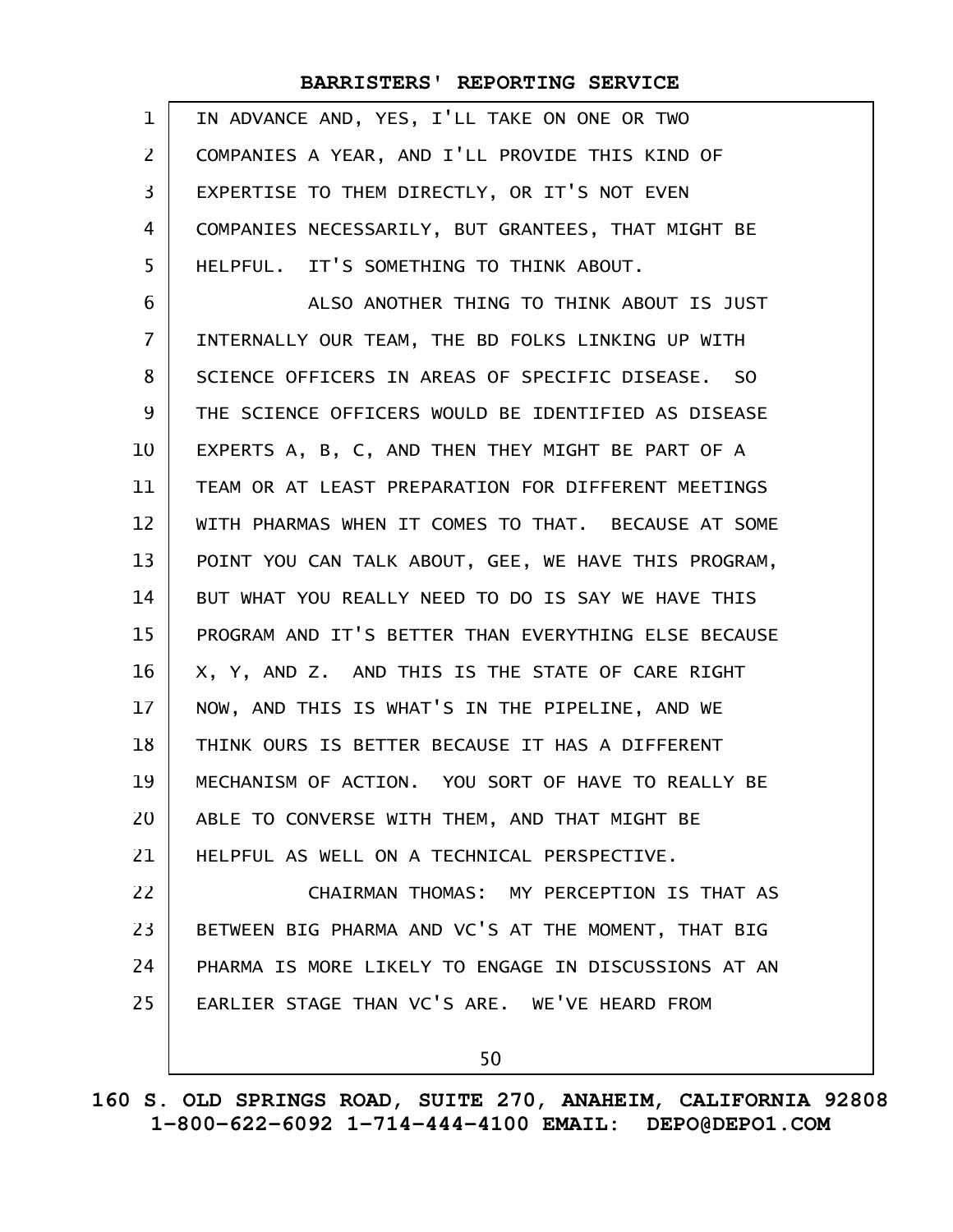| $\mathbf 1$    | NESSON AND OTHERS ARE JUST AS GUN-SHY, MAYBE EVEN    |
|----------------|------------------------------------------------------|
| $\mathsf{Z}$   | MORE SO, AND REALLY WANT TO GET TO THE END OF PHASE  |
| 3              | II BEFORE THEY'RE WILLING TO DO ANYTHING. SO DOES    |
| 4              | THAT TELL US ANYTHING ABOUT WHERE OUR FOCUS SHOULD   |
| 5              | BE GOING FORWARD, MORE EMPHASIZING THE PHARMA        |
| 6              | CONNECTIONS THAN THE VC? HOW DO YOU THINK THAT       |
| $\overline{7}$ | PLAYS?                                               |
| 8              | MS. BAUM: I WOULD AGREE WITH YOU AND                 |
| 9              | THAT'S WHAT WE ARE SEEING. AND I THINK THAT WE KIND  |
| 10             | OF HAVE FOCUSED FOR THE MOST PART ON THE PHARMAS.    |
| 11             | AND WITH NEIL COMING, HE'S BEEN HELPING MORE WITH    |
| 12             | THE VC'S. I THINK WE CAN DO BOTH, BUT I WOULD NOT    |
| 13             | DO IT AT THE DETRIMENT OF THE PHARMAS BECAUSE I      |
| 14             | THINK THEY ARE WILLING TO COME IN EARLIER, AND FOR   |
| 15             | THAT REASON WANT TO MAINTAIN THOSE RELATIONSHIPS.    |
| 16             | CHAIRMAN THOMAS: NEIL, CAN YOU OFFER ANY             |
| 17             | COMMENTS ON VC PERSPECTIVES RIGHT NOW? IT WOULD BE   |
| 18             | HELPFUL.                                             |
| 19             | MR. LITTMAN: SO, J.T., I THINK YOU'RE                |
| 20             | RIGHT. I THINK WE ARE LIKELY TO SEE MORE INTEREST    |
| 21             | FROM PHARMA. THEY ARE WILLING TO LOOK EARLIER, I     |
| 22             | THINK, FOR A VARIETY OF REASONS, ONE OF WHICH THEY   |
| 23             | HAVE BEEN STRUGGLING INTERNALLY WITH THEIR PIPELINES |
| 24             | AND BRINGING PRODUCTS THROUGH TO MARKET. THEY'RE     |
| 25             | ALSO LOOKING TO EXTERNALIZE R&D COST. AND SO I       |
|                | 51                                                   |

**160 S. OLD SPRINGS ROAD, SUITE 270, ANAHEIM, CALIFORNIA 92808 1-800-622-6092 1-714-444-4100 EMAIL: DEPO@DEPO1.COM**

 $\mathsf{l}$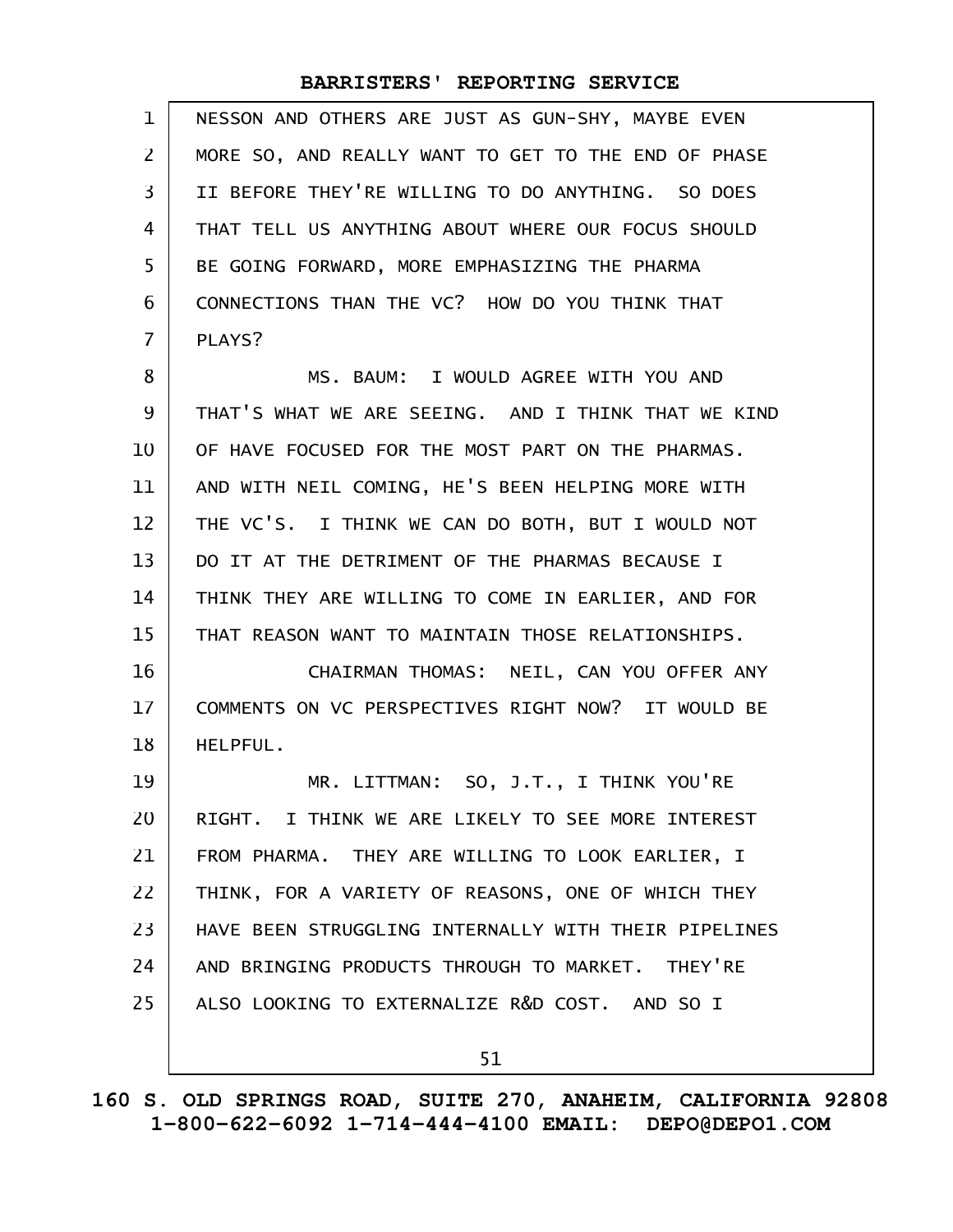| $\mathbf{1}$   | THINK THEY'RE LOOKING TO BUILD THEIR PIPELINE, AND   |
|----------------|------------------------------------------------------|
| $\mathsf{Z}$   | THEY'RE NOT AFRAID TO LOOK EARLIER, EVEN AT THE      |
| 3              | PRECLINICAL STAGE IN MANY WAYS.                      |
| 4              | I THINK FROM THE VENTURE PERSPECTIVE, IT'S           |
| 5              | A LITTLE MORE CHALLENGING FOR THEM TO LOOK THAT      |
| 6              | EARLY BECAUSE IT CAN BE VERY COSTLY AND IT'S A VERY  |
| $\overline{7}$ | LONG TIME FRAME TO BRING PRODUCTS THROUGH            |
| 8              | PRECLINICAL DEVELOPMENT THROUGH CLINICAL DEVELOPMENT |
| 9              | AND ALSO INTO THE MARKET. SO THEIR RETURN ON         |
| 10             | INVESTMENT IS GOING TO BE A MUCH LONGER TIME         |
| 11             | HORIZON, AND THERE ARE A LOT MORE INHERENT RISKS     |
| 12             | OBVIOUSLY AS YOU INVEST EARLIER ON.                  |
| 13             | I THINK WHAT WE HAVE SEEN FROM THE VC                |
| 14             | PERSPECTIVE ON NEW BUSINESS MODELS, AND THE VERSANT  |
| 15             | ROCHE EXAMPLE IS A PERFECT EXAMPLE OF ALMOST A       |
| 16             | BUILD-TO-BUY MODEL WHERE A VC WILL PARTNER WITH A    |
| 17             | PHARMA, THEY WILL SHARE THE DEVELOPMENT COST. THE    |
| 18             | VC WILL PUT IN SOME EQUITY CAPITAL. THE PHARMA       |
| 19             | COMPANY CAN PUT IN EQUITY-BASED MILESTONES TO FUND   |
| 20             | THE RESEARCH, AND THEN THE PHARMA CAN HAVE AN OPTION |
| 21             | TO BUY IF THOSE MILESTONES ARE REACHED.              |
| 22             | SO I THINK IN THAT CONTEXT VC'S ARE                  |
| 23             | WILLING TO LOOK A LITTLE EARLIER. AND SO I DON'T     |
| 24             | THINK WE SHOULD TOTALLY DISCOUNT THEM, BUT I THINK   |
| 25             | IT IS CHALLENGING FOR THEM TO GO ON A STAND-ALONE    |
|                | 52                                                   |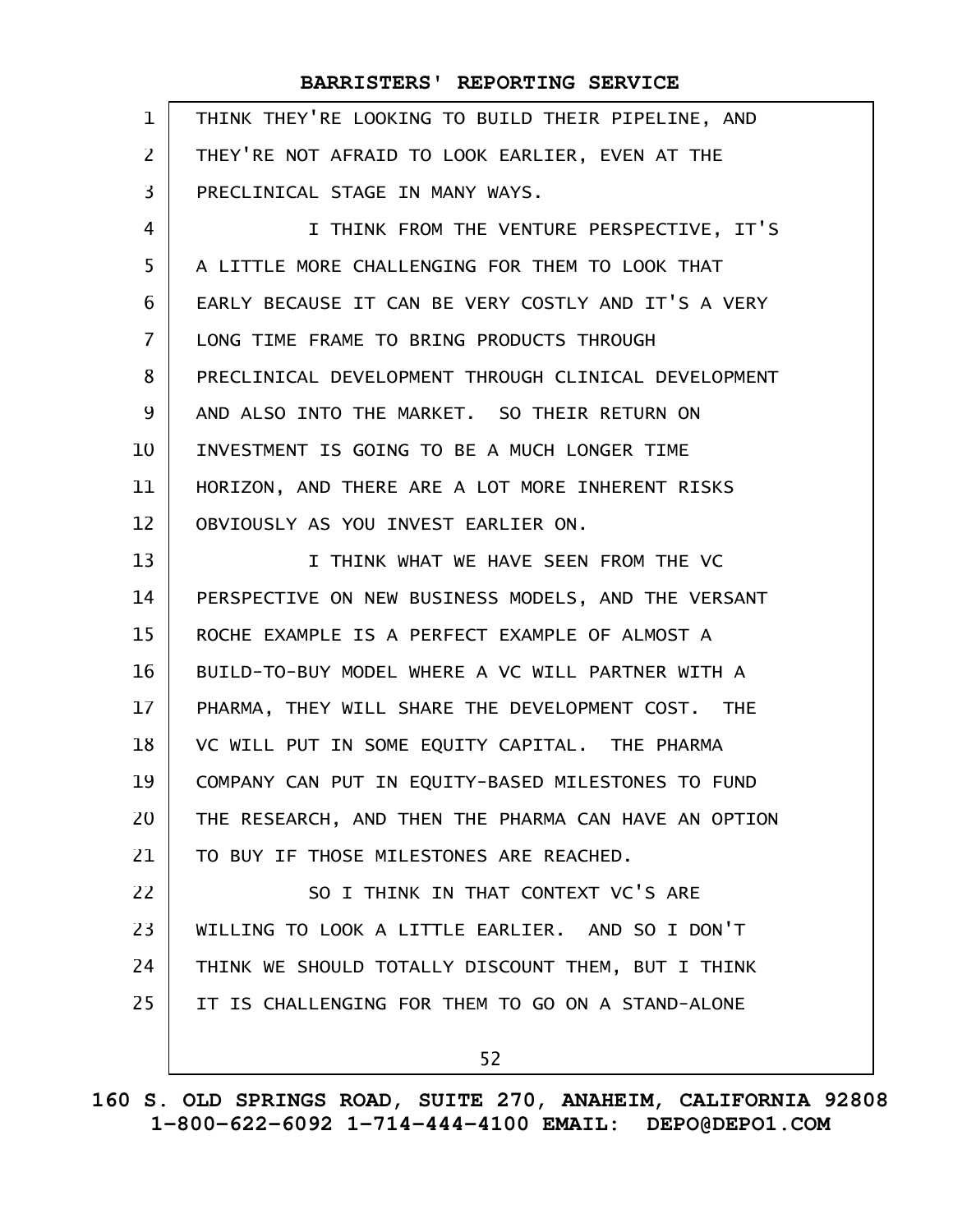| 1              | BASIS AND MAKE THOSE EARLY INVESTMENTS.               |
|----------------|-------------------------------------------------------|
| $\overline{2}$ | DR. TROUNSON: I AGREE WITH NEIL. IT'S                 |
| 3              | JUST THAT THERE ARE SOME PEOPLE WHO YOU SHOULDN'T     |
| $\overline{4}$ | IGNORE. I GIVE YOU THAT EXAMPLE OF THE COMPANY IN     |
| 5              | SOUTHERN CALIFORNIA. IT'S ALL PRECLINICAL BASED ON    |
| 6              | THAT AND THEY'RE OVERSUBSCRIBED AT 500 MILLION. SO    |
| $\overline{7}$ | WE NEED TO SORT OF THINK ABOUT WHAT CONSTITUTES AN    |
| 8              | ATTRACTIVE THING LIKE THAT TO THOSE KIND OF           |
| 9              | INDIVIDUALS AS WELL.                                  |
| 10             | BUT I ABSOLUTELY AGREE THAT THE PHARMA IS             |
| 11             | KIND OF THE EASIER, IT'S NOT EASY, BUT IT'S A BIT     |
| 12             | EASIER THAN THE VENTURE INDUSTRY. BUT THE VENTURE     |
| 13             | INDUSTRY IS MADE UP OF PEOPLE WHO ARE VERY            |
| 14             | DIFFERENT. IF YOU CAN FIND THAT DIFFERENT PERSON OR   |
| 15             | DIFFERENT GROUP WHO REALLY WANT TO DO SOMETHING       |
| 16             | QUITE RADICALLY DIFFERENT, IT CAN BE VERY WELL        |
| 17             | WORTHWHILE.                                           |
| 18             | SO I THINK WE NEED TO BE WISE AND KEEP AN             |
| 19             | EYE OUT FOR THOSE OPPORTUNITIES. BUT FOR THE BULK     |
| 20             | OF OUR ENERGY IN GETTING THE PHARMA TO REALLY SORT    |
| 21             | OF ENGAGE WITH US AS WE MOVE OUR PROJECTS ALONG THE   |
| 22             | PIPELINE, BUT GET THEM TO COME IN PRECLINICALLY AS    |
| 23             | I THINK IT'S A LEARNING EXPERIENCE FOR THEM,<br>WELL. |
| 24             | AND I THINK THAT HELPS IF THEY'RE PART OF IT          |
| 25             | ACTUALLY TO BE HELPFUL, EVEN IF A SMALL PART. I       |
|                | 53                                                    |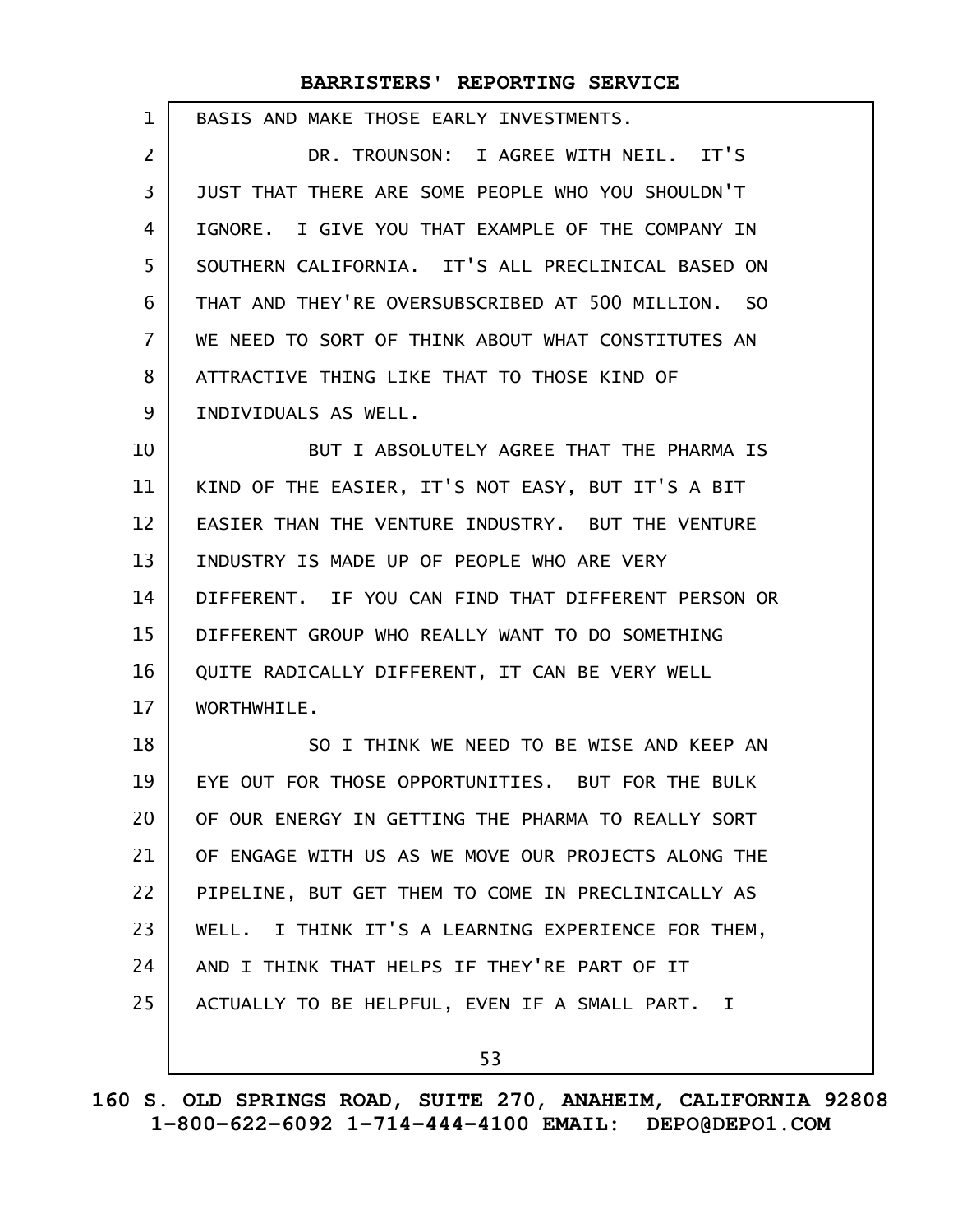| 1              | THINK IT CAN HELP CREATE A BETTER KNOWLEDGE AND      |
|----------------|------------------------------------------------------|
| $\overline{2}$ | UNDERSTANDING, AND IT CERTAINLY CAN BE USEFUL FOR    |
| 3              | THE PROJECTS THEY'RE INVOLVED IN.                    |
| $\overline{4}$ | MS. BAUM: SO ONE OF THE THINGS THAT WE               |
| 5              | WERE ALSO THINKING ABOUT WITH ARM WAS, WELL, SHOULD  |
| 6              | WE EXPAND THE INVESTOR DAY TO HAVE A DAY WITH ANGELS |
| $\overline{7}$ | OR DISEASE FOUNDATIONS BECAUSE THEY'RE ANOTHER       |
| 8              | SOURCE OF FUNDING. IN YOUR EXAMPLE, ALAN, THEY'RE    |
| 9              | BASICALLY ANGELS EXCEPT THEY HAVE WRITTEN VERY LARGE |
| 10             | CHECKS. SO THAT MIGHT BE SOMETHING TO CONSIDER.      |
| 11             | CHAIRMAN JUELSGAARD: SO I DON'T KNOW THAT            |
| 12             | THIS IS PRACTICAL, BUT ONE OF THE THINGS THAT        |
| 13             | SMALLER COMPANIES TRIED IN THE PAST AND WITH SOME    |
| 14             | SUCCESS AT TIMES IS TO TAKE A THERAPEUTIC AREA, FOR  |
| 15             | EXAMPLE, WHERE THEY HAVE PRODUCTS THAT ARE IN VERY   |
| 16             | EARLY STAGE AND ESSENTIALLY SAY WE'RE WILLING TO     |
| 17             | LICENSE OUT SEVERAL PRODUCT APPROACHES THAT WE HAVE  |
| 18             | BUT TO ONE SINGLE ENTITY AS OPPOSED TO A BUNCH OF    |
| 19             | ENTITIES. SO WE'RE WILLING TO HEAR ALL OFFERS OR     |
| 20             | WHATEVER. AND WHAT THAT TENDS TO DO TYPICALLY, AND   |
| 21             | EVEN THOUGH THIS IS STILL IN EARLY STAGES, IT        |
| 22             | CREATES A RISK ON THE PHARMA SIDE THAT IF THEY JUST  |
| 23             | IGNORE THIS, THEY COULD MISS A GREAT OPPORTUNITY.    |
| 24             | THEY COULD BE LEFT IN THE DARK. AND SO YOU CREATE A  |
| 25             | DIFFERENT KIND OF RISK FOR THE PHARMAS OF THE RISK   |
|                | 54                                                   |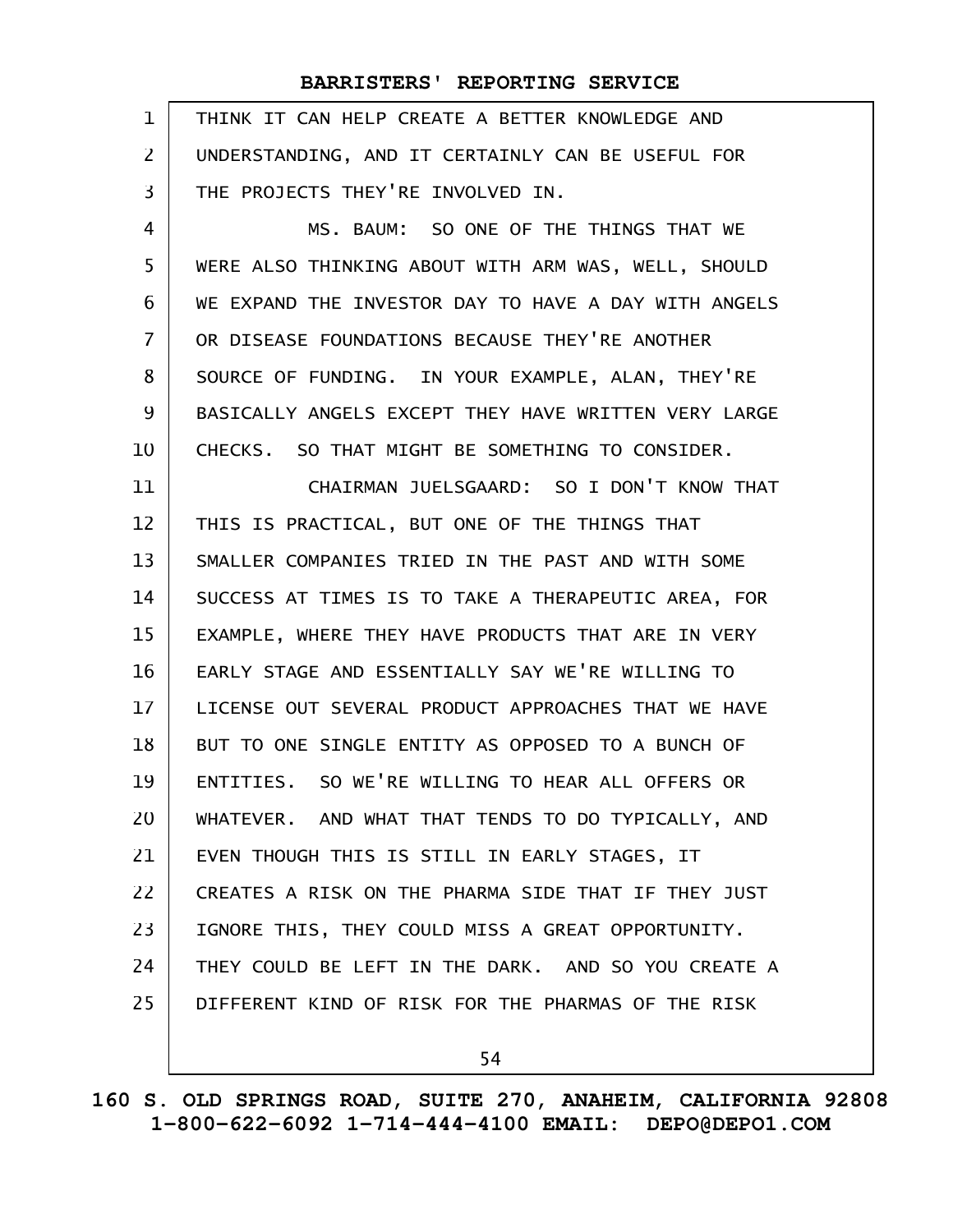OF MISSING THE BOAT, SO TO SPEAK. I DON'T THINK IT'S PRACTICAL, BUT TAKE OUR CARDIOVASCULAR PORTFOLIO FOR A MOMENT OR THE PROJECTS THAT ARE IN IT. IF THERE WAS A WAY OF AGGREGATING THEM IN SOME FASHION SO THAT A PHARMACEUTICAL COMPANY COULD SORT OF STAND FIRST IN THE LINE SHOULD ANY OF THEM TURN OUT TO BE POSITIVE, THAT MIGHT CREATE INTEREST IN THE LONGER SPECTRUM OF MORE WILLINGNESS TO FUND EVEN SOME OF THE EARLIER STAGE ONES IF THAT'S THE WAY IT'S PUT IS, YOU KNOW, THIS IS THE WHOLE PORTFOLIO AND YOU'VE GOT TO PROVIDE SOME FINANCIAL SUPPORT FOR ALL OF THEM. BUT I THINK IT'S REALLY IMPRACTICAL BECAUSE OF, WHAT, HALF A DOZEN INSTITUTIONS WITH A PROJECT AND GOD KNOWS IF THEY'LL GET TOGETHER TO DO THAT, MUCH LESS WHETHER THERE ARE ANY LEGAL ISSUES WITH THAT AS WELL. DR. TROUNSON: WE'RE AT LEAST TRYING TO SORT OF SEE WHERE WE CAN GO WITH THAT BECAUSE THERE'S A GRAND CHALLENGE, THE WHITE HOUSE GRAND CHALLENGE. WE PUT IN AN APPLICATION ALONG THAT FOR CARDIOVASCULAR DISEASE. WE THINK THERE'S A VERY STRONG PROGRAM THAT CAN BE BUILT AROUND A LOT OF INSTITUTIONS AND A LOT OF COMPANIES, AND IT'S SOMETHING THAT IS SUCH A HUGE PROBLEM IN THE 1 2 3 4 5 6 7 8 9 10 11 12 13 14 15 16 17 18 19 20 21 22 23 24 25

55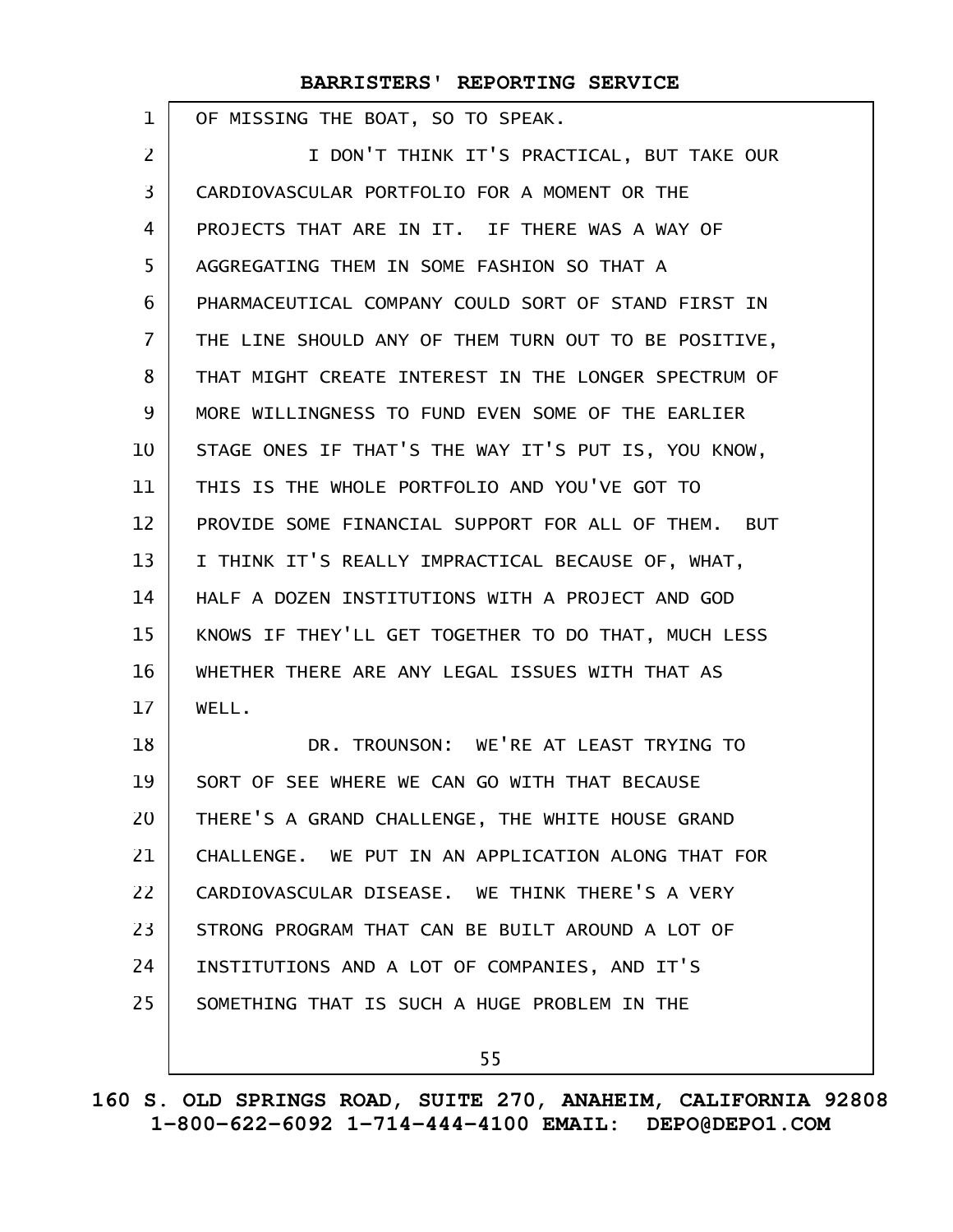| $\mathbf{1}$    | DEVELOPED WORLD AND PROBABLY ALSO IN THE             |
|-----------------|------------------------------------------------------|
| $\overline{2}$  | UNDERDEVELOPED WORLD, BUT IS CERTAINLY A MAJOR       |
| $\overline{3}$  | PROBLEM IN THE DEVELOPED WORLD. IF WE'RE ABLE TO     |
| 4               | ERODE SOME OF THE COST OF CARE IN THAT AREA, IT      |
| 5               | WOULD MAKE A HUGE IMPACT.                            |
| 6               | SO I THINK THAT LOOKS LIKE A DIFFERENT WAY           |
| $\overline{7}$  | OF DOING THINGS, AND WE WOULD HOPE IF WE CAN GET     |
| 8               | MULTI-INSTITUTIONAL, MULTICOMPANY CONNECTION WITH    |
| 9               | SOMETHING LIKE THAT, AND IF IT WAS SUPPORTED, WOULD  |
| 10              | BE SUPPORTED BY THE WHITE HOUSE OR INSTITUTIONS LIKE |
| 11              | THAT, IT COULD MAKE A VERY BIG DIFFERENCE AND CIRM   |
| 12              | COULD BE PART OF IT, BUT SHOULDN'T BE THE ONLY PART  |
| 13              | OF IT.                                               |
| 14              | SO I AGREE WITH YOU. THAT MIGHT BE A                 |
| 15              | DIFFERENT WAY OF DOING THINGS AND SOMETHING THAT'S   |
| 16              | ATTRACTIVE EVEN AS A GLOBAL INITIATIVE. IT WOULD BE  |
| 17 <sup>2</sup> | WORTHWHILE US SORT OF LOOKING AT AT SOME POINT.      |
| 18              | DR. DULIEGE: IF I MAY INTERVENE NOW.                 |
| 19              | REALLY APPRECIATE WHAT YOU SAID, ALAN, ABOUT FIRST   |
| 20              | IT IS CLEARLY THESE INNOVATIONS OR ACTUALLY          |
| 21              | INITIATIVES RATHER THAT ARE GOING TO BENEFIT FIRST   |
| 22              | THE DEVELOPED WORLD. BUT IF AT SOME POINT THERE'S A  |
| 23              | WAY TO THINK MORE GLOBALLY ABOUT THE DEVELOPING      |
| 24              | WORLD, I'D LOVE TO ENTERTAIN THAT DISCUSSION.        |
| 25              | BACK TO INITIAL DISCUSSION ABOUT FIRST               |
|                 | 56                                                   |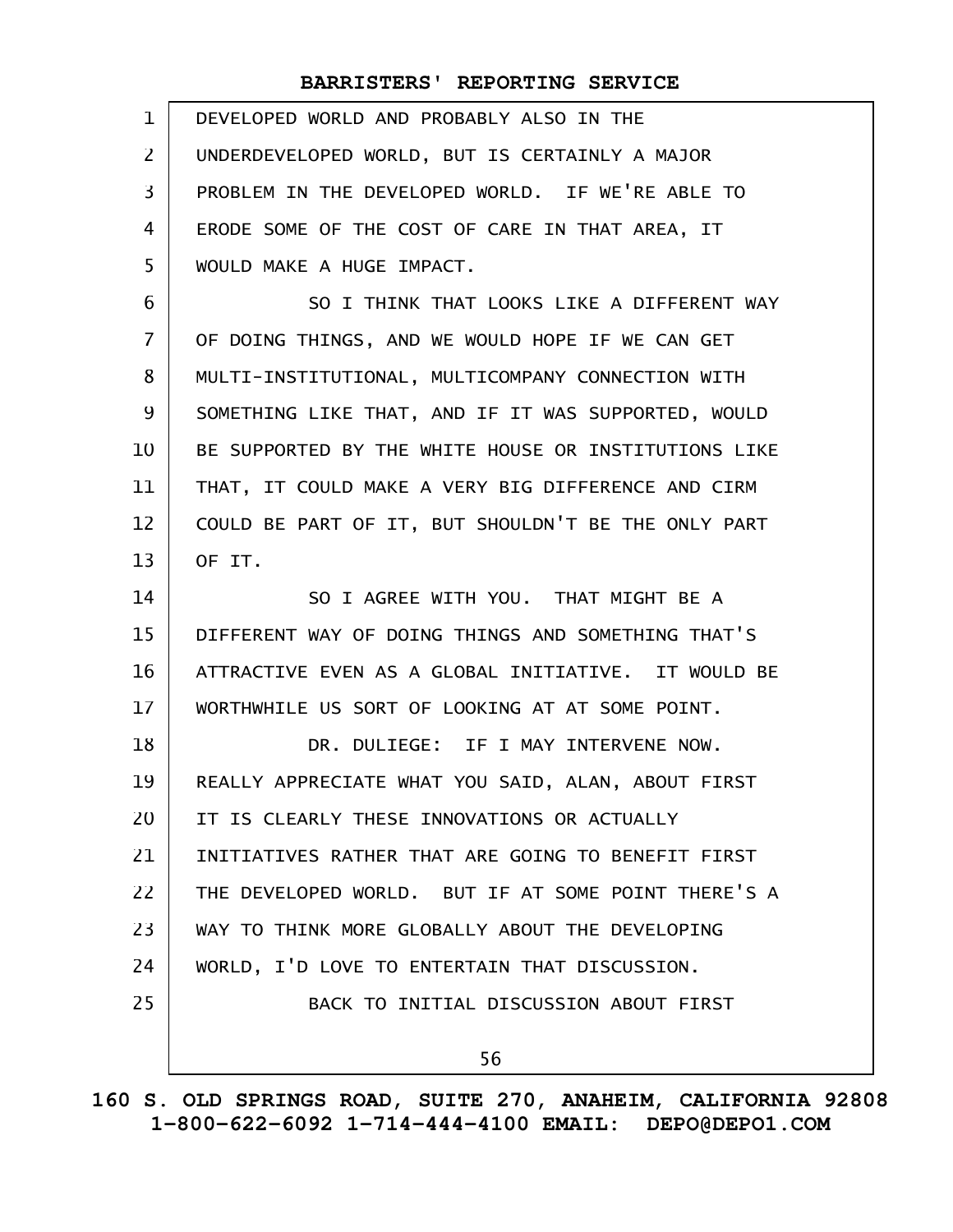| $\mathbf{1}$      | FOCUSING ON BIG PHARMA AND SECOND ON VENTURE CAPITAL |
|-------------------|------------------------------------------------------|
| 2                 | OR ANGELS, ABSOLUTELY YES. WOULD IT BE USEFUL,       |
| $\overline{3}$    | SEVERAL OF US, I'M SURE MANY OF YOU AROUND THE PHONE |
| 4                 | OR IN THE ROOM HAVE CONTACTS WITH THE HEADS OF THESE |
| 5                 | BIG PHARMA AS WELL AS VC'S, I CERTAINLY DO BY NOW,   |
| 6                 | EVEN MORE SO THAN A COUPLE OF MONTHS AGO. AND IF IT  |
| $\overline{7}$    | WAS TO BE USEFUL FOR CIRM TO PUT TOGETHER A LIST OF  |
| 8                 | CONTACTS THAT HAVE ALREADY BEEN MADE SO THAT IF WE   |
| 9                 | KNEW OF OTHER PEOPLE IN OTHER COMPANIES, GENENTECH,  |
| 10                | GILEAD, AND OTHERS, WE COULD ADD THEIR NAMES AND     |
| 11                | MAYBE SERVE AS AN INTRODUCTION TO PEOPLE, I'D LOVE   |
| $12 \overline{ }$ | TO DO THAT.                                          |
| 13                | DR. TROUNSON: GREAT IDEA. I THINK WE                 |
| 14                | NEED ALL THE HELP WE CAN IN THESE INSTANCES. IT      |
| 15                | WOULD BE GREAT TO HAVE THAT. AND INTRODUCTIONS,      |
| 16                | THEY ALWAYS HELP.                                    |
| 17                | MS. BAUM: SURE.                                      |
| 18                | DR. DULIEGE: VERSANT WAS NAMED. THIRD                |
| 19                | ROCK, I'M MEETING WITH THEM NEXT WEEK. FRAZIER,      |
| 20                | DOMAIN. AND THEN ON THE BIG PHARMA, THE LIST IS      |
| 21                | ESSENTIALLY LONGER.                                  |
| 22                | THE SECOND ASPECT OF WHAT WAS EARLIER                |
| 23                | MENTIONED IS THE NEED FOR PEOPLE IN -- THE GRANTEES  |
| 24                | TO HAVE MENTORS AS WELL IN SOME CASES. I KNOW THAT   |
| 25                | CIRM DEFINITELY SERVES AS A MENTOR TO THEM IN MANY   |
|                   | 57                                                   |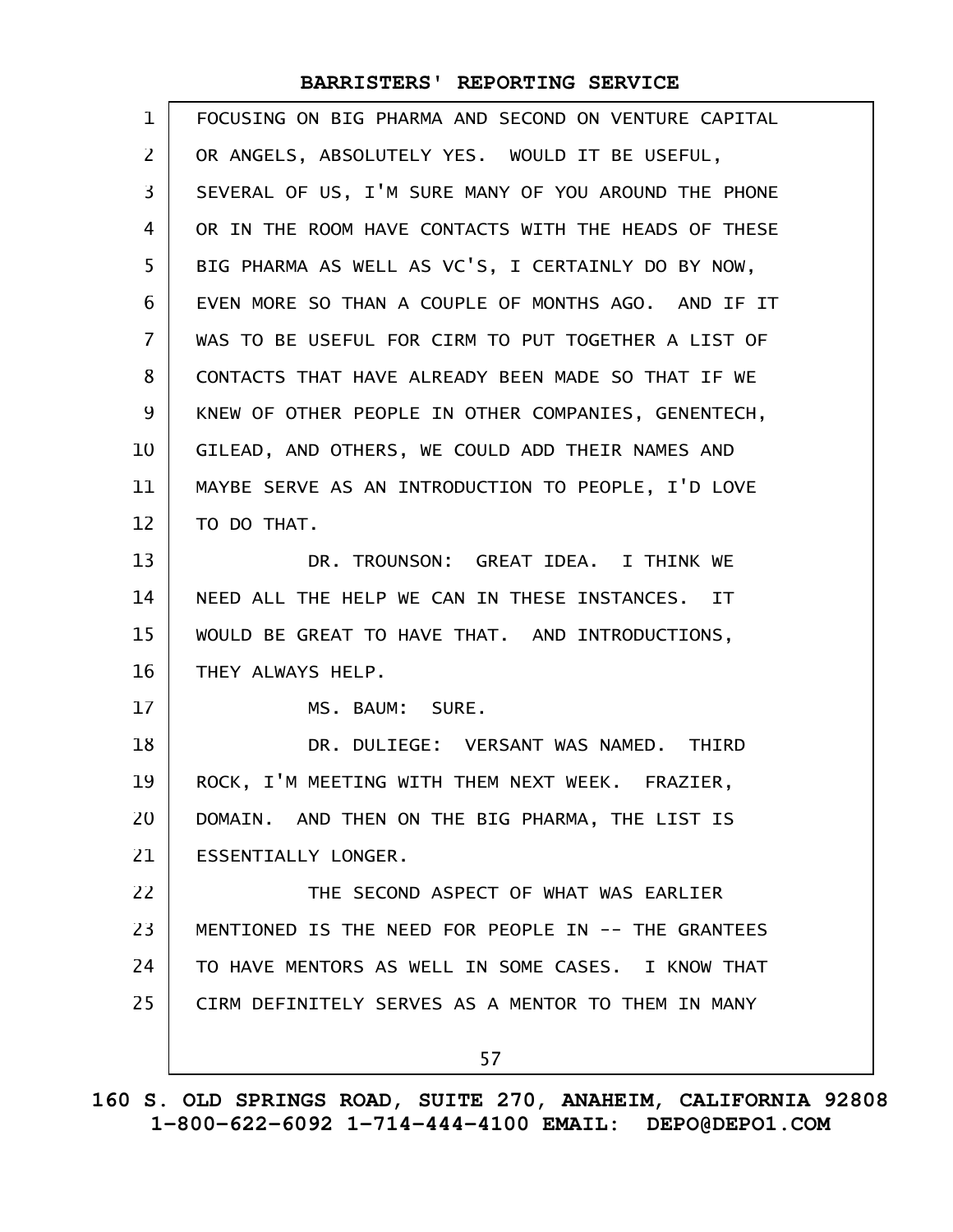| $\mathbf 1$    | REGARDS, BUT WE PROBABLY KNOW SOME PEOPLE WHO KNOW   |
|----------------|------------------------------------------------------|
| 2              | VERY WELL A SPECIFIC AREA AND WHO BY THEN AT THIS    |
| 3              | STAGE OF THEIR CAREER WOULD BE VERY WILLING TO SERVE |
| 4              | AS MENTORS. WE COULD PROBABLY START BRAINSTORMING    |
| 5              | ABOUT THIS.                                          |
| 6              | I WAS REVIEWING A GROUP THAT I'VE BEEN               |
| $\overline{7}$ | MADE AWARE OF, WHICH IS CALLED THE GLOBAL SOCIAL     |
| 8              | BENEFIT INSTITUTE. FOR SOME OF YOU WHO MAY KNOW OF   |
| 9              | IT, GSBI, WHICH IS BASED IN SANTA CLARA. AND IT'S A  |
| 10             | SOCIAL ENTERPRISE SUPPORT SYSTEM. SO THEIR GOAL IS   |
| 11             | A LITTLE BIT DIFFERENT, BUT THEIR GOAL IS TO PUT IN  |
| 12             | CONTACT A YOUNG ENTREPRENEUR THAT WANTS TO CREATE A  |
| 13             | COMPANY THAT ULTIMATELY WOULD BE A FOR-PROFIT        |
| 14             | COMPANY, BUT THAT WANTS TO HAVE AN IMPACT ON         |
| 15             | PEOPLE'S WELL-BEING THROUGHOUT THE WORLD AND HELP    |
| 16             | PEOPLE IN A VARIETY OF WAYS, WHETHER IT'S            |
| 17             | AGRICULTURE OR SOMETHING.                            |
| 18             | WHAT THIS GROUP, BASED IN SANTA CLARA,               |
| 19             | OFFERS THEM IS, FIRST OF ALL, A DAY OF MEETING WITH  |
| 20             | POTENTIAL INVESTORS SO THAT THEY CAN PRESENT THEIR   |
| 21             | PROGRAM AND HOPEFULLY GET FUNDED. BUT BEFORE THAT,   |
| 22             | THEY PROVIDE THEM THE OPPORTUNITY TO BE CONNECTED    |
| 23             | WITH SEVERAL MENTORS THROUGHOUT THE YEAR WHO CLEARLY |
| 24             | HELP THEM WITH THEIR BUSINESS DEVELOPMENT AND EVEN   |
| 25             | THEIR PRESENTATION.                                  |
|                |                                                      |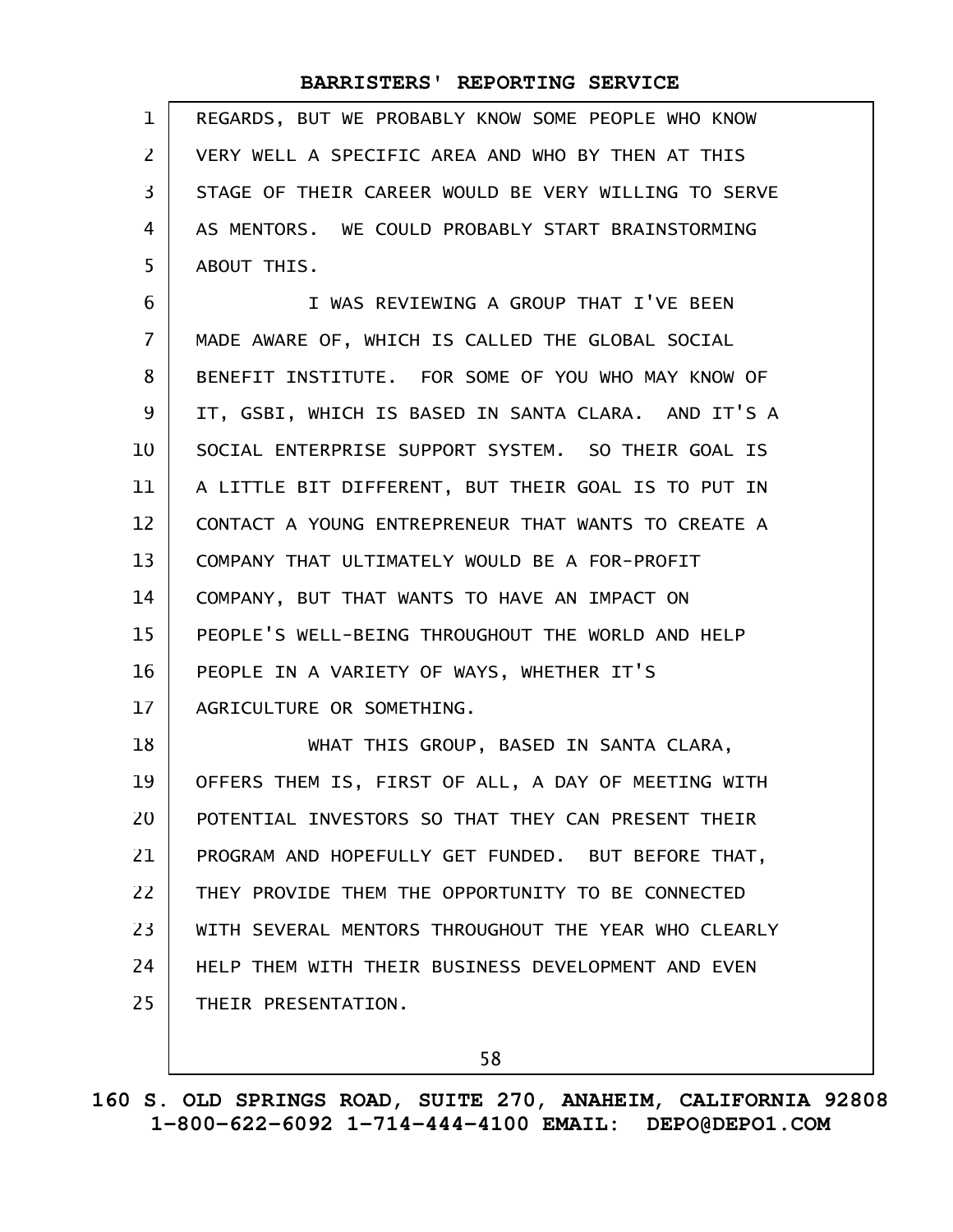| 1              | AND IF IT'S FELT TO BE OF ANY USE, I'D BE            |
|----------------|------------------------------------------------------|
| $\overline{2}$ | VERY HAPPY TO SHARE THE LINK WITH YOU TO BEGIN WITH. |
| 3              | IF NOT, TO PUT SOMEONE AT CIRM IN TOUCH WITH THE     |
| 4              | SPONSOR OF THIS SOCIAL ENTERPRISE SUPPORT SYSTEM AND |
| 5              | SEE IF THERE COULD BE SOME PARALLELS TO BE DONE.     |
| 6              | JUST AN IDEA AND I CAN BE IN TOUCH WITH ELONA        |
| $\overline{7}$ | SEPARATELY IF APPROPRIATE.                           |
| 8              | MS. BAUM: THAT WOULD BE GREAT.                       |
| 9              | CHAIRMAN JUELSGAARD: ANNE-MARIE, WHAT WAS            |
| 10             | THE NAME OF THIS ORGANIZATION AGAIN?                 |
| 11             | DR. DULIEGE: IT'S GSBI, WHICH IS THE                 |
| 12             | GLOBAL SOCIAL BENEFIT INSTITUTE. AND I'M ACTUALLY    |
| 13             | LOOKING FROM THEIR WEB PAGE. AGAIN, THEY'RE BASED    |
| 14             | IN SANTA CLARA UNIVERSITY. IT'S A HELPFUL GLOBAL     |
| 15             | INNOVATION BASED-ENTREPRENEURSHIP IN SERVICE TO      |
| 16             | HUMANITY. AND THERE'S A WHOLE PRESENTATION. IT'S     |
| 17             | QUITE EXCEPTIONAL. I'VE HAD THE PLEASURE OF          |
| 18             | ATTENDING THEIR ONE-DAY WORKSHOP WHERE EACH OF THEIR |
| 19             | 12 FELLOWS, AND THEY HAVE ABOUT 12 FELLOWS A YEAR,   |
| 20             | WHO, HAVING WORKED WITH THEIR MENTORS, WERE          |
| 21             | PRESENTING THE PROJECTS. AND IN THE ROOM WERE        |
| 22             | SITTING A LOT OF OTHER MENTORS TO SORT OF COMMENT ON |
| 23             | THEIR PROJECT AND OFFER THEM THE BENEFIT OF POSITIVE |
| 24             | AND NEGATIVE CRITICISMS, THEIR INSIGHT, AND THEN     |
| 25             | ALSO INVESTORS FOR FUTURE COLLABORATION.             |
|                |                                                      |

59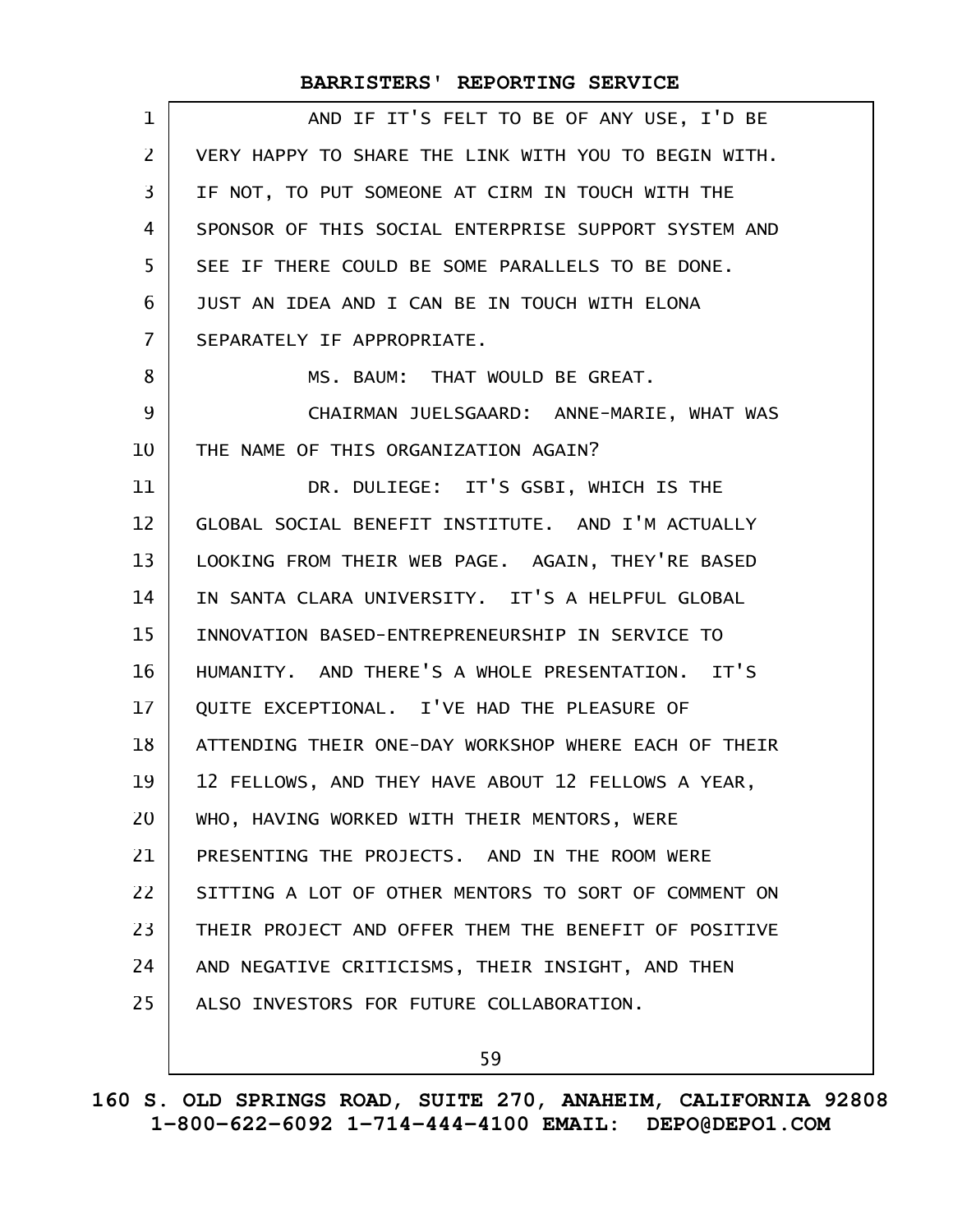| 1              | SO I WON'T EXPLAIN TOO MUCH MORE OF THAT             |
|----------------|------------------------------------------------------|
| $\overline{2}$ | BECAUSE IT'S SOMEWHAT A LITTLE DIFFERENT BECAUSE     |
| 3              | IT'S ALL ABOUT SOCIAL ENTERPRISES, INNOVATORS, AND   |
| 4              | ACCELERATORS. MAYBE WE COULD THINK ABOUT A SIMILAR   |
| 5              | SYSTEM WHICH WOULD BE FOCUSED ON STEM CELL RESEARCH. |
| 6              | AND, AGAIN, I THINK THAT CIRM HAS ALREADY BEEN AN    |
| $\overline{7}$ | EQUIVALENT OF THIS SYSTEM AT LEAST UP TO A POINT,    |
| 8              | AND MAYBE LOOKING AT THE PARALLEL WITH THE           |
| 9              | PARTICULAR SOCIAL ENTERPRISE ACCELERATOR GROUP MIGHT |
| 10             | HELP MOVING TO THE NEXT STEP.                        |
| 11             | CHAIRMAN JUELSGAARD: I THINK IT'S WORTH              |
| 12             | THINKING ABOUT A PARALLEL ORGANIZATION, NOT THIS     |
| 13             | PARTICULAR ORGANIZATION YOU'RE REFERRING TO, BUT THE |
| 14             | MODEL THAT THEY PRESENT.                             |
| 15             | DR. DULIEGE: I'LL SEND TO EVERYBODY THE              |
| 16             | LINK AND SOME INFORMATION IMMEDIATELY AFTER THE      |
| 17             | MEETING.                                             |
| 18             | DR. TROUNSON: JUST RECENTLY, MAYBE                   |
| 19             | MICHAEL KNOWS MORE ABOUT THIS, GOOGLE HAVE ENTERED   |
| 20             | THE HEALTH FIELD WITH AN ANNOUNCEMENT THAT THEY'RE   |
| 21             | GOING TO MOVE INTO THE HEALTH FIELD. I THINK IT WAS  |
| 22             | REALLY QUITE -- HE WAS SERIOUS. AND IF HE DOES       |
| 23             | LEAD, SOME OF THE OTHERS MAY FOLLOW. THERE IS THAT   |
| 24             | SORT OF MENTALITY SOMETIMES. SO IT MIGHT BE A GOOD   |
| 25             | IDEA TO MAKE CONTACT THROUGH MICHAEL OR SOMEONE      |
|                | 60                                                   |
|                |                                                      |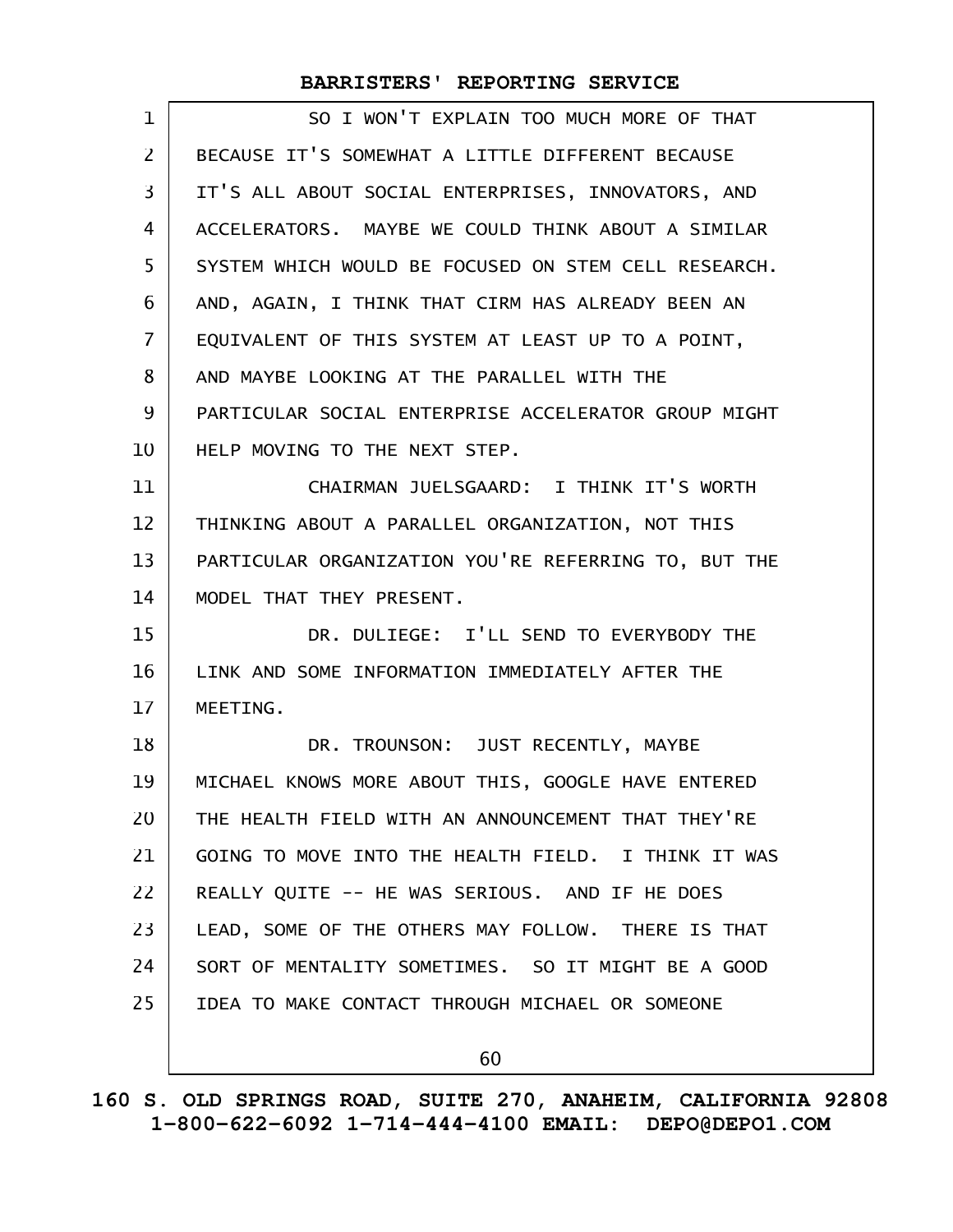#### ELSE. MR. GOLDBERG: LET ME SUGGEST THAT TO MY RIGHT EXTREMELY WELL ACQUAINTED WITH ART LEVINSON. I THINK THAT'S AN EXCELLENT SUGGESTION. I THINK THERE'S SOME OTHER THINGS. I HAVE A -- ARE YOU FINISHED WITH THAT? DR. TROUNSON: SURE. MR. GOLDBERG: I DON'T KNOW IF THIS IS AN APPROPRIATE PLACE TO SAY IT OR NOT. CHAIRMAN JUELSGAARD: IT DEPENDS ON WHAT YOU ARE GOING TO SAY. MR. GOLDBERG: ANYWAY, I THINK YOU GUYS HAVE A GREAT GROUNDS GAME. I THINK WHAT WE LACK IS NOT INTERNALLY, BUT EXTERNALLY IS WE LACK CHAMPIONS. AND THE PEOPLE THAT WE'RE INTERACTING WITH, PRINCIPALLY ON THE PHARMA SIDE, BECAUSE THE VENTURE PEOPLE, THIS IS A VERY, VERY TOUGH AREA FOR VENTURE GIVEN THE CAPITAL INTENSIVITY, THE REGULATORY UNCERTAINTY, THE LONG TIME FRAMES. IT JUST DOESN'T FIT WITH THEIR BUSINESS MODEL VERY WELL. BUT IN TERMS OF PHARMA, I THINK THERE ARE SOME POTENTIAL FITS. AND THE QUESTION IS, AND I'VE GOT SOME IDEAS THAT I'D LIKE TO FURTHER RUMINATE ON AND MAYBE GET BACK TO YOU AND HAVE A SKULL SESSION, ON HOW TO GET SOME SERIOUS SENIOR LEADERSHIP MIND 1 2 3 4 5 6 7 8 9 10 11 12 13 14 15 16 17 18 19 20 21 22 23 24 25

**BARRISTERS' REPORTING SERVICE**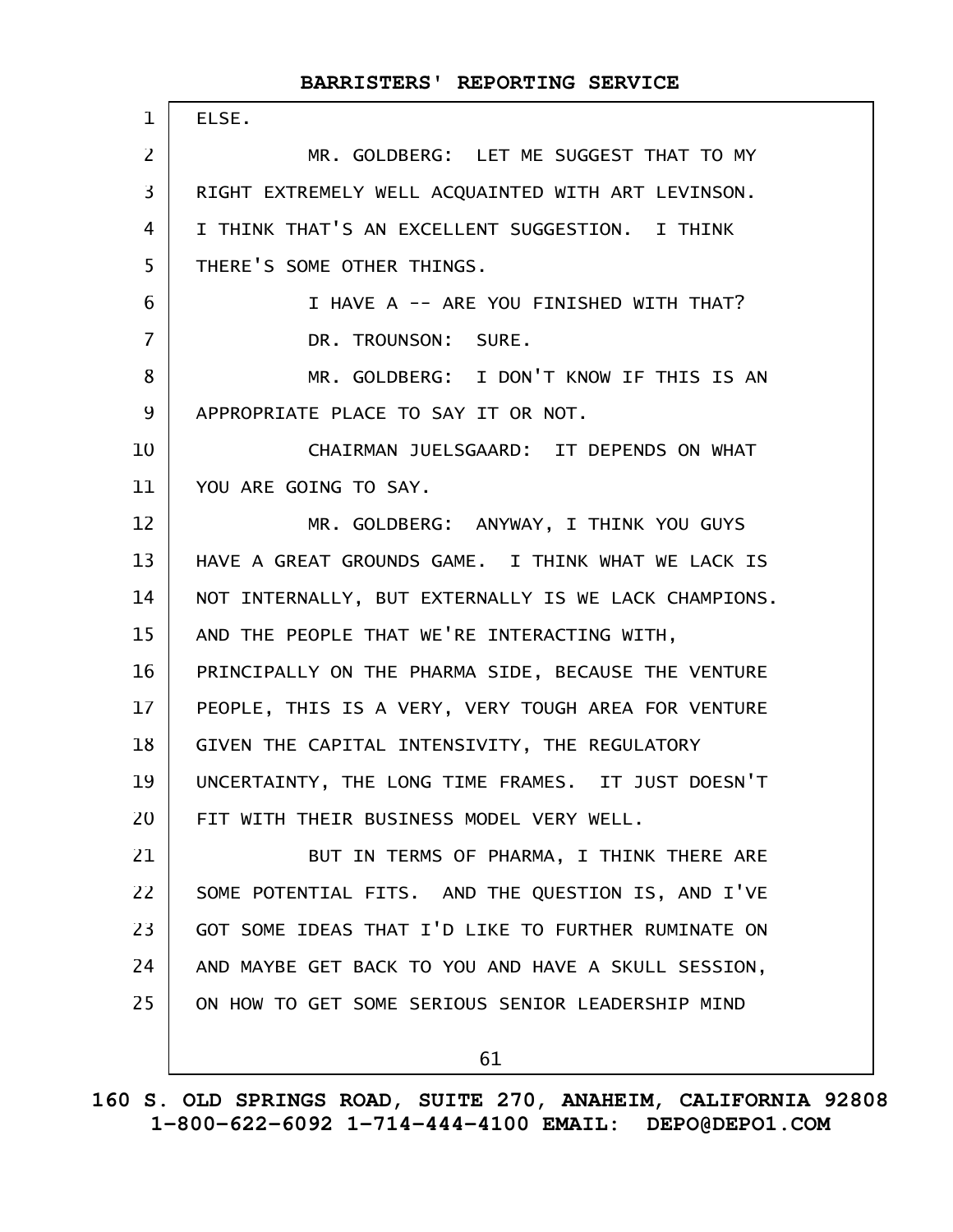| 1              | SHARE IN PHARMA. BECAUSE THE STORY THAT WE HAVE IS   |
|----------------|------------------------------------------------------|
| $\overline{2}$ | A MAGNIFICENT STORY, BUT IT'S A STORY. AND IT'S A    |
| 3              | LITTLE DISTANT FROM THE REALITY THAT THE PEOPLE IN   |
| 4              | THE ORGANIZATIONS THAT THE SENIOR LEADERS RUN HAVE   |
| 5              | TO DELIVER TO MEET WHAT THE FINANCIAL FIDUCIARY      |
| 6              | RESPONSIBILITIES AND OBLIGATIONS THAT THEY HAVE TO   |
| $\overline{7}$ | THEIR SHAREHOLDERS REQUIRES.                         |
| 8              | SO THE VISION BUDGET DOESN'T RESIDE WITH             |
| 9              | ANYBODY THAT WE GET ACCESS TO. AND I THINK OUR       |
| 10             | CHALLENGE IS TO TRY TO GET TO THE VISION BUDGET. SO  |
| 11             | MORE ON THAT LATER, BUT I THINK YOU'RE DOING ALL THE |
| 12             | RIGHT THINGS, BUT THEY'RE NECESSARY, BUT LACKING     |
| 13             | SUFFICIENCY, WHICH IS WHY WE'VE GOT ACTIVITIES,      |
| 14             | WE'VE GOT MEASURES. I APPLAUD THE WAY WE'RE          |
| 15             | APPROACHING THIS. I CAN'T GIVE YOU ANY BETTER        |
| 16             | ADVICE IN TERMS OF THE BLOCKING AND TACKLING, BUT WE |
| 17             | NEED TO PROVIDE YOU AN AIR FORCE.                    |
| 18             | CHAIRMAN JUELSGAARD: I THINK THAT WAS                |
| 19             | APPROPRIATE.                                         |
| 20             | MS. BAUM: NO MOTION TO STRIKE THEN?                  |
| 21             | CHAIRMAN JUELSGAARD: OTHER COMMENTS,                 |
| 22             | SUGGESTIONS IN THE GROUP? AGAIN, PART OF THIS WAS    |
| 23             | NOT ONLY TO UNDERSTAND KIND OF WHAT'S BEEN GOING ON, |
| 24             | WHAT WE'VE BEEN SEEING AND HEARING, BOTH POSITIVE    |
| 25             | AND NEGATIVE, BUT THEN ALSO TO TALK, AS MICHAEL JUST |
|                | 62                                                   |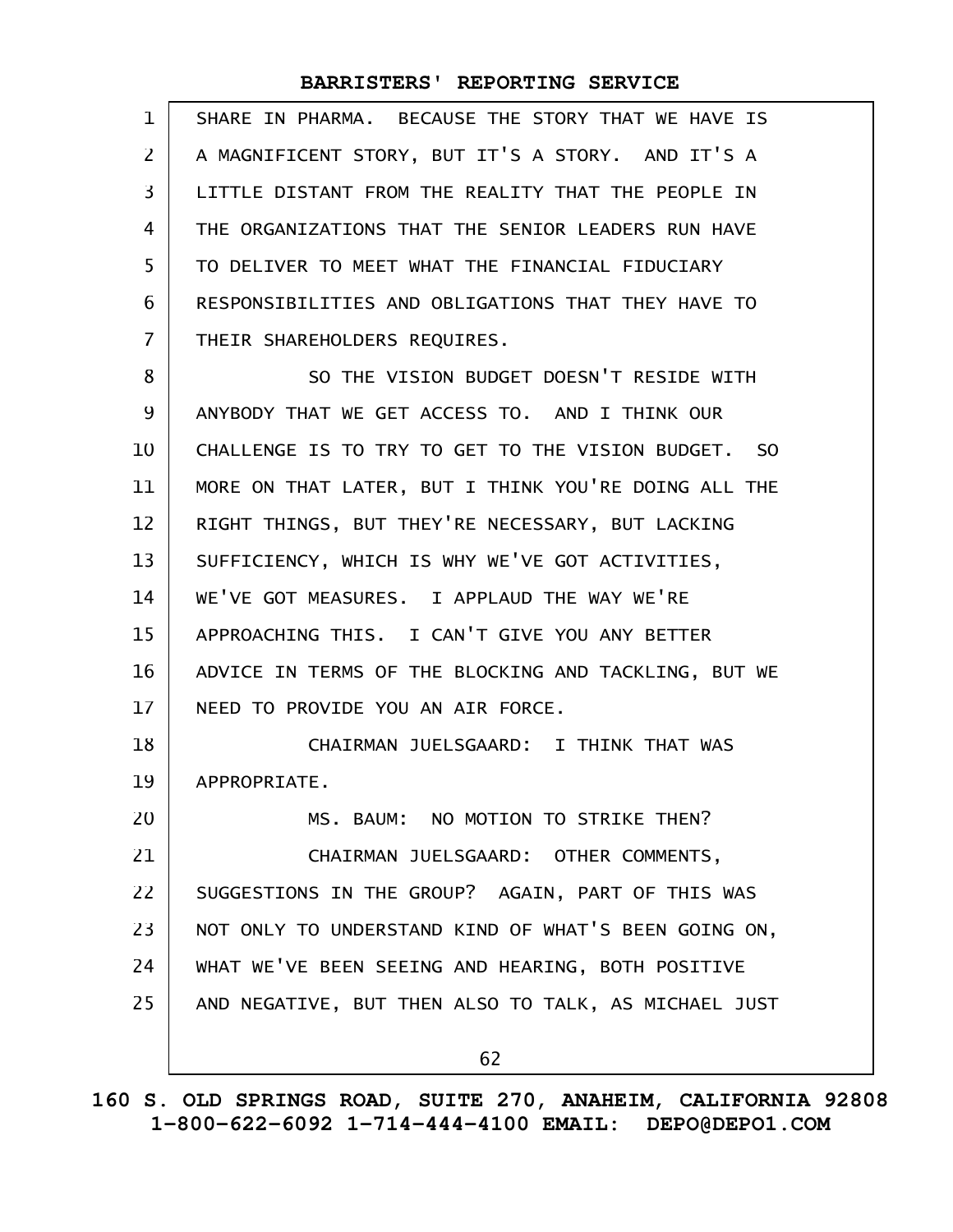| 1              | DID, ABOUT WHAT ELSE WE MIGHT DO THAT WE'RE NOT      |
|----------------|------------------------------------------------------|
| $\overline{2}$ | DOING ALREADY. SO MICHAEL'S PROPOSAL ITSELF IS THE   |
| 3              | KIND OF THING. IN ESSENCE, YOU'VE GOT TO FIND        |
| 4              | SOMEBODY WHO CAN PROVIDE ENTRY EVEN AT THE SENIOR    |
| 5              | LEVEL IN THE ORGANIZATION. THE CHANCE THEY'RE GOING  |
| 6              | TO TAKE ON SOME NEW DIRECTION, WE WANT TO BE THE     |
| $\overline{7}$ | FIRST ONES THERE AND IT MIGHT WORK OR IT MIGHT NOT.  |
| 8              | WE'RE ALL ON A SEPARATE BUDGET, THEIR WILLINGNESS TO |
| 9              | PUT THE MONEY (INAUDIBLE).                           |
| 10             | MR. SHEEHY: COULD I JUST BECAUSE I'VE                |
| 11             | KIND OF HAD $--$                                     |
| 12             | CHAIRMAN JUELSGAARD: IS THIS APPROPRIATE?            |
| 13             | MR. SHEEHY: IS THIS THE APPROPRIATE?                 |
| 14             | CHAIRMAN JUELSGAARD: PLEASE GO AHEAD.                |
| 15             | MR. SHEEHY: NO. 1, I AGREE WITH MICHAEL,             |
| 16             | AND I REALLY THINK, ELONA, YOU'VE DONE A PHENOMENAL  |
| 17             | JOB. I THINK THIS ISSUE OF ENGAGING INDUSTRY WITH    |
| 18             | OUR CURRENT PROJECTS, YOU'RE DOING TONS OF STUFF.    |
| 19             | AND I THINK A SHOUT OUT SHOULD REALLY GO TO DR.      |
| 20             | FEIGAL AND THE CDAP PROCESS BECAUSE I THINK THAT'S   |
| 21             | KIND OF A HIDDEN FORCE HERE BECAUSE THE REASON       |
| 22             | ESPECIALLY SOME OF THESE PROJECTS IN OUR LATEST      |
| 23             | DISEASE TEAM ROUNDS ARE ATTRACTING SOME INTEREST IS  |
| 24             | THAT THEY'RE MANUFACTURING, REGULATORY. THE KIND OF  |
| 25             | DRILL THAT THEY HAVE BEEN UNDER FOR A COUPLE OF      |
|                | 63                                                   |
|                |                                                      |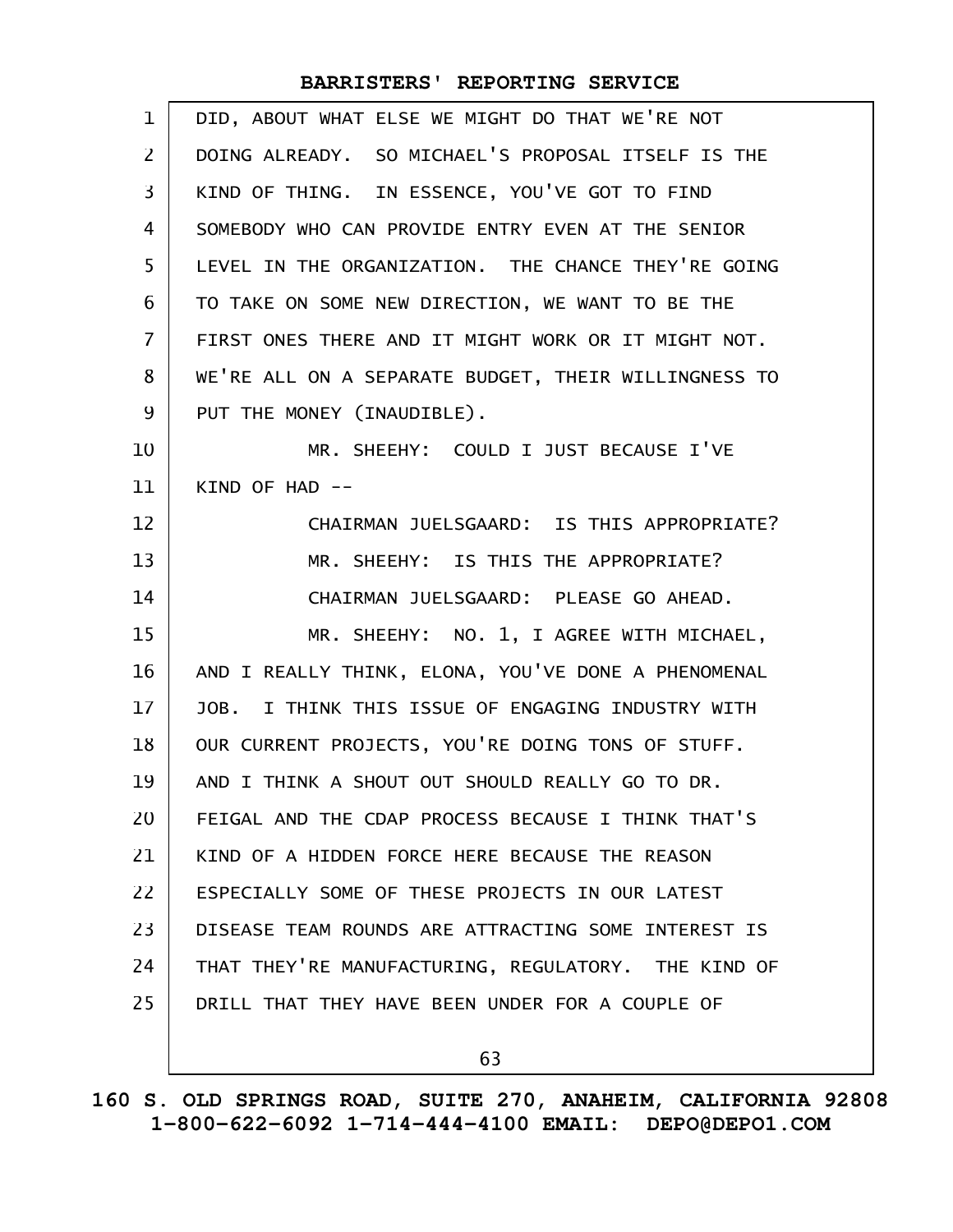| 1              | YEARS NOW HAVE MADE THEM MUCH MORE ATTRACTIVE        |
|----------------|------------------------------------------------------|
| 2              | PROJECTS.                                            |
| 3              | ONE SUGGESTION MIGHT BE TO LOOK AT SOME OF           |
| 4              | OUR DEVELOPMENT CANDIDATE EARLY TRANSLATIONAL        |
| 5              | PROJECTS AND BRING THEM INTO THIS KIND OF PROCESS SO |
| 6              | THAT THEY'RE MORE PREPARED TO MOVE INTO THE NEXT     |
| $\overline{7}$ | STAGE.                                               |
| 8              | BUT THERE WERE TWO ISSUES THAT WEREN'T               |
| 9              | ADDRESSED THAT I WAS CONCERNED ABOUT. ONE IS THE     |
| 10             | ENGAGEMENT OF CALIFORNIA COMPANIES, WHICH WE STILL   |
| 11             | HAVE FAILED TO DO AND WASN'T REALLY PART OF THE      |
| 12             | TOPIC TODAY. AND SOME OF THE THINGS THAT I'VE HEARD  |
| 13             | SUGGESTED WERE COMPANY ONLY RFA'S, AN SBIR PROGRAM.  |
| 14             | A GREAT IDEA FROM CHARLES COX, A HOUSTON PHYSICIAN   |
| 15             | WHO PARTICIPATES IN A LOT OF CLINICAL TRIALS, WAS TO |
| 16             | HAVE A GRANTS WORKING GROUP THAT WAS REALLY A PITCH  |
| 17             | SESSION AND HAD THE COMPANIES COME IN WITH WHAT THEY |
| 18             | THOUGHT WERE THEIR BEST PROJECTS AND MAKE THEIR      |
| 19             | PITCHES AND HAVE SOME -- WE'VE SEEN SOME REVIEWERS   |
| 20             | WHO WERE PRETTY HARDNOSED. YOU WERE THERE, STEVE.    |
| 21             | I THINK THEY CAN KIND OF HANDLE THAT AND MAKE THE    |
| 22             | DECISION WHETHER OR NOT TO INVEST IN THESE           |
| 23             | COMPANIES. BECAUSE THE WAY WE KIND OF DO IT IN OUR   |
| 24             | GRANTS REVIEW PROCESS IS WE KIND OF ASK THEM TO SHOW |
| 25             | US ALL THEIR CARDS. AND I JUST DON'T THINK THAT      |
|                |                                                      |

64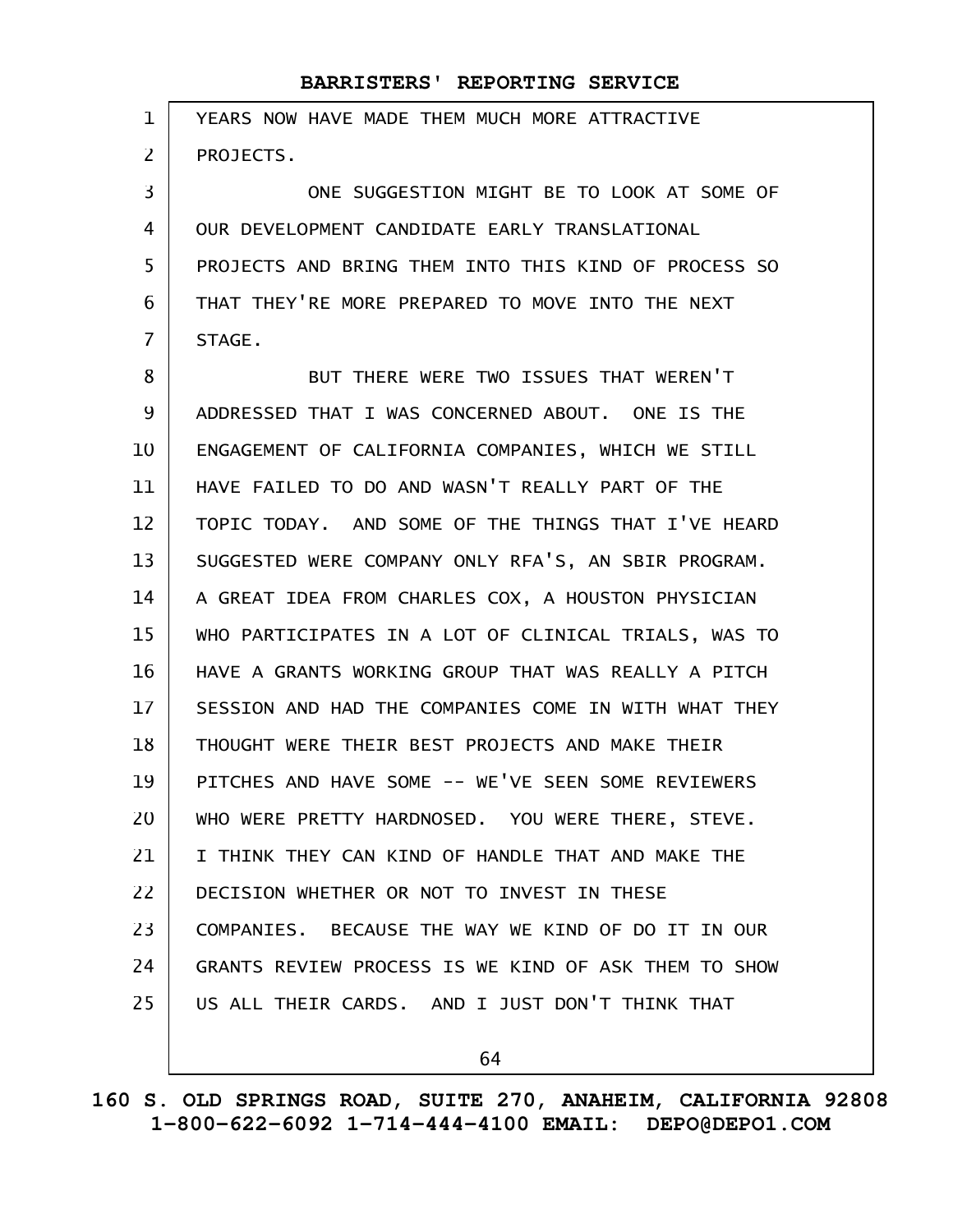| $\mathbf{1}$   | THAT'S HOW INDUSTRY OPERATES. THAT'S JUST MY GUT     |
|----------------|------------------------------------------------------|
| $\overline{2}$ | INSTINCT.                                            |
| 3              | I THINK IF THEY WERE SITTING THERE WITH              |
| 4              | SOME FOLKS AND THEY WERE ACTUALLY TRYING TO CREATE A |
| 5              | RELATIONSHIP WHERE WE WANTED TO DECIDE WHETHER WE    |
| 6              | WANT TO BE PARTNERS WITH THESE FOLKS, THAT MIGHT BE  |
| $\overline{7}$ | ANOTHER WAY TO GO, BUT I DON'T THINK OUR CURRENT     |
| 8              | REVIEW SYSTEM IS ACTUALLY WORKING TO ENGAGE          |
| 9              | CALIFORNIA COMPANIES. I THINK PAT KIND OF ALLUDED    |
| 10             | TO THAT IN THE CONTEXT OF ET.                        |
| 11             | SO I DO THINK PART OF OUR MISSION HERE AT            |
| 12             | CIRM IS TO ENGAGE CALIFORNIA COMPANIES AND TO        |
| 13             | ACTUALLY FUND THEM IN THIS SPACE. SO WE'VE TALKED A  |
| 14             | LOT ABOUT HOW WE'RE CONNECTING INDUSTRY TO THE       |
| 15             | PROJECTS WE'VE ALREADY FUNDED. SEEMS LIKE A LOT OF   |
| 16             | GREAT STUFF IS GOING ON, BUT THERE'S STILL A LOT OF  |
| 17             | COMPANIES THAT CAN'T GET IN OUR DOOR.                |
| 18             | THEN THE THIRD ISSUE THAT REALLY WAS KIND            |
| 19             | OF THE DRIVER WAS THE STRATEGIC PARTNERSHIP PROGRAM, |
| 20             | WHICH I WOULD HAVE TROUBLE CLASSIFYING AS A SUCCESS  |
| 21             | BECAUSE, AS I UNDERSTOOD IT, BASED ON NOT THE LAST   |
| 22             | PANEL OF ADVISORS, BUT THE PREVIOUS PANEL OF         |
| 23             | ADVISORS WE HAD, THE IDEA WAS TO ATTRACT COMPANIES   |
| 24             | INTO CALIFORNIA TO BRING THEIR PROJECTS HERE BECAUSE |
| 25             | REALLY TO GO OUT AND FIND PROJECTS AND CREATE        |
|                | 65                                                   |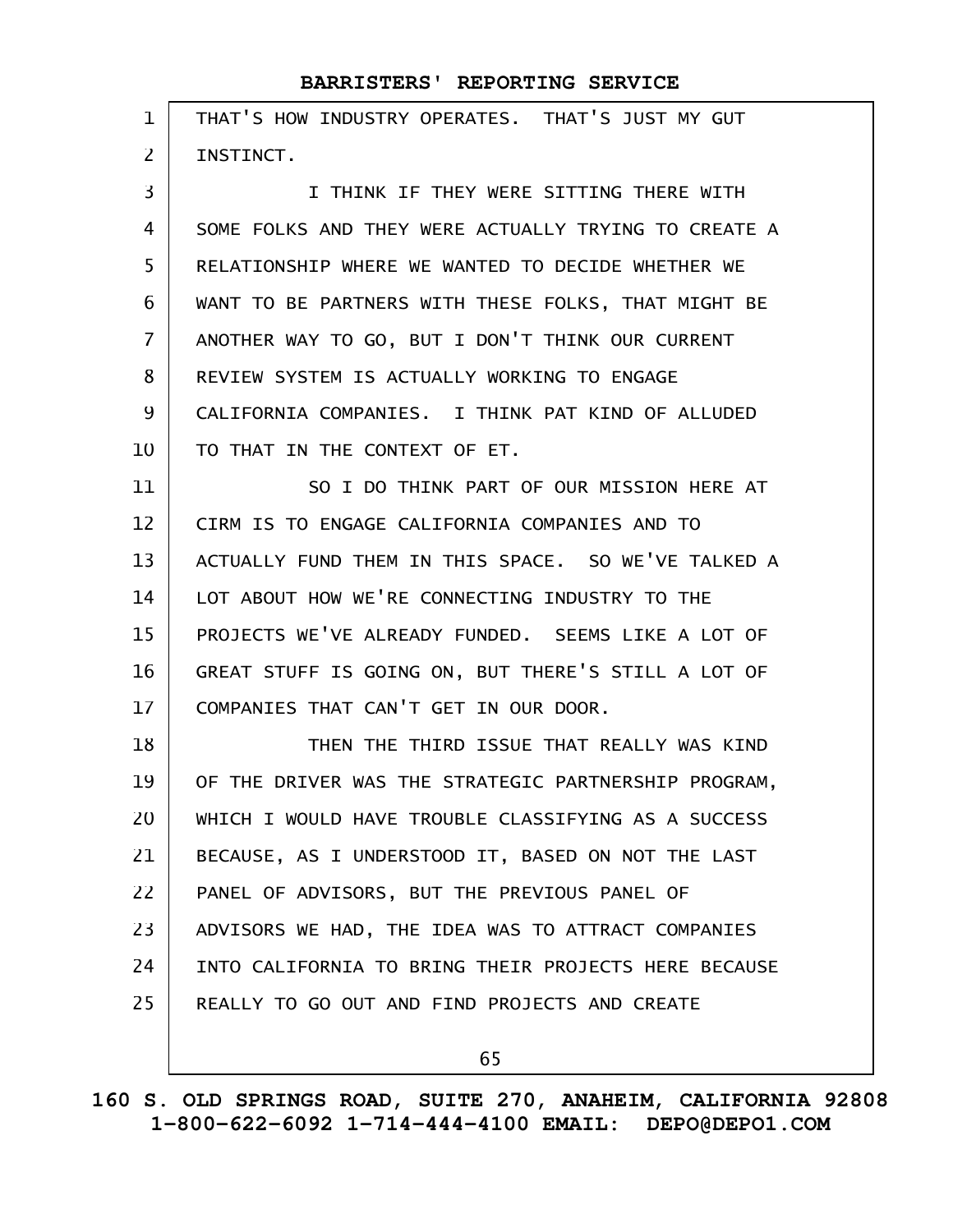| BARRISTERS' REPORTING SERVICE                               |
|-------------------------------------------------------------|
| INCENTIVES FOR THEM TO BE PART OF, WASN'T THAT KIND         |
| OF THE PLAN?                                                |
| DR. TROUNSON: THAT WAS PART OF THE                          |
| SUGGESTION THEY HAD.                                        |
| MR. SHEEHY: IF I LOOK AT IT, WE'VE HAD                      |
| TWO ROUNDS. WE'VE FUNDED TWO COMPANIES, ONE OF              |
| WHICH IS AN EXTENSION OF OUR DISEASE TEAM. SO THEY          |
| COULD HAVE COME INTO A DISEASE TEAM ROUND. AND THE          |
| OTHER ONE ACTUALLY IS A CALIFORNIA COMPANY THAT             |
| WE'RE ALREADY FUNDING IN ONE PROJECT IN A DISEASE           |
| TEAM ROUND. WE COULD HAVE BROUGHT THEM IN THROUGH A         |
| DISEASE TEAM ROUND AGAIN. I JUST DON'T SEE THE              |
| STRATEGIC PARTNERSHIP PROGRAM AS ACTUALLY BEING             |
| SOMETHING THAT'S A SUCCESS RIGHT NOW.                       |
| DR. TROUNSON: I DON'T THINK WE REALLY                       |
| BASED IT ON THAT, BUT THERE IS ONE COMPANY THAT WE          |
| DID FUND THAT WAS OUT OF CALIFORNIA THAT DID DROP           |
| OUT BECAUSE THEY DIDN'T LIKE OUR RULES. SO THEIR            |
| RESPONSE -- I DON'T THINK WE BASED IT ON THAT.<br><b>IT</b> |
| WAS REALLY TRYING TO DRAW THE PHARMACEUTICAL                |
| INDUSTRY TO SORT OF CO-FUND THAT. THAT WAS ONE OF           |
| THE ARGUMENTS. IT WASN'T SORT OF PRIMARILY BASED ON         |
| BRINGING OUTSIDE COMPANIES.                                 |
| MR. SHEEHY: I DID THINK THAT COMING OUT                     |
| OF THAT REVIEW THERE WAS THAT NOTION THAT YOU               |
| 66                                                          |
|                                                             |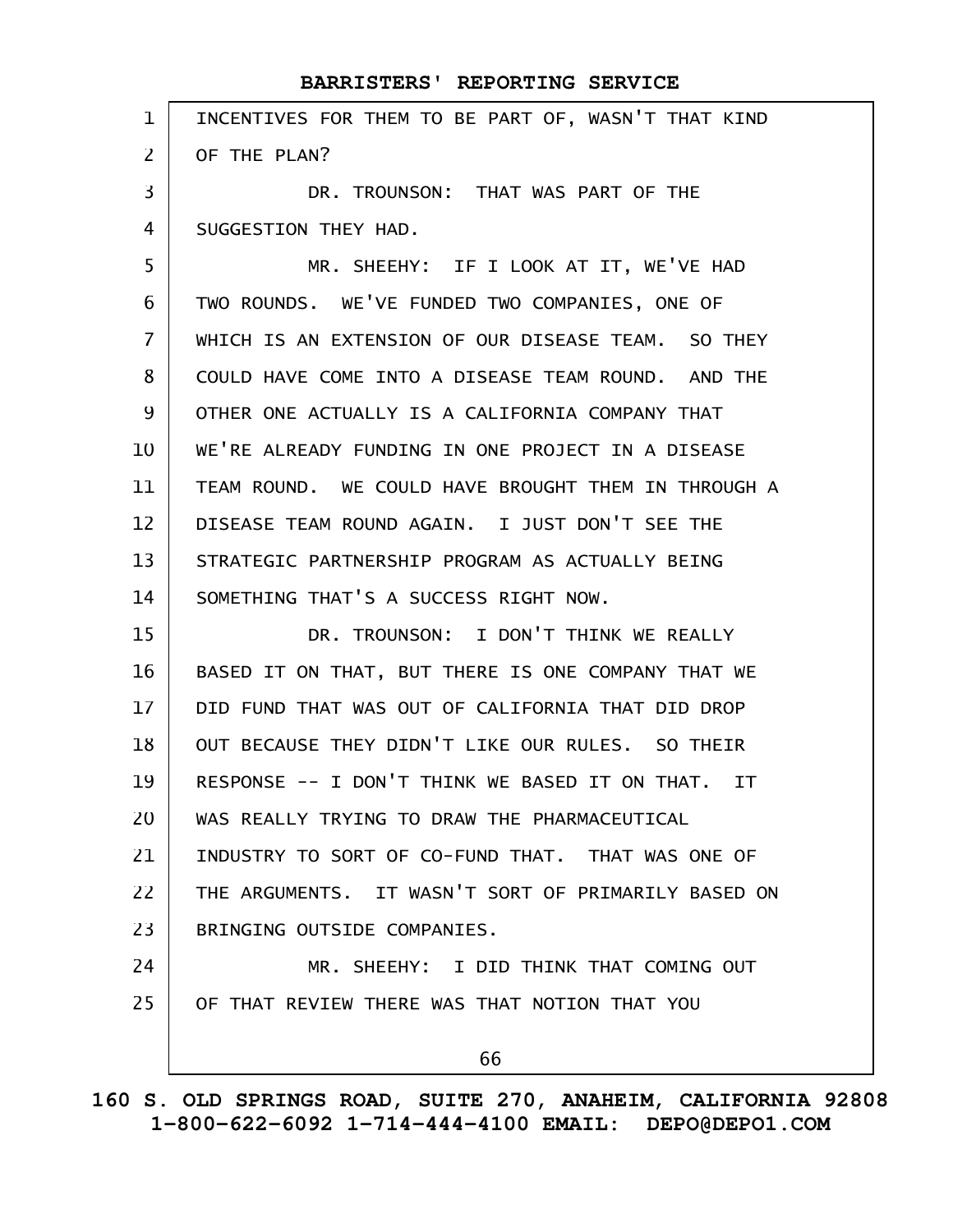| $\mathbf 1$       | WANTED -- I MEAN THAT ALL THE BEST SCIENCE WAS NOT   |
|-------------------|------------------------------------------------------|
| 2                 | HAPPENING IN CALIFORNIA. IN ORDER TO GET A WINNER    |
| 3                 | IN SOME NEARER TERM FASHION, WE NEEDED TO BRING      |
| 4                 | COMPANIES THAT HAD GOOD PROJECTS AND INCENTIVIZE     |
| 5                 | THEM TO BE PART OF THIS. I GET YOUR POINT ABOUT      |
| 6                 | MATCHING WITH FUNDING. BUT EVEN THAT, I DIDN'T       |
| 7                 | REALLY HEAR THAT WE WERE HAVING THAT MUCH SUCCESS    |
| 8                 | WITHIN THE CONTEXT OF THE STRATEGIC PARTNERSHIP      |
| 9                 | PROGRAM IN CONNECTING WITH PEOPLE WITH MONEY.        |
| 10                | SO I JUST -- I GUESS I GET REALLY GRANULAR           |
| 11                | ON THIS. WHAT ARE OUR RFA'S GOING TO BE? HOW ARE     |
| $12 \overline{ }$ | THEY GOING TO BE REVIEWED? WE TALKED LIKE 30,000     |
| 13                | FEET ABOUT ENGAGING BIG PHARMA; BUT AT THE END OF    |
| 14                | THE DAY, WE HAVE REVIEWS, PROJECTS COME IN, AND WE   |
| 15                | HAVEN'T ACTUALLY WELL ENGAGED CALIFORNIA COMPANIES,  |
| 16                | AND WE HAVEN'T BROUGHT IN COMPANIES FROM OUTSIDE.    |
| 17                | MS. BAUM: CAN I ADDRESS THAT? I DID                  |
| 18                | START PREPARING SOME SLIDES IN THAT REGARD BECAUSE I |
| 19                | THOUGHT THAT MIGHT COME UP, AND THEN I DON'T HAVE    |
| 20                | THEM IN THE DECK. THE POINT THAT I WAS TRYING TO     |
| 21                | MAKE WITH MY SLIDES IS THAT WE TOOK, QUOTE, UNQUOTE, |
| 22                | AN ACCOUNTING OF CALIFORNIA COMPANIES IN THE STEM    |
| 23                | CELL SPACE. AS IT TURNS OUT, ONES THAT ARE IN WHAT   |
| 24                | WE HAVE TARGETED AS OF LATE, ENTRY INTO THE CLINIC,  |
| 25                | THERE ARE VERY, VERY FEW. AND OF THOSE VERY FEW,     |
|                   |                                                      |

67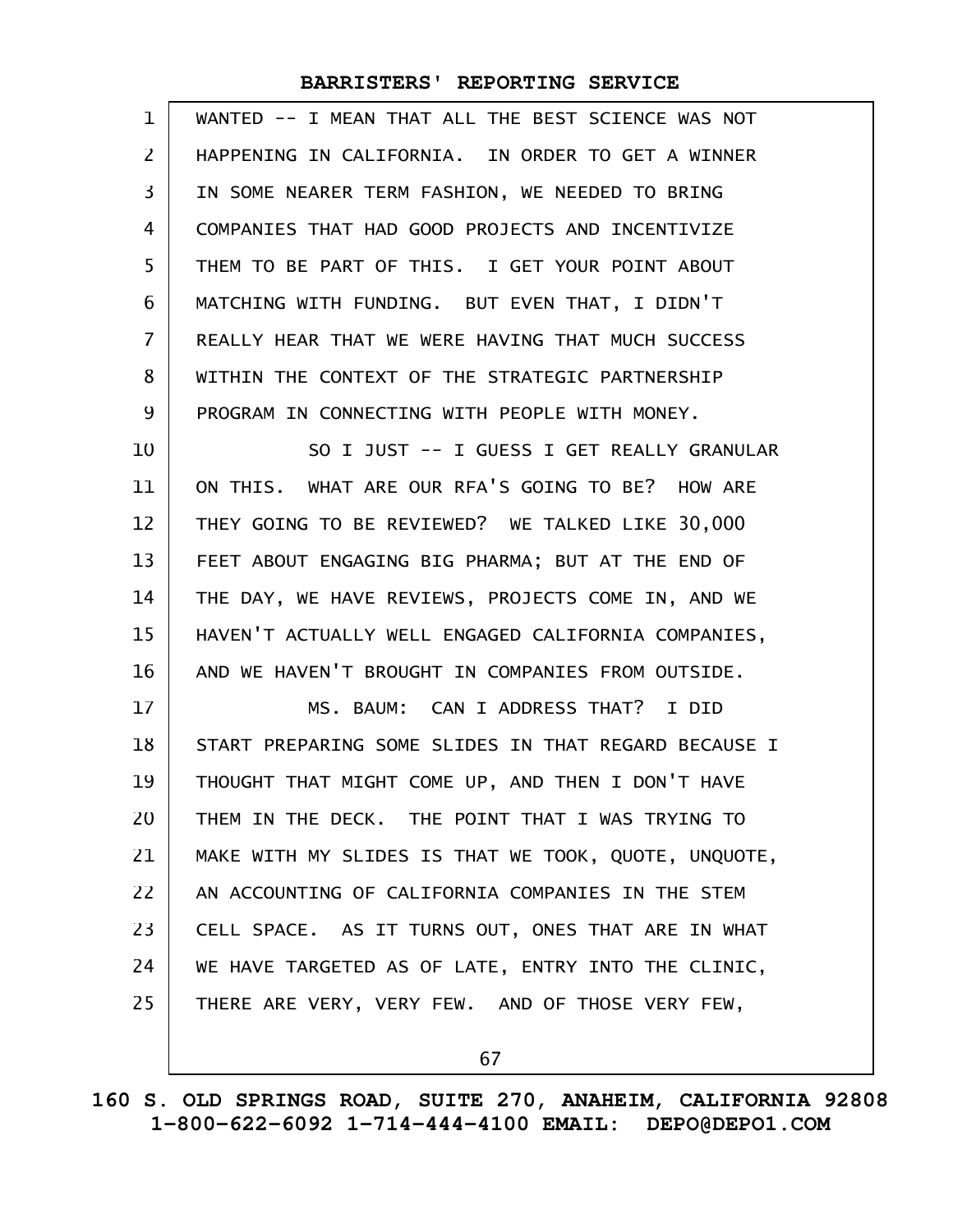| $\mathbf 1$       | THERE ARE EVEN LESS THAT ARE WITHIN OUR FUNDING      |
|-------------------|------------------------------------------------------|
| 2                 | MANDATE BECAUSE MOST OF THEM ARE EITHER ADIPOSE OR   |
| 3                 | AUTOLOGOUS MSC'S OR THINGS THAT WE HAVE NOT MADE A   |
| 4                 | POLICY OF FUNDING AND/OR ARE NOT A PROP 71 PRIORITY. |
| 5                 | SO I COULD SHARE WITH YOU AT SOME POINT              |
| 6                 | BECAUSE I DON'T HAVE THE DATA NOW WHAT THOSE NUMBERS |
| $\overline{7}$    | ARE, BUT THE FACT IS THIS IS A VERY YOUNG INDUSTRY   |
| 8                 | AND THERE AREN'T THAT MANY COMPANIES. AND I WOULD    |
| 9                 | ASSERT, ESPECIALLY AFTER SP III, YOU WILL SEE THAT   |
| 10                | WE'RE FUNDING A GOOD BULK OF THE CALIFORNIA          |
| 11                | COMPANIES. IF WE WENT EARLIER WITH STRATEGIC         |
| $12 \overline{ }$ | PARTNERSHIP FUNDS AND IF WE WANTED TO CHANGE OUR     |
| 13                | FUNDING MANDATE, WE MIGHT BE ABLE TO GET A FEW MORE  |
| 14                | IN THAT WAY. BUT THAT IS IN FRICTION WITH OUR        |
| 15                | DESIRE TO GET PRODUCTS INTO CLINICAL PHASE. DO YOU   |
| 16                | GO EARLIER AND MAYBE ATTRACT SOME MORE CALIFORNIA    |
| 17                | COMPANIES, OR DO YOU STAY WHERE WE'RE AT, AND THEN   |
| 18                | AT LEAST YOU'RE ADVANCING THE GOAL OF HAVING         |
| 19                | SUCCESSFULLY PUT SOME DRUGS THROUGH THE CLINIC.      |
| 20                | MR. SHEEHY: HAVE WE DONE AN ANALYSIS YOU             |
| 21                | CAN SHOW US THAT OUR MIX OF FUNDING OF ACADEMIC      |
| 22                | RESEARCH INSTITUTIONS AND PRIVATE INDUSTRY IN        |
| 23                | CALIFORNIA IS APPROPRIATE FOR THE STATE OF THE       |
| 24                | FIELD? I HEAR FROM PEOPLE IN INDUSTRY THAT THEY      |
| 25                | FIND IT DIFFICULT TO GET FUNDING FROM CIRM, BUT      |
|                   | 68                                                   |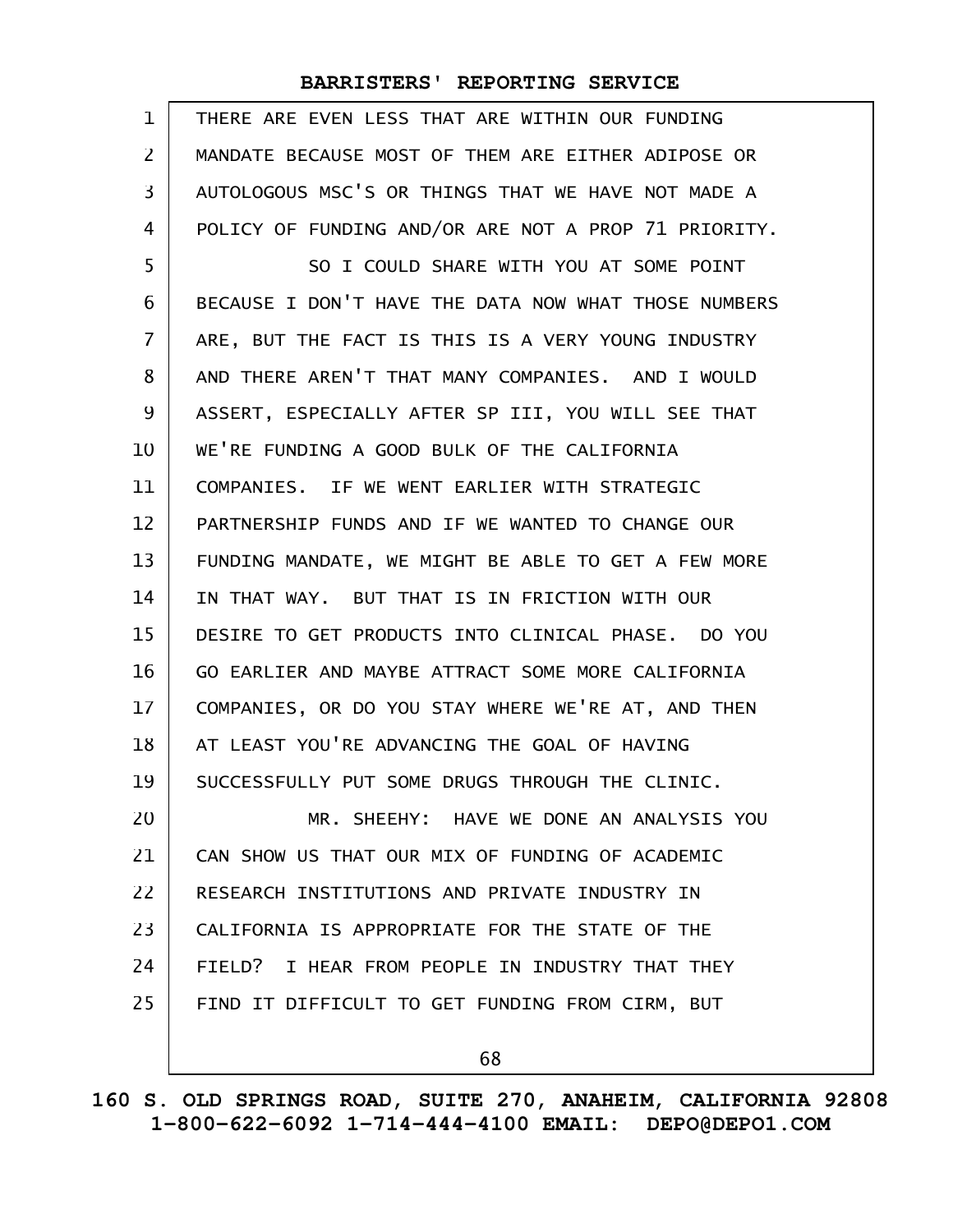THAT'S ALL ANECDOTAL. IF I LOOK AT THE STATISTICS, I KNOW THAT WE HAVEN'T FUNDED VERY MANY CALIFORNIA COMPANIES. DR. TROUNSON: I THINK THERE'S EIGHT COMPANIES IN THIS NEXT ROUND. MS. BAUM: NINE. DR. TROUNSON: EIGHT OF THEM ARE CALIFORNIA. MS. BAUM: NO. A COUPLE ARE NOT CALIFORNIA. DR. TROUNSON: SO THERE'S A GROUP TO SEE HOW THEY ACTUALLY GO. I THINK, AGAIN, IF YOU LIST THEM OUT AND IF YOU REMOVE THOSE THAT ARE INAPPROPRIATE, AND YOU CAN DO THAT, AND LOOK TO SEE WHAT YOU'VE GOT, IT'S NOT A LOT LEFT OVER. THERE'S QUITE A LOT OF CANCER COMPANIES. THERE'S A LOT OF COMPANIES THAT DO BONE MARROW OR CORD BLOOD. GENERALLY SPEAKING, THE OTHER ONES ARE NOT -- THEY'RE NOT AT LEAST IN THIS PRECLINICAL TO CLINICAL TRANSITION. THEY'RE JUST NOT. OR THEY HAVE BEEN THROUGH GRANTS WORKING GROUP AND HAVEN'T MADE IT FOR WHATEVER REASON, WHATEVER REASON. THERE WAS SOME STRONG COMPANIES. DR. FEIGAL: ONE THING I WANTED TO SAY ON THE NATIONAL LEVEL, EVEN IF WE DON'T THINK ABOUT IN 69 **BARRISTERS' REPORTING SERVICE** 1 2 3 4 5 6 7 8 9 10 11 12 13 14 15 16 17 18 19 20 21 22 23 24 25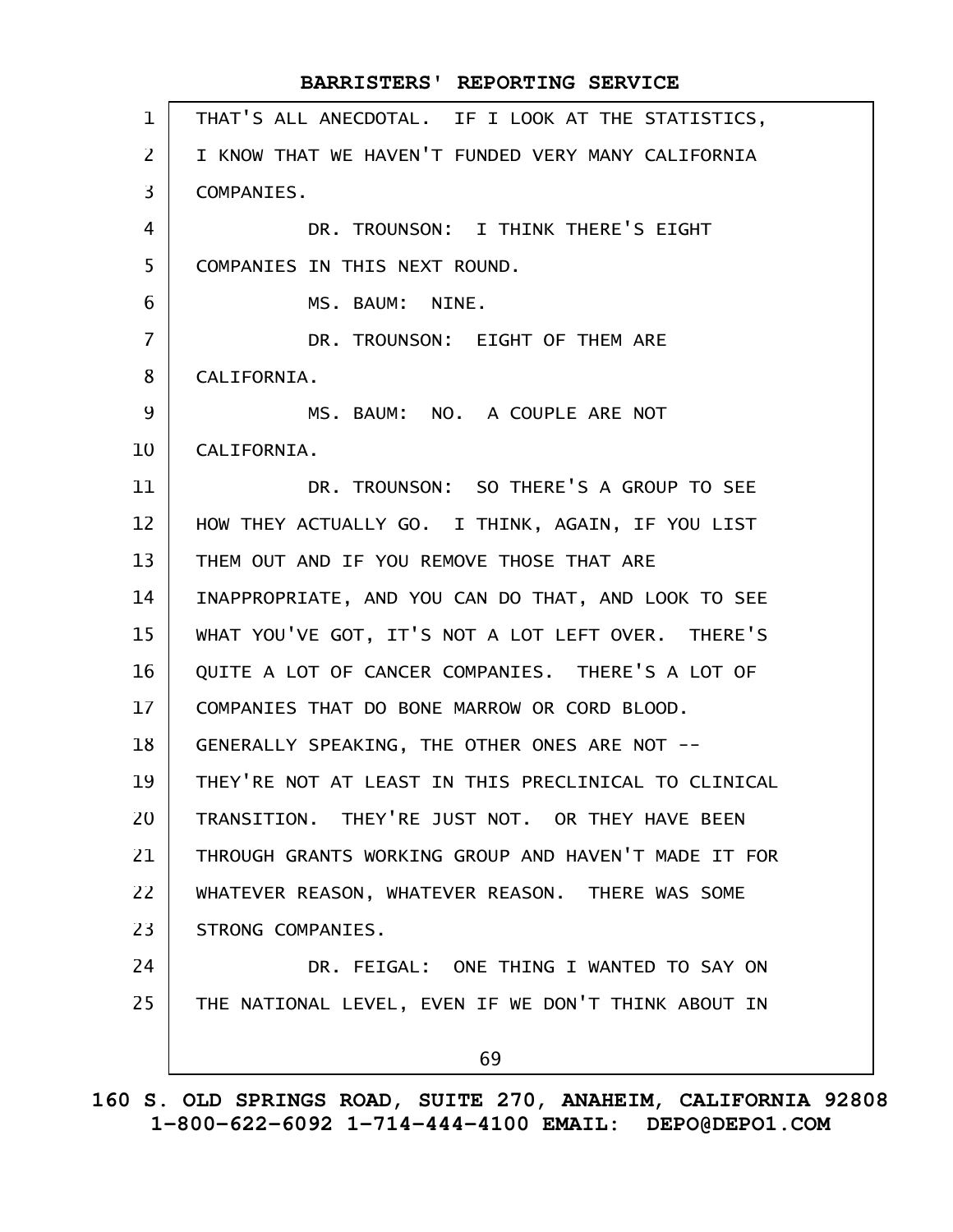| $\mathbf 1$    | CALIFORNIA, IF YOU LOOK AT THE IND'S THAT ARE COMING |
|----------------|------------------------------------------------------|
| $\overline{2}$ | INTO THE FOOD AND DRUG ADMINISTRATION UNDER THE      |
| 3              | REGULATED SPACE, MOST OF THEM ARE STILL COMING IN    |
| 4              | FROM ACADEMIC. SO IF YOU LOOK ACROSS THE COUNTRY,    |
| 5              | NOT JUST IN CALIFORNIA, BECAUSE IF YOU LOOK AT THE   |
| 6              | STEM CELL-BASED THERAPIES, A LOT OF THEM ARE STILL   |
| 7              | COMING IN FROM ACADEMICALLY BASED ENTERPRISES OR     |
| 8              | VERY SMALL ENTERPRISES. AND IF YOU LOOK ACROSS THE   |
| 9              | WORLD, THAT'S TRUE TOO. IT'S STILL VERY MUCH EITHER  |
| 10             | ACADEMIC OR SMALL ENTERPRISES THAT ARE COMING IN.    |
| 11             | AND THAT'S PRESUMABLY BECAUSE IT'S VERY INNOVATIVE,  |
| 12             | AND BIG PHARMA IN GENERAL IS VERY RISK AVERSE. SO    |
| 13             | YOU FIND THESE THINGS HAPPENING AT A VERY YOUNG AGE. |
| 14             | JUST THE ISSUE FOR THE STATE AGENCY IS I             |
| 15             | WOULD SAY 85 TO 90 PERCENT OF WHAT WE DO IS STILL    |
| 16             | WITH ACADEMICS OR VERY SMALL ENTERPRISES. AND SO     |
| 17             | HOW DO YOU -- SHORT OF SHOWING DATA IN SOME OF THOSE |
| 18             | EARLY PHASE CLINICAL TRIALS, WE'RE AT A BIT OF A     |
| 19             | QUANDARY TO KNOW HOW TO ATTRACT THOSE BIGGER POCKETS |
| 20             | EARLIER UNTIL YOU START DERISKING SOME OF THIS       |
| 21             | ENTERPRISE.                                          |
| 22             | I'M JUST SHARING CALIFORNIA. I THINK IT'S            |
| 23             | SIMILAR TO WHAT'S HAPPENING ACROSS THE COUNTRY AND   |
|                |                                                      |
| 24             | ACROSS THE WORLD. IT TENDS TO BE ACADEMICS OR SMALL  |
| 25             | ENTERPRISES.                                         |

**160 S. OLD SPRINGS ROAD, SUITE 270, ANAHEIM, CALIFORNIA 92808 1-800-622-6092 1-714-444-4100 EMAIL: DEPO@DEPO1.COM**

70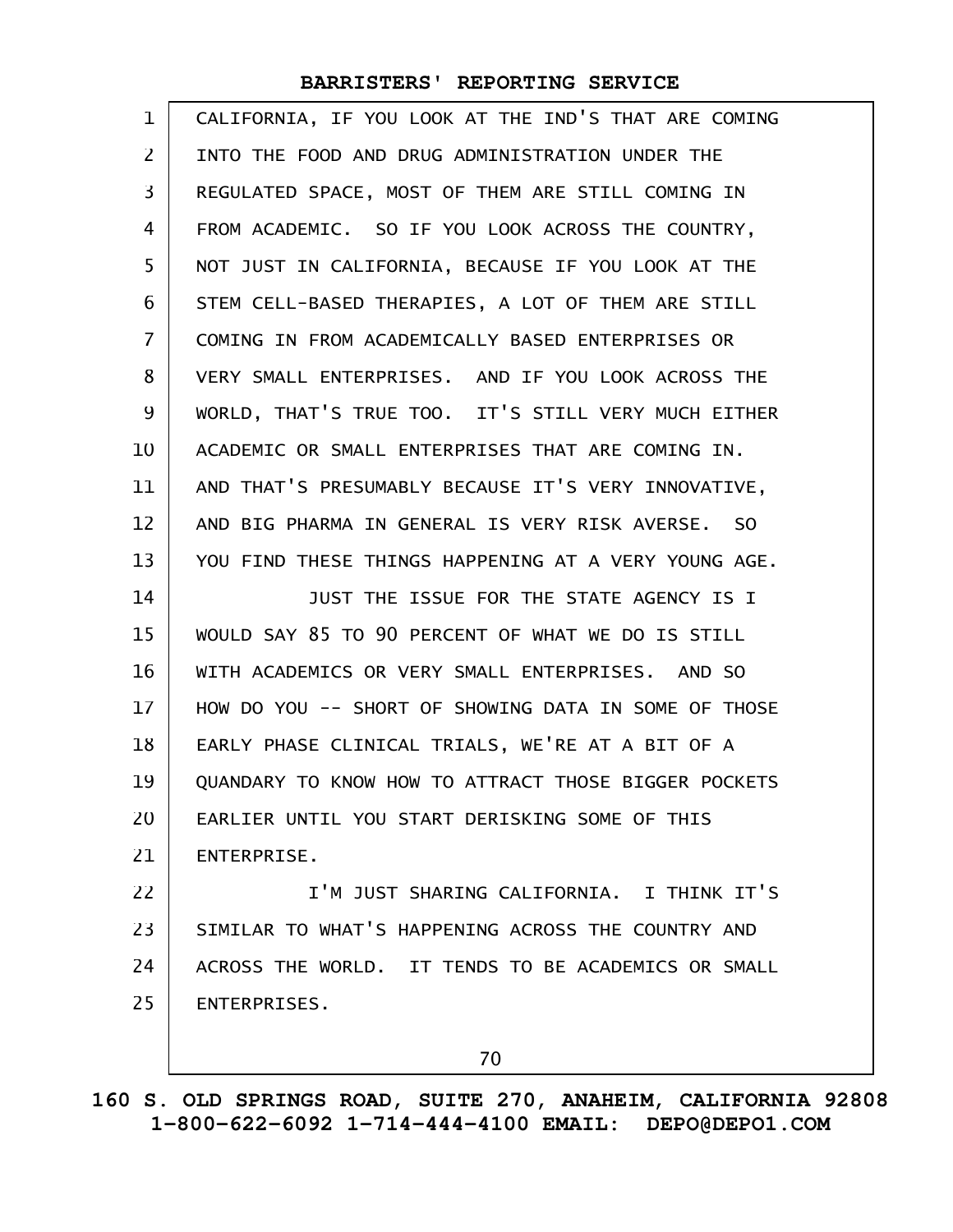| 1              | MR. SHEEHY: AND I APPRECIATE THE                     |
|----------------|------------------------------------------------------|
| $\overline{2}$ | COMMENTS, BUT IT WASN'T REALLY ABOUT GETTING BIG     |
| 3              | PHARMA INTO THE SPACE, BUT WE'RE NOT FUNDING THOSE   |
| 4              | SMALL CALIFORNIA COMPANIES. HAVE WE EVER FUNDED A    |
| 5              | COMPANY THAT WAS STARTED WITH INTELLECTUAL PROPERTY  |
| 6              | DEVELOPED WITH CIRM FUNDING? DO WE HAVE A MECHANISM  |
| 7              | TO PROVIDE FOLLOW-ONE FUNDING OUTSIDE OF VIACYTE     |
| 8              | MAYBE?                                               |
| 9              | MS. BAUM: EVERYBODY IS ELIGIBLE TO COME              |
| 10             | THROUGH OUR DIFFERENT FUNDING ROUNDS.                |
| 11             | MR. SHEEHY: SO THEY HAVE TO COME BACK.               |
| 12             | SO THEY CAN GO AND GET A PATENT AND THEY WANT TO     |
| 13             | START A COMPANY, THEN THEY HAVE TO COME BACK FOR     |
| 14             | ANOTHER FUNDING ROUND? I'M JUST TRYING TO LOOK AT    |
| 15             | THE MECHANISM. IF EVERYBODY IS COMFORTABLE THAT      |
| 16             | EVERYTHING WE'RE DOING RIGHT NOW IS THE RIGHT WAY TO |
| 17             | GO IN TERMS OF ENGAGING WITH CALIFORNIA INDUSTRY, IN |
| 18             | TERMS OF BRINGING IN PROJECTS FROM OUTSIDE OF        |
| 19             | CALIFORNIA, THAT'S KIND OF THE QUESTIONS I KIND OF   |
| 20             | HAVE WHEN I ASKED ABOUT THIS BECAUSE WE WENT DOWN A  |
| 21             | LOT OF THESE ROADS, AND WE HAVEN'T REALLY -- I JUST  |
| 22             | DON'T KNOW IF WE'RE REALLY BEING SUCCESSFUL DOING    |
| 23             | SO.                                                  |
| 24             | MR. HUONG: IN TERMS OF LAST DISEASE TEAM             |
| 25             | ROUNDS, DISEASE TEAM III, I WOULD SAY ALMOST HALF OF |
|                | 71                                                   |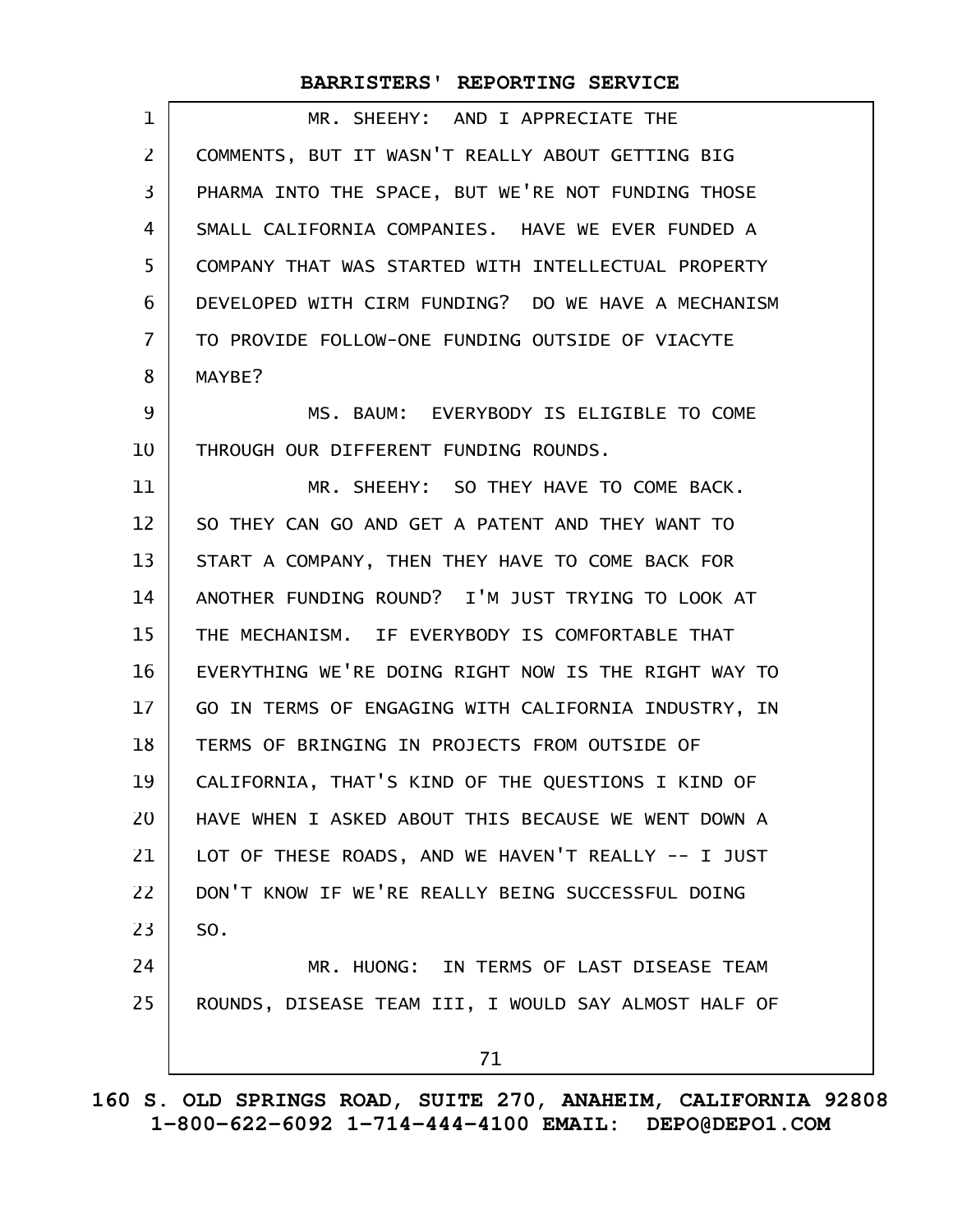| $\mathbf{1}$   | THE APPLICATIONS HAD SPIN-OUT COMPANIES. THESE       |
|----------------|------------------------------------------------------|
| $\overline{2}$ | APPLICANTS HAD SPIN-OUT COMPANIES OF THEIR OWN, BUT  |
| 3              | THEY WERE REQUESTED TO -- I THINK THEY APPLIED UNDER |
| 4              | THE INSTITUTION, BUT THEY DID HAVE THEIR OWN         |
| 5              | COMPANIES, WHICH IS ACTUALLY WHERE THE IP WAS        |
| 6              | RESIDING. SO THEIR SPIN-OFF COMPANY LICENSED THE IP  |
| $\overline{7}$ | FROM THE INSTITUTION.                                |
| 8              | THAT'S ACTUALLY ONE OF THE THINGS,                   |
| 9              | DEPENDING ON WHICH GRANTS GET APPROVED, ELONA AND I  |
| 10             | HAVE TO DEAL WITH IS TO MAKE SURE THE DATA FROM THE  |
| 11             | GRANTS ACTUALLY GOES WITH THE IP WHICH IS RESIDING   |
| 12             | IN THESE SPIN-OUT COMPANIES. BUT THERE ARE -- JUST   |
| 13             | IN THIS CASE, THERE WERE A NUMBER OF COMPANIES       |
| 14             | ASSOCIATED WITH THESE PI'S AND THESE APPLICATIONS,   |
| 15             | BUT THEY APPLIED UNDER THE INSTITUTION.              |
| 16             | CHAIRMAN THOMAS: FOLLOW-UP ON JEFF'S                 |
| 17             | THOUGHT. SO FREQUENTLY ONE OF THE REASONS WHY THE    |
| 18             | COMPANIES WHO APPLY GET WHACKED IN THE GRANTS        |
| 19             | WORKING GROUP IS BECAUSE OF THE POOR QUALITY OF      |
| 20             | THEIR APPLICATION, EVEN IF THEY'RE IN THE SP ROUNDS, |
| 21             | WHICH ARE ONLY COMPANIES, AND THEY'RE NOT BEING HELD |
| 22             | UP AGAINST THE ACADEMICS WHO ARE EXPERTS. IS THERE   |
| 23             | A WAY THAT WE CAN HELP THEM? WE'RE NOT IN THE        |
| 24             | BUSINESS OF WRITING GRANT APPLICATIONS. BUT IT       |
| 25             | SEEMS TO ME THAT THE SCIENCE IN SOME OF THESE        |
|                |                                                      |

72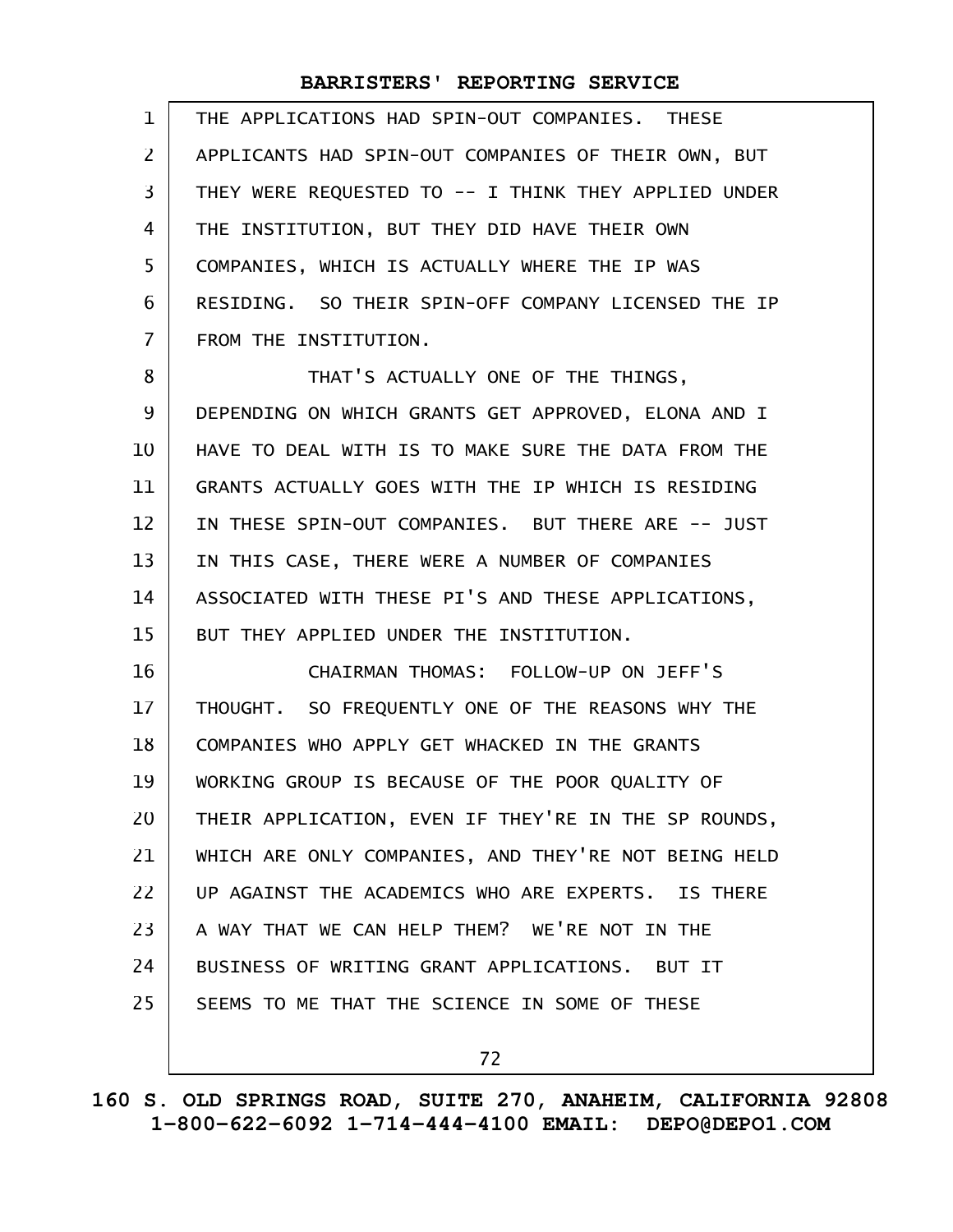COMPANIES IS BETTER THAN THE RESULTS YOU'RE SEEING IN THE GRANTS WORKING GROUP. AND IT'S LARGELY A FUNCTION OF FORM OVER SUBSTANCE. IS THERE SOMETHING WE CAN DO TO HELP THEM IN THE PRESENTATION OF THEIR APPLICATION THAT WOULD HELP THEM FARE BETTER IN THE REVIEWS? 1 2 3 4 5 6

CHAIRMAN JUELSGAARD: CAN I SPEAK TO THAT AND SOMETHING JEFF SAID? YEAH. AND I DON'T KNOW. SOMEBODY MADE THIS SUGGESTION HERE AT ONE POINT. BUT IT'S, IN ESSENCE, TO HAVE A FACE-TO-FACE REVIEW PROCESS. THAT'S WHAT THEY'RE USED TO DOING. THE APPLICATION PROCESS WE HAVE WAS DESIGNED FOR ACADEMIC. IT WAS DESIGNED FOR THE NIH APPROACH. INDUSTRY JUST DOESN'T DEAL THAT WAY. THEY NEVER HAVE. ANY DISCUSSIONS THEY'VE HAD INTERNALLY OR WITH OTHER ORGANIZATIONS, IT'S ALWAYS ABOUT MEETINGS IN REAL-TIME AND GETTING TO ANSWER QUESTIONS. 7 8 9 10 11 12 13 14 15 16 17

SO THE MECHANISM THAT WE BUILT IS ONE THAT THEY'RE JUST NOT FAMILIAR WITH. AND SO THE QUESTION YOU HAVE TO ASK YOURSELF IS DO YOU WANT TO IMPOSE THIS MECHANISM ON THEM AND THEN TRY AND TRAIN THEM IN HOW THIS MECHANISM WORKS, OR DO YOU WANT TO USE A DIFFERENT MECHANISM FOR THOSE PEOPLE WHO ARE USED TO A DIFFERENT MECHANISM? SO WE HAVE ONE FOR ACADEMIA AND WE HAVE ONE FOR THE COMPANY SIDE OF THINGS. I'M 18 19 20 21 22 23 24 25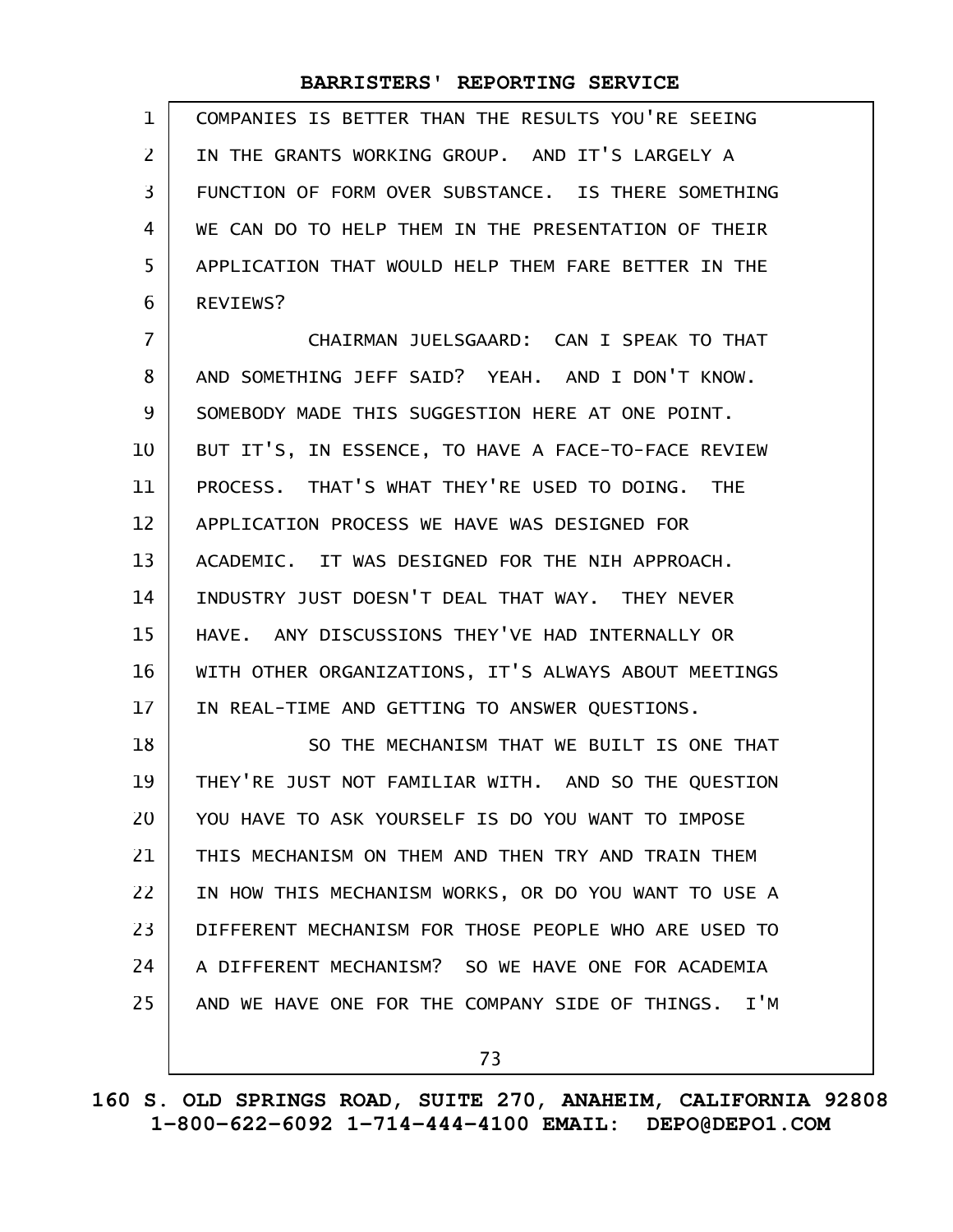| $\mathbf 1$    | NOT SUGGESTING AN OUTCOME HERE TODAY, BUT I THINK    |
|----------------|------------------------------------------------------|
| $\overline{2}$ | THAT'S THE NATURE OF THE PROBLEM.                    |
| 3              | AND THEN WHOEVER. JEFF. SO THE IDEA OF               |
| 4              | BRINGING OTHER COMPANIES TO CALIFORNIA, I THINK      |
| 5              | THAT'S A WONDERFUL WISH TO HAVE KIND OF THING, BUT   |
| 6              | THAT'S AN UPHILL, UPHILL, UPHILL ITEM. SO THERE ARE  |
| $\overline{7}$ | A LOT OF THINGS THAT GO INTO THE CALCULUS OF         |
| 8              | COMPANIES MOVING FROM WHERE THEY ARE. YOU HAVE TO    |
| 9              | START WITH VERY SIMPLE THINGS LIKE WHO ARE MY        |
| 10             | EMPLOYEES AND WHAT IS THEIR WILLINGNESS TO MOVE? BY  |
| 11             | THE WAY, WHAT'S THE COST OF LIVING IN THE PLACE THAT |
| 12             | I'M MOVING TO FOR MY EMPLOYEES THAT I WANT TO BRING  |
| 13             | WITH ME? AND WHAT'S THE TAX STRUCTURE? THERE ARE     |
| 14             | ALL KINDS OF IMPLICATIONS ASSOCIATED WITH THIS.      |
| 15             | THIS IS NOT AN EASY THING TO DO.                     |
| 16             | I KNOW WHEN WE WERE AT GENENTECH, WE                 |
| 17             | LOOKED AT LOCATING A NEW FACILITY WITHIN THE UNITED  |
| 18             | STATES, AND WE WERE DIVERTED AWAY FROM CALIFORNIA,   |
| 19             | BECAUSE OF THE TAX STRUCTURE OF CALIFORNIA, TO OUR   |
| 20             | NEIGHBORS TO THE NORTH IN OREGON. WE WERE VERY       |
| 21             | EXPLICIT ABOUT THAT BECAUSE OF THE WAY THE INCOME    |
| 22             | TAX STRUCTURE WORKED FOR CORPORATIONS IN CALIFORNIA. |
| 23             | AND WE ALSO BUILT A MANUFACTURING FACILITY IN        |
| 24             | SINGAPORE AS OPPOSED TO THE UNITED STATES, AGAIN,    |
| 25             | LARGELY BASED ON SOME TAX CONSIDERATIONS. THAT IS,   |
|                | 74                                                   |

**160 S. OLD SPRINGS ROAD, SUITE 270, ANAHEIM, CALIFORNIA 92808 1-800-622-6092 1-714-444-4100 EMAIL: DEPO@DEPO1.COM**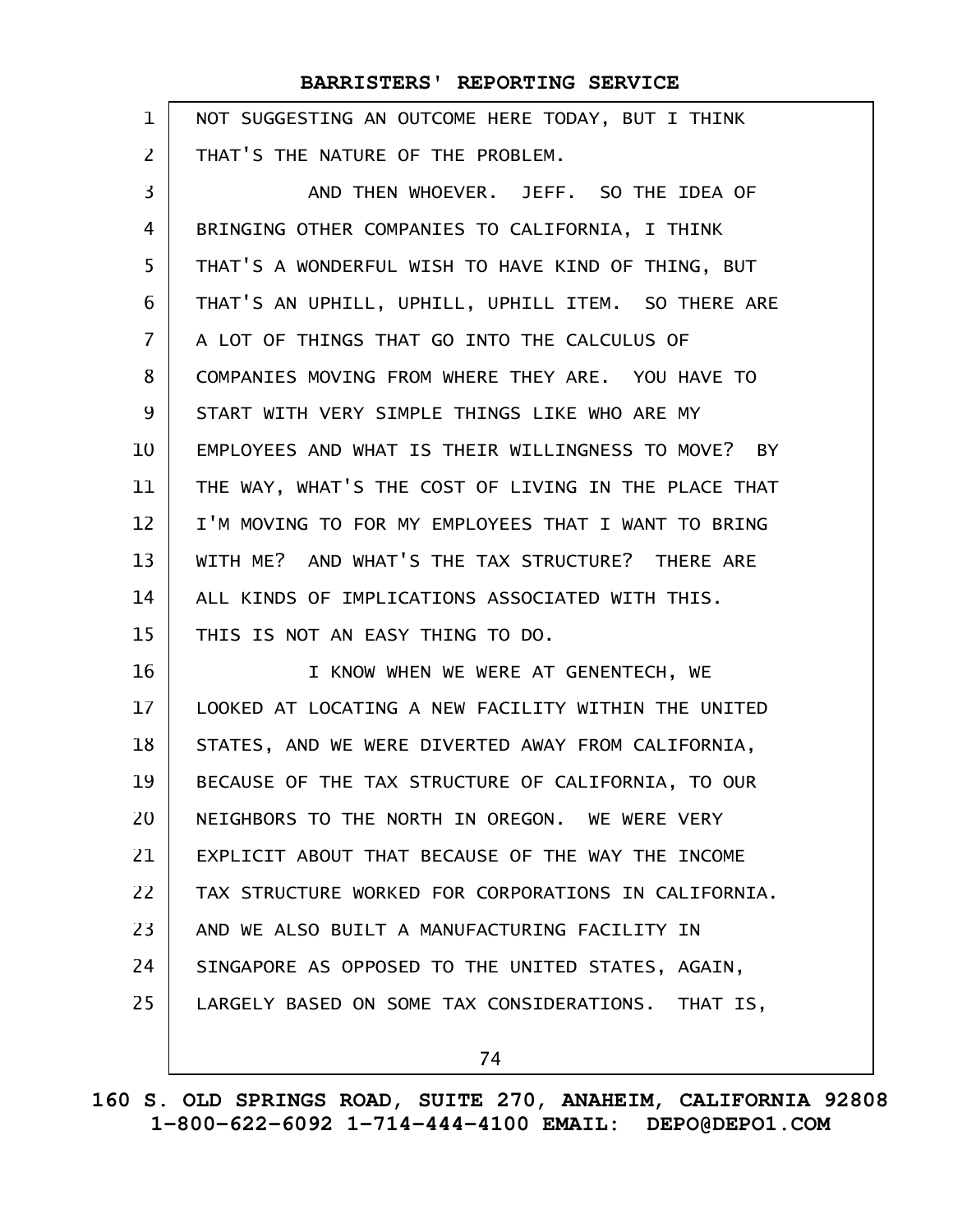| $\mathbf{1}$   | THE U.S. HAS ONE OF THE HIGHEST CORPORATE TAX RATES  |
|----------------|------------------------------------------------------|
| $\overline{2}$ | ANYWHERE IN THE WORLD. OTHER COMPANIES DON'T HAVE    |
| 3              | THOSE HIGH TAX RATES, AND THAT'S WHY YOU SEE A LOT   |
| 4              | OF OFFSHORE MANUFACTURING FACILITIES BEING BUILT.    |
| 5              | APART FROM GIVING SOME FUNDS TO AN                   |
| 6              | ORGANIZATION, THERE ARE TONS OF CONSIDERATIONS WHICH |
| $\overline{7}$ | I JUST THINK MAKE THIS A REAL UPHILL BATTLE TO TRY   |
| 8              | AND, NOT THAT WE SHOULDN'T TRY, BUT I DON'T EXPECT A |
| 9              | HIGH DEGREE OF SUCCESS IN THAT KIND OF A PROGRAM FOR |
| 10             | THE REASONS THAT I SAID.                             |
| 11             | SOMEBODY ELSE HAD SOMETHING TO SAY.                  |
| 12             | DR. FEIGAL: I THINK IT'S INTRIGUING THIS             |
| 13             | ISSUE ABOUT IN-PERSON MEETINGS BECAUSE I ACTUALLY    |
| 14             | HAD A COUPLE OF REVIEWERS SAY, BOY, SO MUCH BETTER   |
| 15             | LIKE YOUR CDAP IN TERMS OF INTERACTING WITH PEOPLE.  |
| 16             | I SAID PART OF THE PROBLEM IS IT'S THE NUMBERS. I    |
| 17             | MEAN WE CAN ONLY DO A VERY SMALL NUMBER. AND IF A    |
| 18             | REVIEW IS ALREADY THREE DAYS IN LENGTH, HOW LONG DO  |
| 19             | YOU DO IT? SO I COULD SAY IT COULD WORK IF YOU HAVE  |
| 20             | A SMALL NUMBER IN YOUR DENOMINATOR WHERE YOU'RE      |
| 21             | GOING TO HAVE PEOPLE COME IN IN PERSON. AND THAT'S   |
| 22             | SOMETHING WE'D HAVE TO REALLY THINK ABOUT. I         |
| 23             | ACTUALLY DID HAVE SEVERAL REVIEWERS ASK THAT         |
| 24             | QUESTION. AND THE NIH USED TO HAVE SITE VISITS.      |
| 25             | WHAT THEY DID IS THEY FIRST TRIAGED OUT APPLICATIONS |
|                | 75                                                   |
|                |                                                      |

**160 S. OLD SPRINGS ROAD, SUITE 270, ANAHEIM, CALIFORNIA 92808 1-800-622-6092 1-714-444-4100 EMAIL: DEPO@DEPO1.COM**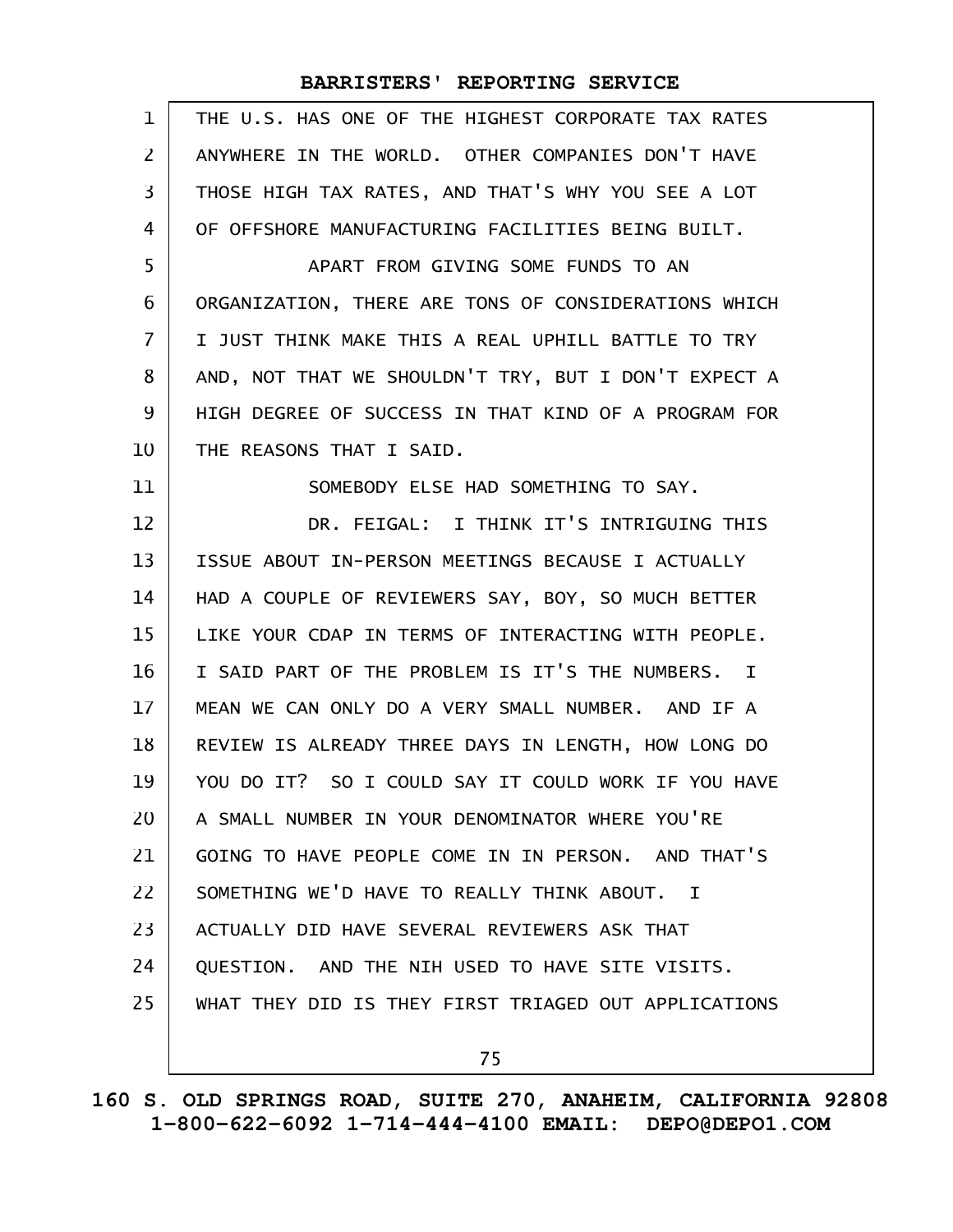| $\mathbf{1}$   | FROM A WRITTEN REVIEW, AND THEY DON'T DO IT ANYMORE, |
|----------------|------------------------------------------------------|
| $\overline{2}$ | PROBABLY BECAUSE IT'S TOO TIME AND WORK INTENSIVE,   |
| 3              | BUT THEY USED TO HAVE SITE VISITS WHERE THEY         |
| 4              | ACTUALLY DID MEET WITH THE TEAM, GET TO KNOW WHO     |
| 5              | THEY ARE, AND UNDERSTAND THEIR SCIENCE, AND ASK SOME |
| 6              | THEM QUESTIONS IN REAL-TIME.                         |
| $\overline{7}$ | DR. TROUNSON: PROBABLY HAVE TO HAVE THE              |
| 8              | REVIEWERS HAVE SOME KNOWLEDGE OF WHAT THE COMPANY IS |
| 9              | ABOUT IN ORDER TO EVEN ENABLE THAT. OTHERWISE IT     |
| 10             | COULD BE A HALF DAY'S DISCUSSION. COULD BE VERY      |
| 11             | LONG. SO IT WOULD BE A BIT CHALLENGING TO FIGURE IT  |
| 12             | OUT, BUT --                                          |
| 13             | MR. SHEEHY: AND THERE'S A COUPLE OF                  |
| 14             | INSTANCES WHERE WE HAVE A LOT OF FOLLOW-UP WHERE     |
| 15             | THEY WERE AT A LEVEL OF ENGAGEMENT IN CDAP. AND      |
| 16             | THEN WHEN THEY'RE ABOUT TO GET ANOTHER FIVE TO \$20  |
| 17             | MILLION, THERE'S NOT THAT SAME LEVEL ENGAGEMENT.     |
| 18             | THAT FEELS A LITTLE BIT UNUSUAL. AND I AGREE WITH    |
| 19             | STEVE'S POINT. THE IDEA OF TRYING TO BRING           |
| 20             | COMPANIES FROM OUTSIDE CALIFORNIA WAS JUST ONE OF    |
| 21             | THE BIG RECOMMENDATIONS WE HAD FROM SCIENTIFIC       |
| 22             | ADVISORY PANEL, AND THAT REALLY DROVE TO SOME DEGREE |
| 23             | A LOT OF THE IMPETUS FOR CREATING THIS VERY NEW      |
| 24             | SEPARATE RFA PROCESS. AGAIN, A LOT OF THIS IS        |
| 25             | MECHANICS AND WHAT WE'RE TRYING TO DO. AND WE DON'T  |
|                | 76                                                   |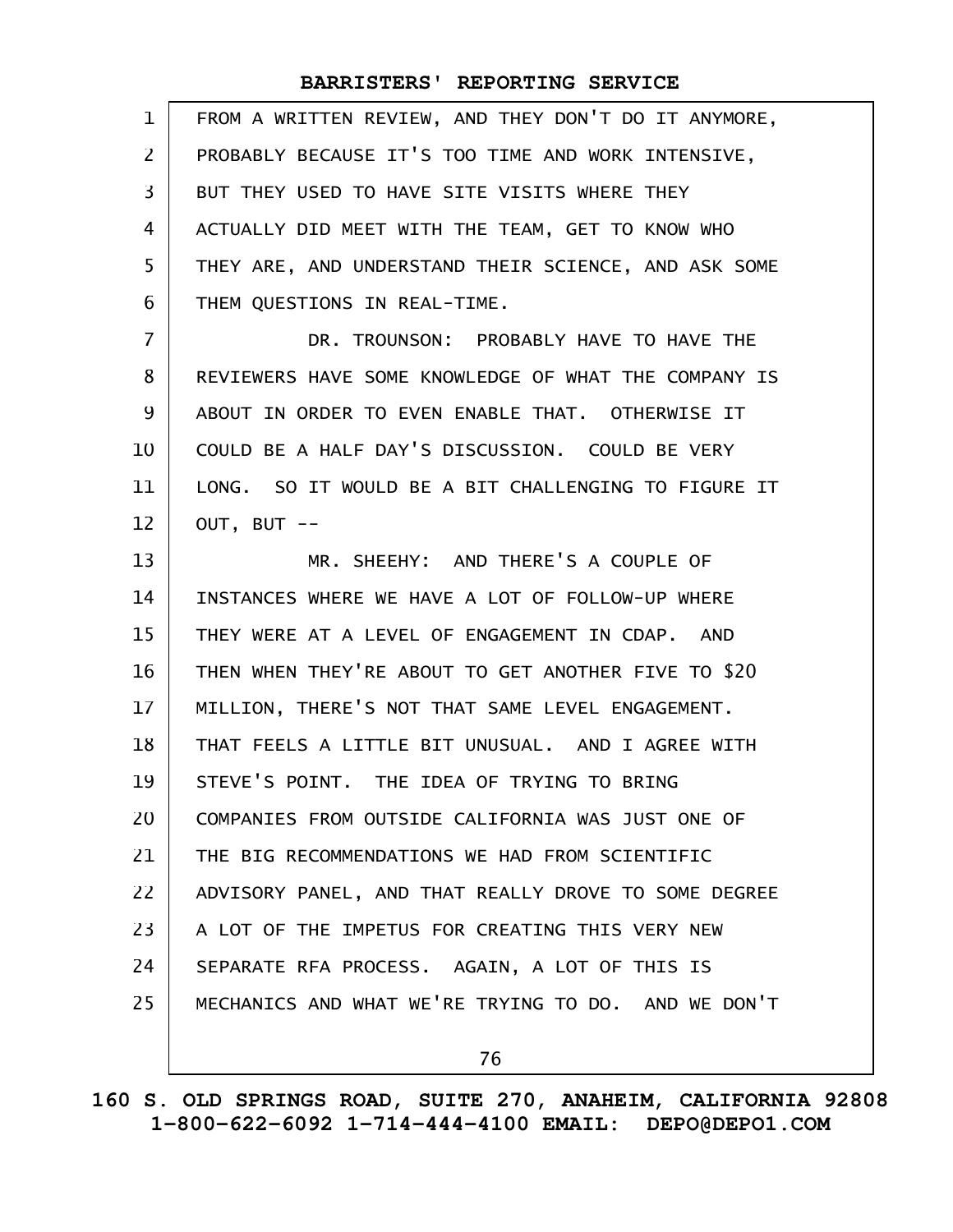| 1              | HAVE A LOT OF TIME LEFT, RIGHT?                      |
|----------------|------------------------------------------------------|
| $\overline{2}$ | DR. TROUNSON: I THINK IT WAS REALLY WE               |
| 3              | WERE TRYING TO BRING BIG IDEAS, WHETHER EXISTING     |
| 4              | COMPANIES OR WHEREVER, BIG IDEAS COME TO CALIFORNIA. |
| 5              | SO WE HAVE A COUPLE OF DIFFERENT MECHANISMS IN ORDER |
| 6              | TO DO THAT, AND WE'RE TRYING TO DO THAT. THAT'S NOT  |
| $\overline{7}$ | EASY EITHER, TO BRING A KNOWLEDGE BASE, AN IMPORTANT |
| 8              | KNOWLEDGE BASE HERE, BUT WE ARE TRYING AND WE HAVE   |
| 9              | GOT A NUMBER OF DIFFERENT MECHANISMS TO TRY AND      |
| 10             | ACHIEVE THAT.                                        |
| 11             | MR. SHEEHY: AND I WANT TO COMMEND STAFF.             |
| 12             | I THINK THEY'RE DOING AN EXTRAORDINARY JOB, SO I     |
| 13             | DON'T THINK ANY PART OF THIS IS CRITICISM FOR THE    |
| 14             | WORK THAT'S BEEN DONE. IT'S MORE LIKE BEING A        |
| 15             | LITTLE ANALYTIC AND TRYING TO SEE IF WE'RE ACTUALLY  |
| 16             | ACHIEVING WHAT WE SET OUT TO DO WHEN WE DID THIS     |
| 17             | THING.                                               |
| 18             | MS. BAUM: I THINK IT COMES DOWN TO                   |
| 19             | PRIORITIES TOO BECAUSE SOMETIMES YOU CAN'T SERVE ALL |
| 20             | ENDS AT ONCE. AGAIN, I JUST WANT TO REITERATE, IF    |
| 21             | YOU WANT TO GO TO COMPANIES, A LOT OF TIMES THAT     |
| 22             | MEANS GOING WITH AN EARLIER STAGE OF RESEARCH, BUT   |
| 23             | THAT MEANS THAT THEN THERE'S AN OPPORTUNITY COST     |
| 24             | BECAUSE THE FUNDING THAT GOES THERE COULD HAVE GONE  |
| 25             | TO OTHER PROGRAMS THAT ARE MORE MATURE AND THAT YOU  |
|                | 77                                                   |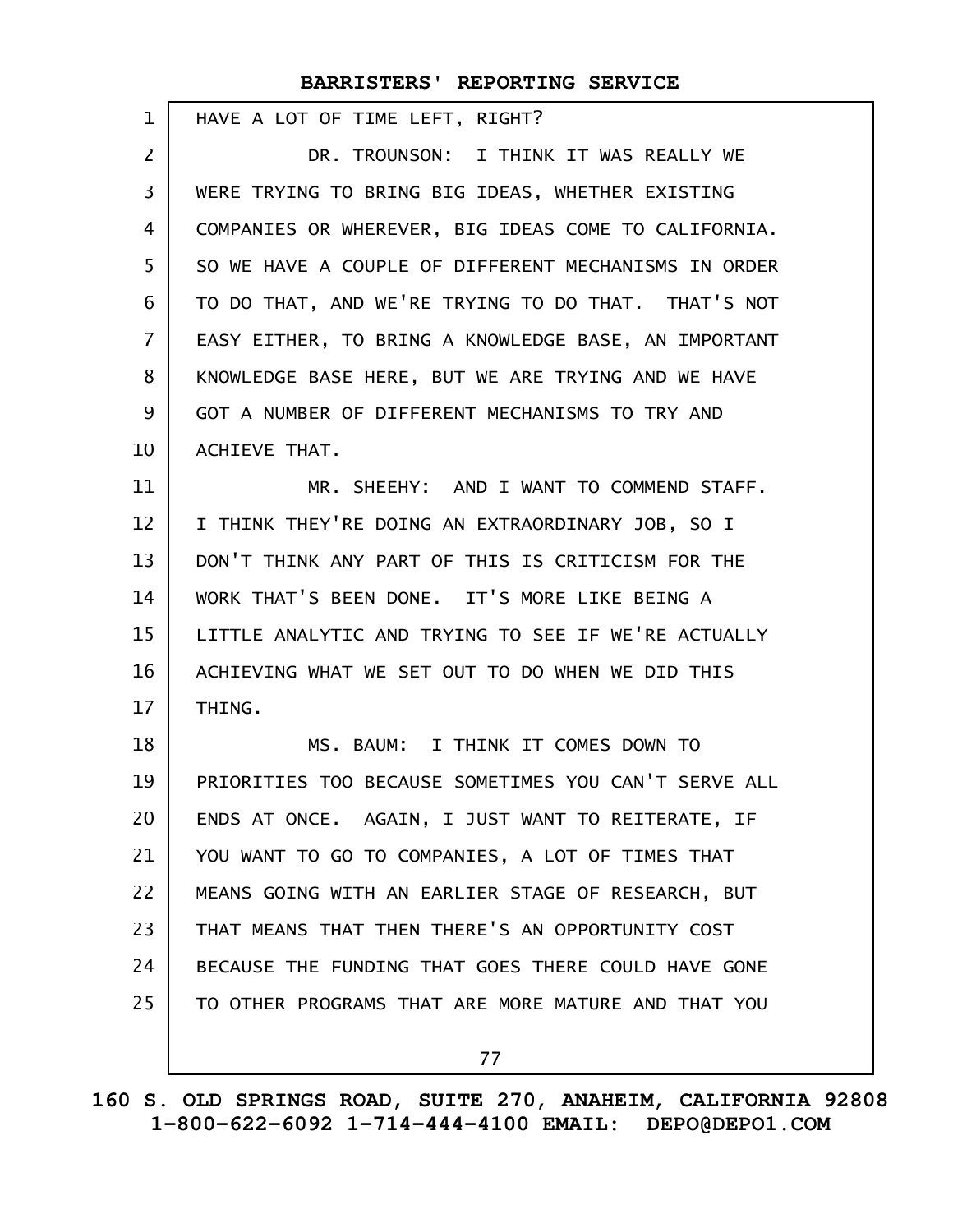| 1                 | COULD MORE READILY PUSH THROUGH THE CLINIC.          |
|-------------------|------------------------------------------------------|
| $\overline{2}$    | SOMETIMES THERE IS A LITTLE FRICTION BETWEEN THE     |
| 3                 | TWO.                                                 |
| 4                 | CHAIRMAN JUELSGAARD: ANY OTHER COMMENTS?             |
| 5                 | DR. OLSON: ALSO JUST ONE OTHER COMMENT.              |
| 6                 | WE HAVE TO REMEMBER THE PRIORITIES THAT WE SET IN    |
| $\overline{7}$    | EARLIER AWARDS THAT ARE NOW COMING TO THE NEXT STAGE |
| 8                 | OF THEIR DEVELOPMENT SUDDENLY RUN UP AGAINST         |
| 9                 | (INAUDIBLE) THING. THESE ARE CELLS THAT ARE HARDER   |
| 10                | TO WORK WITH. SO WE FUNDED A GREAT DEAL OF PROJECTS  |
| 11                | IN CERTAIN KINDS OF AREAS THAT ARE IN WHAT ONE WOULD |
| $12 \overline{ }$ | HAVE TO CALL MORE HIGH RISK CELL THERAPY KINDS OF    |
| 13                | AREAS. AND I THINK THAT'S GOING TO BE A CHALLENGE    |
| 14                | FOR US. SO WE HAVE TO THINK REALLY WHAT ARE WE       |
| 15                | TRYING TO LOOK FOR.                                  |
| 16                | I THINK YOU ALL REMEMBER, AND ONE OF THE             |
| 17                | THINGS YOU'VE BEEN LOOKING AT OVER THE LAST FEW      |
| 18                | YEARS WAS THE FACT THAT IN EARLY 2012 WE SAID WE     |
| 19                | NEED TO GET PROJECTS THAT ARE GOING TO HAVE          |
| 20                | HOPEFULLY BIOLOGICAL ACTIVITY OR PROOF OF PRINCIPLE  |
| 21                | BY 2016-17. THAT HAS BEEN A BIG PUSH FOR US IN THE   |
| 22                | LAST TWO YEARS. SP II, SP III, DT III, ALL OF THOSE  |
| 23                | PROGRAMS HAVE BEEN REALLY DIRECTED TO THAT GOAL.     |
| 24                | SO THESE ARE THE KINDS OF CONSIDERATIONS             |
| 25                | THAT YOU HAVE TO THINK ABOUT GOING FORWARD BECAUSE   |
|                   | 78                                                   |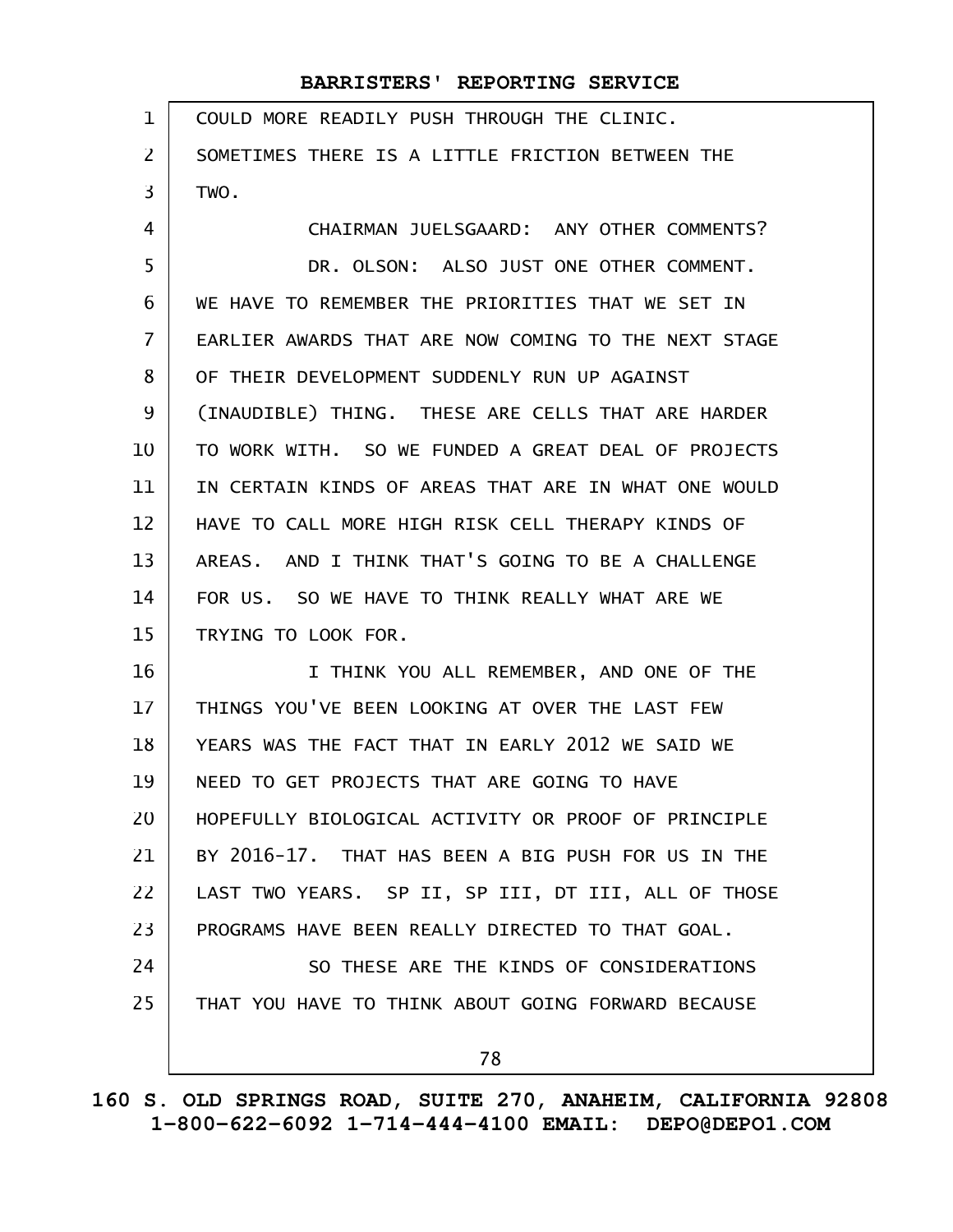| $\mathbf 1$    | WE SAID IF I WANTED THIS KIND OF DATA, WE HAD TO     |
|----------------|------------------------------------------------------|
| $\overline{2}$ | START DOING IT IN THESE PAST TWO YEARS. RFA'S WERE   |
| 3              | DIRECTED ACCORDINGLY.                                |
| 4              | CHAIRMAN JUELSGAARD: A QUESTION FOR ALAN,            |
| 5              | ELLEN, ELONA, PAT, WHOEVER. WE TALKED ABOUT THE      |
| 6              | FACT THAT THE TYPES OF COMPOUNDS THAT SEEM TO GAIN   |
| $\overline{7}$ | THE MOST TRACTION WITH THE OUTSIDE WORLD ARE THE     |
| 8              | ANTIBODIES AND SMALL MOLECULES. AND SO I WAS         |
| 9              | SITTING HERE THINKING OF WHAT IF WE TREATED THEM     |
| 10             | DIFFERENTLY FROM THE CIRM SUPPORT? AND ELONA TALKED  |
| 11             | ABOUT HAVING SOME SORT OF CO-FUNDING OR WHATEVER.    |
| 12             | WHAT IF WE SAID THAT WHAT WE'LL DO WITH THOSE KIND   |
| 13             | OF MOLECULES, WHICH HAVE A MUCH MORE WELL-WORN PATH  |
| 14             | TO APPROVAL, THE RISK IS REALLY DOES THE SCIENCE     |
| 15             | HOLD UP AS MUCH AS ANYTHING, THAT WE'LL ONLY SUPPORT |
| 16             | CO-FUNDING ARRANGEMENTS. SO, FOR EXAMPLE, IF YOU     |
| 17             | WANT \$20 MILLION WORTH OF FUNDING, YOU THEN HAVE TO |
| 18             | FIND ANOTHER 20 OR WHATEVER. WE JUST SET THAT AS A   |
| 19             | RULE SET FOR EVERY ONE OF THESE. WE HAVE TO DO THIS  |
| 20             | PROSPECTIVELY OBVIOUSLY. WE HAVEN'T TOLD ANYBODY     |
| 21             | RETROSPECTIVELY.                                     |
| 22             | DR. TROUNSON: THAT'S WHAT WE CURRENTLY               |
| 23             | DO, BUT I THINK IT MIGHT BE INTERESTING TO GET THE   |
| 24             | SCIENTIFIC ADVISORY BOARD'S VIEW ON THAT, BUT I      |
| 25             | THINK THEY HAVE A DIFFERENT VIEW ABOUT THAT.         |
|                | 79                                                   |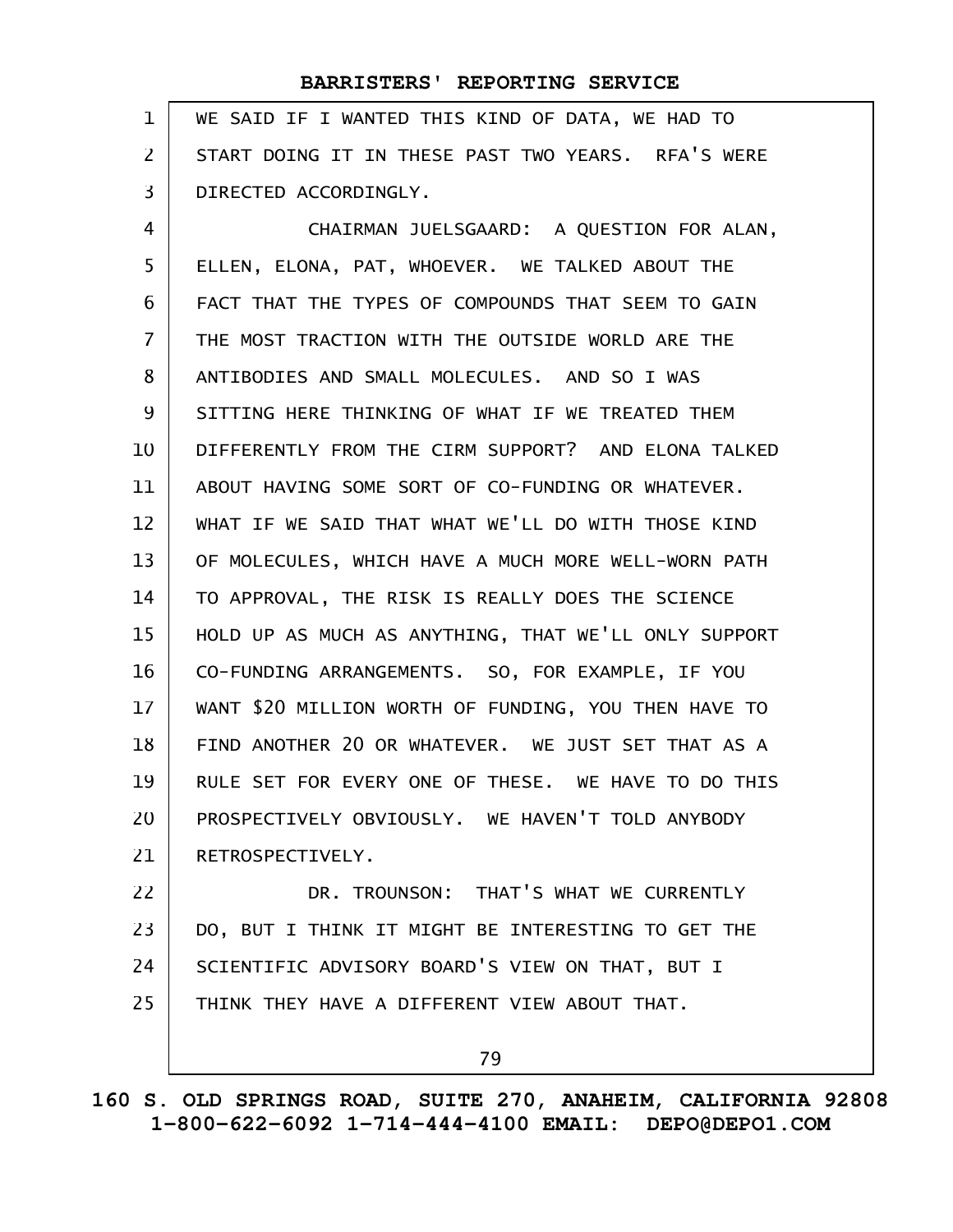ANYWAY, THAT'S ONE WE'VE ACTUALLY BEEN DOING. WE HAVEN'T REQUIRED 50-50. (SIMULTANEOUS DISCUSSION.) CHAIRMAN JUELSGAARD: WE EXPECT EVERYBODY TO LEVERAGE ON AN EQUAL BASIS. I DIDN'T REALIZE THAT. I THINK -- WELL, I'M SUGGESTING THAT WE OUGHT TO THINK ABOUT DOING MORE THAN THAT. MAYBE THAT ISN'T APPROPRIATE. DR. TROUNSON: NO. WE HAD THAT IN THE FIRST PLACE. CHAIRMAN JUELSGAARD: IT'S A RISK-BASE APPROACH FROM THE FINANCIAL POINT OF VIEW BECAUSE THERE'S A LOT LESS RISK WITH THESE FROM SOME OF THE THINGS I JUST TALKED ABOUT, LESS RISK REGULATORILY, LESS RISK IN TERMS OF MANUFACTURING AND PROCESS DEVELOPMENT, LESS RISK ON THE REIMBURSEMENT, UNDERSTANDING REIMBURSEMENT MECHANISMS, ALL THAT. SO THE RISK IS REALLY (INAUDIBLE). THAT'S EVERYDAY RISK. MS. BAUM: THE ONE THING ABOUT THE 25 PERCENT IS THEY CAN RAISE IT FROM ANY SOURCE. WE'RE NOT PICKY IF IT COMES FROM A VC, A PHARMA. IT COULD COME FROM A FOUNDATION, A PHILANTHROPIC. CHAIRMAN JUELSGAARD: SO ARE THERE ANY OTHER COMMENTS BECAUSE I HAVE ONE LAST THING HERE. 80 **BARRISTERS' REPORTING SERVICE** 1 2 3 4 5 6 7 8 9 10 11 12 13 14 15 16 17 18 19 20 21 22 23 24 25

**160 S. OLD SPRINGS ROAD, SUITE 270, ANAHEIM, CALIFORNIA 92808 1-800-622-6092 1-714-444-4100 EMAIL: DEPO@DEPO1.COM**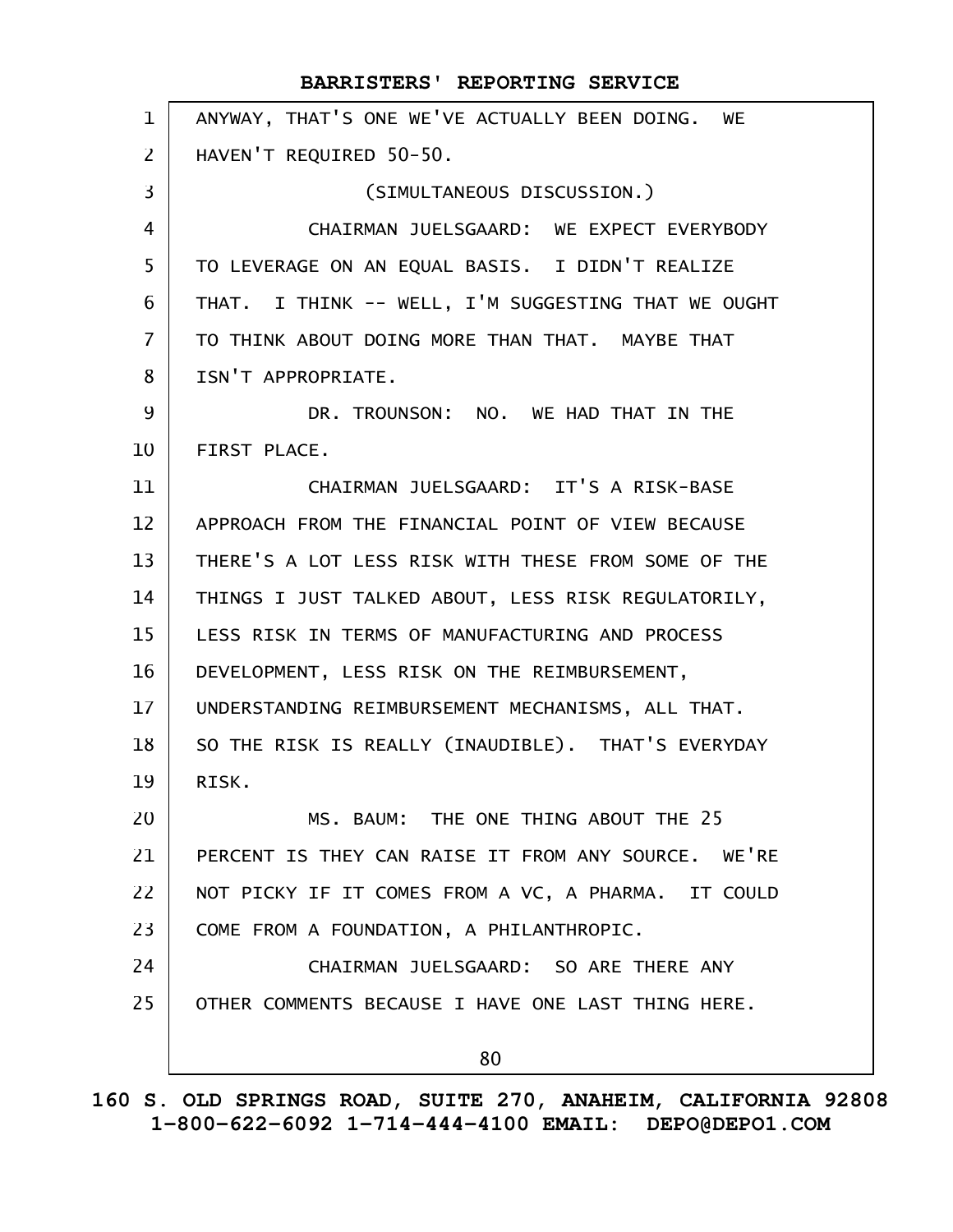| $\mathbf 1$    | IT'S MY GENERAL BELIEF THAT YOU<br>OKAY.             |
|----------------|------------------------------------------------------|
| 2              | SHOULD NEVER END THESE SESSIONS WITHOUT A TO-DO      |
| 3              | LIST. SO WE NEED TO DEVELOP A TO-DO LIST THAT COMES  |
| 4              | OUT OF THIS TO FOLLOW UP ON ANY RECOMMENDATIONS THAT |
| 5              | PEOPLE BELIEVE ARE WORTHY OF FOLLOW-UP. SO BEFORE    |
| 6              | WE LEAVE, LET'S CREATE A TO-DO LIST AND TALK ABOUT   |
| $\overline{7}$ | IT.                                                  |
| 8              | ANYWAY, ONE OF THE THINGS I HEARD WAS                |
| 9              | MICHAEL'S SUGGESTION, WHICH I THOUGHT WAS A REALLY   |
| 10             | GREAT IDEA, IS TO ACTUALLY TALK TO A DIFFERENT GROUP |
| 11             | OF PEOPLE THAN WE'VE BEEN TALKING TO, PARTICULARLY   |
| 12             | THE INDUSTRY. AND I AGREE ABOUT THE VC COMMUNITY.    |
| 13             | THERE'S A TURNIP THERE, BUT NO BLOOD. BUT TRYING TO  |
| 14             | TALK TO SOME MORE SENIOR PEOPLE WITHIN SOME OF THE   |
| 15             | BIGGER BIOPHARMA COMPANIES WHO MIGHT BE WILLING TO   |
| 16             | INVEST IN AN IDEA OR IN THE FUTURE AND TAKE ON A     |
| 17             | LITTLE BIT OF RISK. YOU WON'T SEE THOSE ON THE       |
| 18             | BUSINESS DEVELOPMENT SIDE OR WHATEVER. THEY'RE       |
| 19             | GOING TO EXIST SOMEWHERE ELSE IN THE ORGANIZATION,   |
| 20             | WHETHER IT'S THE HEAD OF RESEARCH OR THE CEO OR      |
| 21             | WHOEVER IT IS.                                       |
| 22             | SO I WOULD PUT THAT ON THE TO-DO LIST TO             |
| 23             | DEVELOP SOME SORT OF WAY OF DOING THAT. AND I THINK  |
| 24             | YOU GUYS ARE GOING TO NEED SOME HELP IN TERMS OF     |
| 25             | THINKING ABOUT HOW TO DO THAT BECAUSE THESE ARE      |
|                | 81                                                   |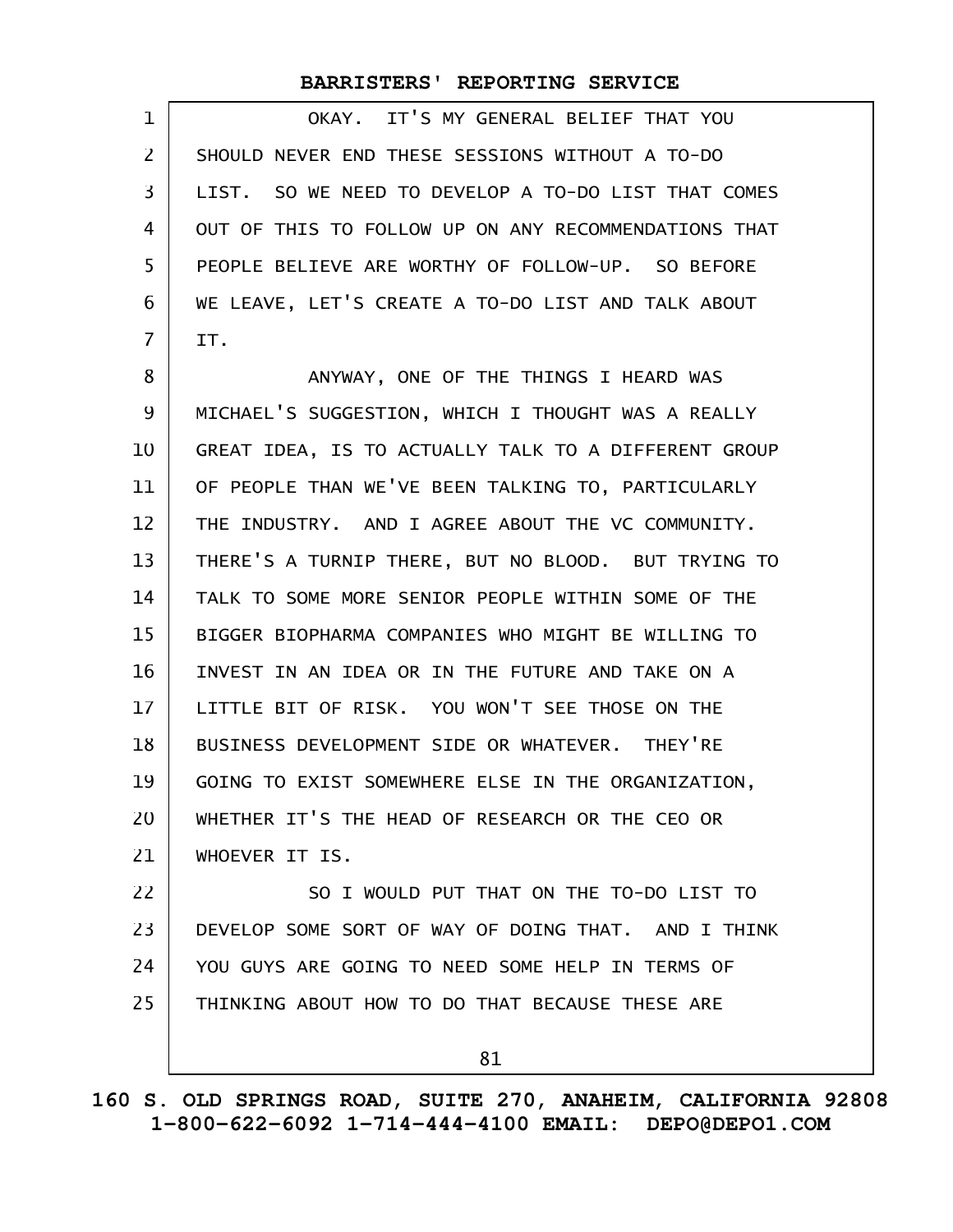| $\mathbf{1}$   | PEOPLE THAT YOU WOULDN'T ORDINARILY INTERACT WITH.  |
|----------------|-----------------------------------------------------|
| $\overline{2}$ | CHAIRMAN THOMAS: SOUNDED LIKE ANNE-MARIE            |
| 3              | WOULD HAVE SOME GOOD INPUT ON THAT SUBJECT BASED ON |
| 4              | HER COMMENTS.                                       |
| 5              | CHAIRMAN JUELSGAARD: CERTAINLY WITH THE             |
| 6              | NUMBER OF COMPANIES.                                |
| $\overline{7}$ | DR. TROUNSON: AND YOU WERE GOING TO                 |
| 8              | INTRODUCE ME TO ART LEVINSON.                       |
| 9              | CHAIRMAN JUELSGAARD: I CAN INTRODUCE YOU            |
| 10             | TO ART LEVINSON. I CAN INTRODUCE YOU TO SEVERIN     |
| 11             | SCHWAN.                                             |
| 12             | MS. BAUM: THAT'S GREAT.                             |
| 13             | DR. TROUNSON: THIS NEW GOOGLE ENTERPRISE.           |
| 14             | CHAIRMAN JUELSGAARD: BE HAPPY TO                    |
| 15             | INTRODUCE YOU TO ART.                               |
| 16             | DR. DULIEGE: TO HAROLD BARRON, THE HEAD             |
| 17             | OF RESEARCH THERE. I BLANK ON HIS NAME. PROBABLY,   |
| 18             | STEVE, YOU PROBABLY KNOW THEM AS WELL.              |
| 19             | CHAIRMAN JUELSGAARD: I THINK REALLY THE             |
| 20             | RIGHT PERSON, ANNE-MARIE, AT GENENTECH IS RICHARD   |
| 21             | SCHELLER, HEAD OF GENENTECH RESEARCH AND EARLY      |
| 22             | DEVELOPMENT. IF HE'S ON BOARD, THEN THINGS CAN      |
| 23             | HAPPEN. IF HE'S NOT ON BOARD, THEY WON'T.           |
| 24             | DR. TROUNSON: WE'VE MET QUITE FREQUENTLY            |
| 25             | WITH -- QUITE OFTEN ANYWAY, A LONG TIME AGO, ON THE |
|                | 82                                                  |
|                |                                                     |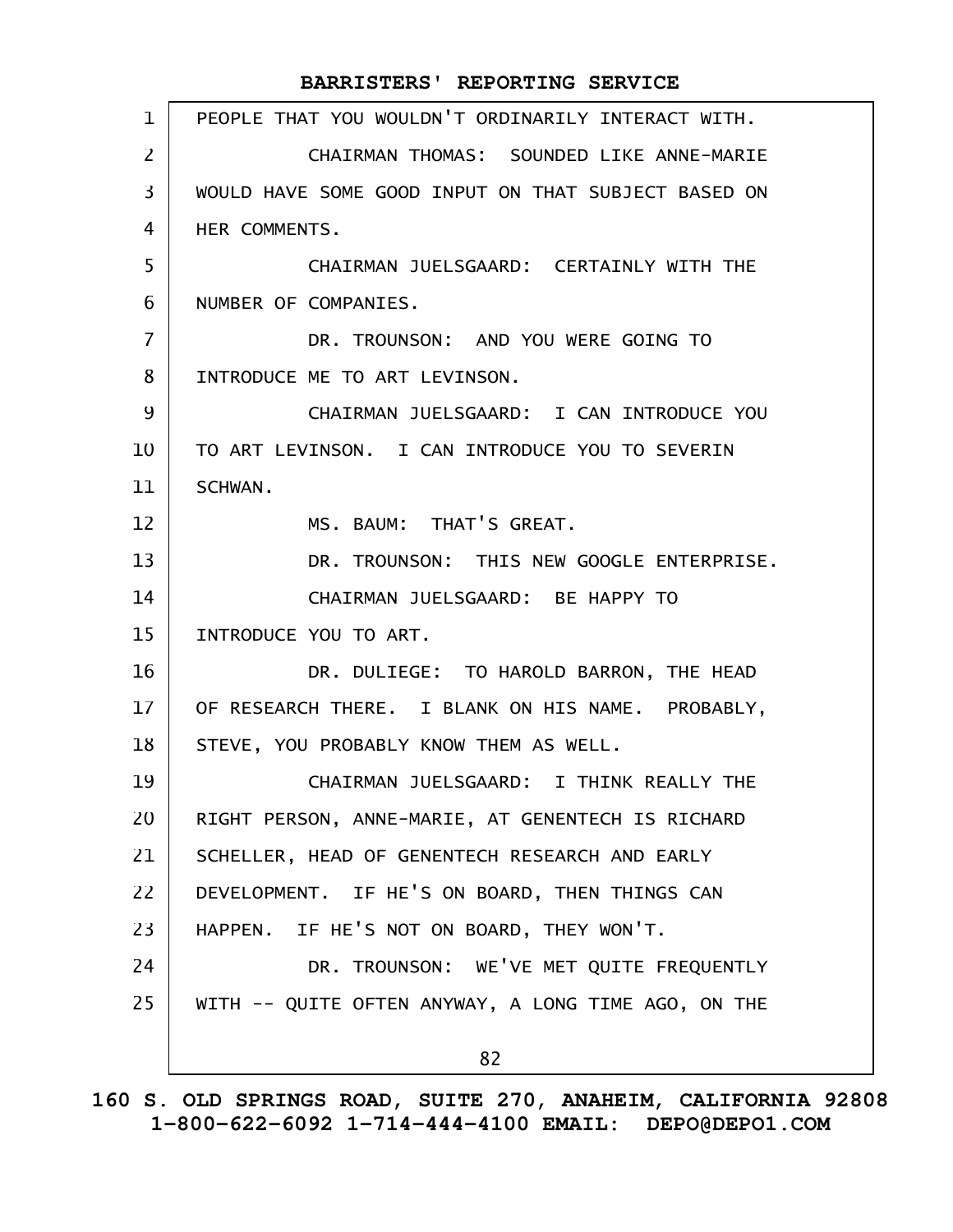PHONE ABOUT TWO MONTHS AGO. CHAIRMAN JUELSGAARD: I THINK IT WOULD BE WORTH JUST SITTING DOWN AND HAVING DINNER WITH HIM DOWN AT STANFORD OR WHATEVER, WHICH IS WHERE HE LIVES. MR. GOLDBERG: WHY DON'T YOU HAVE CLAIRE INVITE YOU TO THE LASKER AWARDS AND HAVE YOURSELF SEATED STRATEGICALLY. CHAIRMAN THOMAS: THAT'S THIS WEEK. THIS FRIDAY. MR. GOLDBERG: OH, GOOD. THEY PROBABLY HAVE SOME CANCELLATIONS. CHAIRMAN JUELSGAARD: SO MAYBE ANNE-MARIE, MICHAEL, AND I AND ANYBODY ELSE WHO WANTS TO VOLUNTEER AT THIS POINT FOR THIS. I DON'T KNOW IF ANY -- PROBABLY NOT OS OR SUE -- BUT ANYWAY, THAT WE KIND OF GET OUR HEADS TOGETHER AND DRAW UP A LIST OF PEOPLE THAT MIGHT BE WORTH TALKING TO AND FIGURE OUT HOW TO MAKE THAT HAPPEN. PEOPLE LIKE ART LEVINSON AND RICHARD SCHELLER. THAT WAS REAL EASY. THEY LIVE HERE LOCALLY. WE COULD JUST DO IT OVER DINNER SOME EVENING OR SOMETHING LIKE THAT WITH INDIVIDUALS. CHAIRMAN THOMAS: I'VE GOT SOME INSIGHT ON THE GOOGLE PROGRAM. WE CAN TALK ABOUT IT AT A 83 1 2 3 4 5 6 7 8 9 10 11 12 13 14 15 16 17 18 19 20 21 22 23 24 25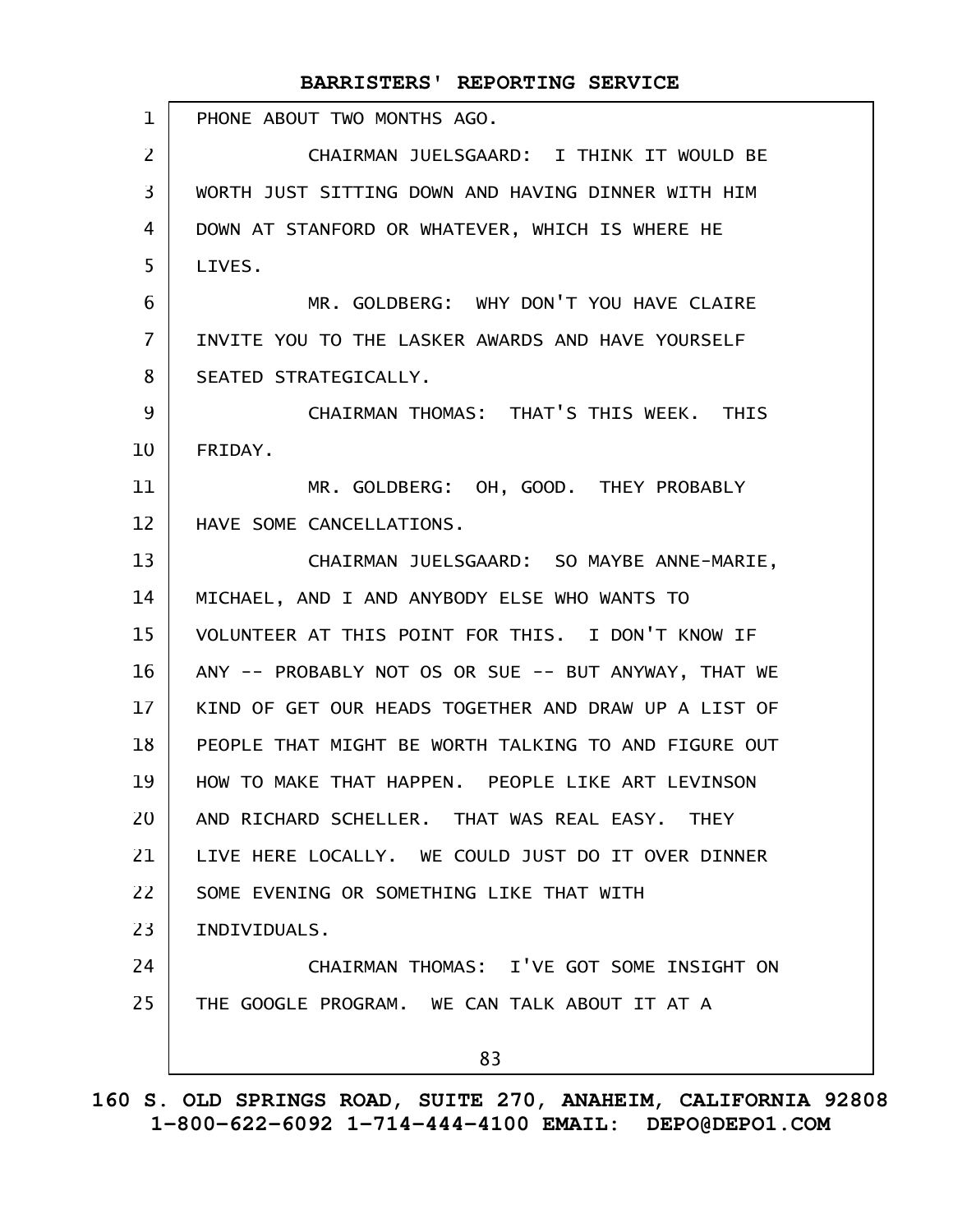| $\mathbf{1}$   | DIFFERENT POINT IN TERMS OF WHAT GOOGLE VENTURES IS  |
|----------------|------------------------------------------------------|
| 2              | LOOKING TO FUND AS IT SET UP THIS ENTERPRISE AND THE |
| 3              | SORTS OF THINGS THEY'RE INTERESTED IN.               |
| 4              | CHAIRMAN JUELSGAARD: THAT'S ONE TO-DO.               |
| 5              | WHAT ELSE? ELONA, WHAT DID YOU HEAR COMING OUT OF    |
| 6              | <b>DISCUSSION</b>                                    |
| $\overline{7}$ | DR. DULIEGE: WE SAID THE SAME ABOUT VC'S             |
| 8              | EVEN IF IT'S NOT THE NO. 1 PRIORITY, AND LIKEWISE    |
| 9              | I'M HAPPY TO (UNINTELLIGIBLE) THERE.                 |
| 10             | CHAIRMAN JUELSGAARD: I THINK IT'S WORTH              |
| 11             | SPENDING SOME TIME ON THAT, BUT I THINK WHAT WE      |
| 12             | SHOULD REALLY DO IS TRY AND IDENTIFY THOSE THAT ARE  |
| 13             | REALLY POTENTIALLY INTERESTED BECAUSE THERE ARE A    |
| 14             | LOT OF THOSE ORGANIZATIONS OUT THERE, MY SENSE IS    |
| 15             | THAT, AS SOMEBODY SAID EARLIER, THEY'RE MUCH MORE    |
| 16             | RISK AVERSE THESE DAYS GIVEN THE REALLY LONG         |
| 17             | TIMELINES ASSOCIATED WITH RETURNS COMPARED TO OTHER  |
| 18             | INVESTMENTS YOU COULD BE MAKING IN OTHER THINGS THAT |
| 19             | RETURN MUCH MORE QUICKLY.                            |
| 20             | CHAIRMAN THOMAS: CAN I JUST MAKE ONE                 |
| 21             | COMMENT ON THAT? I THINK THERE'S AN EXCEPTION TO     |
| 22             | THAT, AND THAT'S THE IN-HOUSE VC'S AT BIG PHARMA.    |
| 23             | AND THAT TO ME SHOULD BE ONE OF OUR BIGGEST TARGET   |
| 24             | AREAS BECAUSE THEY ARE INCLINED TO BE IN THE FIELD.  |
| 25             | THEY'VE GOT THE WHEREWITHAL TO BE IN THE FIELD.      |
|                | 84                                                   |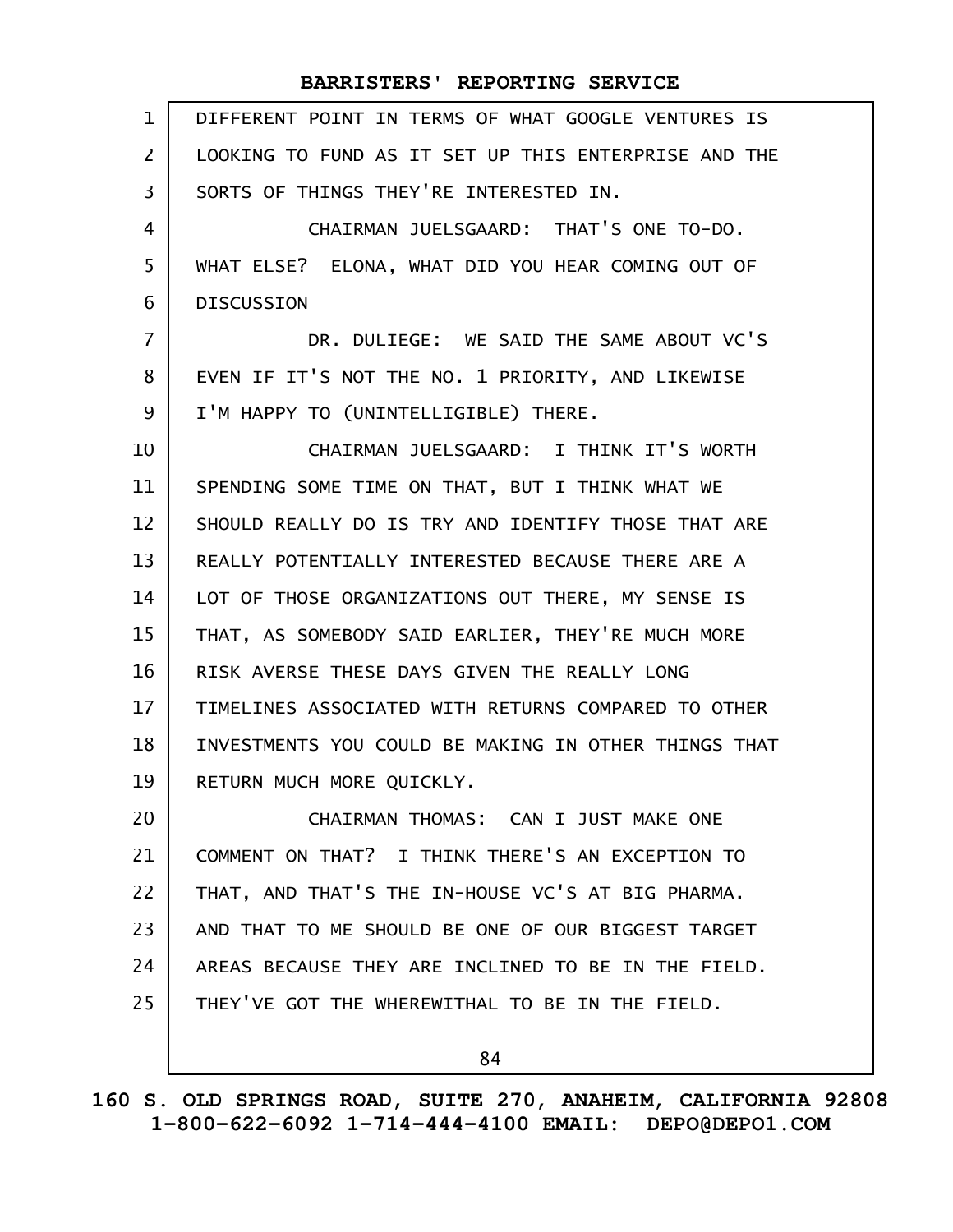|                 | BARRISTERS' REPORTING SERVICE                        |
|-----------------|------------------------------------------------------|
| $\mathbf 1$     | CHAIRMAN JUELSGAARD: AGREE. WE SHOULD                |
| $\overline{2}$  | TRY AND IDENTIFY THE IN-HOUSE VC FUNDS WHO HAVE THE  |
| $\overline{3}$  | MANAGEMENT, FOR EXAMPLE, AS ONE.                     |
| 4               | CHAIRMAN THOMAS: THEY ALL DO.                        |
| 5               | MS. BAUM: WE'VE MET A LOT. THEY'RE AT                |
| 6               | THE ONE-ON-ONE PARTNERING TOO. WHAT I SHOULD DO IS   |
| $\overline{7}$  | PROBABLY GIVE YOU THE LIST OF SOME OF THE KEY PEOPLE |
| 8               | WE'VE MET WITH, THE DATE AND WHO WERE ABLE TO MEET   |
| 9               | WITH TOO.                                            |
| 10              | CHAIRMAN JUELSGAARD: SO THE IDEA WOULD BE            |
| 11              | TO KEEP FOLLOWING UP WITH THEM PERIODICALLY TO SEE   |
| 12              | IF THERE'S ANY INTEREST, OR SOMETHING, A TELEPHONE   |
| 13              | CALL.                                                |
| 14              | CHAIRMAN THOMAS: THE GUY WHO CAN GET YOU             |
| 15              | TO A BUNCH OF THEM IS COREY. HE KNOWS A LOT OF       |
| 16              | THEM. I KNOW THAT HE AGREES THAT THEY'RE A VERY      |
| 17 <sup>2</sup> | FERTILE GROUND FOR DISCUSSION.                       |
| 18              | MS. BAUM: ON THE TO-DO LIST, I THINK WE              |
| 19              | SHOULD MAYBE REVISIT INTERNALLY IF WE MIGHT BE       |
| 20              | INTERESTED IN THESE FACE-TO-FACE REVIEWS FOR         |
| 21              | INDUSTRY. WE'VE HAD ONE OF OUR SESSIONS DISCUSS      |
| 22              | ABOUT THAT.                                          |
| 23              | CHAIRMAN JUELSGAARD: I THINK I'D RESPOND             |
| 24              | TO DO A DIFFERENT ISSUE, WHICH IS WHY THERE'S SUCH A |
| 25              | HIGH FAILURE RATE AT THE LEVEL OF THE GRANTS WORKING |
|                 | 85                                                   |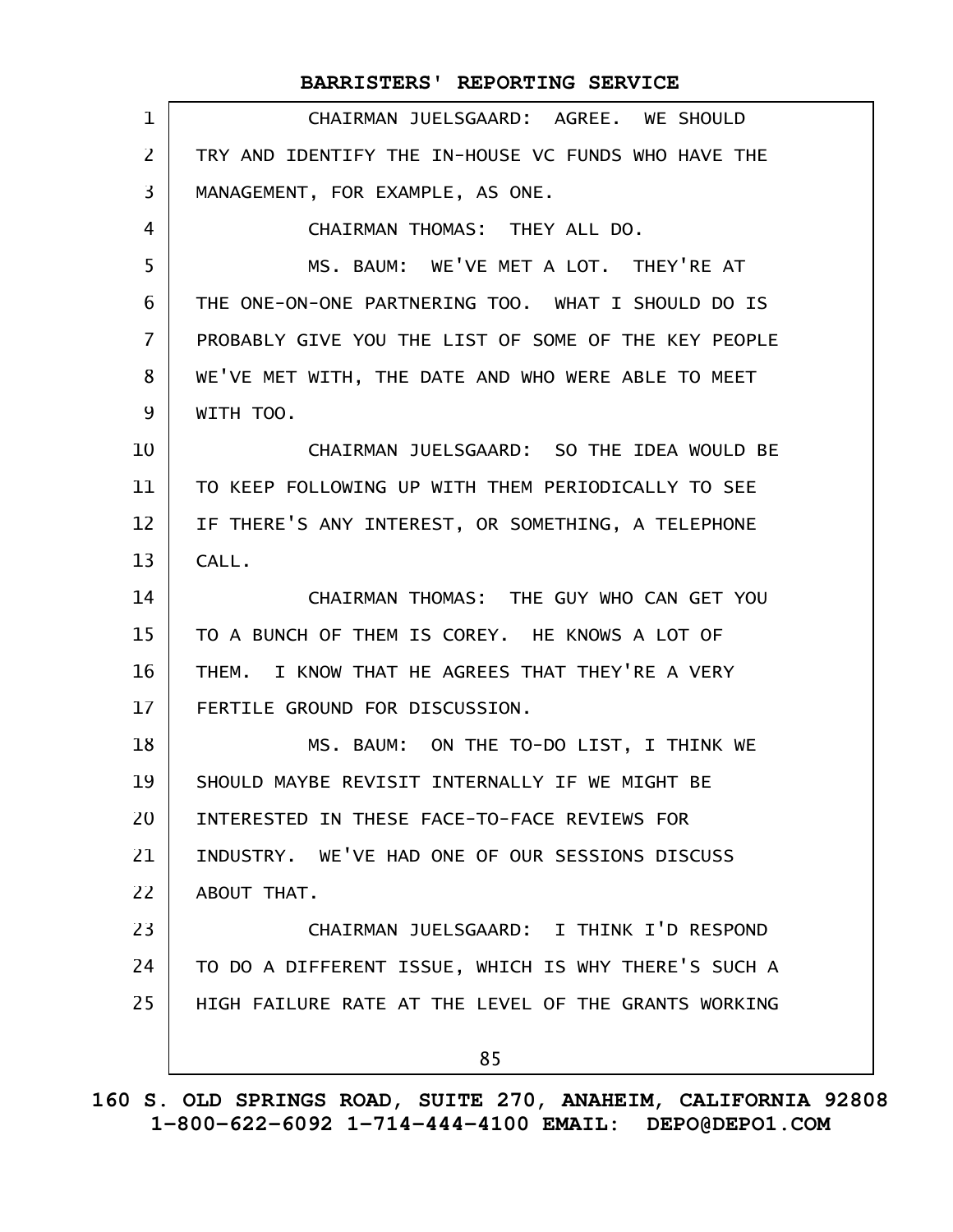| $\mathbf{1}$   | GROUP PROJECTS MAKING TIER I, FOR EXAMPLE. SOMEBODY |
|----------------|-----------------------------------------------------|
| $\overline{2}$ | SUGGESTED THERE'S JUST NOT THE QUALITY OF           |
| 3              | PRESENTATION WE WANT. WHY IS THAT TRUE? IT'S        |
| 4              | BECAUSE THAT'S NOT WHAT THEY DO. THAT'S NOT HOW     |
| 5              | THEY DEAL WITH THE WORLD. THEY DEAL IN A VERY       |
| 6              | DIFFERENT FASHION AND ARE NOT USED TO WRITING NIH   |
| $\overline{7}$ | GRANTS. I DON'T KNOW THAT THAT REALLY IMPACTS -- I  |
| 8              | THINK THAT'S A GREAT SEPARATE THING TO DISCUSS, BUT |
| 9              | IT'S KIND OF ASIDE FROM WHAT WE'RE TRYING --        |
| 10             | MS. BAUM: IT'S NOT THE PARTNERSHIP.                 |
| 11             | MENTOR LIST, I COULD USE HELP WITH IF YOU DO THINK  |
| 12             | THERE ARE PEOPLE THAT ARE WILLING TO USE THEIR      |
| 13             | EXPERTISE WITH A SPECIFIC GRANTEE, THAT WOULD BE    |
| 14             | GREAT. SO I COULD JUST USE A COLLECTION OF MENTORS, |
| 15             | INTERESTED MENTORS.                                 |
| 16             | CHAIRMAN JUELSGAARD: WOULD WE BE WILLING            |
| 17             | TO FINANCIALLY SUPPORT A MENTORING PROGRAM AS       |
| 18             | OPPOSED TO JUST A --                                |
| 19             | DR. TROUNSON: IT COMES FROM SAVINGS.                |
| 20             | WE'VE GOT TO TAKE IT OUT OF MANAGEMENT. WE'D HAVE   |
| 21             | TO SORT OF FIGURE IT INTO THE BUDGET. IF IT COMES   |
| 22             | OUT OF RESEARCH, IT HAS TO BE VOTED THROUGH THE     |
| 23             | GRANTS WORKING GROUP.                               |
| 24             | DR. FEIGAL: JUST FROM THE CDAP, AN                  |
| 25             | HONORARIUM FOR VERY DISTINGUISHED PEOPLE, BUT       |
|                | 86                                                  |
|                |                                                     |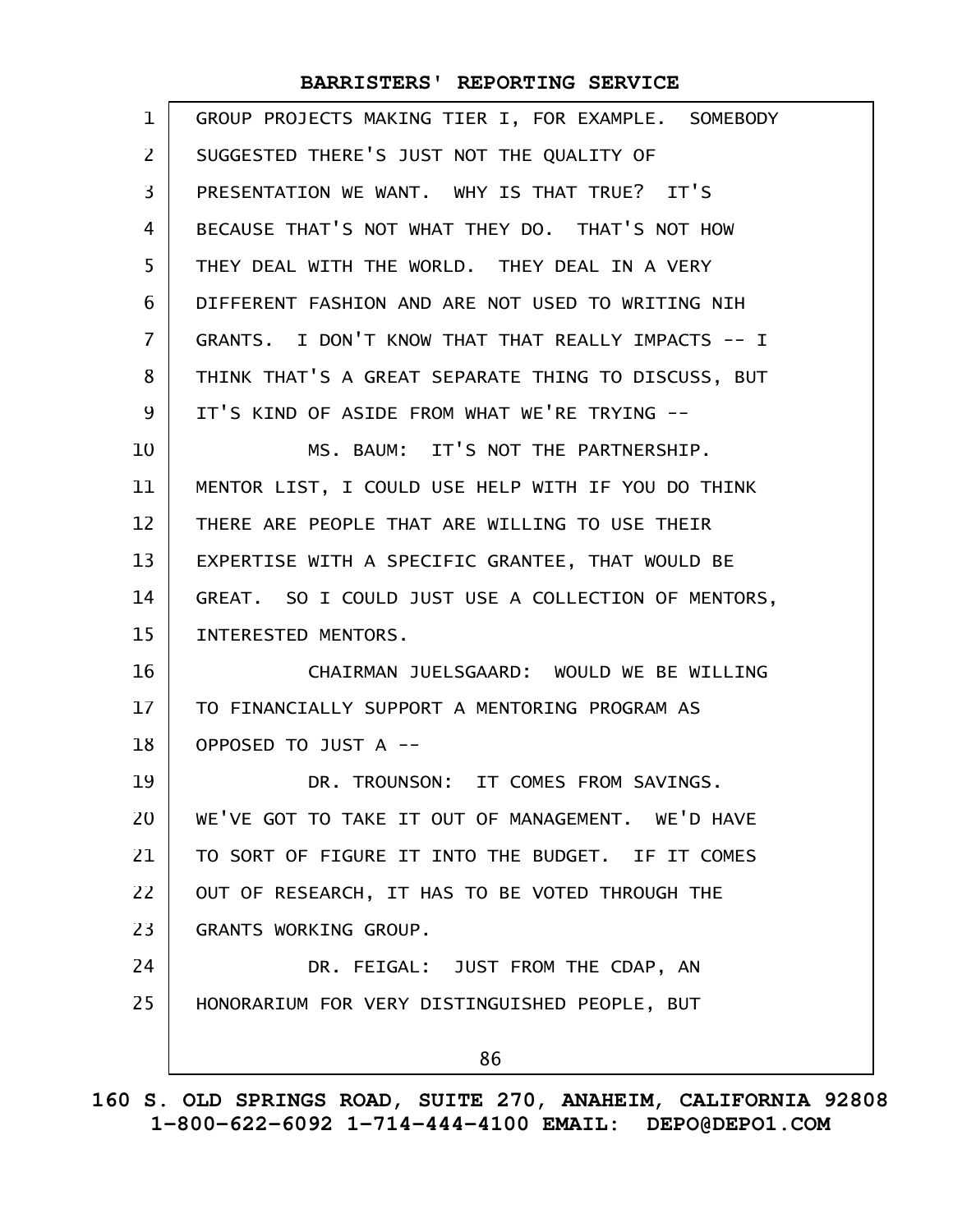| $\mathbf{1}$   | THEY'RE NOT DOING IT FOR THE SALARY. SOME OF THEM    |
|----------------|------------------------------------------------------|
| $\overline{2}$ | ACTUALLY WOULD DO IT FOR PROBABLY A PRETTY MODEST    |
| $\overline{3}$ | AMOUNT.                                              |
| 4              | CHAIRMAN JUELSGAARD: I GUESS WHAT I WAS              |
| 5              | THINKING ABOUT, SO THERE ARE CONSULTING FIRMS THAT   |
| 6              | KNOW THIS INDUSTRY VERY WELL AND KNOW HOW TO MAKE    |
| $\overline{7}$ | PITCHES, ETC., BUT THEY DON'T WORK FOR FREE. THEY    |
| 8              | WORK FOR MONEY, SO THEY WOULD BE A SOURCE.           |
| 9              | DR. TROUNSON: WE JUST NEED TO BUILD IT               |
| 10             | INTO THE BUDGET.                                     |
| 11             | CHAIRMAN JUELSGAARD: AT LEAST TAKE A LOOK            |
| 12             | AT IT AND SEE WHAT YOU THINK. WE COULD LIST AN       |
| 13             | ENTERPRISE LIST AND GREAT MENTORING RESOURCES.       |
| 14             | ANYTHING ELSE, ANYTHING THAT WE TALKED               |
| 15             | ABOUT THAT ANYBODY THINKS WE SHOULD FOLLOW UP ON?    |
| 16             | DR. DULIEGE: I WILL FORWARD THE LINK TO              |
| 17             | THIS GSBI ENTREPRENEURSHIP AT SANTA CLARA IF SEVERAL |
| 18             | OF YOU WANT TO TAKE A LOOK AT IT, AND I WILL BE MORE |
| 19             | THAN HAPPY TO INTRODUCE CIRM TO THE HEAD OF THIS     |
| 20             | GROUP JUST TO SEE IF THERE'S A VALUE IN LOOKING AT   |
| 21             | HOW THEY'VE BEEN DOING THIS AND EXPANDING AND ANY    |
| 22             | GOOD TIPS FOR US.                                    |
| 23             | CHAIRMAN JUELSGAARD: I'M AT LEAST JUST               |
| 24             | INTERESTED IN JUST LOOKING ONLINE AT THEIR MODEL,    |
| 25             | ANNE-MARIE, AND SEE IF THERE'S ANYTHING WE COULD     |
|                | 87                                                   |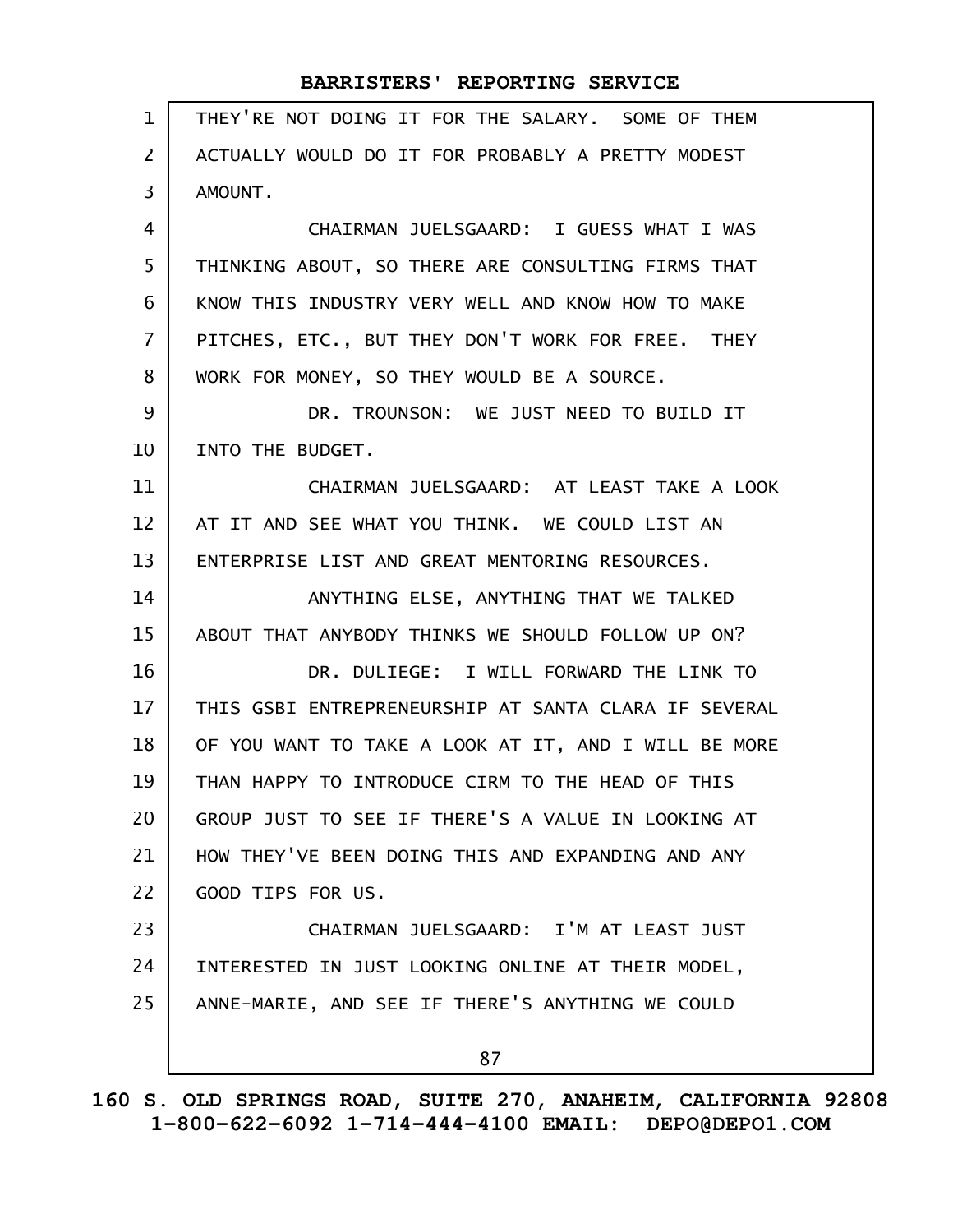| $\mathbf{1}$   | LEARN FROM THAT THAT MIGHT BE OF VALUE IN TERMS OF |
|----------------|----------------------------------------------------|
| $\overline{2}$ | WHAT WE DO. I'M NOT SURE THAT THERE IS, BUT IT'S   |
| $\overline{3}$ | WORTH AT LEAST TAKING A LOOK AT. THAT WAS MY       |
| 4              | INTEREST IN IT.                                    |
| 5              | ANYTHING ELSE? ALL RIGHT. WELL, ANY                |
| 6              | COMMENT FROM THE PUBLIC BEFORE WE ADJOURN? ALL     |
| $\overline{7}$ | RIGHT. NO COMMENTS, MEETING IS ADJOURNED.          |
| 8              | (THE MEETING WAS THEN CONCLUDED AT 02:59           |
| 9              | $PM.$ )                                            |
| 10             |                                                    |
| 11             |                                                    |
| 12             |                                                    |
| 13             |                                                    |
| 14             |                                                    |
| 15             |                                                    |
| 16             |                                                    |
| 17             |                                                    |
| 18             |                                                    |
| 19             |                                                    |
| 20             |                                                    |
| 21             |                                                    |
| 22             |                                                    |
| 23             |                                                    |
| 24             |                                                    |
| 25             |                                                    |
|                | 88                                                 |
|                |                                                    |